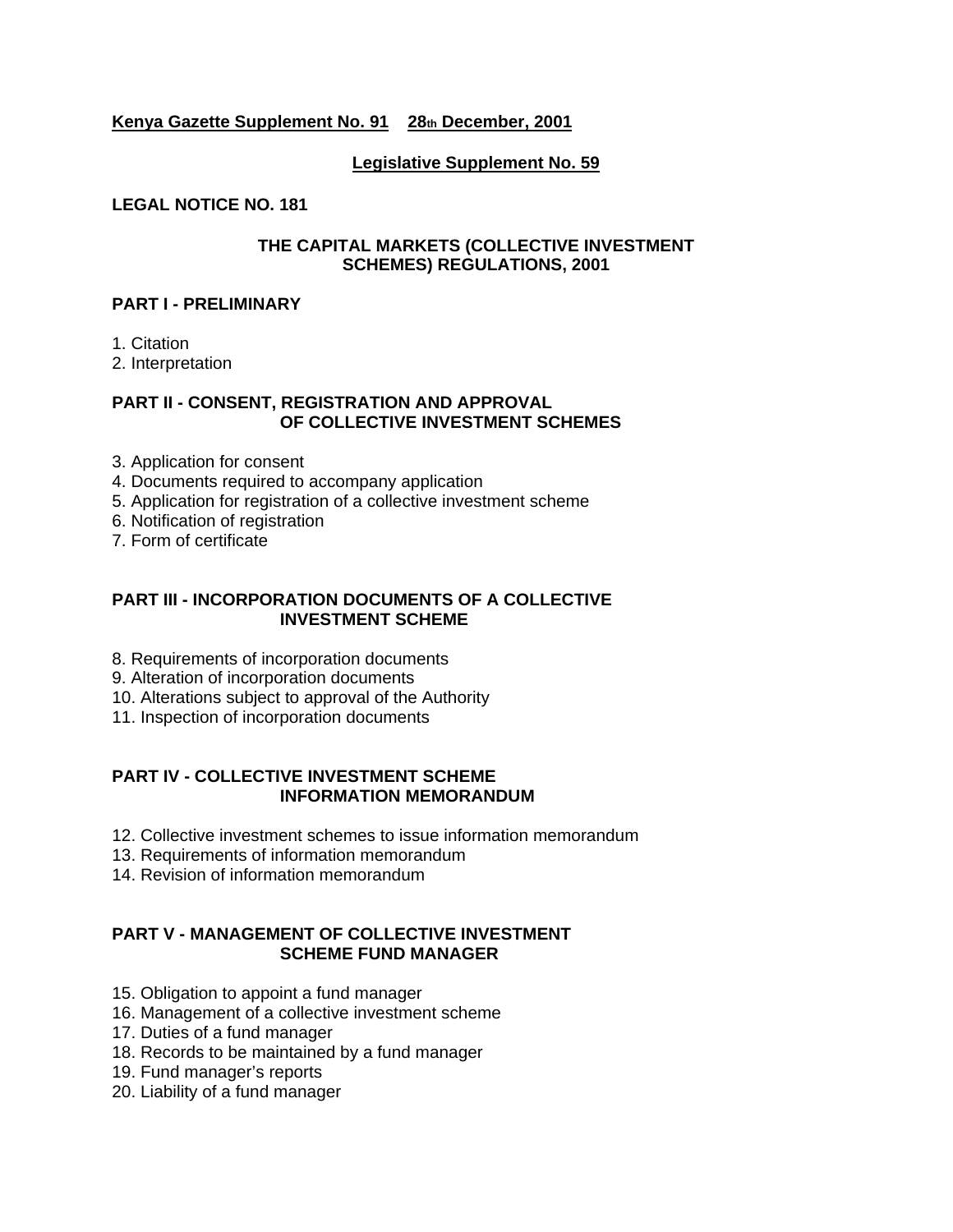- 21. Remuneration of a fund manager
- 22. Removal of a fund manager
- 23. Resignation of a fund manager
- 24. Service of notice of handing over

### **TRUSTEE**

- 25 Obligation to appoint a trustee
- 26. Eligibility for appointment of a trustee
- 27. Duties and obligations of a trustee
- 28. No delegation of duties of a trustee
- 29. Resignation of a trustee
- 30. Removal of a trustee
- 31. Matters to be provided for in the trust deed
- 32. Remuneration of trustee

## **CUSTODIAN**

- 33 Obligation to appoint a custodian
- 34. Eligibility for appointment of a custodian
- 35 Duties of a custodian
- 36 Records to be maintained by a custodian
- 37 Reports by a custodian
- 38 Resignation of a custodian
- 39 Removal of a custodian

## **UMBRELLA SCHEMES AND INVESTMENT COMPANIES**

- 40 Meaning of umbrella scheme
- 41 Minimum requirements for umbrella schemes
- 42 Allocation of costs for umbrella schemes
- 43 Reports
- 44 Special provisions relating to investment companies

### **PART VI - PRICING, VALUATION AND DEALING OF SHARES INITIAL OFFER**

- 45. Application
- 46. Compliance with incorporation documents
- 47. Period of initial offer
- 48. Creation of shares during initial offer
- 49. Initial price
- 50. Determination of selling and repurchase price
- 51. Pricing of additional shares
- 52. Valuation point for selling price
- 53. Valuation point for repurchase price
- 54. Allowance for service charge
- 55. Determination of repurchase price
- 56. Calculation of net asset value per share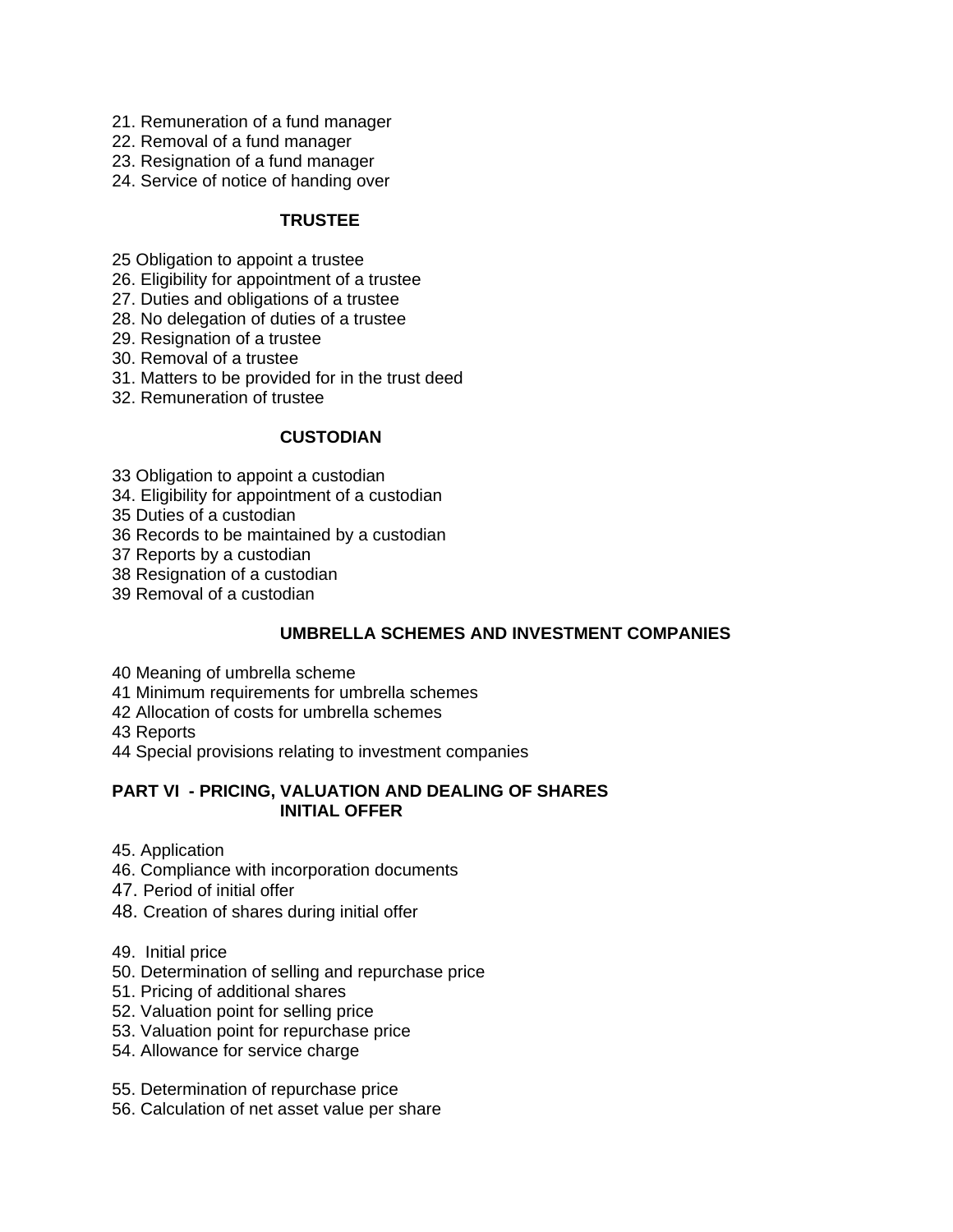## **REDEMPTION AND CANCELLATION OF SHARES**

57 Cancellation of shares

58 Repurchase price

59 Timing of instructions to create or cancel units

## **OPERATIONAL REQUIREMENTS (DEALING)**

60 Dealing

61 Fund Manager's obligation to issue or redeem shares

62 Restrictions on issued shares in a collective investment company

63 Issue price parameters

- 64 Redemption price parameters
- 65 Charges on issue
- 66 Charges on redemption or cancellation
- 67 Dilution levy
- 68 Payment on redemption
- 69 Notification of price to trustee or custodian
- 70 Publication of price

## **VALUATION**

71 General

72. Valuation of a collective investment scheme

# **INCOME**

73 Annual income allocation date

74 Annual allocation of income

75 Annual allocation to accumulation shares

76 Annual distribution to holders of income shares

77 Interim allocation of income

78 Income equalisation

## **PART VII - INVESTMENT, BORROWING, LENDING**

79 Broad investment guidelines

80 Restrictions on borrowing and lending

81 Investment and borrowing powers for umbrella schemes

## **ADVERTISEMENTS**

82 Advertising only for approved schemes 83 General contents

## **MEETINGS**

84 General meeting and extra ordinary meetings 85 Notice of meetings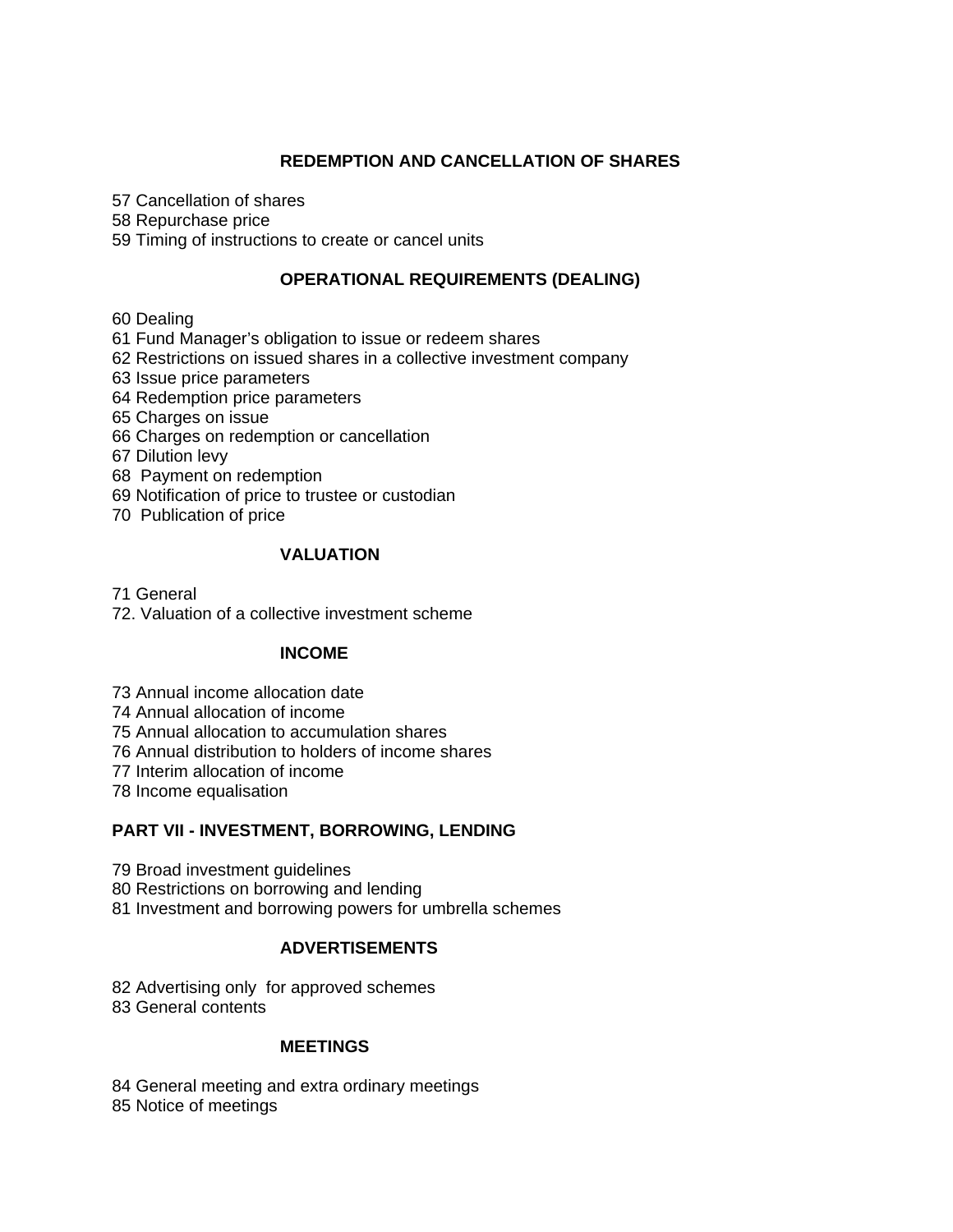86 Quorum 87 Resolutions 88 Voting rights 89 Proxies 90 Holders to be notified 91 Special resolutions required for amendments to incorporation documents 92 Service of notices and other documents

## **AUDITOR**

93 Obligations to appoint an auditor 94 Qualifications of an auditor 95 Independence 96 Audit of annual report

## **PART VIII - AMALGAMATION AND RECONSTRUCTION**

97 General 98 Amalgamation and reconstruction

## **SUSPENSION AND RESUMPTION OF DEALINGS IN SHARES**

99 Suspension and resumption of dealings in shares

## **WINDING UP OF COLLECTIVE INVESTMENT SCHEMES**

- 100 When a collective investment scheme may be wound up
- 101 Consequences of commencement of winding up
- 102 Manner of winding up

103 Final account

104 Duty to ascertain liabilities

105 Accounts and reports

- 106 Liability of a fund manager
- 107 Additional provisions applicable to umbrella schemes
- 108 Capital Markets Tribunal

## **EMPLOYEE SHARE OWNERSHIP PLANS (ESOPS)**

- 109 Approval of and registration with the Authority
- 110 ESOP Unit Trust
- 111 Requirements for ESOPS
- 112 Investment parameters
- 113 Minimum number of trustees
- 114 Creation of units
- 115 Certificate of entitlement to holders
- 116 Rights on the certificate of entitlement
- 117 Price of units
- 118 Surrender of certificates by employee
- 119 Redemption or transfer
- 120 Exchange of units not permitted
- 121 Audit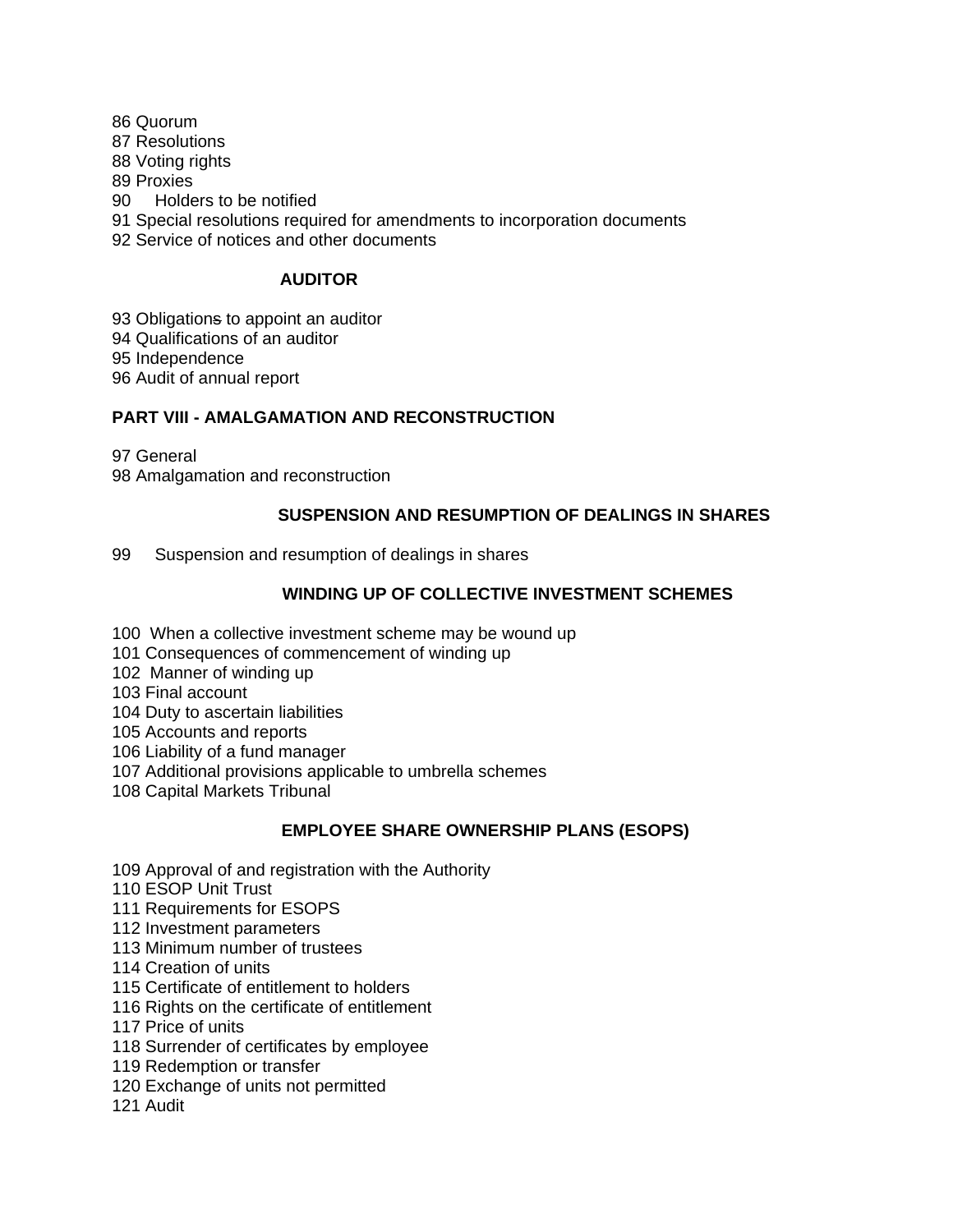### **SPECIAL INTEREST COLLECTIVE INVESTMENT SCHEMES**

124 Definition

125 Approval and registration with the Authority

126 Special interest unit trust

127 Requirements for special interest unit trust

128 Investment parameters

129 Minimum number of trustees

- 130 Creation of units
- 131 Certificate of entitlement to holders
- 132 rights on the certificate of entitlement

133 Price of units

- 134 Redemption or transfer
- 135 Exchange of units not permitted

136 Audit

137 Winding up

138 Disclosures

#### **SCHEDULES**

#### **First Schedule**

Form 1 : Application to register a Collective Investment Scheme

Form 2: Certificate of Registration

#### **Second Schedule**

The incorporation documents

#### **Third Schedule**

Trust deed

#### **Fourth Schedule**

Particulars of information memorandum

## **Fifth Schedule**

Reports - Interim and Annual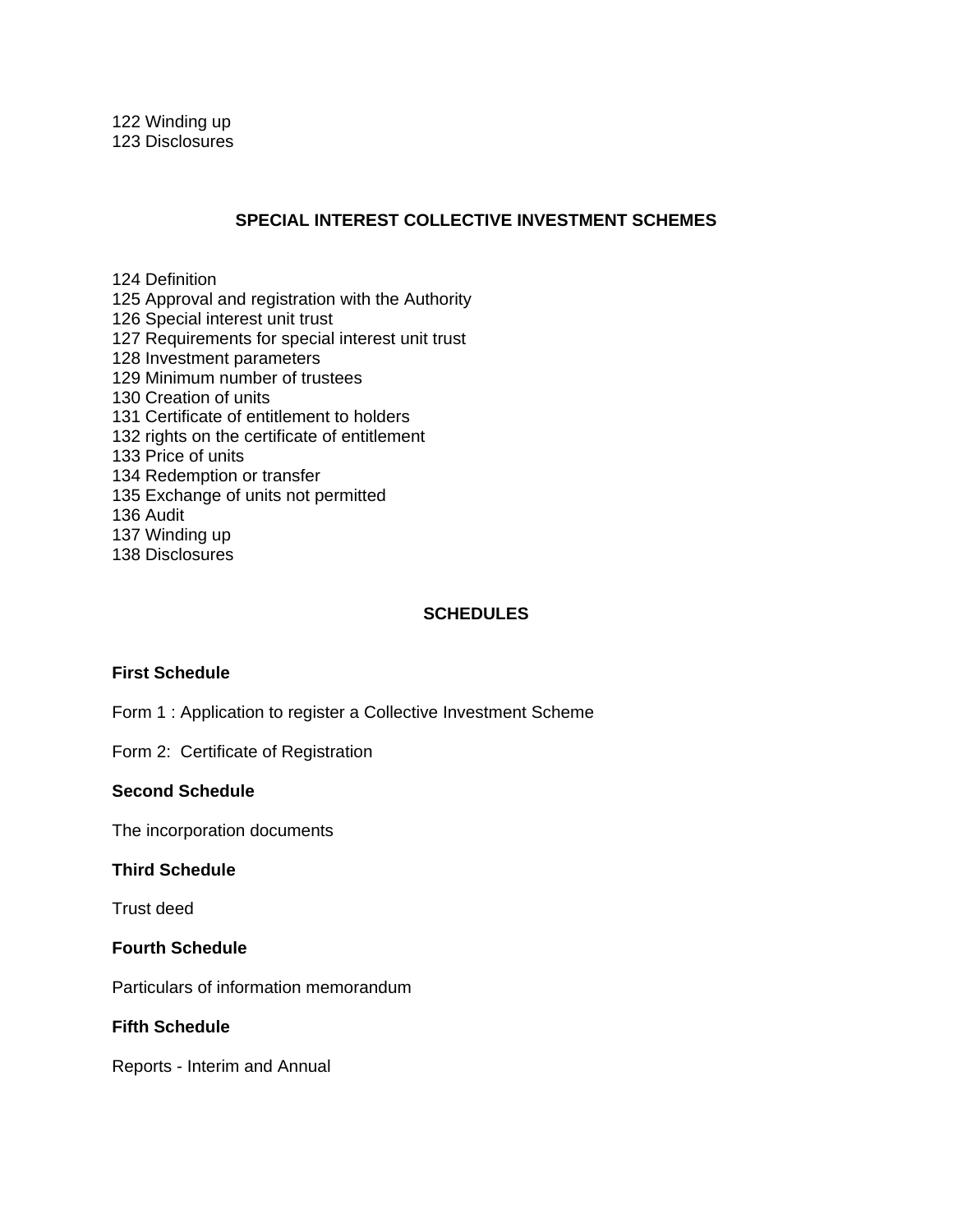# **THE CAPITAL MARKETS ACT**  *(Cap. 485A)*

**IN EXERCISE** of the powers conferred by Section 12 of the Capital Markets Act, the Capital Markets Authority makes the following Regulations -

## **THE CAPITAL MARKETS (COLLECTIVE INVESTMENT SCHEMES) REGULATIONS, 2001**

# **PART I - PRELIMINARY**

Citation. **1.** These Regulations may be cited as the Capital Markets (Collective Investment Schemes) Regulations, 2001.

Interpretation. **2.** In these Regulations, unless the context otherwise requires –

'Act' means the Capital Markets Act;

'certificate of entitlement' means a document of title, statement of account or any other document evidencing ownership of the holder thereof to one or more shares acquired by the holder in a collective investment scheme;

"custodian" means a company approved by the Authority to hold in custody funds, securities, financial instruments or documents of title to assets of a collective investment scheme;

"dealing" means an act of buying, selling or agreeing to buy or sell or trade shares by a fund manager;

"collective investment scheme portfolio" means all cash and other collective investment scheme portfolio for the time being held or deemed to be held upon trust pursuant to a trust deed establishing a collective investment scheme or other incorporation or offering document of a collective investment scheme, other than the amount for the time being standing to the credit of the distribution account;

"dilution" means that a collective investment scheme may suffer reduction in the value of its collective investment scheme portfolio as a result of costs incurred in dealing in its underlying investments and of any spread between the buying and the selling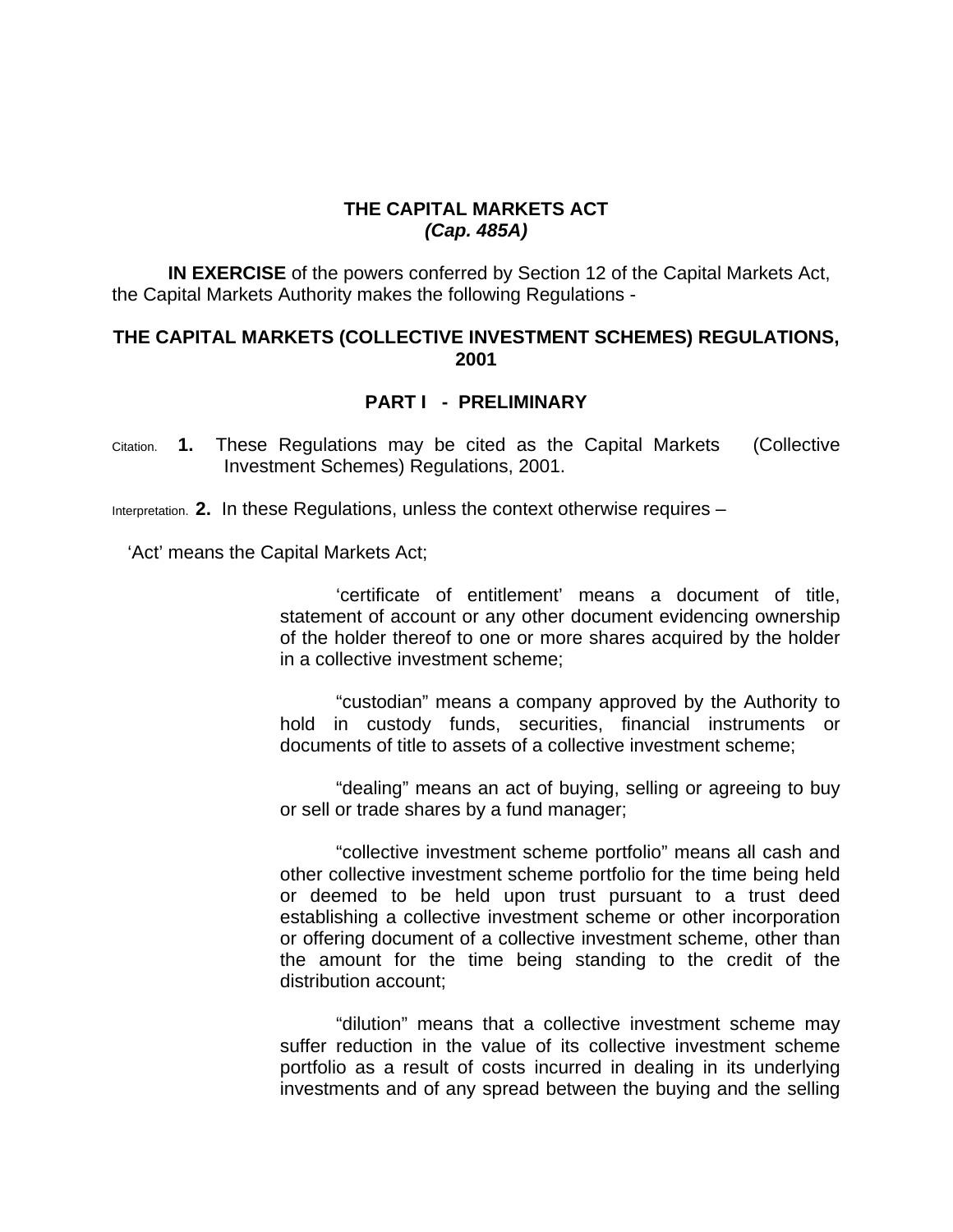prices of such investments.

"holder" means any person (other than a fund manager) who is the lawful holder of a certificate evidencing that he has an interest in the collective investment scheme and includes a purchaser of or a subscriber for such an interest who is entitled to have a certificate issued to him;

"initial charge" means that portion of the selling price of a share which represents the fund manager's charge in respect of expenditure incurred and work performed by it in connection with the creation and issue of such share but does not include any compulsory charge;

"portfolio" means a group of securities in which members of the public are invited to acquire shares pursuant to the collective investment scheme and includes any amount in cash forming part of the assets pertaining to such portfolio;

"shillings" means shillings in the currency of the Republic of Kenya;

"trust" means a trust within the meaning of the Trustee Act;

"trust deed" in relation to a collective investment scheme, means the trust deed that sets out the trusts governing the unit trust or mutual fund and includes every instrument that varies those trusts, or effects the powers, duties, or functions of the trustee or manager of the unit trust or mutual fund;

"trustee" in relation to a unit trust, means a trustee in which are invested the money, investments or other collective investment scheme portfolio that are for the time being subject to the trusts governing the unit trust;

"unit" means an undivided share in the collective investment scheme portfolio of a unit trust scheme;

> "working day" excludes Saturday, Sunday and public holidays.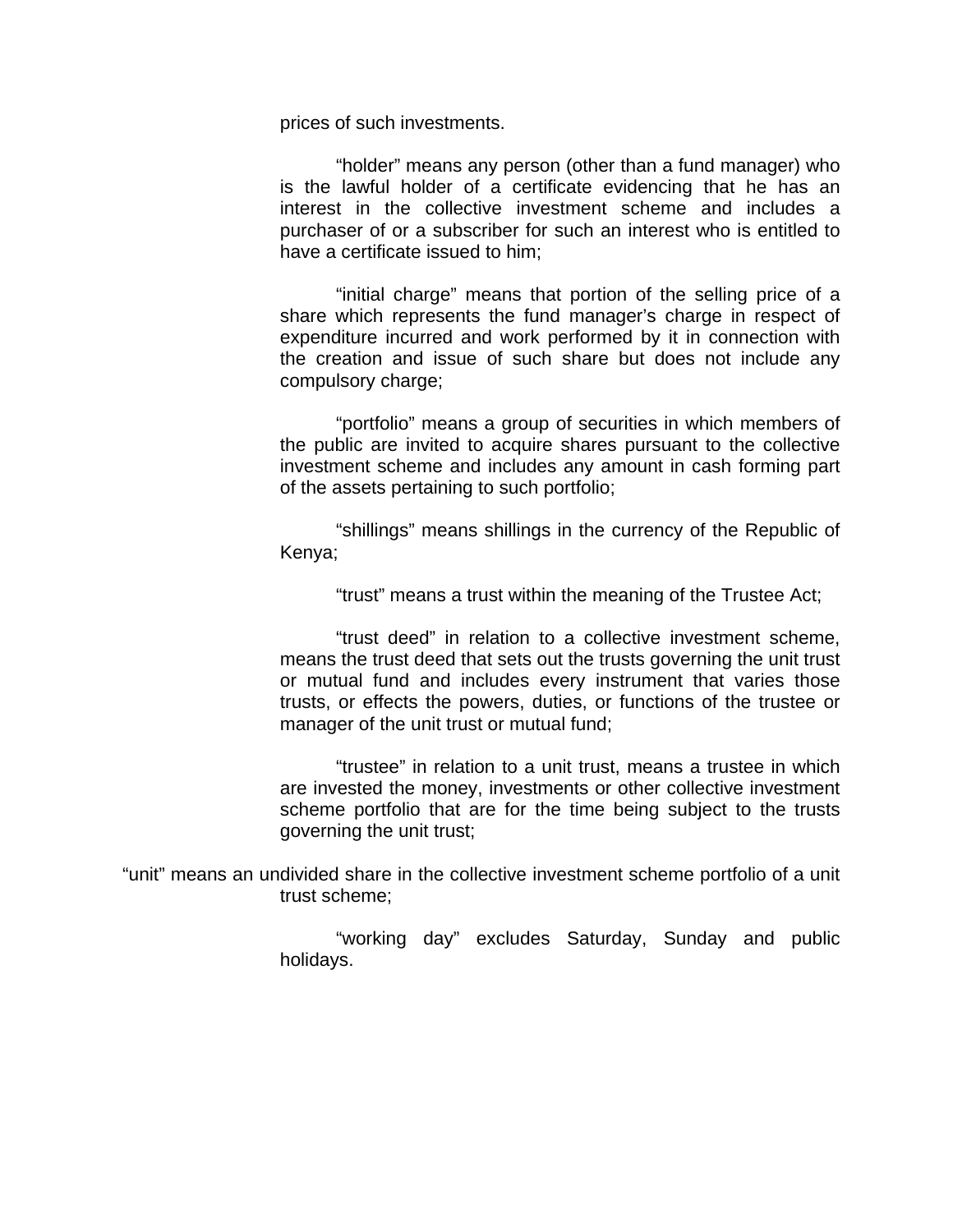# **PART II - CONSENT, REGISTRATION AND APPROVAL OF COLLECTIVE INVESTMENT SCHEMES**

Application for **3**.(1) An application for consent to register a collective consent. investment scheme shall be submitted to the Authority by the promoter of a proposed collective investment scheme, and shall be accompanied by -

(a) the prescribed application fee;

(b) the documents specified in Regulation 4 and

(c) such other documents that may be required by the Authority.

Documents **4**(1) The application in Regulation 3 shall be accompanied required to by the following documents accompany application. (a) draft incorporation documents of the collective investment scheme;

(b) memorandum and articles of association of the promoter;

(c) memorandum and articles of association of the proposed fund manager;

(d) business plan;

(e) one bank reference; and

(f) two professional or business references.

 (2) Consent granted for the registration of a collective investment scheme shall lapse after three months.

Application for **5**. An application for registration of a collective investment registration scheme shall be made to the Authority by a promoter of the collective of a collective investment scheme, in triplicate in Form 1 set out in the First Schedule, investment within three months after the grant of consent, accompanied by the scheme following –

(a) the incorporation documents;

(b) the information memorandum;

(c) audited reports for the preceding 3 years of the proposed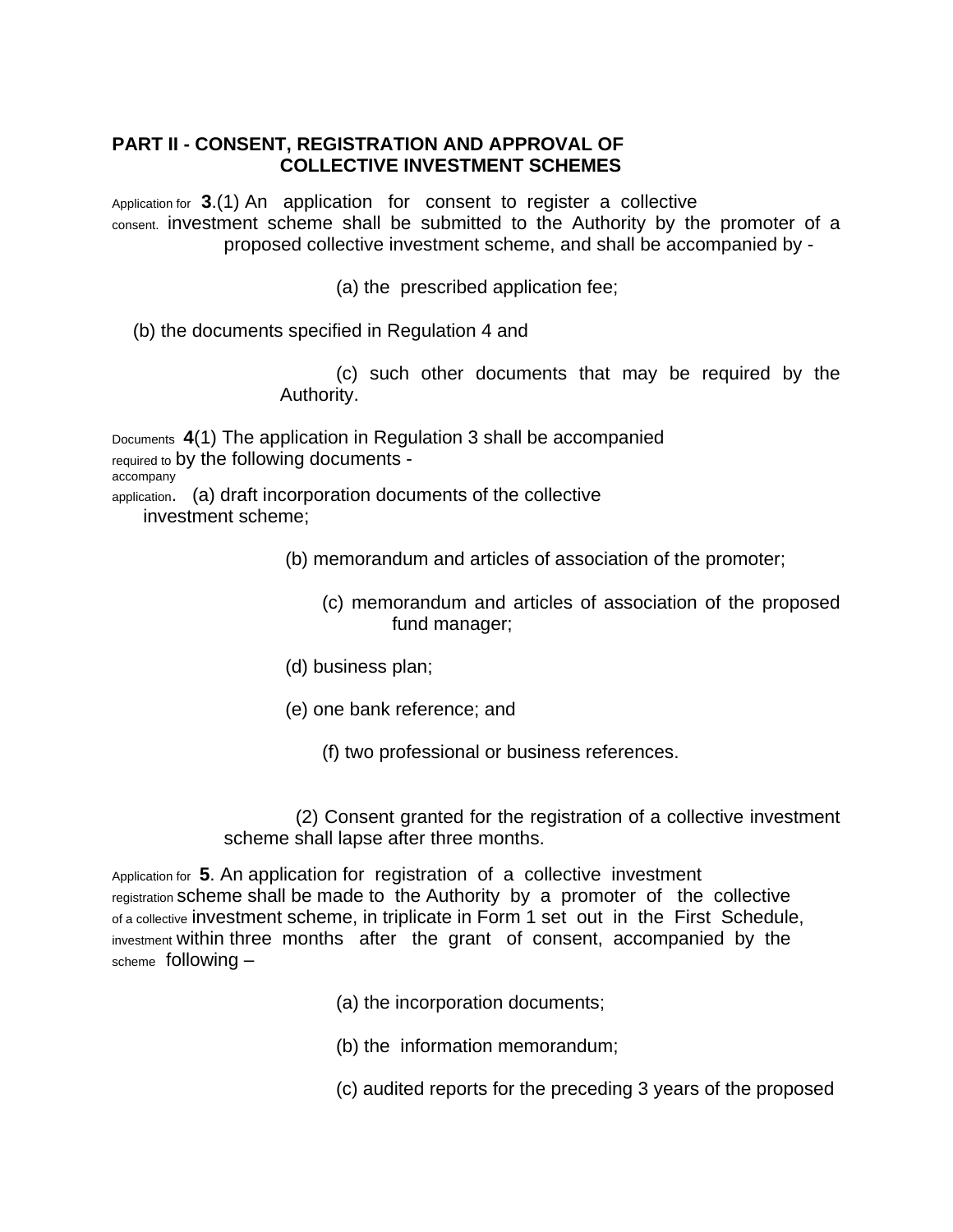fund manager, where applicable;

- (d) audited reports for the preceding 3 years of the proposed trustee;
- (e) audited reports for the preceding 3 years of the proposed custodian;
- (f) a letter of consent to act as a fund manager;
- (g) a letter of consent to act as a trustee;
- (h) a letter of consent to act as a custodian; and
- (i) the prescribed registration fee.

Notification **6.** The Authority shall advise the promoter within thirty days of of registration. the receipt of the application for registration of a collective investment scheme whether registration has been granted.

Form of **7.** The certificate of registration of a collective investment scheme certificate. shall be in Form 2 set out in the First Schedule.

# **PART III - INCORPORATION DOCUMENTS OF A COLLECTIVE INVESTMENT SCHEME**

Requirements **8**(1) The incorporation documents of a collective investment of incorporation scheme shall contain the documents specified in the Second Schedule. documents.

> (2) Nothing in the incorporation documents may provide that a trustee, custodian, fund manager or board of directors of a collective investment scheme shall be exempt from liability to a holder for breach of trust, fraud or negligence, or be indemnified against such liability by holders or at the holder's expense.

Alteration of **9**.(1) All proposed alterations or additions to the incorporation incorporation documents shall be submitted to the Authority for prior approval. documents.

> (2) The Authority shall determine whether holders shall be notified of any alterations or additions to the incorporation documents and the period of notice if any to be applied before the changes are to take effect.

> (3) The notice period referred to in sub-regulation (2) shall not exceed three months unless the Authority, having regard to the merits of the case, otherwise determines.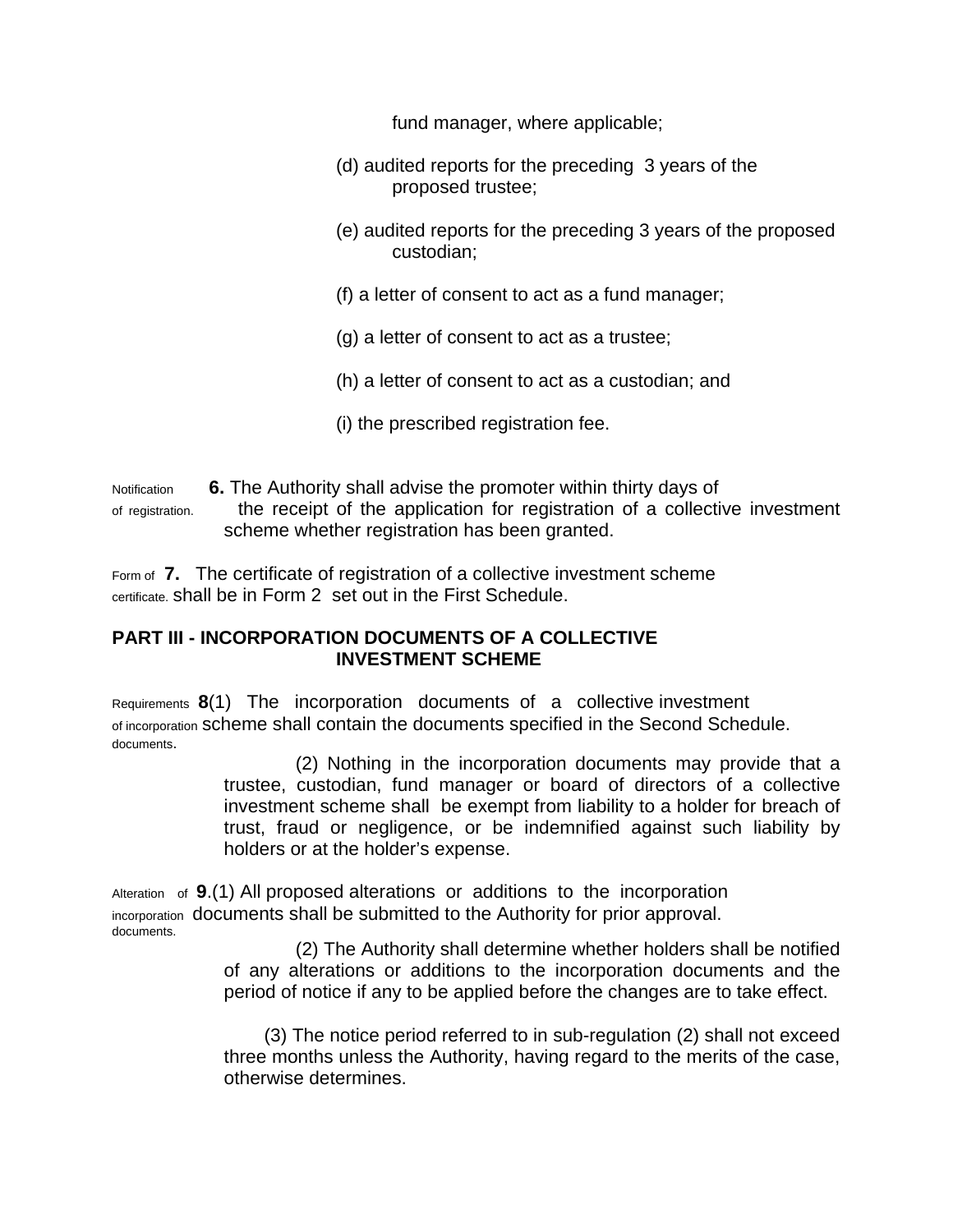Alterations **10.**(1) Subject to Regulation 9, the incorporation documents subject to may be altered by the fund manager without consulting the holders, approval of provided that the trustee or the board of directors, as the case may be, the Authority. certify in writing that in their opinion the proposed alteration-

- (a) is necessary to enable compliance with fiscal, statutory or other official requirements; or
- (b) does not materially prejudice holders' interests, does not to any material extent release the trustee, custodian, fund manager or the board of directors, their agents or associates from any liability to holders and does not materially increase the costs payable from the collective investment scheme portfolio concerned; or
- (c) is necessary to correct a manifest error.

(2) All alterations under this Regulation shall be filed with the Authority within seven days of the relevant decision.

Inspection **11.** The fund manager shall make the incorporation documents of available for inspection free of charge to any of the collective investment incorporation scheme's holders at all times during ordinary office hours at the documents. registered office of the fund manager.

# **PART IV - COLLECTIVE INVESTMENT SCHEME INFORMATION MEMORANDUM**

Collective **12.** A collective investment scheme shall not offer its shares for investment sale to the public or a section of the public unless it has issued an scheme to issue information memorandum approved by the Authority which complies with information the Fourth Schedule. memorandum.

Requirements **13.** (1) Every information memorandum of a collective of information investment scheme shall contain the information listed in the Fourth memorandum. Schedule.

> (2) Application forms supplied to persons who are not holders shall be accompanied by the information memorandum but advertisements or investment plans containing an application form and all the information listed in the Fourth Schedule may also be used.

> (3) Where performance data or estimated yields are included in an information memorandum, advertisement or any other invitation to the public to invest in the collective investment scheme, the Authority may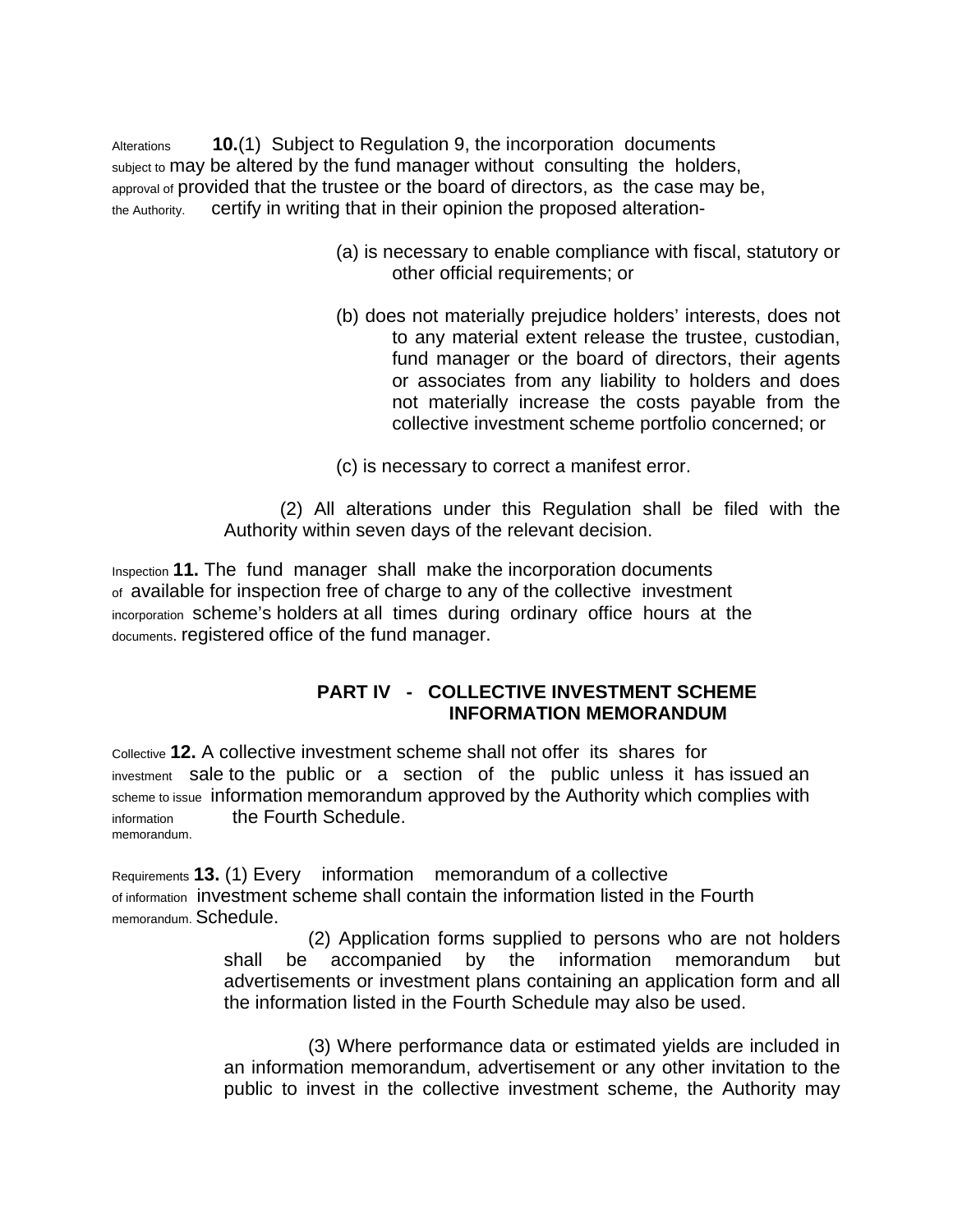require justification of the calculations resulting in such performance data or estimated yields.

(4) Forecast of a collective investment scheme's performance shall not be made in the information memorandum but the publication of a prospective yield shall not constitute a forecast of performance and a statement to the effect that the publication is that of a prospective yield and not a forecast of performance shall be made in the information memorandum, advertisement or any other invitation to the public.

Revision of **14.** (1) An information memorandum shall be information

- memorandum. (a) reviewed and revised at least once in every six months to take account of any change or new matter, other than a matter which reasonably appears to the fund manager to be insignificant.
	- (b) revised immediately upon the occurrence of any material change in the matters stated therein or upon the occurrence of any new material information which ought to be disclosed therein.

 (2) A revision of the information memorandum may take the form of a complete substitution of the previous information memorandum or a supplement to the information memorandum and the date of the revision shall be prominently displayed.

 (3) Any amendments to the information memorandum shall require the prior approval of the Authority.

# **PART V - MANAGEMENT OF A COLLECTIVE INVESTMENT SCHEME FUND MANAGER**

Obligations **15.** Every collective investment scheme shall appoint in writing a to appoint a fund manager approved by the Authority to manage the day to day fund manager. operations of the collective investment scheme.

Management **16**.(1) *No person shall be appointed as fund manager of a*  of a collective *collective investment scheme* unless such a person holds a licence to investment t*o operate as a fund manager issued by the Authority.* scheme.

 (2) *A fund manager of a collective investment scheme may in relation to the custodian or trustee of such collective investment scheme, be a holding company or a subsidiary company within the meaning of the cap 486 terms as defined in section 154 of the Companies Act or be deemed by the*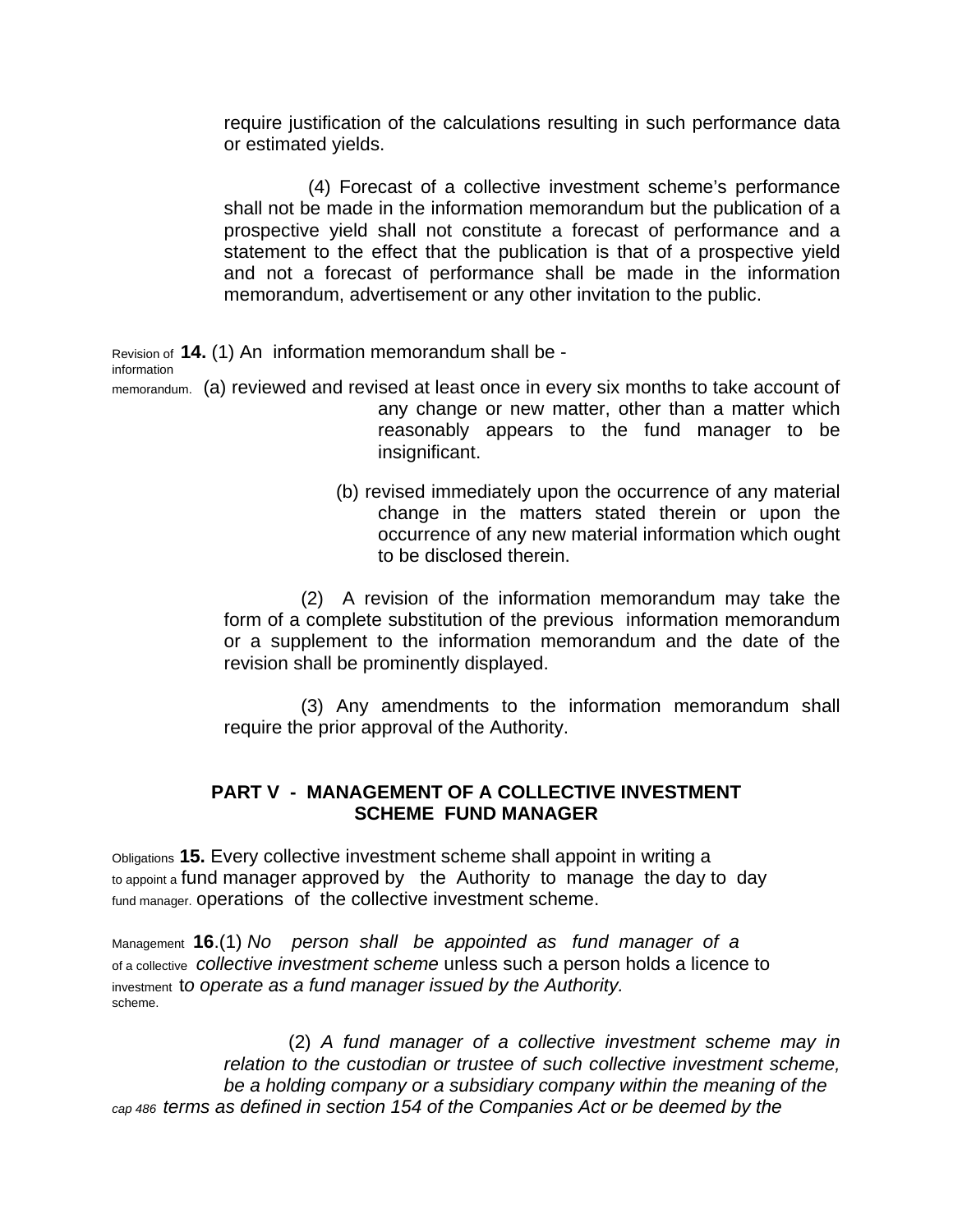*Authority to be otherwise under control of substantially the same persons or consist substantially of the same shareholders, provided that the investment in a related company shall be limited to ten percent of the total funds managed by the fund manager.* 

(3)A fund manager shall at all times maintain a paid-up share capital and unimpaired reserves of not less than ten million shillings for the operation of the collective investment scheme.

Duties of a **17.** (1) A fund manager of a collective investment scheme shall fund manager. carry out the administration of the fund including the management of the portfolio of investments in accordance with the direction and the authority of the trustee or the board of directors, as the case may be, as well as the provisions of the incorporation documents, the information memorandum, the rules of the collective investment scheme and these Regulations.

> (2) The principal duties of a fund manager shall include but shall not be restricted to -

- a) advising the trustee or board of directors, as the case may be, on the asset classes which are available for investment;
- (b) formulating a prudent investment policy;
- (c) investing the scheme's assets in accordance with the scheme's investment policy;
- (d) reinvesting any income of the scheme fund which is not required for immediate payments;
- (e) instructing the custodian to transfer, exchange, deliver in the required form and manner the scheme assets held by such custodian;
- (f) ensuring that the shares or units in the collective investment scheme are priced in accordance with the information memorandum, the rules of the collective investment scheme and these Regulations;
- (g) not selling any shares otherwise than on the terms and at a price calculated in accordance with the provisions of the information memorandum, rules of the collective investment scheme or these Regulations;
- (h) rectifying any breach of matters arising under paragraph (f) or (g) provided that where the breach relates to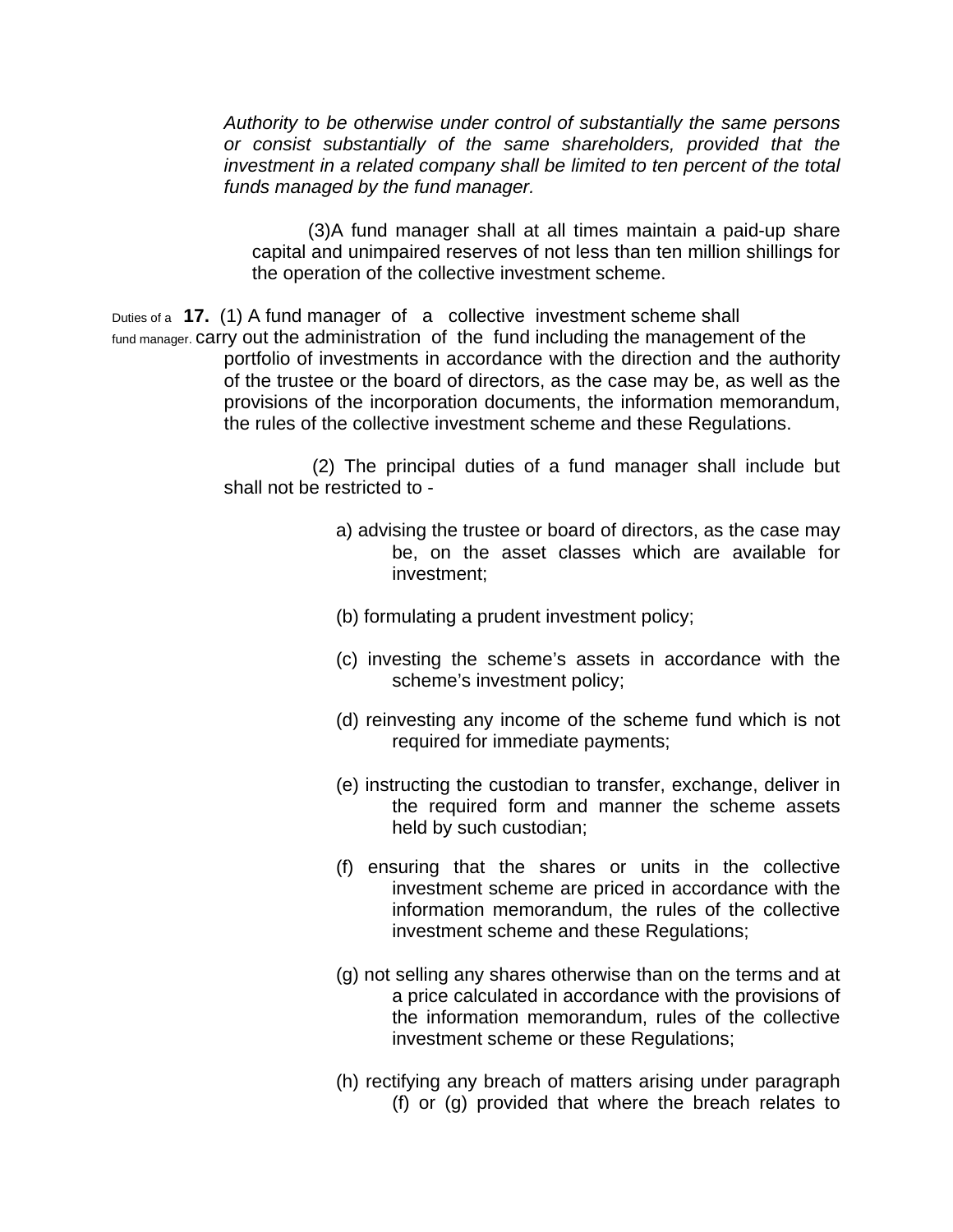incorrect pricing of shares or to the late payment in respect of the issue or redemption of shares, rectification shall, unless the trustee or board of directors, as the case may be, otherwise directs, extend to the reimbursement or payment or arranging the reimbursement or payment of money by the fund manager to the holders or former holders, by the fund manager to the scheme, or by the scheme to the fund manager;

- (i) at the request of a holder, purchasing any shares held by the holder on the terms and at a price calculated in accordance with the provisions hereof;
- (j) publishing daily the price of shares in at least two daily newspapers of national circulation, published in the English language:

Provided that where a collective investment scheme is not dealing on a daily basis, there shall be at least one publication a month of the prices of shares in at least two daily newspapers of national circulation, at least three days before the dealing day, specifying therein the date of the dealing day.

- k) preparing and timeously dispatching all cheques, warrants, notices, accounts, summaries, declarations, offers and statements required under the provisions of the information memorandum, rules of the collective investment scheme or these Regulations, to be issued, served or sent and signing and executing all certificates and all transfers of securities.
- (l) making available for inspection to the trustee or board of directors or any approved company auditor appointed by the trustee or directors, the records and the books of account of the fund manager giving to the trustee or board of directors or to any such auditor such oral or written information as it or he requires with respect to all matters relating to the fund manager, its properties and its affairs;
- (m) making available or ensuring that there is made available to the trustee or board of directors such details as the trustee or board of directors may require with respect to all matters relating to the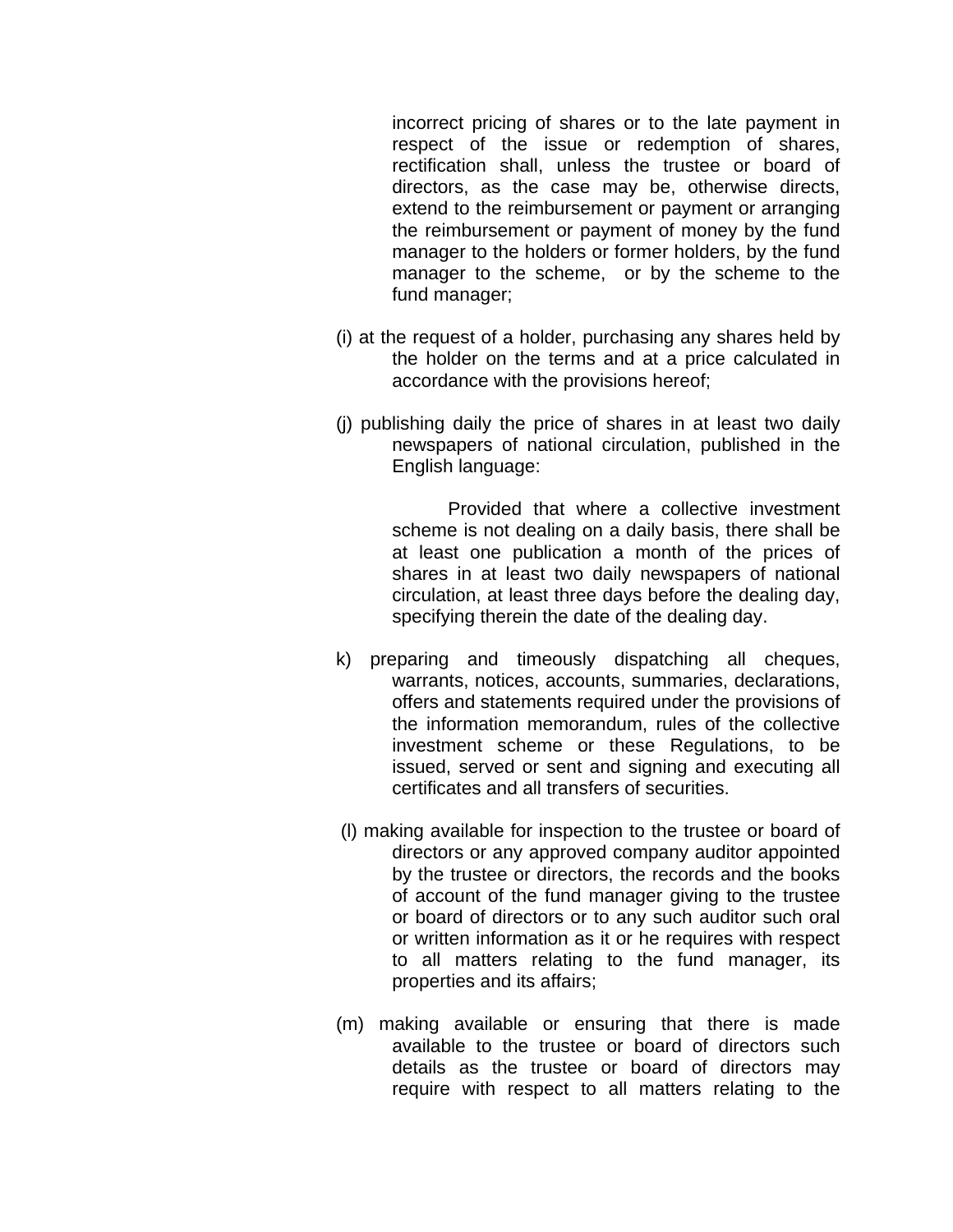collective investment scheme; and

(n) being fair and equitable in the event of any conflict of interest that may arise in the course of his duties.

(3) A fund manager shall not engage or contract any advisory or management services on behalf of a collective investment scheme without prior written approval of the trustee or the board of directors:

## Provided that -

- (a) the fund manager shall remain liable for any act or omission of the sub-contracted fund manager;
- (b) the fees and expenses of any such persons shall be payable by the fund manager and shall not be payable out of the collective investment scheme portfolio;
- (c) any expenses incurred by any such persons which, if incurred by the fund manager would have been payable out of the collective investment scheme portfolio, may be paid out of the collective investment scheme portfolio to the managers by way of reimbursement; and
- (d) any such appointment or termination of appointment shall be notified in writing to all holders.

(4) All monetary benefits or commissions arising out of managing scheme funds shall be credited to the scheme fund by the fund manager.

(5) The fund manager shall account to the trustee within thirty days after receipt by the fund manager any moneys payable to the trustee.

 (6) Every fund manager shall issue a receipt evidencing the purchase of shares of the collective investment scheme for each purchase.

 (7) The fund manager shall issue a certificate of entitlement to the holders every thirty days, specifying any shares held by any holder and showing the transactions in the holder's account during the preceding month and which shall be prima facie evidence of the title of the holder to the units or shares.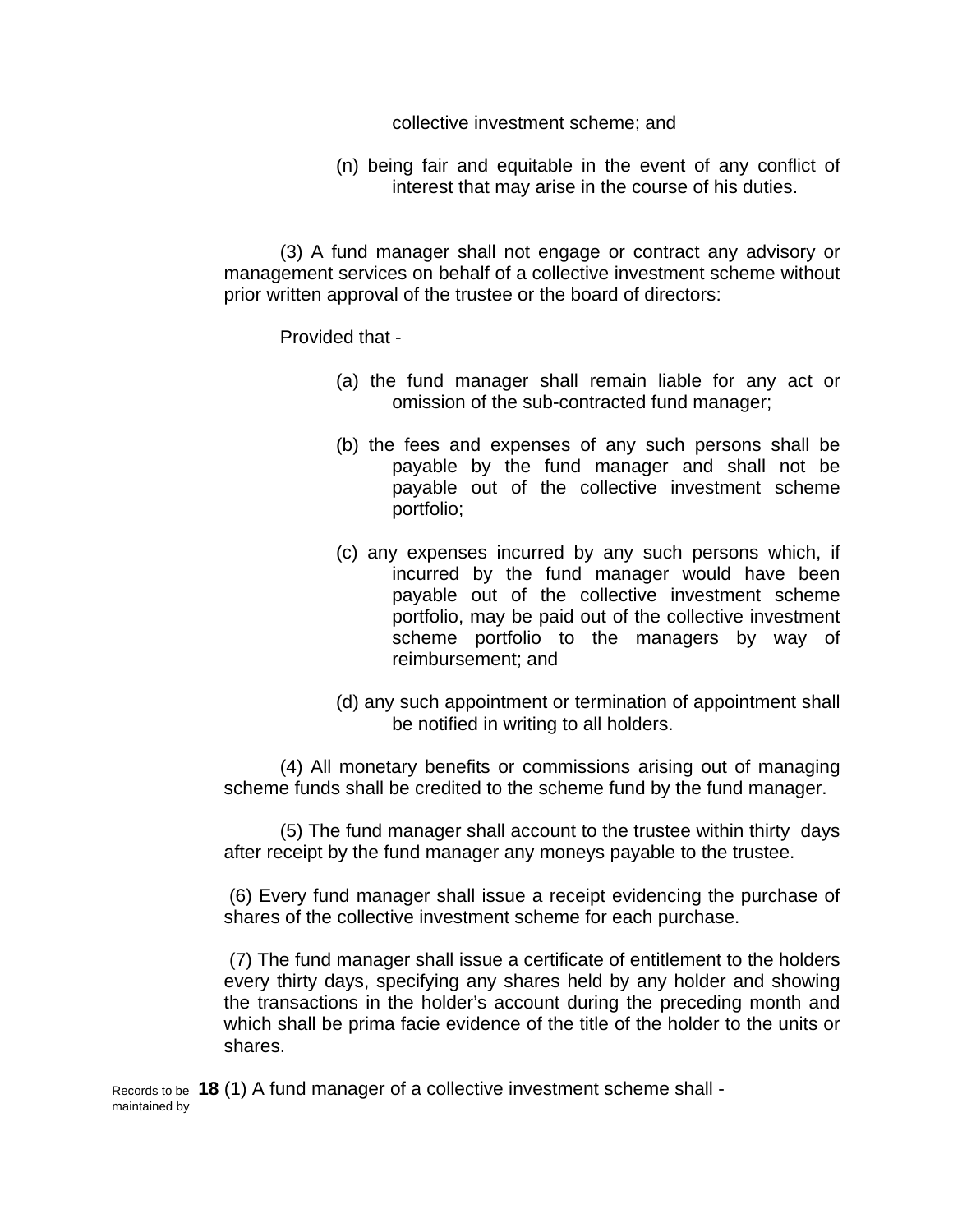- a fund manager. (a) keep and maintain a record of all minutes, statements of accounts and resolutions in respect of the scheme's investment portfolio;
	- (b) keep or cause to be kept proper books of account and records in which shall be entered all transactions effected by the fund manager for the account of the collective investment scheme and permit the trustee or board of directors from time to time on demand to examine and take copies of or extracts from any such books and records;
	- (c) maintain a daily record of shares held by the fund manager, including the type of such shares acquired or disposed of, and of the balance of any acquisitions and disposals;
	- (d) keep and maintain a daily record of the shares of the scheme which are held, issued, redeemed, exchanged, and the valuation of the collective investment scheme portfolio including particulars given in Regulation 69, required upon completion of a valuation.

 (2) The fund manager shall make the collective investment scheme's records available for inspection by the trustee, board of directors or the Authority free of charge at all times during office hours and shall supply the trustee, board of directors or Authority with a copy of the records or any part of such records on request at no charge.

Fund **19**.(1) The fund manager shall provide the trustee, board of manager's directors, holders and the Authority quarterly from the date of the reports. fund manager's appointment with -

- (a) a valuation of the scheme fund and of all the investments representing the same, including the details of the cost of such investments and their estimated yields;
- (b) a report reviewing the investment activity and performance of the investment portfolios comprising the scheme fund since the last report date and containing the fund manager's proposals for the investment of the scheme fund during the period; and
- (c) a record of all investment transactions during the previous period.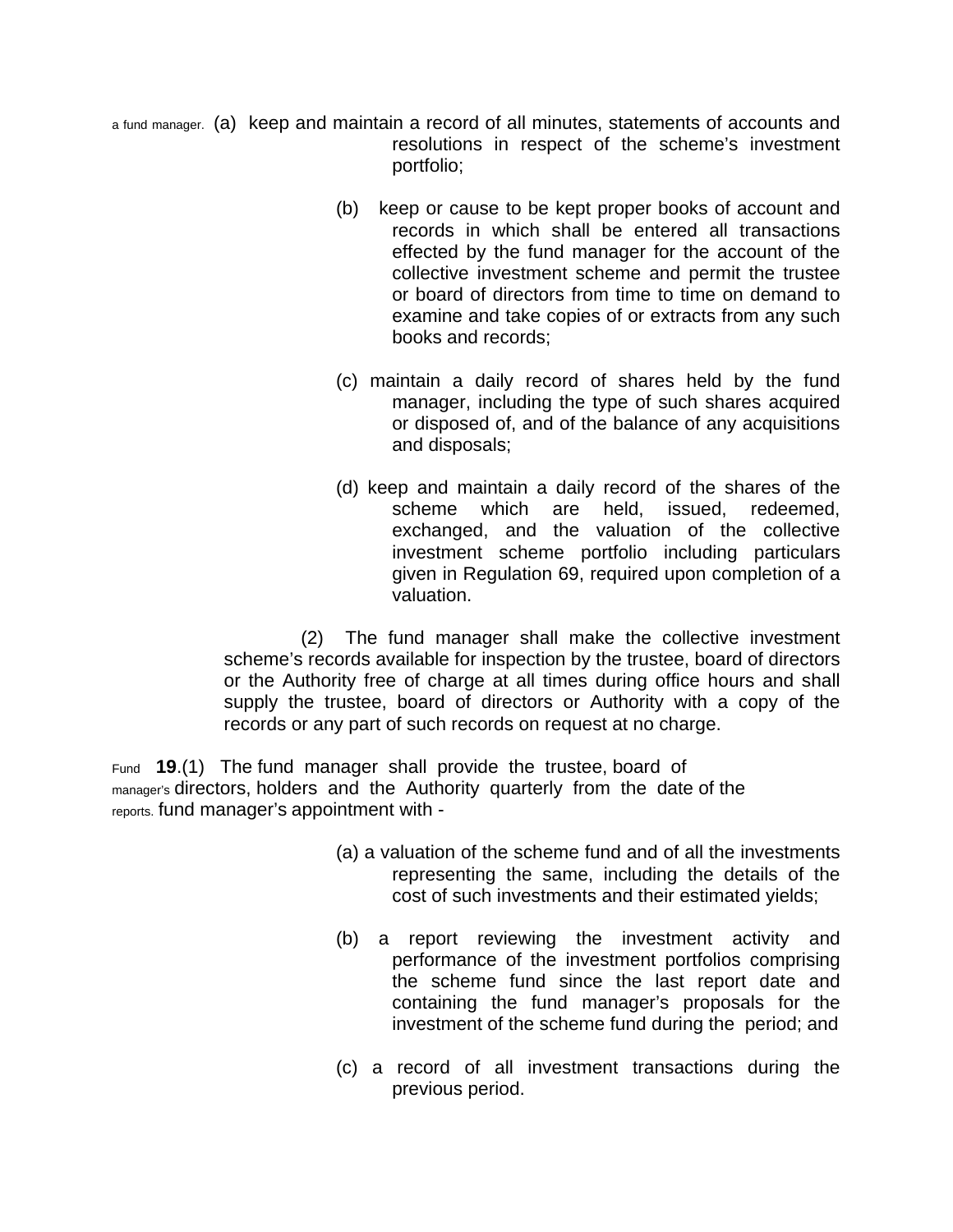(2) The fund manager of a collective investment scheme shall once every year provide every holder and the Authority with audited accounts and such other statements as may be necessary in relation to the operations of that scheme during the period which ended not more than three months before the date on which such accounts or statements are submitted, and in regard to its position as at the end of that period, including:-

- (a) the fund manager's capital resources actually employed or immediately available for employment for the purposes of the scheme;
- (b) in respect of the collective investment scheme portfolio, the total market value of each of the several securities included in the collective investment scheme portfolio, and the value of each of those securities expressed -
	- (i) as a percentage of the total market value of the collective investment scheme portfolio;
	- (ii) as a percentage of the total amount of securities of that class issued by the concern in which the investment is held; and
	- (iii) indicating the percentage of such securities in relation to the investment guidelines specified in Regulation 79 (2).
- (c) the amount of dividends and interest and any other income for distribution which have accrued to the underlying securities comprised in the collective investment scheme portfolio, indicating the classes of income and the amount derived from each class; and how the income has been or is intended to be allocated;
- (d) the amount of proceeds of capital gains, rights and bonus issues and any other accruals and receipts of a capital nature which have been or are to be invested in the scheme for the benefit of the holders, indicating the classes thereof and the amount derived from each class, but excluding amounts derived from the sale of shares;
- (e) the total amount derived from the sale of shares,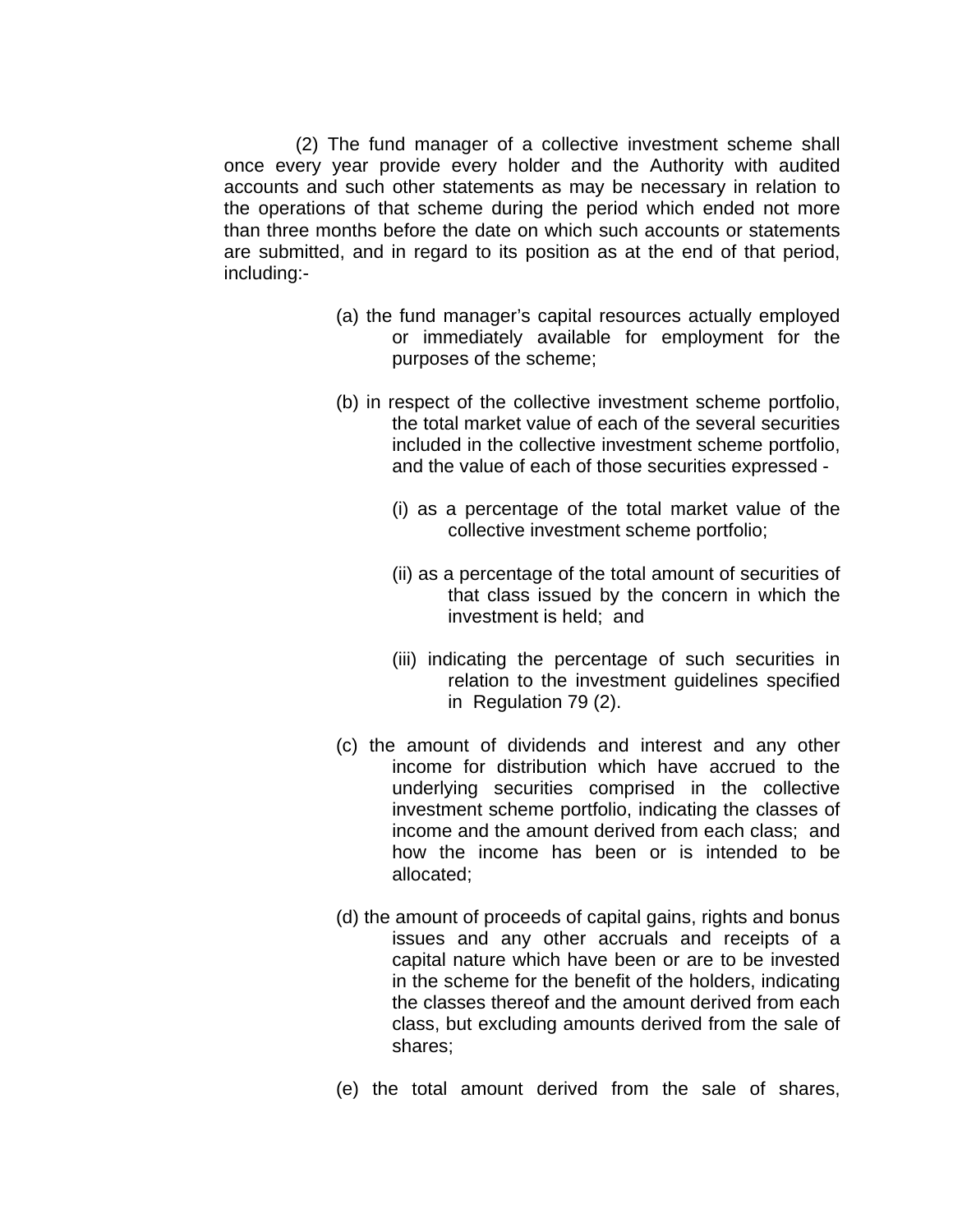indicating the total amount paid in respect of compulsory charges, and the total amount paid in respect of the repurchase of shares;

- (f) the fund manager's income derived from all sources in the operation of the scheme, indicating the sources and the amount derived from each source, and its net profit or loss derived from such operation;
- (g) a review of the fluctuations in the selling and repurchase prices per share during the period in question including the highest and lowest selling prices and the highest and lowest repurchase price.

 (3) Copies of the accounts and statements referred to in subregulation (2) shall be kept at the registered office of the fund manager and made available for inspection during ordinary office hours by any holder or other person bona fide interested in the purchase of shares of the scheme;

 (4 ) A fund manager shall in addition, within a period of thirty days after receipt of a written request from the Authority, or within such further period thereafter as the Authority may allow, lodge with the Authority such further information and explanations in connection with any accounts or statement referred to in sub-regulation (2) as may be specified in the request;

 (5) The fund manager of a mutual fund shall report to the board of directors within seven days of the creation and cancellation of shares.

Liability **20**.(1) The fund manager of a collective investment scheme shall of a fund not be liable for any loss, damage or depreciation in the value of the manager . scheme fund or of any investment comprised therein or the income therefrom which may arise by reason of depreciation of the market value of the shares and other assets in which scheme funds are invested unless such loss, damage or depreciation in the value of the scheme fund arises from negligence whether professional or otherwise, willful default or fraud by the fund manager or any of its agents, employees or associates.

> (2) In the absence of fraud or negligence by the fund manager, the fund manager shall not incur any liability by reason of any matter or thing done or suffered or omitted to be done by him in good faith under the provisions of the information memorandum, rules of the collective investment scheme or these Regulations.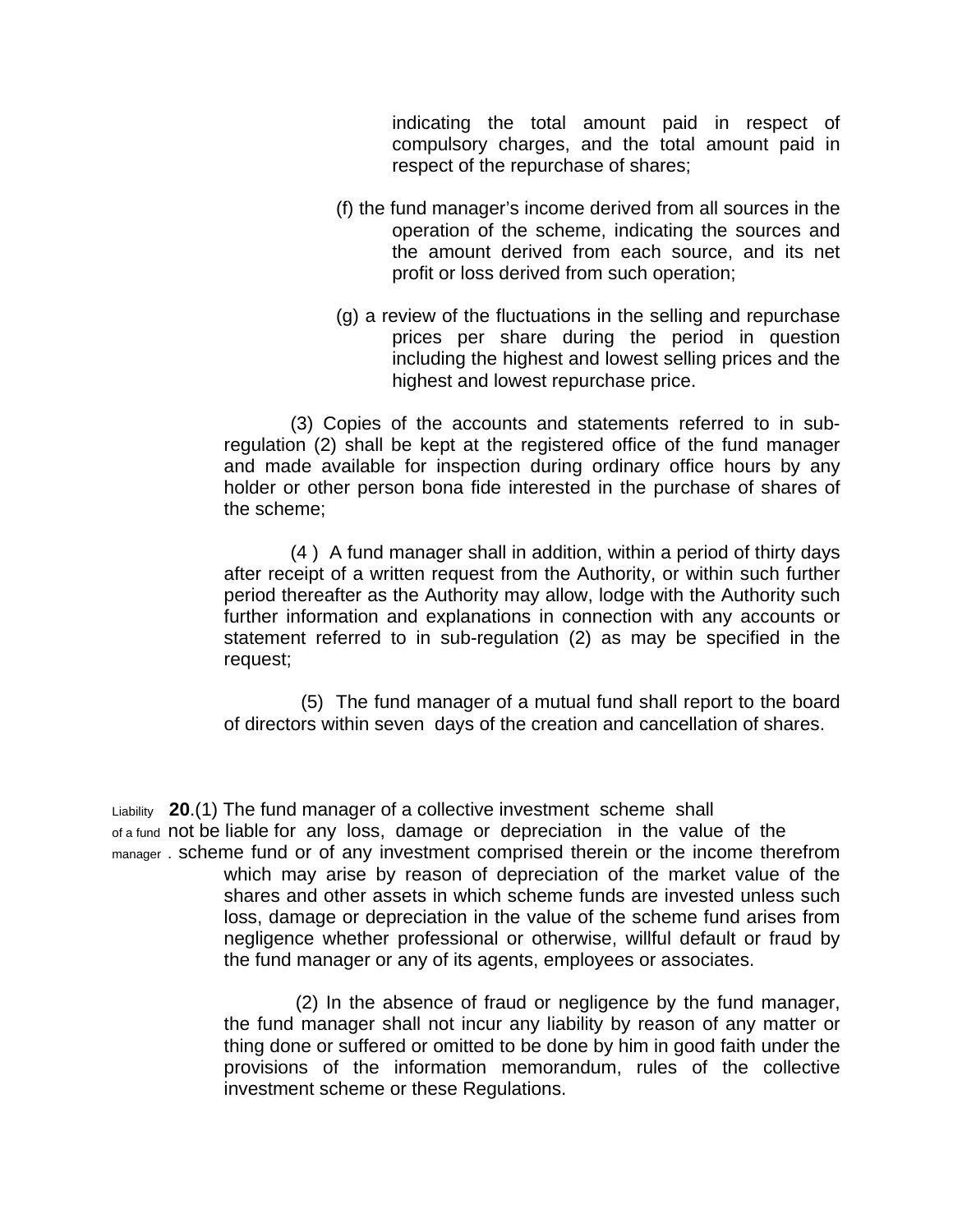(3) The fund manager shall not be under any liability except such liability as may be expressly assumed by him under the information memorandum, the rules of the collective investment scheme and these Regulations, nor shall the fund manager save as expressly provided herein be liable for any act or omission of the trustee.

Remuneration of **21**.(1) The fund manager shall be entitled by way of remuneration a fund manager for his services and to cover expenses and fees in performing his obligations including his obligations to pay the remuneration to the trustee and the trustee's disbursements and the auditors fees and expenses but excluding expenses incurred by the fund manager or the trustee for the purpose of enabling the trust to conform to legislation passed after the date hereof the expenses whereof to be paid out of the collective investment scheme portfolio to receive the following amounts, namely:

(a) the initial charge referred to in Regulation 65 (1); or

(b) any charge disclosed in the information memorandum.

 (2) The fund manager may at any time at the fund manager's discretion waive or rebate in full or any part of the amounts mentioned in sub-regulation (1);

Provided that the fund manager shall report to the trustee or board of directors any such changes and give the reasons therefor.

Removal of **22**. (1) A fund manager shall be removed immediately on the a fund happening of any of the following events: manager

- (a) if a court of competent jurisdiction orders liquidation of the fund manager (except a voluntary liquidation for the purpose of reconstruction or amalgamation upon terms previously approved in writing by the trustee, board of directors, as the case may be, and the Authority); or
- (b) if a receiver is appointed for the undertaking of the fund manager's assets or any part thereof; or
- (c) if for good and sufficient reason the trustee or board of directors, as the case may be, is of the opinion and so states in writing to the Authority that a change of fund manager is desirable in the interest of the holders; or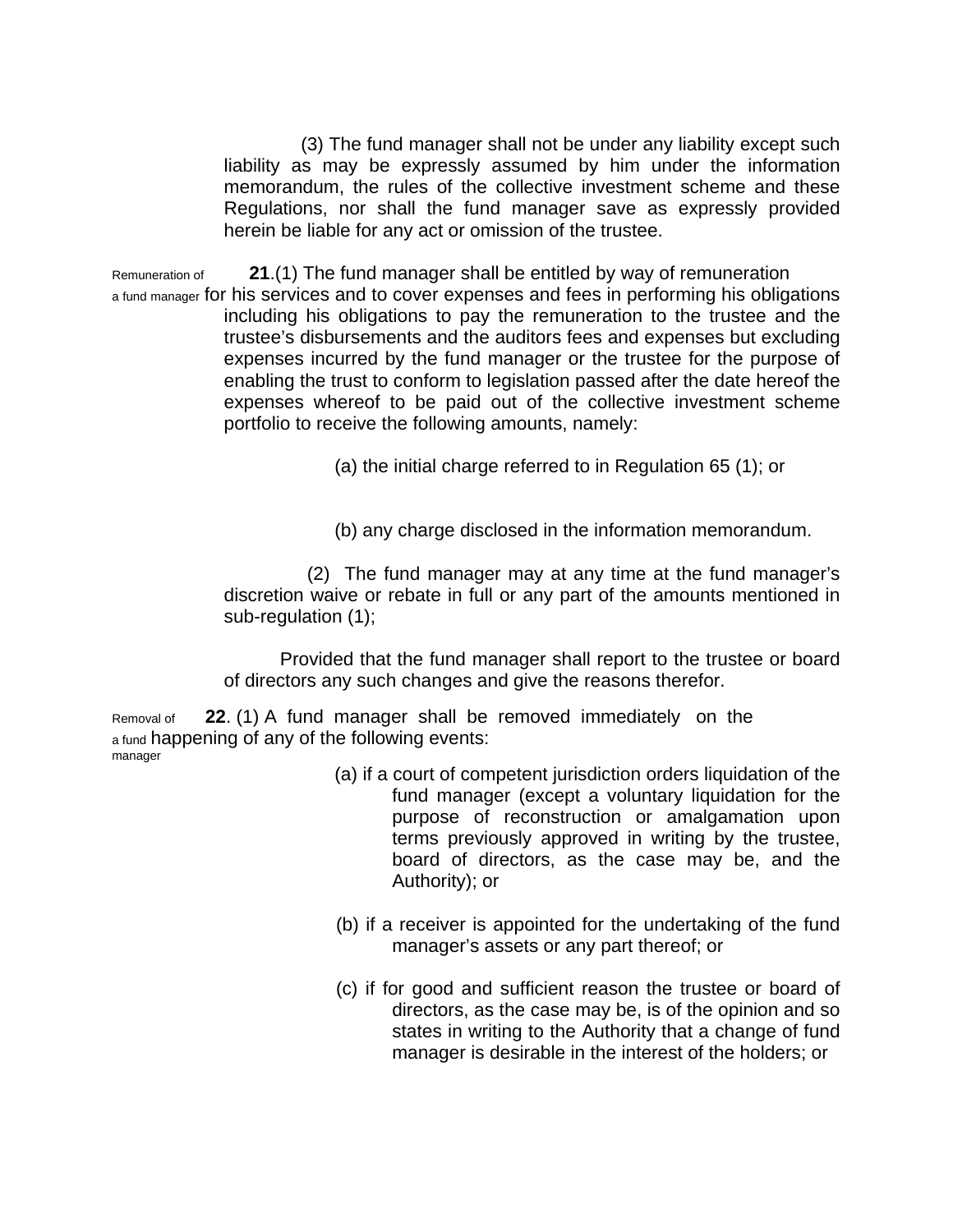(2) A fund manager shall be removed by three months notice in writing by the trustee or board of directors to the fund manager as the case may be -

- (a) if an extra-ordinary resolution is passed by the holders removing the fund manager; or
- (b) if the holders of three quarters majority in value of the shares in existence (excluding shares held or deemed to be held by the fund manager or by any associate of the fund manager) request in writing to the trustee or board of directors as the case may be, that the fund manager be removed;

Resignation of **23**. A fund manager may resign by giving three months notice, a fund to the trustee or board of directors as the case may be, of the manager. collective investment scheme, and shall give reasons for the resignation.

Service of **24**.(1)Notice shall be deemed to have been served seven days from notice and the date of its dispatch and shall come into effect four days after it is handing over. served and such termination will be deemed to be effective ninety days after the notice comes into effect.

> (2) During the last thirty days of the notice period given under Regulations 22 and 23 the fund manager shall:-

- (a) hand over, transfer and deliver to a fund manager, appointed in writing by the trustee or board of directors and licensed by the Authority to succeed the outgoing fund manager, all information within itself in relation to its contractual duties to the scheme including -
	- (i) statements pertaining to the entire scheme fund;
	- (ii) investment portfolio including details of the cost of such investments and estimated yields;
	- (iii) statements pertaining to all incomplete transactions; and
	- (iv) any other information as may reasonably be required by the scheme; and
- (b) hand over, transfer and deliver all records of accounts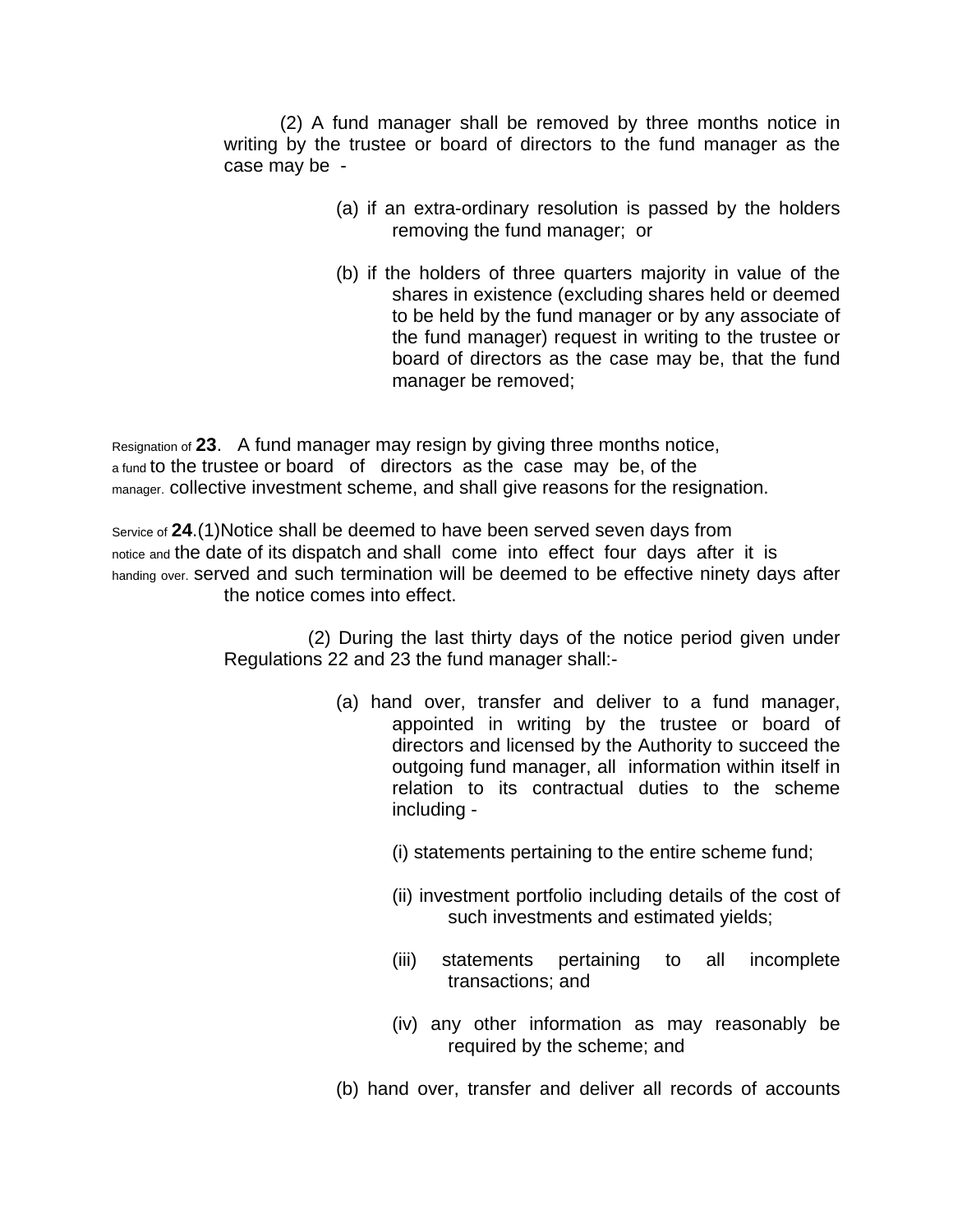required to be maintained by a fund manager under Regulation 18, as may be reasonably required by the incoming fund manager:

Provided that copies of the said information shall be submitted to the Authority within the same period.

# **TRUSTEE**

Obligation to **25.** Subject to these Regulations, a collective investment appoint a scheme shall in writing appoint as trustee a person approved trustee. by the Authority

Eligibility for **26**.(1) No person shall be appointed a trustee of a collective appointment investment scheme unless such person is a bank or financial institution of a trustee. approved for that purpose by the Authority.

> (2) *A trustee of a collective investment scheme may in relation to the fund manager or custodian of such collective investment scheme, be a holding company or a subsidiary company within the meaning of the*

(Cap 486) *terms as defined under section 154 of the Companies Act or be deemed by the Authority to be otherwise under control of substantially the same persons or consist of substantially the same shareholders, provided that the investment in a related company shall be limited to ten percent of the total funds managed by the fund manager.*

> (3) The Authority may revoke any approval already granted if at any time thereafter a trustee ceases to satisfy the requirements of these Regulations.

Duties and **27**.(1) In the case of a unit trust, a trustee shall cause

obligations proper books of accounts to be kept by the fund manager, in respect of of a trustee the unit trust and shall make available annually in such manner as may be

prescribed by the Authority audited statement of accounts in respect of the unit trust, together with a summary of any amendments of the trust deed that have been made since the date of the last statement.

(2) The trustee of a collective investment scheme, shall serve the scheme in compliance with the trust deed, and the trustee's duties shall include the following:

(a) to ensure that the custodian takes into custody all the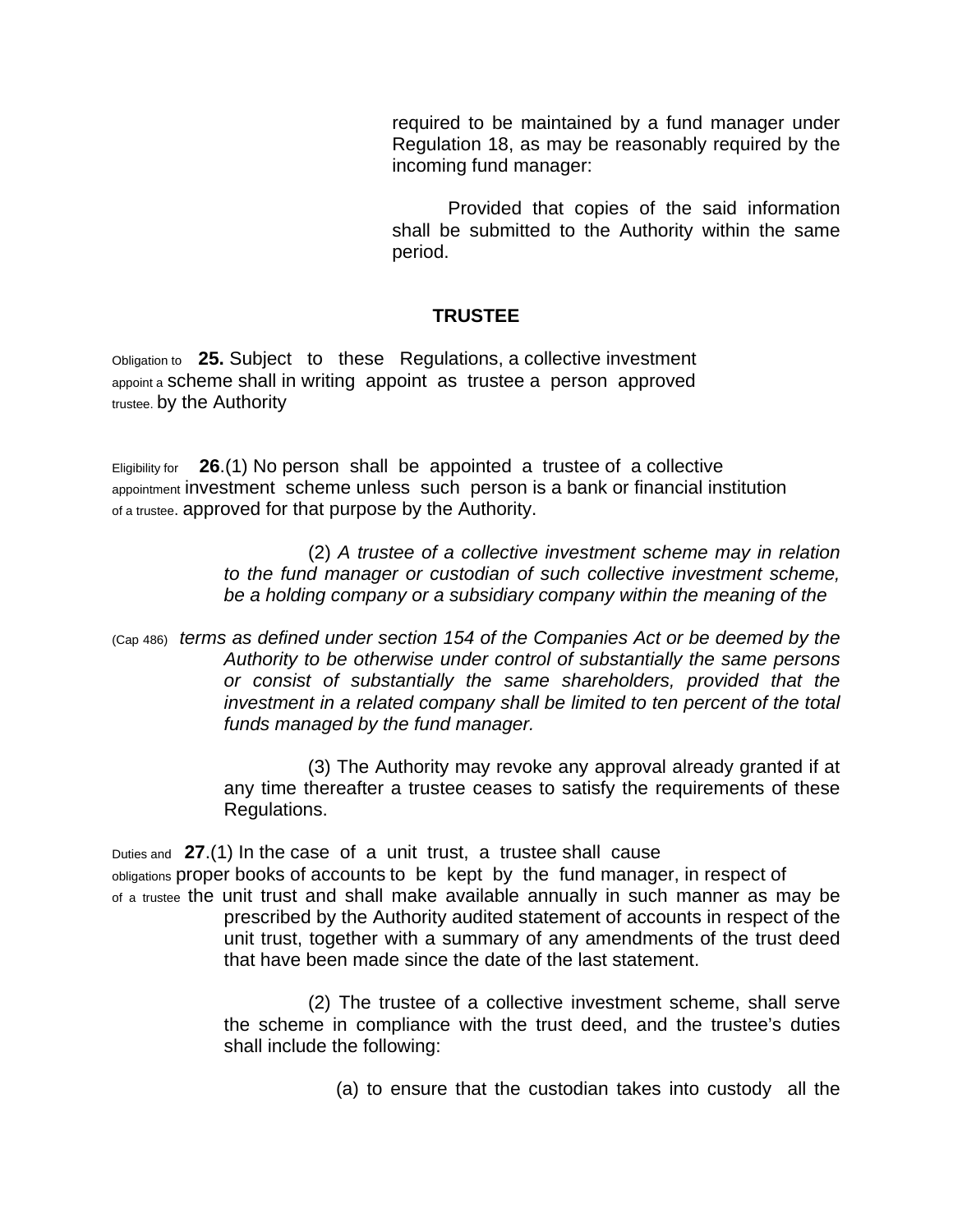collective investment scheme portfolio and holds it in trust for the holders in accordance with these Regulations;

- (b) to take all steps and execute all documents which are necessary to secure acquisitions or disposals properly made by the fund manager in accordance with the trust deed, management agreement and these Regulations;
- (c) to collect any income due to be paid to the scheme and or claim any repayment of tax and direct any income received in trust for the holders to the custodian in accordance with these Regulations or the trust deed;
- (d) to keep such records as are necessary
	- (i) to enable it to comply with these Regulations, and
	- (ii) to demonstrate that such compliance has been achieved;
- (e) to execute all documents as are necessary and take all steps to ensure that instructions properly given to it by the fund manager as to the exercise of rights (including voting rights) attaching to the ownership of collective investment scheme portfolio are carried out;
- (f) to exercise any right of voting conferred by any of the collective investment scheme portfolio which is in shares in other collective investment schemes managed or otherwise operated by the fund manager;
- (g) to execute and deliver to the fund manager or his nominee upon the written request of the fund manager from time to time such powers of attorney or proxies as the fund manager may reasonably require, in such name or names as the fund manager may request, authorising such attorneys and proxies to vote consent or otherwise act in respect of all or any part of the collective investment scheme portfolio;
- (h) to forward to the fund manager and the custodian without delay all notices of meetings, reports, circulars, proxy solicitations and other documents of a like nature received by it as registered holder of any investment;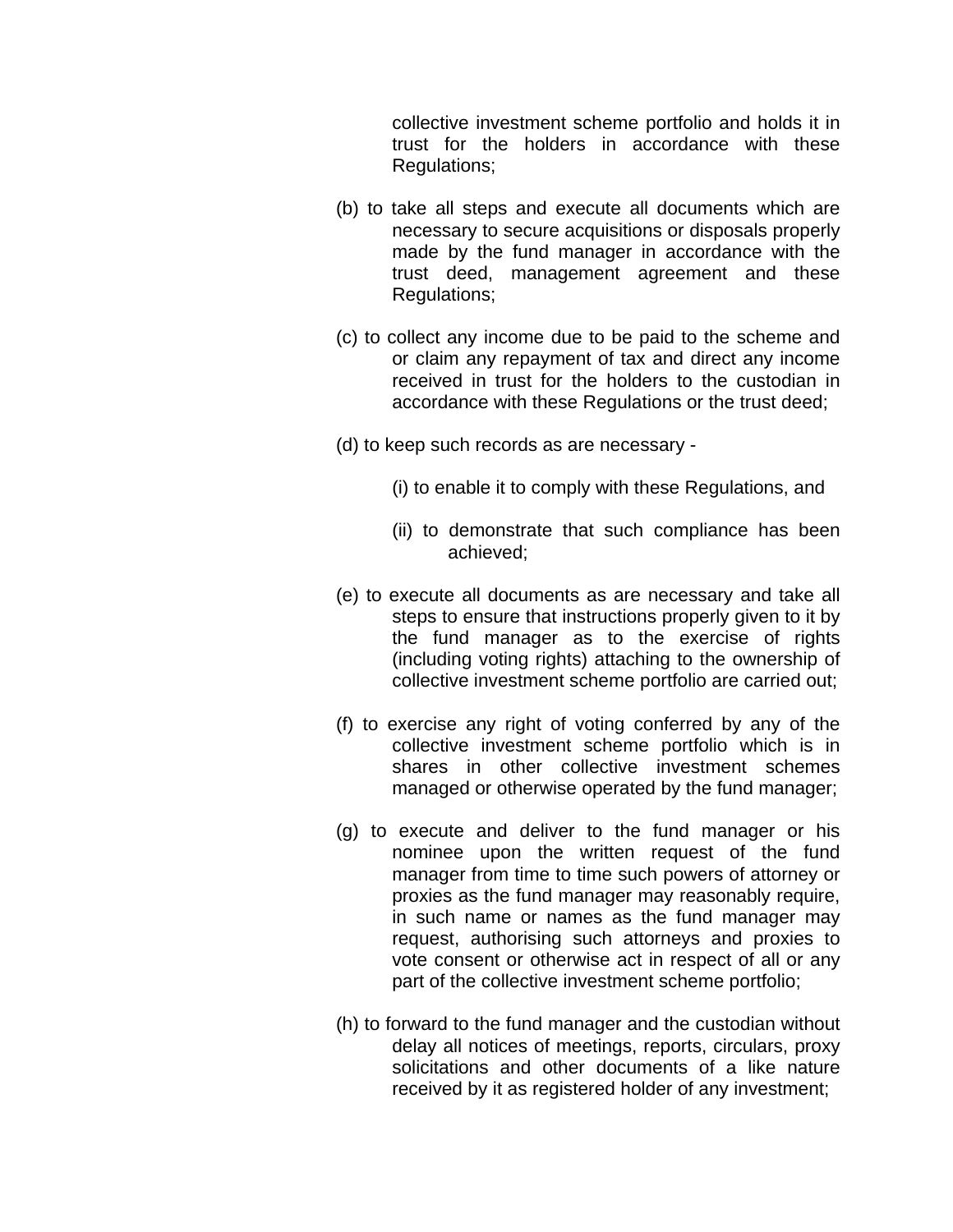- (i) to ensure that the collective investment scheme is managed by the fund manager in accordance with the agreement of service with the fund manager, these Regulations, the incorporation documents, the information memorandum and the rules of the collective investment scheme;
- (j) to issue a report to be included in the annual report of the collective investment scheme on whether in the custodian's opinion, the fund manager has in all material respects managed the scheme in accordance with the provisions of these Regulations, incorporation documents, the information memorandum and the rules of the collective investment scheme, and if the fund manager has not done so, the respect in which it has not done so and the steps which the custodian has taken in respect thereof;
- (k) to ensure that decisions about the constituents of the collective investment scheme portfolio do not exceed the powers conferred on the fund manager;
- (l) to ensure that the fund manager maintains sufficient records and adopts such procedures and methods for calculation of prices at which shares are issued and redeemed to ensure that those prices are within the limits prescribed by these Regulations, the incorporation documents, the information memorandum of the scheme an the rules of the collective investment scheme;

Provided that if the trustee is not satisfied with any matter(s) specified in this Regulation it must inform the Authority.

(3) In this rule 'voting' includes giving any consent or approval of any arrangement, scheme or resolution or any alternation in or abandonment of any rights attaching to any part of the collective investment scheme portfolio and 'right' includes a requisition or joining in a requisition to convene any meeting or to give notice of any resolution or to circulate any statement or to consent to any short notice of any meeting.

No delegation of **28.** A trustee shall not delegate to the fund manager, his agent or duties of a trustee **associate** -

(a) any function of oversight in respect of the fund manager;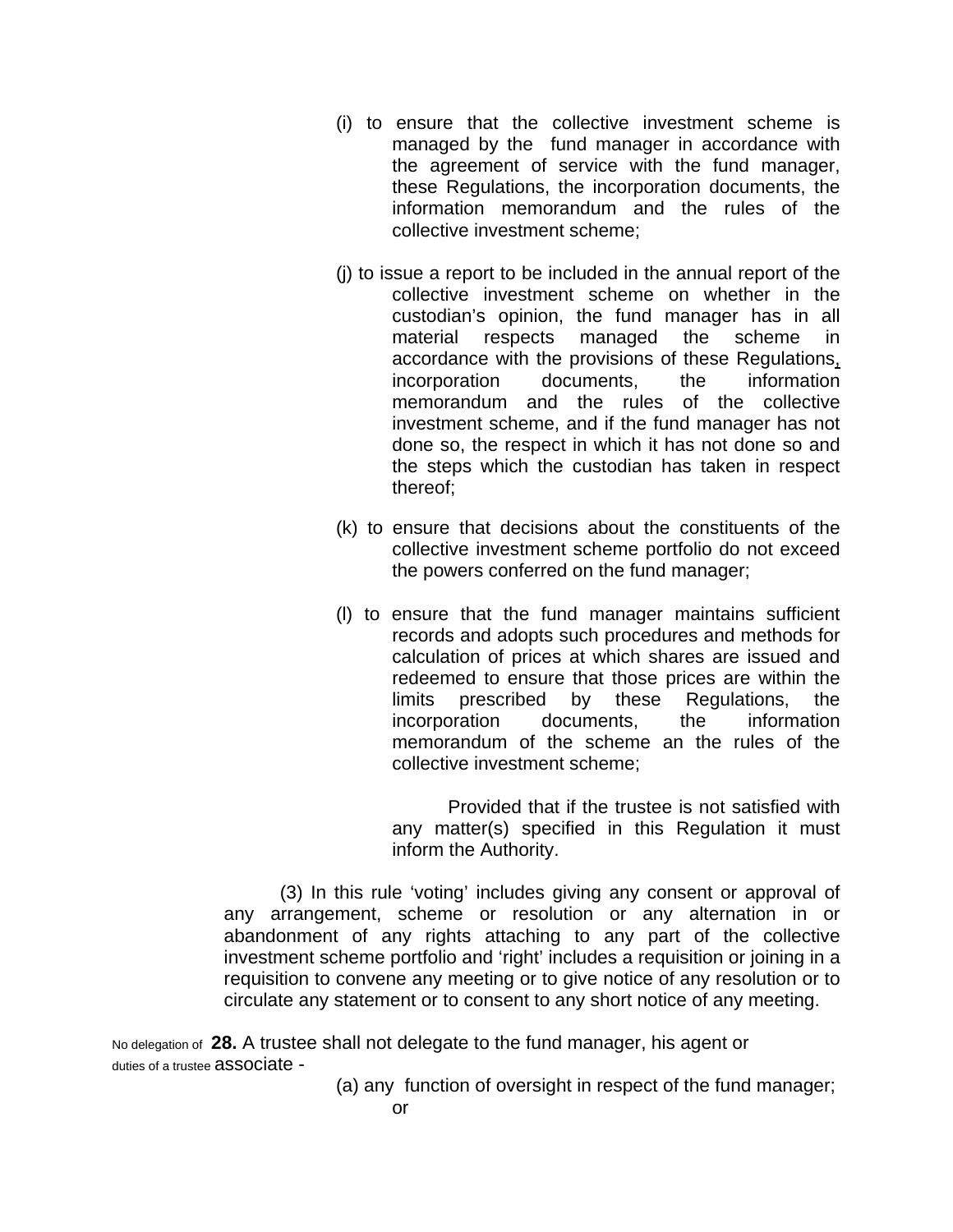(b) any function of custody or control of the collective investment scheme portfolio.

Resignation **29.**(1) A trustee shall not be entitled to resign except upon the

of a trustee. appointment of a new trustee. If a trustee wishes to resign it shall give three months notice in writing to that effect to the fund manager and the Authority and the fund manager shall appoint within two months after the date of such notice, some other qualified person as the new trustee upon and subject to such person entering into a trust deed supplemental to the trust deed comprised in the incorporation documents. If the fund manager is unable to appoint a new trustee as aforesaid within such period of two months, the trustee shall be entitled to appoint a qualified company selected by it as the new trustee on the same basis as aforesaid.

> (2) In this clause the expression "qualified person" means a company qualified to act as trustee in terms of these Regulations.

Removal **30**.(1).A trustee shall be removed by the fund manager in of a trustee. writing immediately on the happening of any of the following events, that is if:-

- (a) a court of competent jurisdiction orders its liquidation (except a voluntary liquidation for the purpose of reconstruction or amalgamation under a scheme approved by the Authority);
- (b) a manager or a receiver is appointed over any of its assets; or
- (c) the trustee ceases to carry on business as a bank or financial institution.

(2) A trustee shall be removed by three months notice in writing given to the trustee by the fund manager with the approval of the Authority if:-

- (a) the trustee fails or neglects after reasonable notice from the fund manager to carry out or satisfy any duty imposed on the trustee in accordance with the trust deed, the incorporation documents, the information memorandum, the rules of the collective investment scheme or these Regulations, or
- (b) the holders, by extra ordinary resolution resolve that such notice be given.
- (3) The fund manager shall by deed supplemental to the trust deed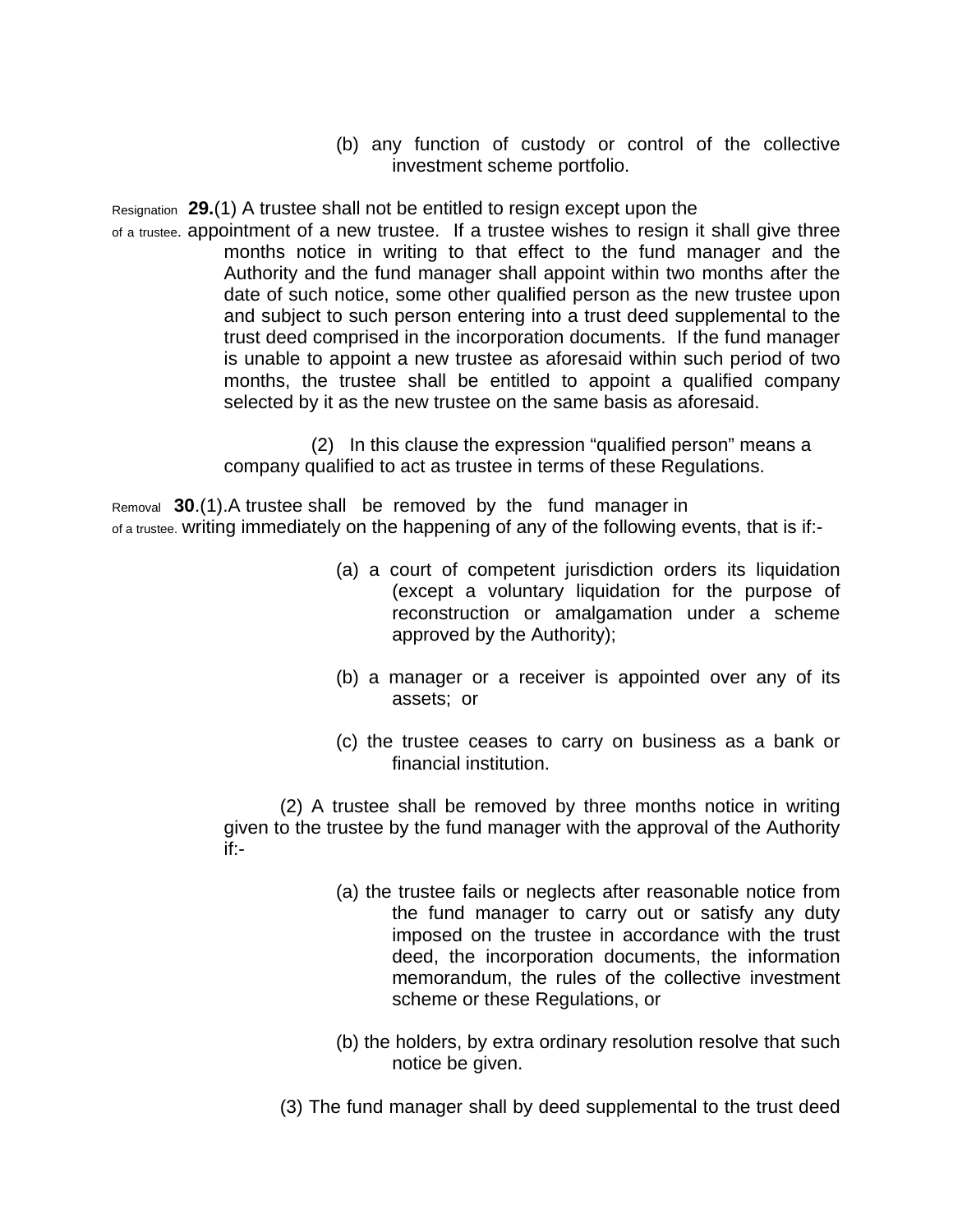appoint as trustee some other qualified person with the approval of the Authority to replace a trustee who has been removed.

Matters to be **31.**(1) A collective investment scheme trust deed shall make provided for provisions on all the matters specified in the Third Schedule of these in the trust Regulations. deed.

- (2) Every trust deed shall prescribe the rules for the administration of the collective investment scheme complying with provisions of the Third Schedule and including the following-
	- (a) appointment of a custodian;
	- (b) the issue of a receipt evidencing the purchase of the shares of the collective investment scheme;
	- (c) the issue of a certificate of entitlement to the holders within thirty days specifying shares held by each holder and showing the transactions in the holder's account during the preceding month, and that such certificate shall be prima facie evidence of the title of the holder to the units or shares;
	- (d) authentication of every share certificate by the trustee, provided that before it is issued by the fund manager to the purchaser, the trustee shall not countersign any share certificate unless it has received from the fund manager a full account of the cash proceeds of the issue of that certificate or securities to the required value, together with all documents necessary to effect transfer thereof;
	- (e) the funds of the collective investment scheme to be deposited in a trust account with the custodian:

(f) that-

- (i) any funds for investment accruing from the issue of shares;
- (ii) dividends, interest or any other income accruing on underlying securities;
- (iii) the proceeds of capital gains, rights or bonus issues; and
- (iv) any funds received by the fund manager from the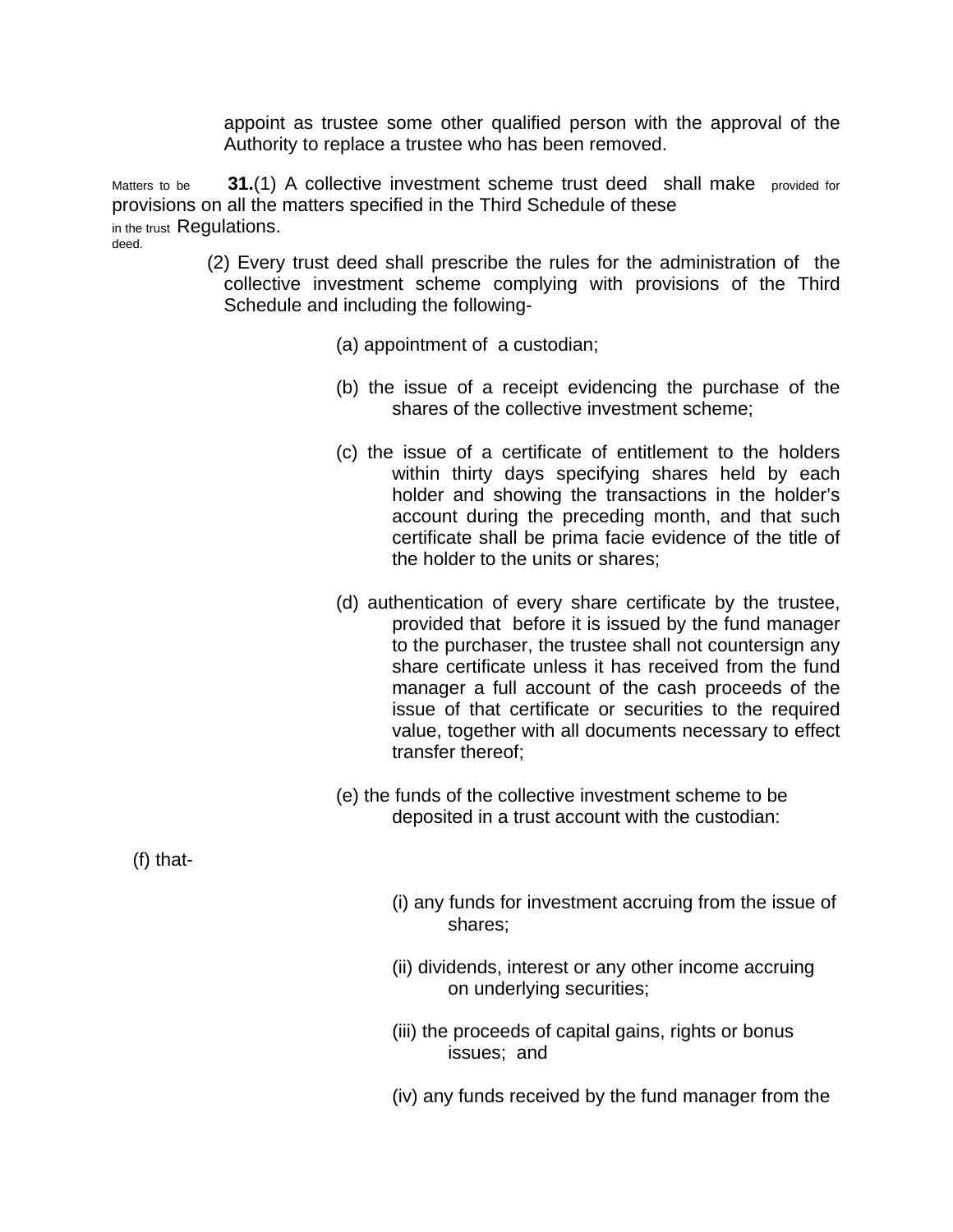realization of underlying securities;

be accounted for in full to the trustee by the fund manager and the custodian and deposited in the trust account or accounts:

- (g) the securities of the collective investment scheme be kept with a custodian approved by the Authority;
- (h) that the proceeds of capital gains, rights and bonus issues be vested in the collective investment scheme for the benefit of the holders;
- (i) all transactions of the collective investment scheme portfolio be individually reported to the trustee by the fund manager by the next working day following such transaction;
- (j) the obligation of the fund manager to repurchase, subject to such terms and conditions as may in terms of the trust deed apply, any number of shares offered to it, on such basis as may be prescribed in the trust deed;
- (k) that the specific method of calculation of the value of the collective investment scheme portfolio and of the share value at which holders shall transact their holdings with the collective investment scheme, should be acceptable to the Authority including the specific time of the day the week or date of the month and time for taking the valuation of securities, and the particulars relating to valuation given in Part VI of these Regulations;
- (l) the fee charged by the fund manager (which shall be the only monies payable to the fund manager annually) be disclosed in the scheme's financial reports;
- (m) the accounts and financial records of a collective investment scheme be maintained in a system and manner acceptable to the Authority;
- (n) the fees payable to the trustee and the custodian of the collective investment scheme portfolio be disclosed in the financial reports of the collective investment scheme;
- (o) amendment of the trust deed be in accordance with the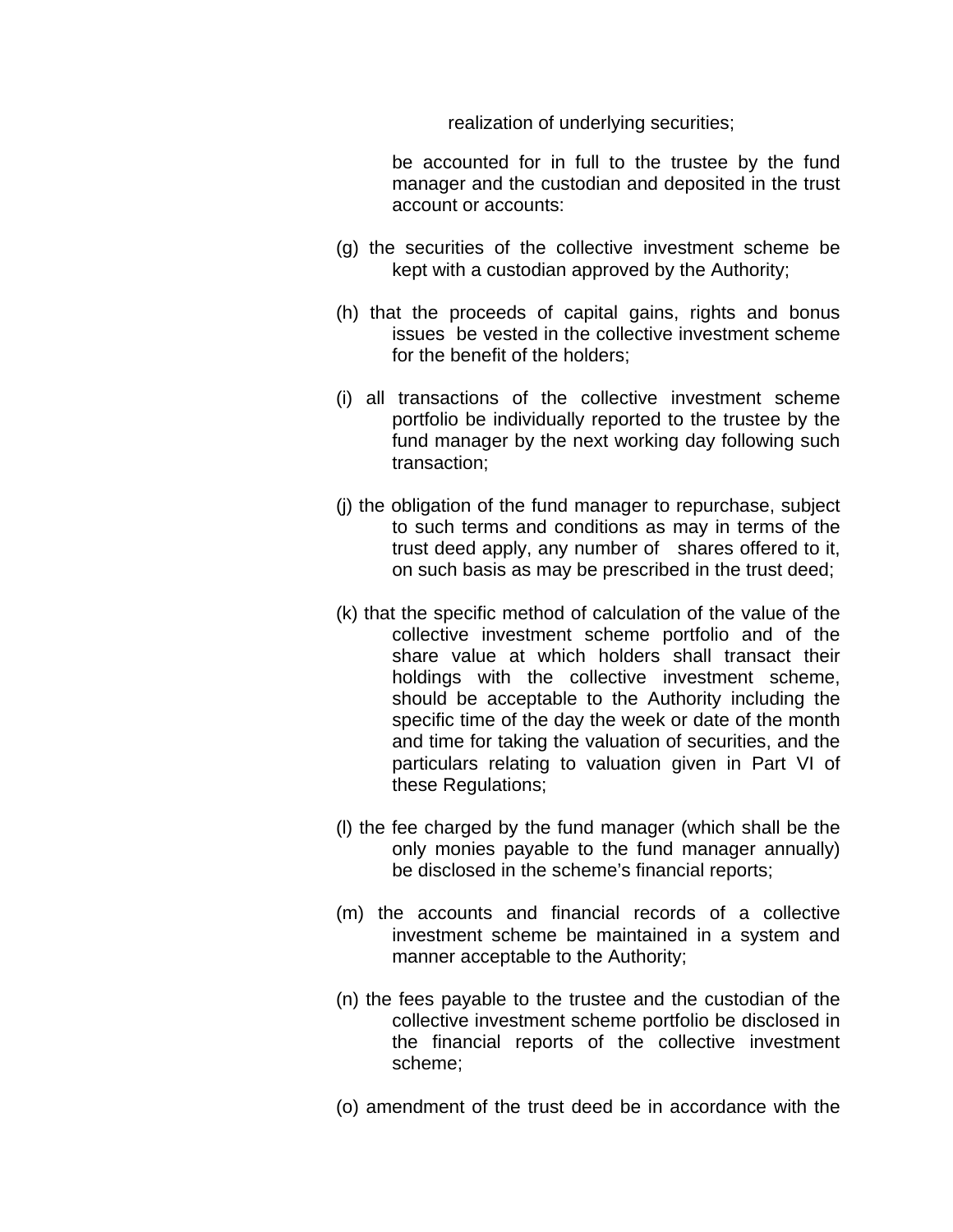provisions of the trust deed, these Regulations, the incorporation documents, the information memorandum and with the prior approval of the Authority;

- (3) Every such trust deed shall further prescribe
	- (a) the investment policy to be followed in respect of the scheme concerned;

(b) the manner in which the selling price of shares is to be calculated;

- (c) the terms and conditions on which the fund manager will repurchase shares and the manner in which repurchase price is to be calculated;
- (d) the manner in which shares can be transferred from one holder to another;
- (e) if applicable, the manner in which additional shares are to be calculated;
- (f) the manner in which the yield from shares is to be calculated;
- (g) the manner in which the initial charge and other charges are to be calculated;
- (4) *The Authority may authorize any* 
	- *(a) inclusion in the trust deed or the information memorandum as the case may be of any provisions that in its opinion is deemed to be consistent with international market practices;*
	- (b) *omission from the trust deed or the information memorandum as the case may be of any information whose inclusion would otherwise be required under these Regulations if in the opinion of the Authority such information would be inconsistent with the international market practices or would be inappropriate to the nature of the collective investment scheme or would not be in the best interests of the holders.*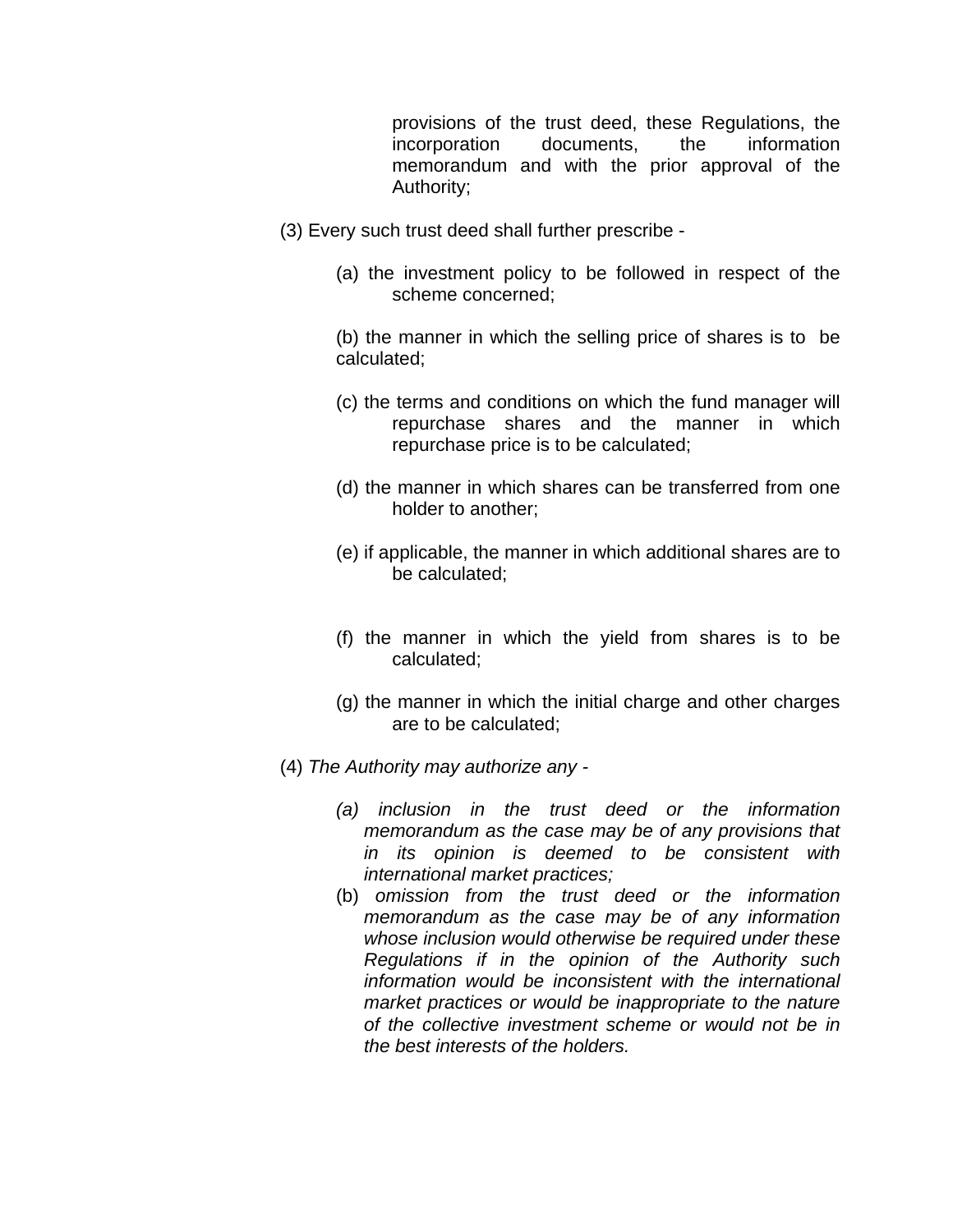(5) The parties to a trust deed may by a supplemental deed alter or rescind any provisions of such trust deed or add further to the provisions thereto, but no alteration or rescission of, or addition to a trust deed shall be valid -

- (a) unless the consent thereto of the holders and the Authority has been obtained in the manner prescribed in the trust deed; or
- (b) the Authority is satisfied that any such alteration, rescission or addition does not contain anything inconsistent with the provisions of the Act or with sound financial principles.

(6) A provision in any trust deed, whether entered into before or after the commencement of these Regulations purporting to relieve any party from liability to the holders on account of his own negligence, shall be void.

Remuneration **32.** The agreement between the fund manager, the trustee and

of trustee. the board of directors, as the case may be, shall make provision on the computation of the fee in respect of the trustee's services which will be disclosed to the holders in the annual report each year and the trustee shall in addition to such remuneration be entitled to be repaid by the fund manager on demand the amount of all its disbursements other than disbursements expressly required or authorised to be paid out of the collective investment scheme portfolio.

# **CUSTODIAN**

Obligation **33.** Every collective investment scheme shall appoint a to appoint custodian approved by the Authority. a custodian

Eligibility for **34** (1) No person shall be appointed a custodian of a collective appointment investment scheme unless such person is a bank or financial institution of a custodian. approved for that purpose by the Authority

> (2) *A custodian of a collective investment scheme may in relation to the fund manager or the trustee of such collective investment scheme, be a holding company or a subsidiary company within the*

(Cap 486) *meaning of the terms as defined in section 154 of the Companies Act or be deemed by the Authority to be otherwise under control of substantially the*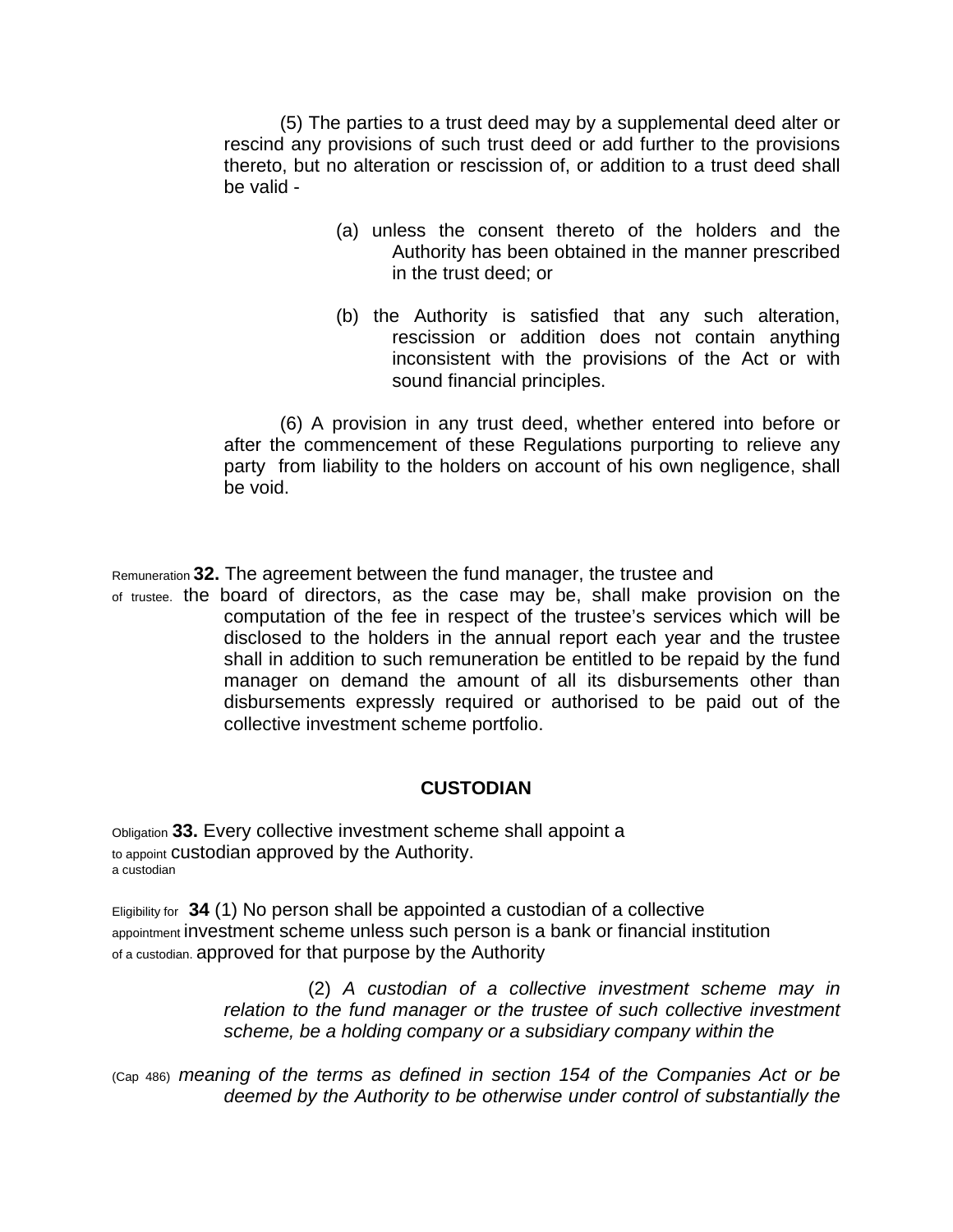*same persons or consist of substantially of the same shareholders, provided that the investment in a related company shall be limited to ten percent of the total funds managed by the fund manager.*

(3) The Authority may revoke the approval of a custodian if at any time thereafter the custodian ceases to satisfy the requirements of these Regulations.

Duties of **35**.(1) A custodian shall render custodial services to the collective

a custodian investment scheme pursuant to a written agreement between the custodian and the board of directors, fund manager or trustee as the case may be, including the following -

- (a) to maintain the custody of all the collective investment scheme portfolio and hold it to the order of the trustee or fund manager in accordance with the provisions of these Regulations, the incorporation documents, the information memorandum, the rules of the collective investment scheme and its service agreement;
- (b) to receive and keep in safe custody title documents, securities and cash amounts of the collective investment scheme;
- (c) to open an account in the name of the collective investment scheme for the exclusive benefit of such collective investment scheme;
- (d) to transfer, exchange or deliver in the required form and manner securities held by the custodian upon receipt of proper instructions from the fund manager, trustee or board of directors, as the case may be;
- (e) to require from the fund manager, board of directors or trustee, such information as it deems necessary for the performance of its functions as a custodian of the collective investment scheme;
- (f) to promptly deliver to the trustee or fund manager or to such other persons as the fund manager or trustee may authorise, copies of all notices, proxies, proxy soliciting materials received by the custodian in relation to the securities held in the collective investment scheme portfolio, all public information, financial reports and stockholder communications the custodian may receive from the issuers of securities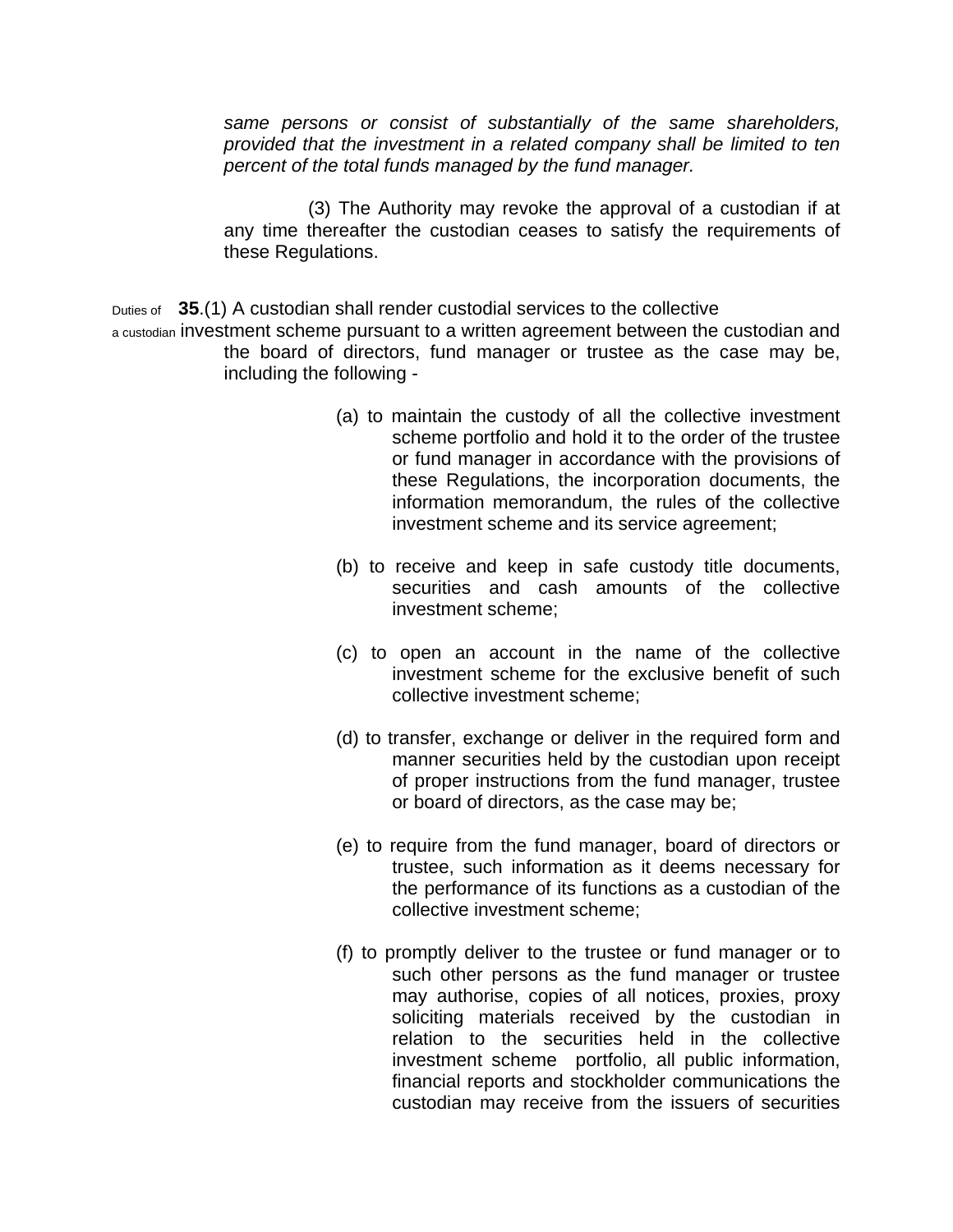and all other information the custodian may receive, as may be agreed between the custodian, trustee or fund manager, as the case may be, from time to time;

- (g) to exercise subscription, purchase or other similar rights represented by the securities subject to receipt of proper instructions from the fund manager;
- (h) to exercise the same standard of care that it exercises over its own assets in holding, maintaining, servicing and disposing of the collective investment scheme portfolio and in fulfilling obligations in the agreement;
- (i) where title to investments are recorded electronically, to ensure that entitlements are separately identified from those of the fund manager or the trustee, as the case may be, of the collective investment scheme in the records of the person maintaining records of entitlement;
- j) to attend general meetings of the holders and be heard at any general meeting on matters which concern it as custodian;

Provided that the custodian shall in executing its duties exercise the degree of care expected of a prudent professional custodian for hire.

(2) A custodian discharging its contractual duties to the scheme shall not contract an agent to discharge those functions; except where a portion of the collective investment scheme portfolio is invested in offshore investments, in which case the custodian may engage the services of an overseas sub-custodian approved by the trustee or board of directors, with the notification of such appointment to the Authority.

(3) The agreement between the custodian and the trustee or board of directors or fund manager, as the case may be, shall make provision on the computation of the fee in respect of custodial services which shall be disclosed to the holders in the annual report each year.

Records to be **36.** The custodian must keep such books, records and statements maintained by as may be necessary to give a complete record of: a custodian

- (a) the entire fund of the collective investment scheme portfolio held by the custodian;
- (b) each and every transaction carried out by the custodian on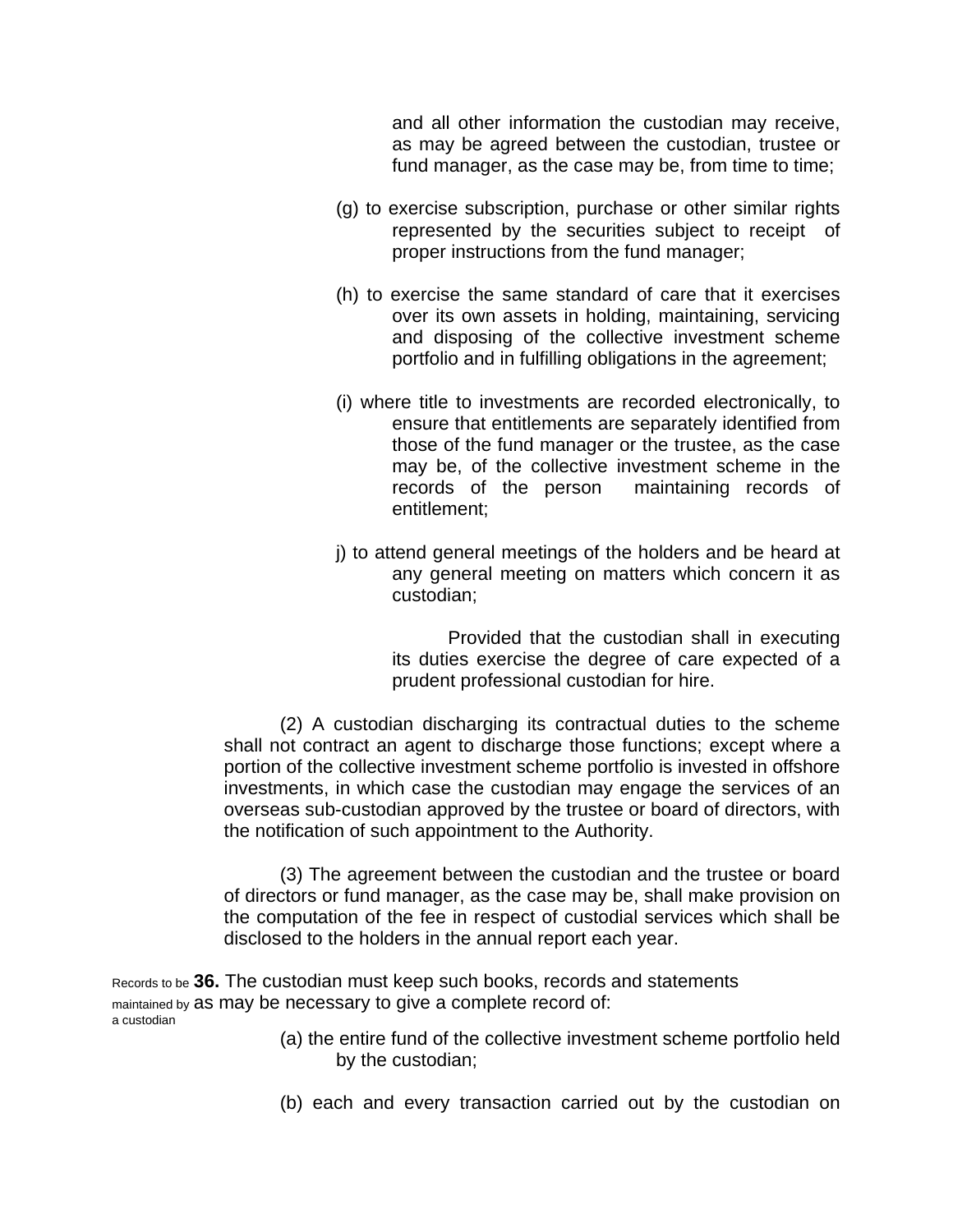behalf of the collective investment scheme,

and shall permit the trustee, board of directors, the fund manager or a duly authorised agent of the Authority to inspect such books, records and statements within the premises of the custodian at any time during business hours;

Reports by **37.** The custodian must provide to the fund manager, trustee or a custodian. board of directors as the case may be, and to the Authority; -

- (a) a written statement at agreed reporting dates which lists all assets of the scheme in the scheme account(s) together with a full account of all receipts and payments made and other actions taken by the custodian;
- (b) advice or notification of any transfers of collective investment scheme portfolio or securities to or from the scheme account(s) indicating the securities acquired for the account(s) and the identity of the party having physical possession of such securities;
- (c) a copy of the most recent audited financial statements of the custodian prepared together with such information regarding the policies and procedures of the custodian as the fund manager, trustee or board of directors may request in connection with the agreement or the duties of the custodian under that agreement;
- (d) provide a report annually to the Authority demonstrating that compliance with these Regulations, the offering document, the incorporation documents, the information memorandum, the rules of the collective investment scheme and its service agreement has been achieved.

Resignation of **38.**(1) The custodian shall not be entitled to resign except upon

a custodian. the appointment of a new custodian and if the custodian wishes to resign it shall give three months notice in writing to that effect to the board of directors or the fund manager, as the case may be and the Authority and the custodian shall give reasons for the resignation.

> (2) The fund manager shall appoint within two months after the date of a notice under sub-regulation (1) some other qualified person as the new custodian upon and subject to such person being approved by the Authority and entering into an agreement similar to the agreement comprised in the incorporation documents.

> > (3) If the fund manager is unable to appoint a new custodian as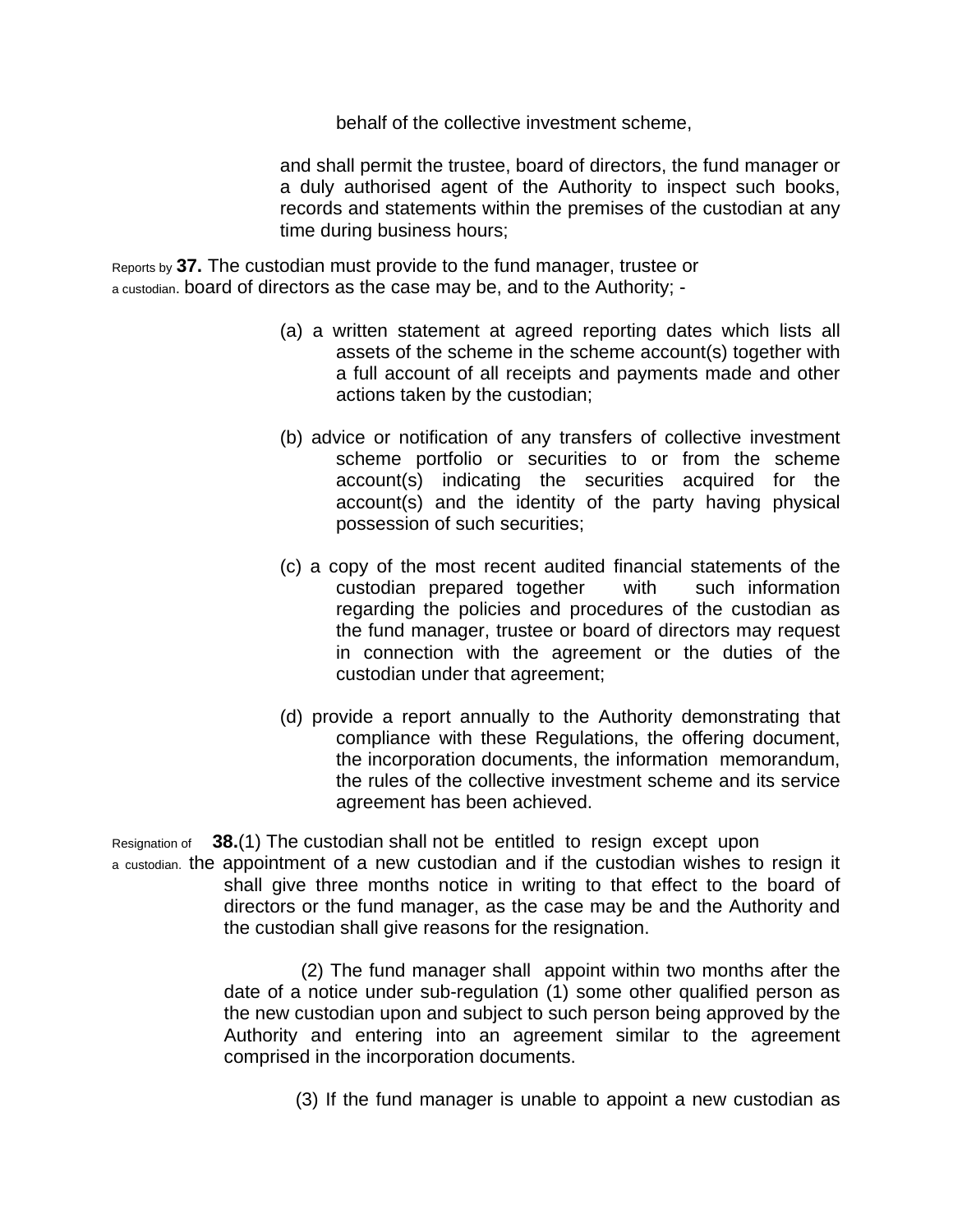within the period of two months, the custodian shall be entitled to appoint a qualified company selected by it as the new custodian on the same basis as a custodian appointed under Regulation 34.

 (4) On receipt of the notice by the trustee or board of directors or the fund manager as the case may be, the agreement between the board of directors, fund manager as the case may be and the custodian shall be deemed to have been terminated.

 (5) In the event the custodian desiring to retire or ceasing to be registered as a custodian with the Authority, the fund manager, may with the approval of the Authority appoint another eligible person to be a custodian in its place.

Removal of **39.**(1) A custodian shall be removed in writing immediately on the a custodian happening of any of the following events, that is if:-

- (a) a court of competent jurisdiction orders its liquidation, except a voluntary liquidation for the purpose of reconstruction or amalgamation approved by the Authority or ,
- (b) if a statutory manager or a receiver is appointed over any of its assets; or
- (c) the custodian ceases to carry on business as a bank or financial institution.

 (2) A custodian shall be removed by three months notice in writing given by the fund manager to the custodian if -

- (a) the custodian fails or neglects after reasonable notice from the fund manager, trustee or board of directors to carry out or satisfy any duty imposed on the custodian in accordance with the agreement; or
- (b) the holders, by extra ordinary resolution resolve that such notice be given, and the fund manager appoint as custodian some other qualified institution with the approval of the Authority.

(3) In the event of a termination of the agreement provided for under Regulation 38 (4), or from the date of a winding up order issued by a competent court against the custodian, the custodian shall immediately hand over, and deliver all assets, documents and funds including those from the bank account(s) of the collective investment scheme held by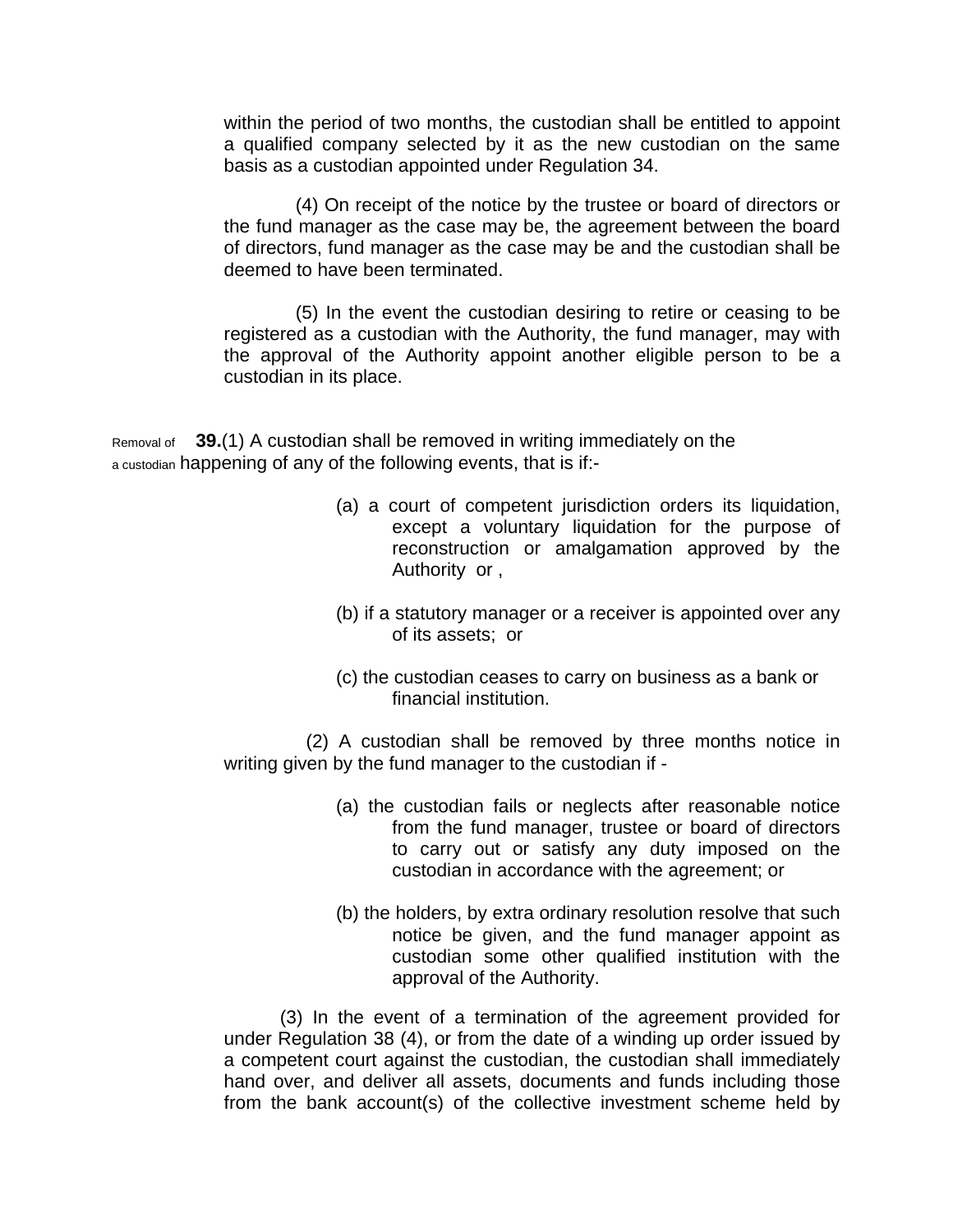such custodian to the custodian appointed in writing by the board or directors, fund manager or trustee, as the case may be, and approved by the Authority, within thirty days from the date of such termination;

(4) Within twenty days from the termination of the agreement, the custodian shall submit to the Authority an audit report indicating the assets, liabilities and an inventory of the scheme fund, securities and title documents of the scheme assets which have been handed over, transferred and delivered to the appointed custodian;

(5) A copy of the notice given to the custodian for termination of services by the fund manager shall be given to the trustee.

(6) In the event of any disagreement between the fund manager or trustee as the case may be, the board of directors and the custodian, notification shall be made to the Authority by the fund manager giving reasons for the termination of services of the custodian.

# **UMBRELLA SCHEMES AND INVESTMENT COMPANIES**

Meaning of **40.** A promoter of a collective investment scheme may establish umbrella two or more sub-funds under the management of one fund manager scheme. (hereinafter called an umbrella scheme).

Minimum **41**.(1) An umbrella scheme does not qualify for approval from the requirements Authority to operate unless, each of its proposed sub-funds qualify for a for umbrella separate approval to operate as a collective investment scheme, except as schemes provided in Regulation 81.

> (2) Subject to the provisions of sub-regulation (4), if for a period of twenty-four consecutive months commencing at any time after the first issue of any shares of an umbrella scheme, shares in respect of less than two sub-funds are in issue, the trustee or board of directors of the scheme shall take such action as is necessary to change the category of the scheme or to cause shares in respect of more than one sub-fund to be in issue.

> (3) If sub-regulation (2) becomes, or should reasonably be expected by the trustee or board of directors to become, applicable, the fund manager shall, prior to or forthwith upon, the expiry of the twentyfour month period notify the holders and the Authority of any action proposed in order to comply with sub regulation (2).

> (4) Sub regulation (2) shall not apply if, on or prior to the expiry of the twenty-four month period, winding up of the umbrella scheme has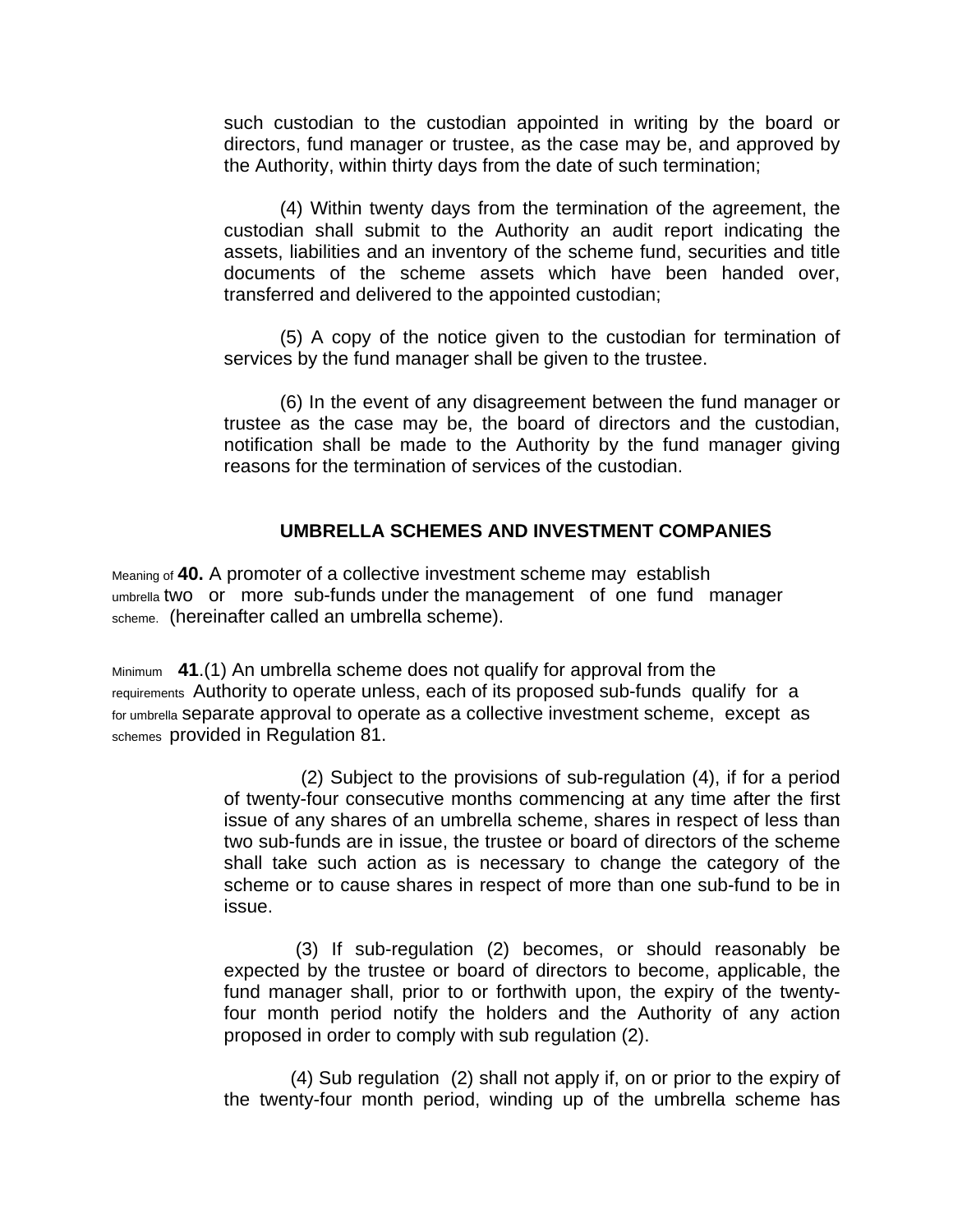commenced.

Allocation of **42.** In so far as any of the collective investment scheme portfolio costs for of an umbrella scheme, or any assets to be received as part of the umbrella collective investment scheme portfolio, or any costs, charges or expenses schemes to be paid out of the collective investment scheme portfolio, are not attributable to one sub-fund only, the umbrella scheme shall allocate such collective investment scheme portfolio, assets, costs, charges or expenses between and among the sub-funds in a manner which is fair to the holders of the umbrella scheme generally.

Reports. **43.** Regulation 19 (reports by fund manager) shall be applied as if each sub-fund were a separate collective investment scheme.

Special provisions **44** (1) Every collective investment scheme incorporated as an relating to investment company shall list on an approved securities exchange within investment six months of a period of expiry of two years after the date of registration companies of the collective investment scheme

> (2) The minimum amount to be raised for a collective investment scheme set up as an investment company shall be twenty five million shillings.

(3) The investment company with the express approval of the Authority shall offer its securities for sale.

(4) The investment company will be registered as a collective investment scheme upon providing proof that it has raised the minimum amount of twenty-five million shillings.

(5) In the event that the minimum amount of twenty-five million shillings is not raised then the investment company shall refund the monies received as subscriptions to the subscribers.

# **PART V I - PRICING, VALUATION AND DEALING OF SHARES INITIAL OFFER**

Application **45** This subpart applies to the setting up of a new scheme by way of an initial offer, and during the period of such offer.

Compliance with **46.** A fund manager shall not issue or sell shares of a collective incorporation investment scheme otherwise than at a price calculated in accordance with documents. these Regulations, the incorporation documents, the latest information memorandum and the rules of the collective investment scheme.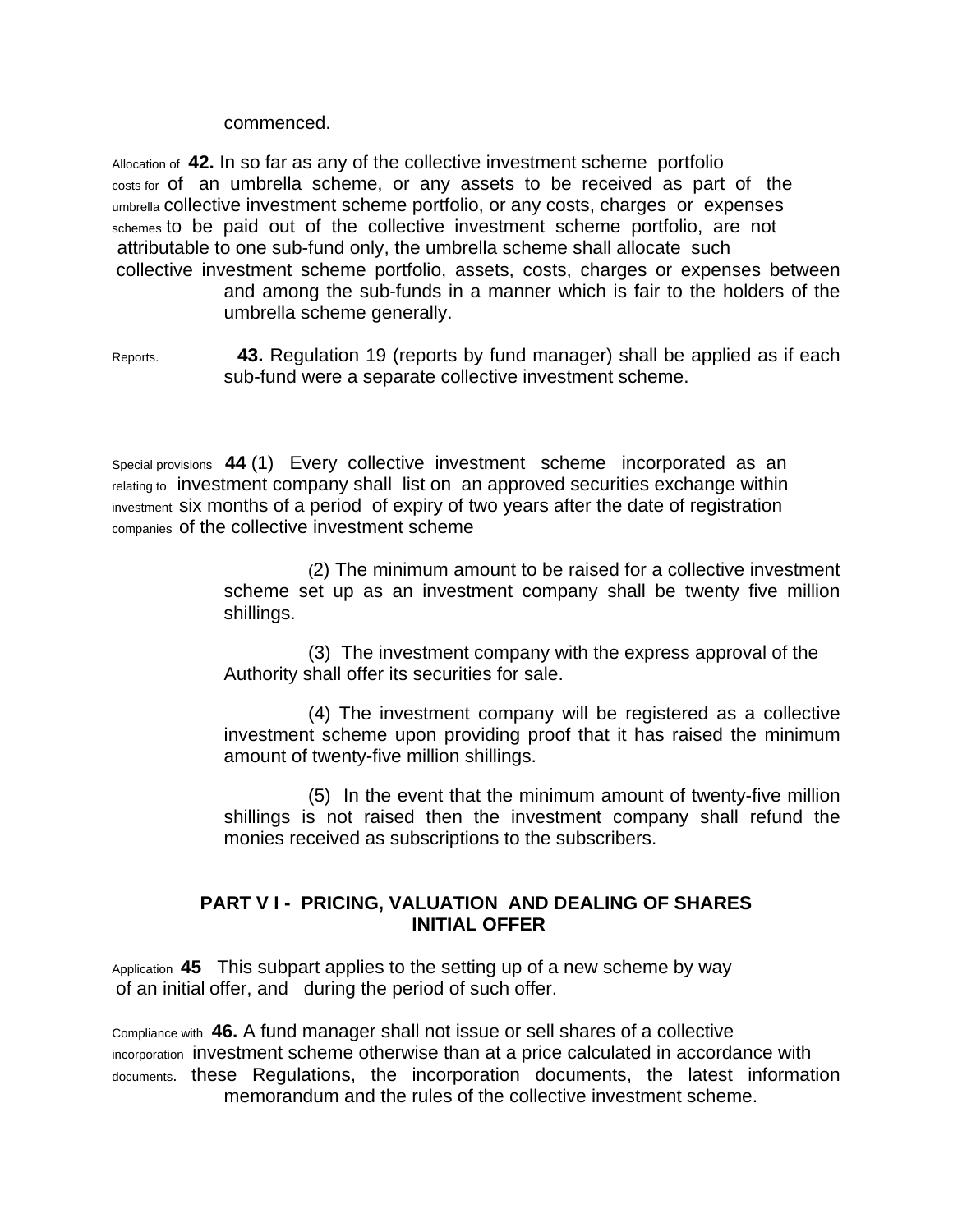Period of **47**. A period of initial offer shall not exceed thirty days from initial offer the date of launch, to be so specified in the initial information memorandum and subject to the provisions of Regulation 46, an initial offer shall remain open for the prescribed period.

Creation **48**.(1) The fund manager shall create or in the case of a unit trust, of shares instruct the trustee to create shares in the scheme at the beginning of the during the first day of business in the initial offer period and during the period. initial offer

> (2) At or before the beginning of the day referred to in subregulation (1) the fund manager must irrevocably choose, in respect of that initial offer, to proceed either under paragraph (3)(a) ('up and running') or under paragraph (3)(b) ('pay over and wait') and in the case of a unit trust, notify his choice to the trustee.

> (3) Where on any business day during the period of initial offer the fund manager assumes any obligation to issue shares, he must, depending on his choice under paragraph (2), either:

- (a) create shares or instruct the trustee (in the case of a unit trust), at the beginning of the next business day, to create shares in the scheme in such number at least as will enable the fund manager immediately to fulfill that obligation, whether from the shares so created or from other shares; or
	- (b) proceed as follows
		- (i) pay to the custodian or trustee (in any case where the purchaser has sent a remittance) on the day of receipt of the remittance or on the next business day, the total amount (or the total amount less the total of the fund manager's preliminary charge, if any, in respect of those shares); and
		- (ii) as soon as the period of the initial offer has come to an end, create shares or in the case of a unit trust, instruct the trustee to create shares in the scheme in such number at least as will enable the fund manager to fulfill his obligations to issue shares whether from the units so created or from other shares.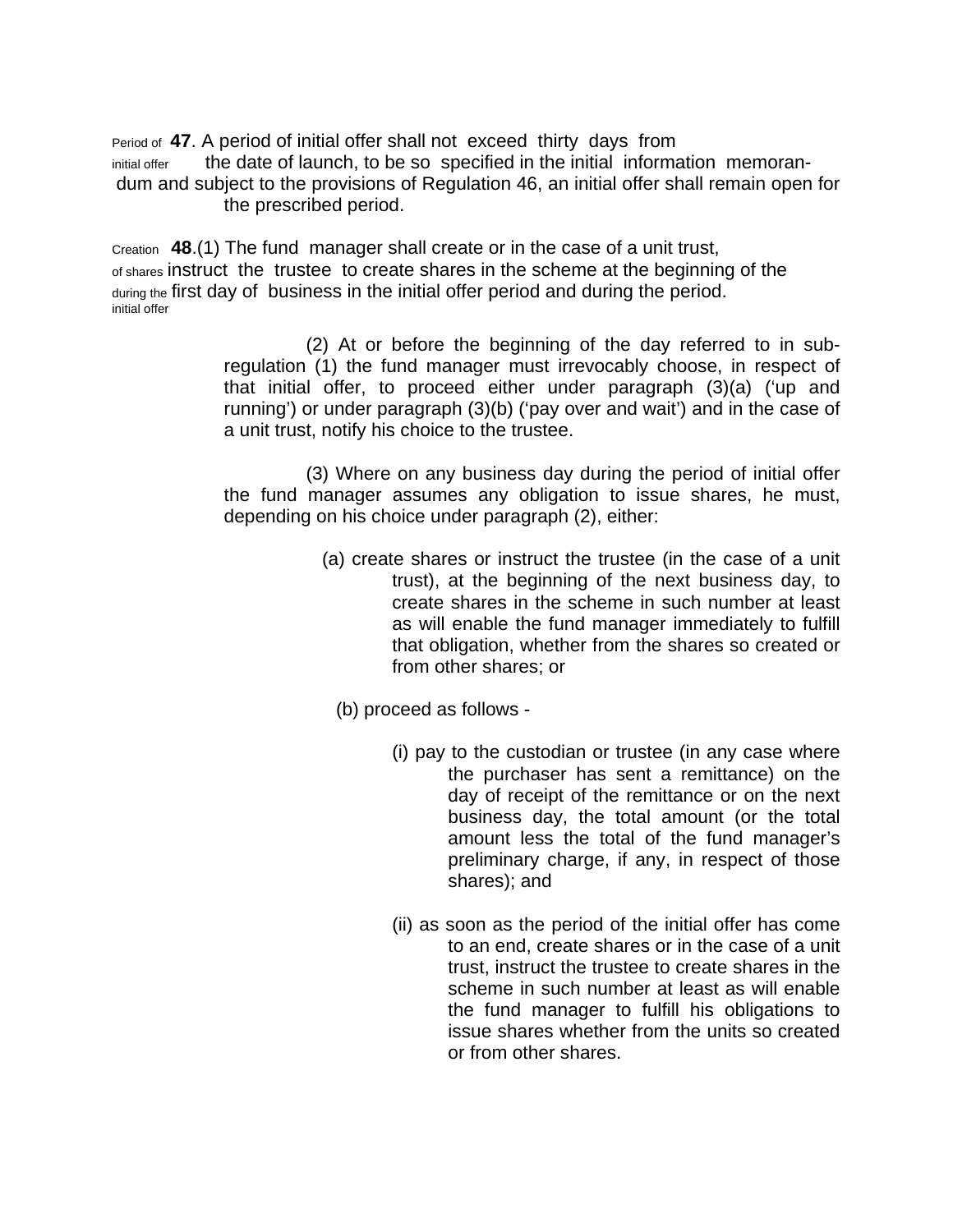(4) The instructions given by the fund manager to the trustee shall state, in relation to each type of share to be created, the number to be created, expressed either as a number of shares or as an amount in value or as a combination of the two.

 (5) The trustee must create shares on receipt of instructions by the fund manager given under this rule, and must not, during an initial offer create shares otherwise.

Initial price **49**.(1) The initial issue price and offer period, which shall not exceed thirty days from the date of the launching shall be prescribed in the incorporation documents and the latest information memorandum and the proceeds of the issue shall be remitted by the fund manager to the custodian of the collective investment scheme with advice to the trustee.

> (2) The initial issue of shares of a new fund shall not be less than the issue price paid by investors during the launching and offer period less the fund manager's fee and service charges prescribed in the incorporation documents and the latest information memorandum.

Determination of **50.**(1) The selling price and repurchase price quoted by the fund selling and manager shall be based on the net asset value of the fund in this respect, and re- the value of an investment in securities listed and quoted on the stock purchase price. exchange shall be the value based on the last done market price which is the last transacted price of the securities.

> (2) In the event of a suspension in the quotation of securities for a period exceeding fourteen days, or such shorter period as determined by the trustee, the value of such securities shall be based on other methods such as the net tangible assets of the issuer of the securities and the nominal value of the securities.

> (3) With respect to unlisted securities, the valuation shall be based on methods that are fair and reasonable and that are acceptable to the fund manager and approved by the trustee.

Pricing of **51.** The price of additional shares created and payable by the additional fund manager to the trustee, after the offer period of the initial offer of shares. new fund shall be based on the net asset value of the fund. The same basis in the computation of the price shall also be applicable to the price payable by the trustee on redemption by way of cancellation of shares.

Valuation **52.** The value of the fund to be used in determining the selling point for price quoted by the fund manager and the price payable by the fund selling price manager to the trustee on creation of additional shares shall be the net asset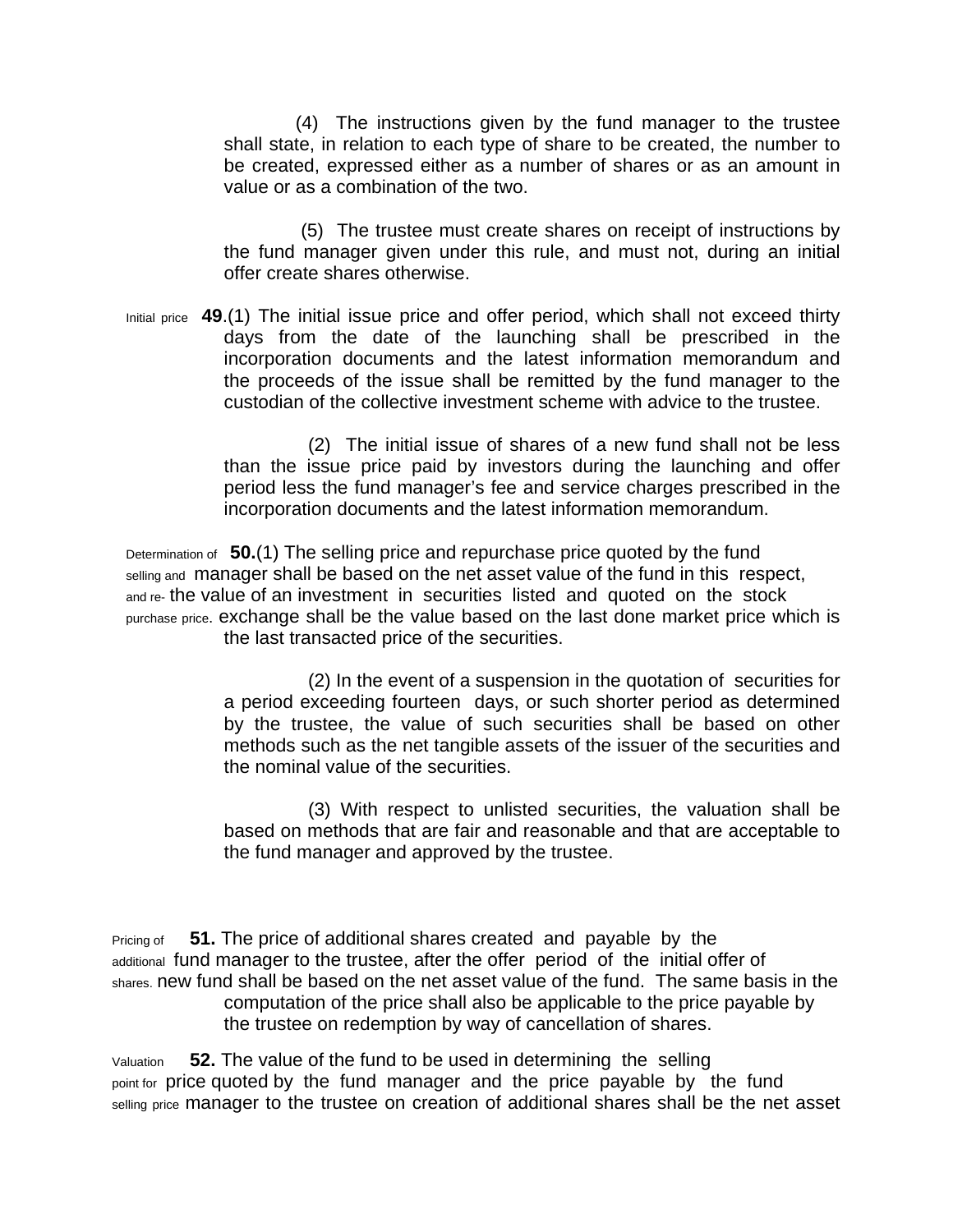value at the end of the business day immediately preceding the business day on which the written request to buy and create shares is received by the fund manager and the trustee respectively.

Valuation **53.** The value of the fund to be used in determining the point for repurchase price quoted by the fund manager and the price payable by a repurchase trustee of a collective investment scheme on the redemption of units shall price. be the net asset value at the end of the business day on which the written request to repurchase and redeem is received by the fund manager and the

trustee respectively.

Allowance **54.** In addition to the selling price which is derived from the for service net asset value, the fund manager may charge a service fee as disclosed in charge the information memorandum and such charge shall be disclosed separately in the application form.

Determination **55.** The repurchase price quoted by the fund manager shall be the of repurchase net asset value of the fund or share. However, if the determination of the price repurchase price is computed on a different basis, the repurchase price so computed and quoted by the fund manager shall not be less than the net asset value of the fund or share and no deductions, other than deductions for incidental expenses such as stamp duty shall be made from the computed repurchase price.

Calculation **56**.(1) The formula to be adopted to determine the value of the of net asset fund per share is to divide the value of the assets of the fund less its value per share liabilities (including such provisions and allowances for contingencies as the

fund manager may think appropriate) by the number of shares issued and fully paid.

(2) The net asset value of the fund and the net asset value per

share shall be calculated by the fund manager as at the end of each business day.

(3) Liabilities shall include the amount of any accrued fees and

expenses at the relevant valuation date of the fund.

(4) The number of units in issue shall be those units that are

issued and fully paid.

# **REDEMPTION AND CANCELLATION OF SHARES**

Cancellation **57**.(1) Where the fund manager wishes that shares be cancelled,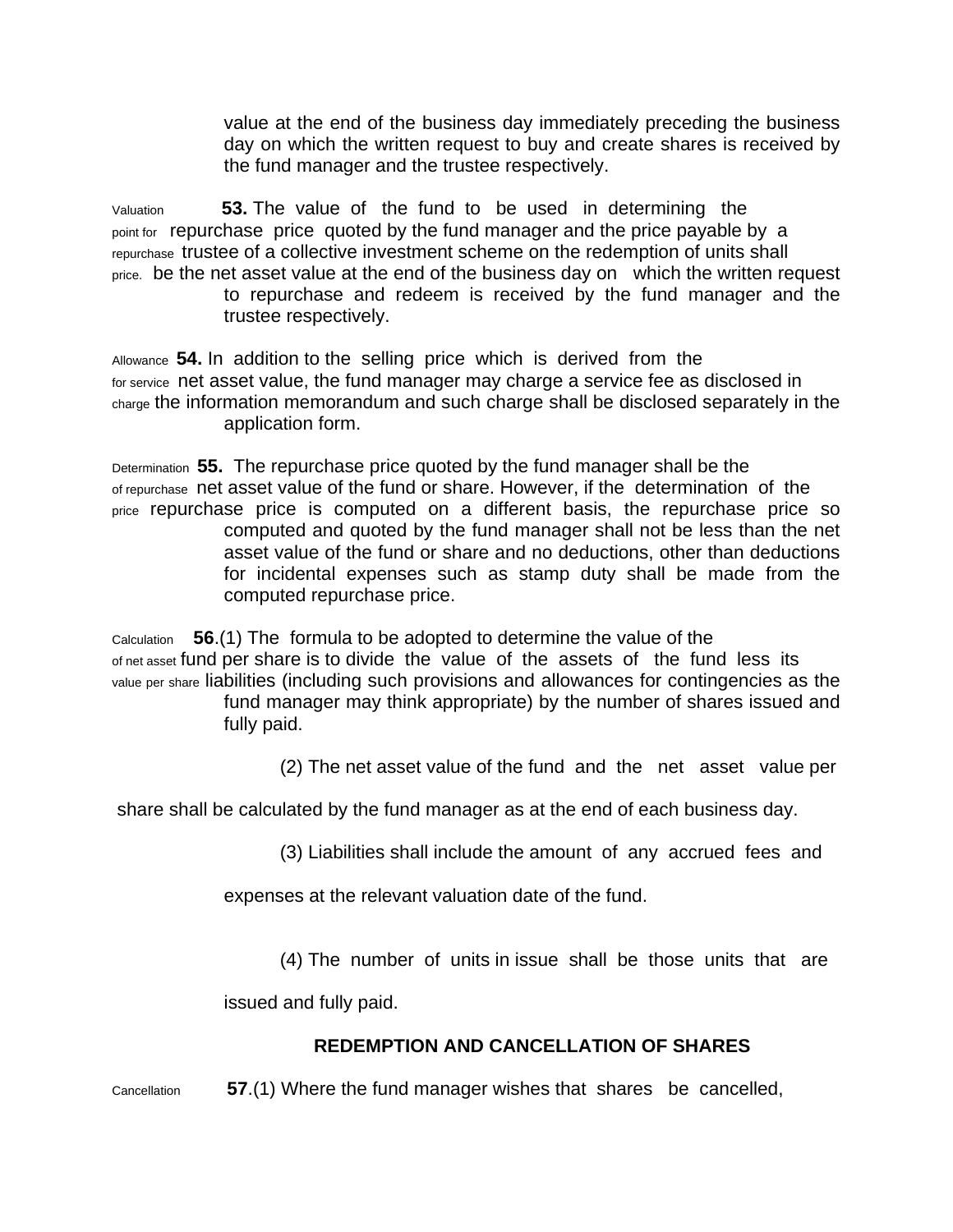of shares he shall cancel such shares and in the case of a unit trust, instruct the trustee to cancel such shares; and any instruction given by the fund manager shall state, in relation to each type of shares to be cancelled, the number to be cancelled, expressed either as a number of shares or as an amount in value or as a combination of the two:

> Provided that at any moment of such instruction the fund manager shall not have any outstanding obligation to issue shares, which by cancellation of shares, would prevent him from fulfilling any such instruction.

> (2) The trustee shall cancel the units on receipt of instructions given by the fund manager.

> (3) On cancellation of shares and on delivery to the custodian or the trustee as the case may be of such evidence of the title to those shares, as the custodian or trustee may reasonably require, the custodian or the trustee shall, within two business days of the instructions given by the fund manager pay the repurchase price of the shares;

(a) to the person who was the holder of those shares, or

(b) in accordance with the relevant provisions of the information memorandum, trust deed and incorporation documents.

Repurchase **58**. The repurchase price payable for each share by the custodian price. or the trustee shall be based on the net asset value of the fund.

Timing of **59**.(1) A fund manager may at any time give instructions to the instructions trustee to create or to cancel units. to create or cancel units

> (2) Where instructions are given at a time which is less than twelve hours after the last valuation point and before the next valuation point the instructions must be given by reference to the price calculated or being calculated for the last valuation point.

> (3) Where instructions are given at a time which is more than twelve hours after the last valuation point:

- (a) instructions must be given by reference to the price next to be calculated; and
- (b) the trustee shall create or cancel the units only after the next valuation point has been reached.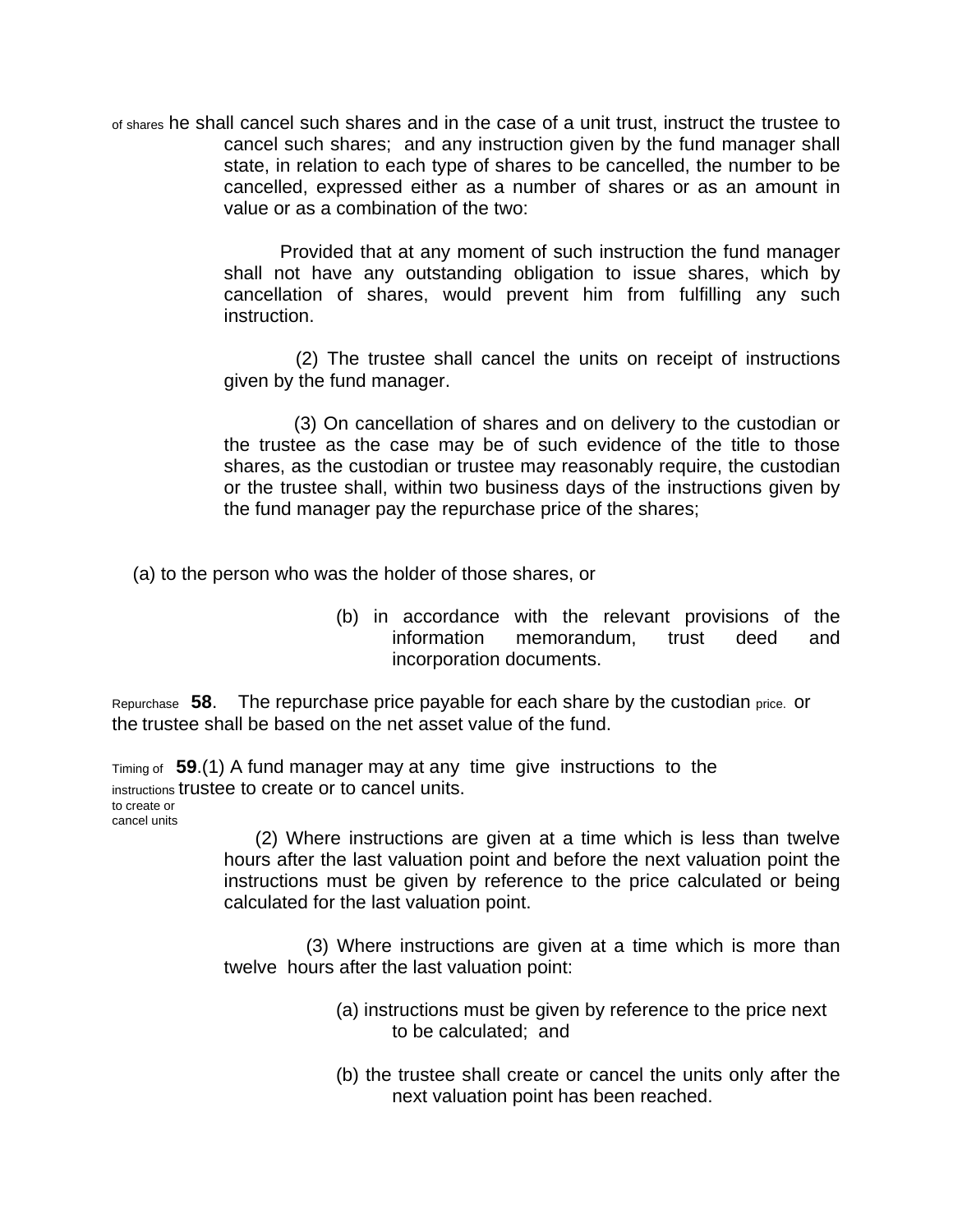# **OPERATIONAL REQUIREMENTS (DEALING)**

Dealing. **60**.(1) Every collective investment scheme shall stipulate in the information memorandum the days when dealings in its shares shall be computed.

> (2) In the event of a scheme not dealing on a daily basis, there shall be at least one regular dealing day every two weeks.

> (3) Suspension in dealings may be provided for only in exceptional circumstances having regard to the interest of all the holders.

> (4) The fund manager shall immediately notify the Authority if dealing has been cancelled or suspended and the fact of the cancellation shall be published immediately following such decision and at least once every week during the period of suspension, in the newspaper in which the scheme's prices are normally published.

Fund manager's **61**.(1) Subject to the provisions of sub-regulation (2) the obligation to fund manager shall at all times during the dealing day issue or redeem issue or redeem shares of the scheme at a price arrived at under these Regulations. shares.

(2) Sub-regulation (1) shall not apply -

- (a) if the number or value of the shares sought to be issued or redeemed is less than any number or value stated in the information memorandum as the minimum number or value to be purchased or held or redeemed;
- (b) if the fund manager believes on reasonable grounds that the number or value of shares sought to be issued would lead to the holding by any one person or by any one person and any other person appearing to the fund manager to be acting in concert with that person of more shares than any number stated in the information memorandum as the maximum number to be purchased or held; or
- (c) if the fund manager has reasonable grounds, having regard to the interests of all the holders relating to the circumstances of the person concerned, for refusing to issue units to him or redeeming shares from him.
- (d) This Regulation shall also apply during an initial offer in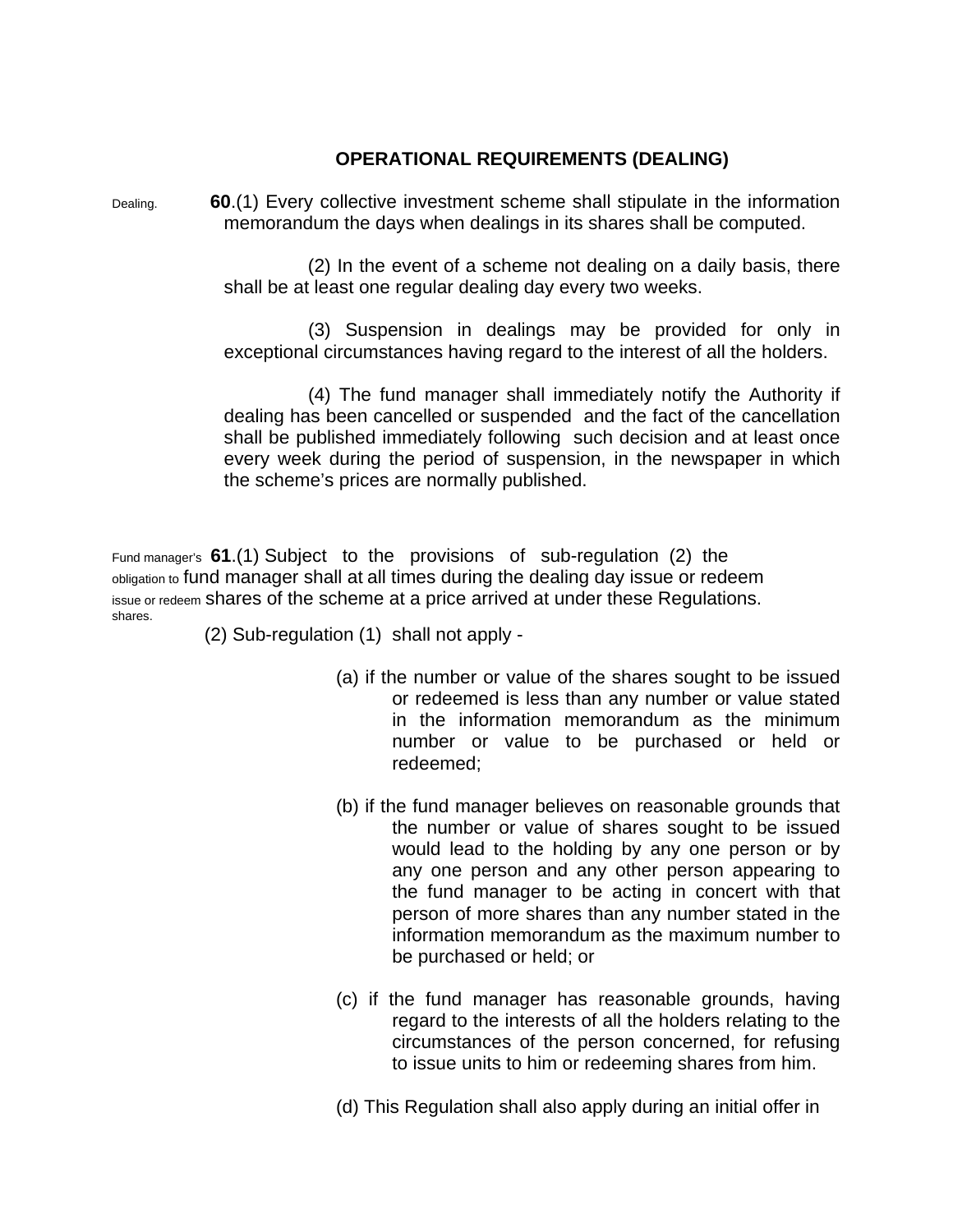so far as it relates to the issuing of shares.

Restrictions on **62.** No person shall after expiry of six months from the closing date of issued shares the initial offer period have beneficial interest in shares of collective in an investment investment scheme set up as an investment company representing company more than twenty five per cent of the collective investment scheme's issued shares.

Issue price **63**.(1) The fund manager's price for issue of shares shall not exceed the parameters maximum issue price, that is, a price fixed by the fund manager and notified to the custodian or the trustee: and that maximum issue price itself must not exceed the total of;

- (a) the relevant creation price, and
- (b) the current initial charge.
	- (2) In the case of an initial offer, the fund manager's price for issue of shares shall not exceed the initial price.

Redemption **64**.(1) A fund manager's price for redemption of shares shall not price parameters be less than the relevant minimum repurchase price already notified to the trustee.

> (2) The minimum repurchase price shall not be less than the relevant repurchase price.

(3) In case of an umbrella fund, the maximum price at which shares in one constituent part may be exchanged for shares in another such part shall not exceed the relevant maximum issue price (less any preliminary charge) of the new shares; and the minimum price at which the old shares may be taken in exchange shall not be less than the equivalent minimum repurchase price.

Charges on **65**.(1) If the trust deed or the information memorandum so

issue permits, the issue price may include an initial charge which may be expressed either as a fixed amount or calculated as a percentage of the creation price and such the initial charge shall not exceed the amount stated in the information memorandum as the current initial charge.

> (2) A fund manager wishing to increase the current initial charge, shall give a ninety day notice in writing after obtaining approval from the trustee or board of directors, as the case may be, of that increase and the date of its commencement to the trustee and all persons who ought reasonably to be known to him to have made an arrangement for the purchase of shares at regular intervals; and the information memorandum shall be revised in accordance with these Regulations to reflect the new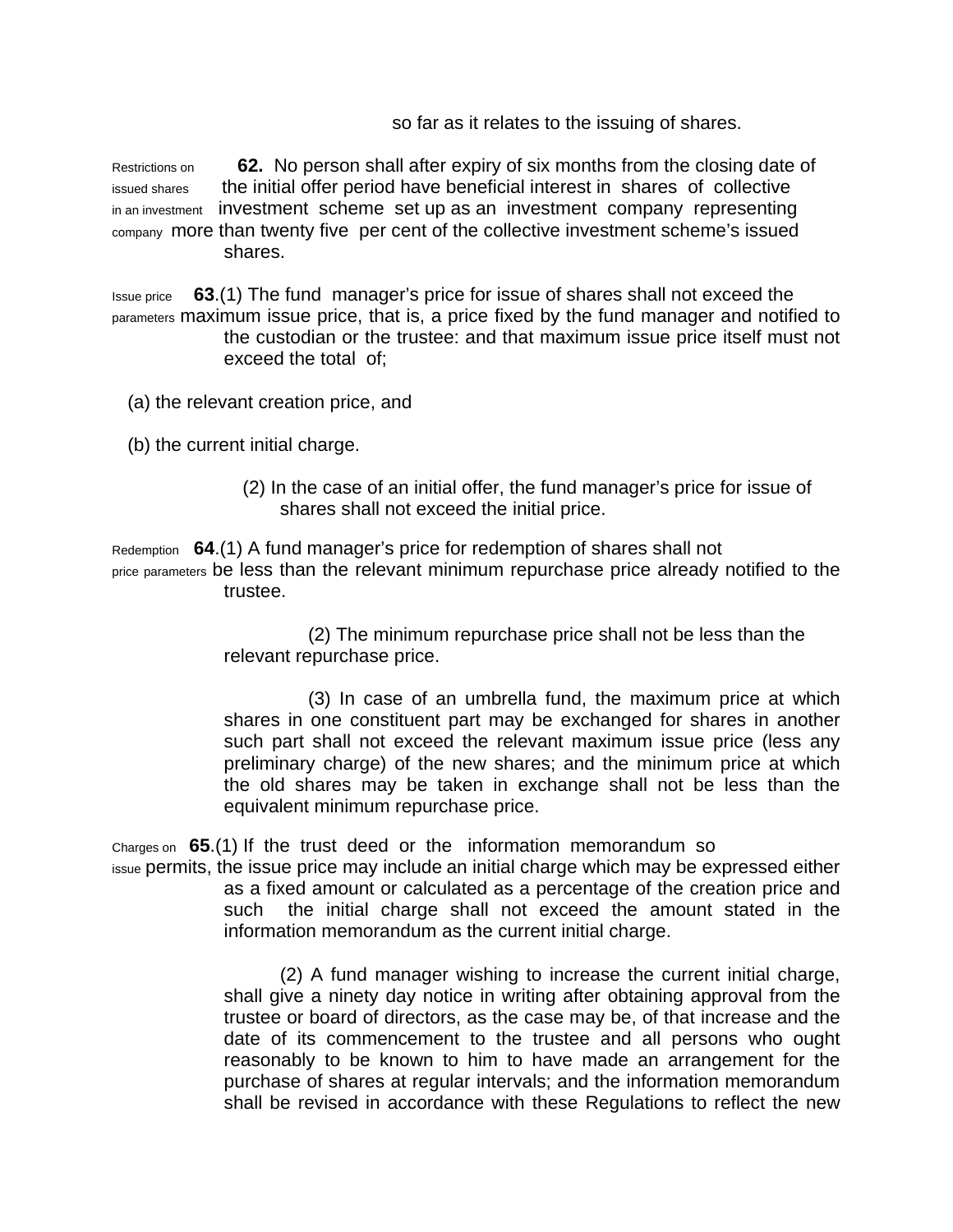initial charge and the date of its commencement.

Charges on **66**.(1) If the trust deed or the information memorandum so redemption permits, the amount payable as proceeds of redemption may be arrived at or cancellation. after deduction of a charge for the benefit of the fund manager, and that charge may be expressed either as a fixed amount, or calculated as a percentage of the proceeds of redemption which would otherwise have been payable.

Provided that:

- (a) the amount or percentage may be expressed as diminishing over the time during which the holder has held the shares, but may not be expressed as liable to vary in any other respects;
- (b) where the fund manager is permitted to make a deduction, the amount shall not exceed the amount that would be derived by applying the rate or method prescribed in the information memorandum at the date on which the relevant shares were issued;
- (c) where the trust deed or information memorandum of a scheme, whenever executed, is modified so as to include the provision on fund manager's charge on redemption the modification shall be expressed so as to apply only to shares issued after the date on which the modification takes effect;
- (d) the fund manager shall not rely on the introduction of the charge on redemption or increase in the rate or method of the charge, unless -
	- (i) he has obtained approval to the introduction or increase of the charge from the trustee or board of directors, as the case may be and thereafter has given a notice in writing of introduction or increase of the charge on redemption and of the date of its commencement to all persons who ought reasonably to be known to him to have made an arrangement for the purchase of shares at regular intervals;
	- (ii) he has revised the information memorandum in accordance with these Regulations and incorporation documents and to reflect the new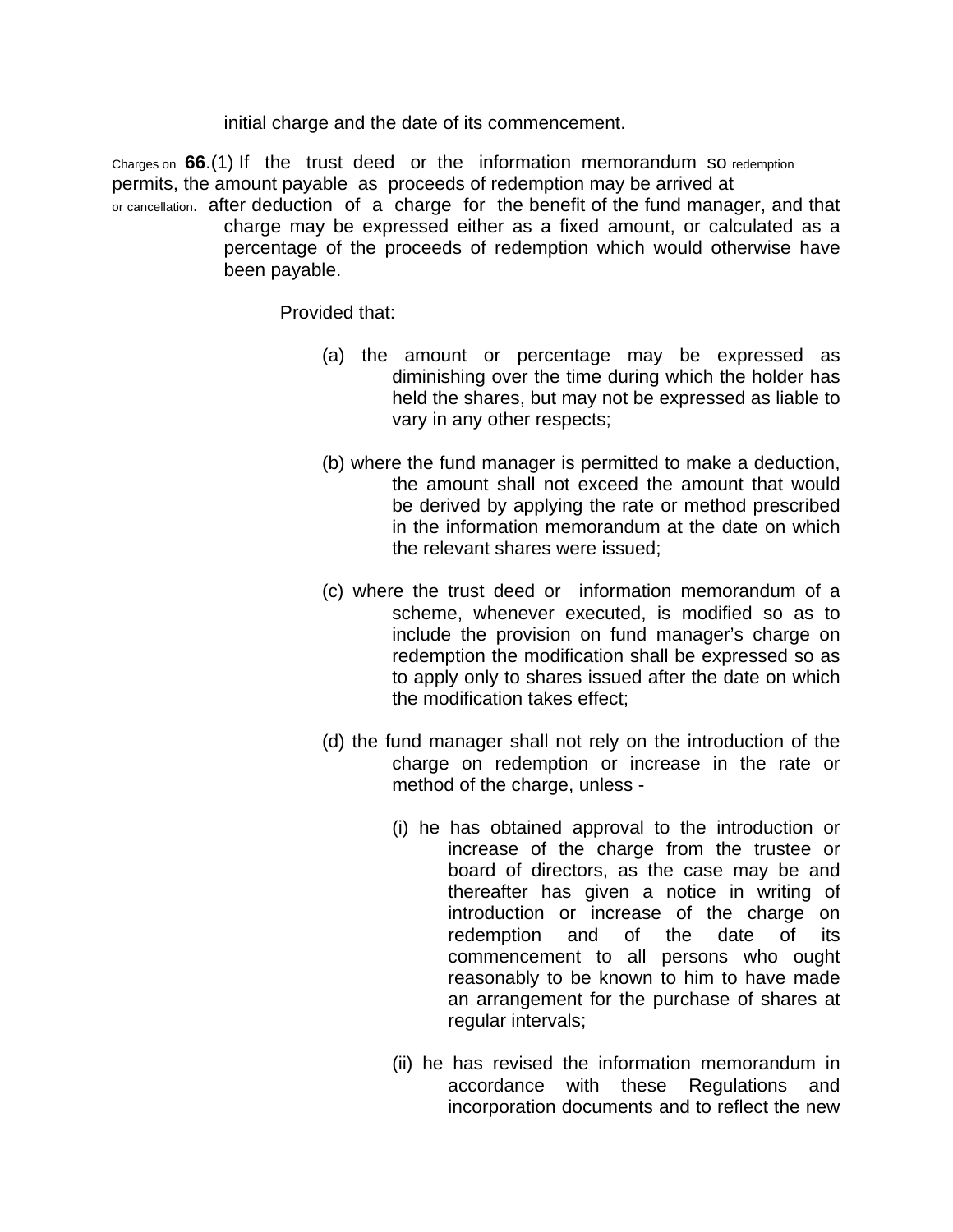charge, rate or method and the date of its commencement, and

(iii) ninety days have elapsed since the revised information memorandum became available.

Dilution **67.**(1) The fund manager shall have the power to require either or Levy both of  $-$ 

- (a) the payment of a dilution levy in respect of the issue or sale of shares or any class of shares, and
- (b) the deduction of a dilution levy in respect of the redemption or the cancellation of shares or any class of shares.

(2) Any payment or deduction provided for under sub-regulation (1) shall become due the same time as payment becomes due in respect of the relevant issue, sale, redemption or cancellation.

(3) A dilution levy may be imposed only in a manner that is, so far as practicable, fair to all holders and potential holders and the maximum rate must be disclosed in the current information memorandum.

Payment on **68.**(1) On agreeing to redeem shares, the fund manager shall,

Redemption. within the period specified in sub-regulation (2), pay the appropriate proceeds of redemption to the holder.

> (2) The period provided for under sub-regulation (1) expires at the close of business on the sixth (6) business day next after the valuation point immediately following receipt by the fund manager of the request to redeem.

> (3) Nothing in this Regulation shall require the fund manager to part with money in respect of a cancellation or redemption of shares where it has not yet received money due on the earlier issue or sale of those shares from the holder.

> (4) The amount to be paid by the fund manager as the proceeds of redemption of a share shall not be less than the price of a share of the relevant class notified or to be notified to the custodian in respect of the last valuation point or, for a redemption at a forward price, to be notified in respect of the next valuation point less -

> > (a) any redemption charge permitted under Regulation 66;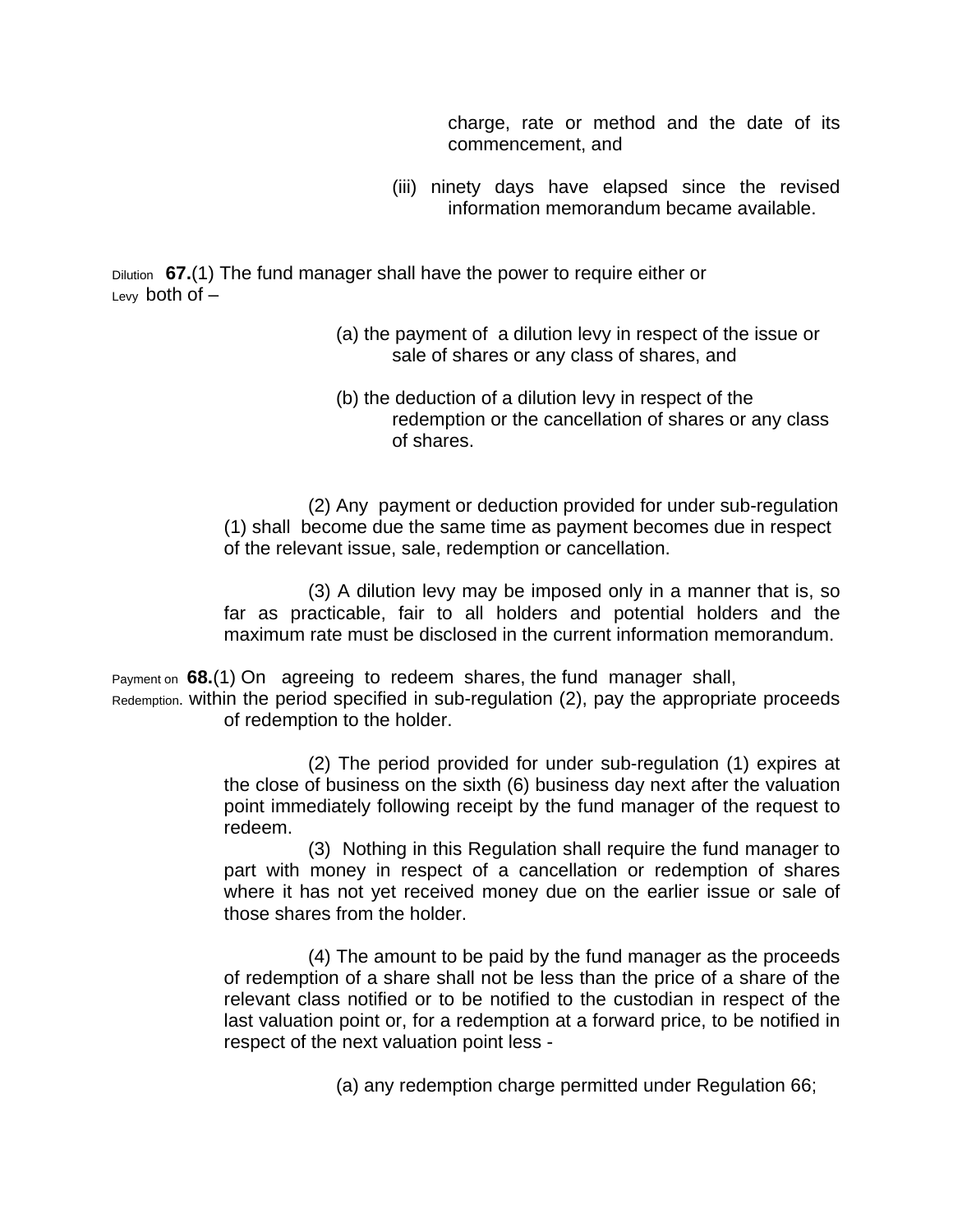(b) any withholding taxes or other taxes to be deducted; and

(c) any dilution levy permitted under Regulation 67.

Notification **69**.(1) Forthwith upon completion of a valuation the fund manager of price to shall notify the custodian or the trustee, as the case may be , of the trustee or custodian

- (a) the creation price;
- (b) the repurchase price;
- (c) the maximum issue price;
	- (d) the minimum repurchase price; together, in the case of an umbrella fund with; and
	- (e) the maximum issue price for shares in any part on an exchange of shares.

(2) The prices to be notified under sub-regulation (1) are those relevant to deals based on prices determined at that valuation day.

(3) Any notification under paragraph (1) shall include a statement of the number of shares owned by the trustee or fund manager for the scheme at that valuation day, or notified point if there is one.

Publication **70**.(1) The fund manager shall publish on the business day

of price following any valuation, the repurchase price of those shares and the maximum selling price and if there is one, the current initial charge and redemption charge if any which shall be the relevant prices last notified to the trustee or custodian under Regulation 69.

> (2) Publication required by sub-regulation (1) shall not be in less than two daily newspapers of national circulation published in the English language.

> (3) During the period of the initial offer, the fund manager shall not agree to issue shares of the scheme at a price other than the initial price.

### **VALUATION**

General **71.**(1) For the purposes of determining the price at which shares of any class in a unit trust or a mutual fund may be issued, cancelled, sold or redeemed, the fund manager shall carry out a valuation of the collective investment scheme portfolio at each valuation point for the unit trust or mutual fund, or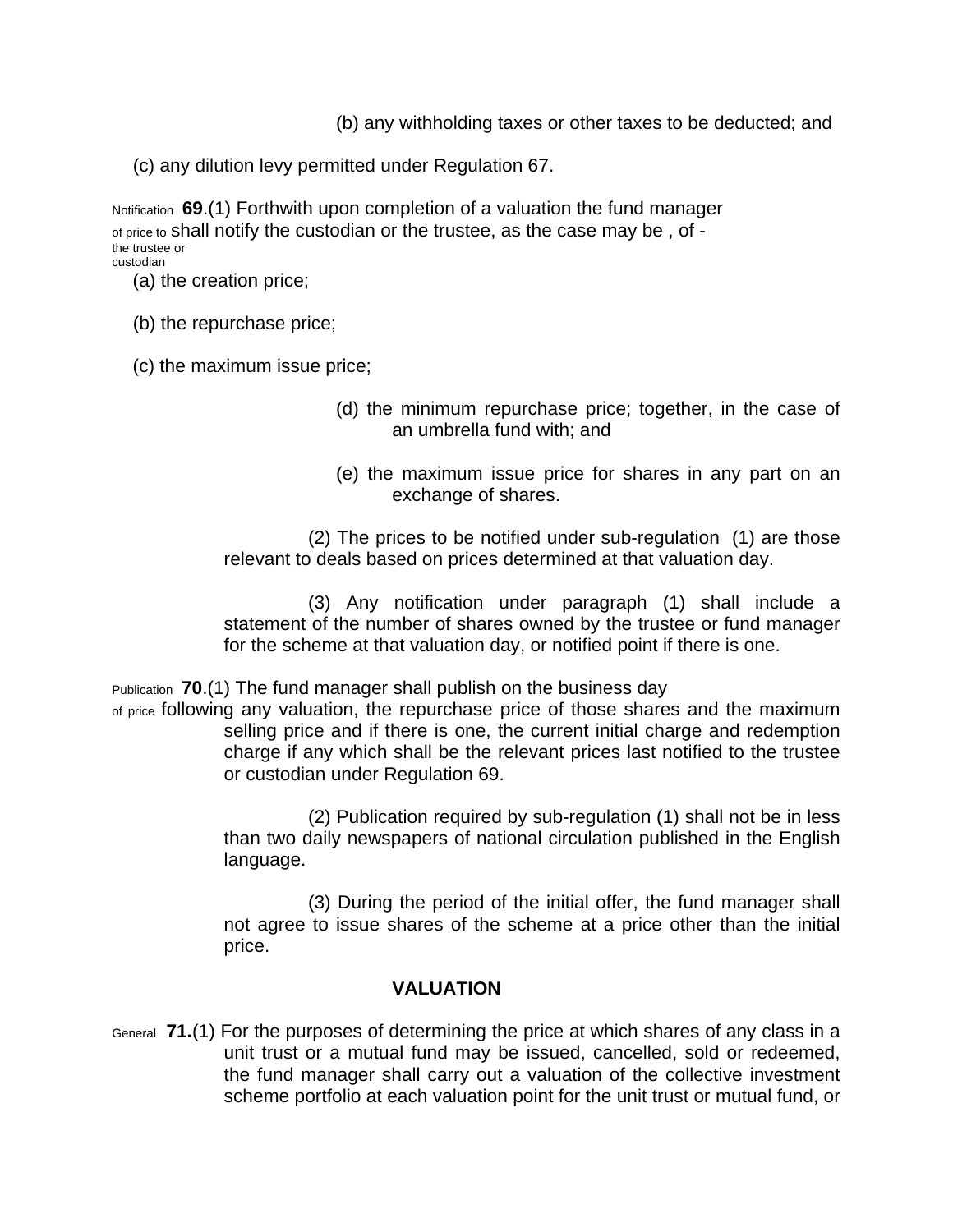a sub fund of an umbrella scheme, as the case may be, at each valuation point.

(2) An investment included in the collective investment scheme portfolio for which different prices are quoted according to whether it is being bought or sold shall be valued at its mid market price.

(3) For the purposes of the preceding paragraphs, there shall be excluded from the value of an investment or other part of the collective investment scheme portfolio any fiscal charges or commissions or other charges that were paid or would be payable on the acquisitions or disposals of the investment or other part of the collective investment scheme portfolio.

(4) There must be at least two valuation points in each calendar month and if there are only two valuation points in any calendar month they must be two weeks apart.

(5) The frequency of regular valuation points and the manner in which valuations will be carried out, must be specified in the information memorandum.

(6) Sub-regulations (1) to (5) shall not apply to a collective investment scheme set up as an investment company under the Companies Act and listed on a securities exchange.

### **INCOME**

Annual **72**.(1) A collective investment scheme shall have an annual income income allocation date which is the date in the calendar year stated in the allocation date most recently published information memorandum as the date on or before which, in respect of each annual accounting period, an allocation of income is to be made.

> (2) The annual income allocation date shall be a date within three calendar months after the relevant accounting reference date.

Annual **73**.(1) At the end of each accounting period, the trustee or allocation of board of directors or the fund manager, as the case may be, shall arrange income for the custodian to transfer the income of a collective investment scheme portfolio of the company to an account to be known as 'the distribution account'.

> (2) The trustee or board of directors, fund manager, as the case may be, are not obliged to comply with sub-regulation (1) if it appears to them that the average of the allocations of income from the distribution account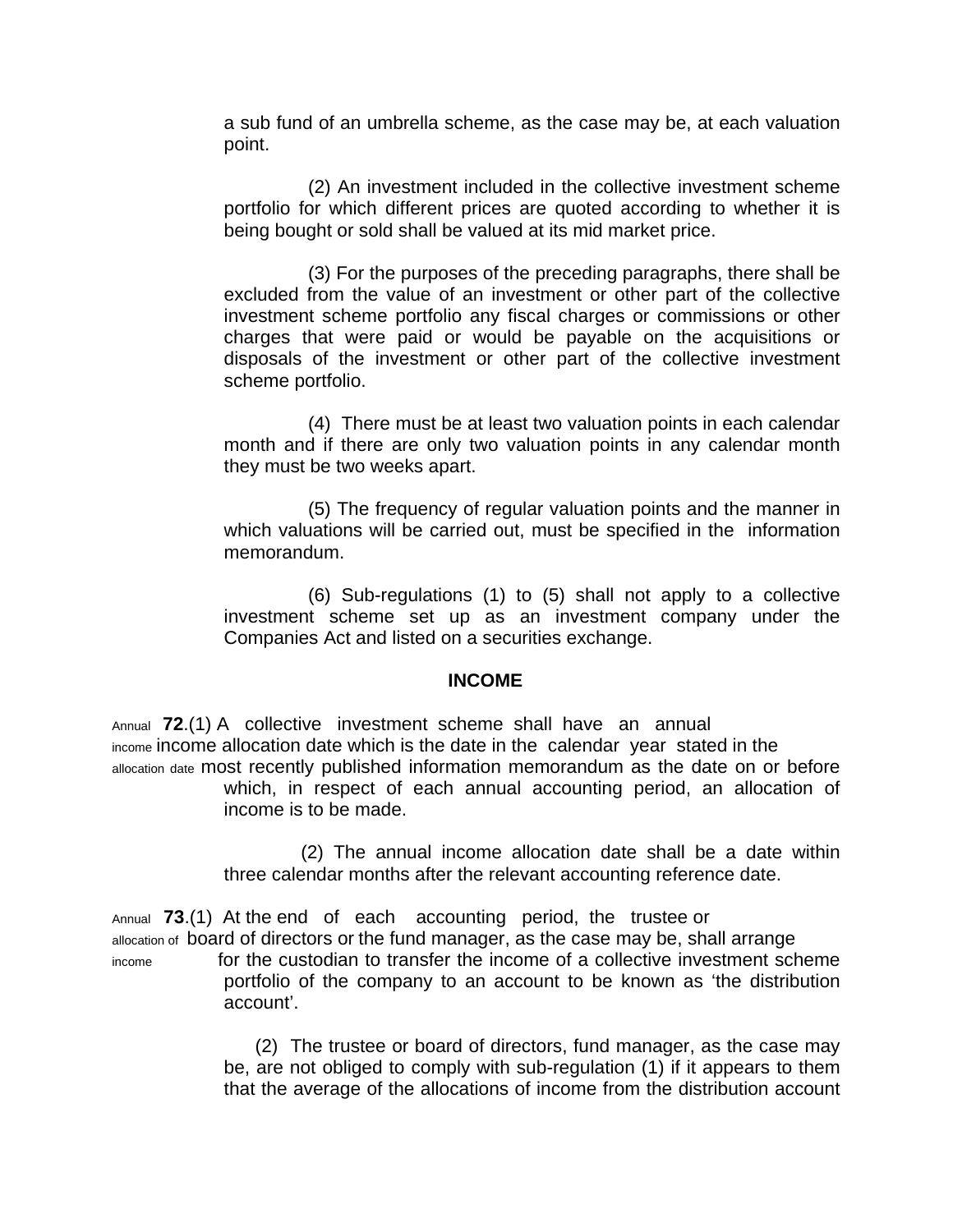to the holders would be less than such minimum amount as may be prescribed in the information memorandum.

(3) Any income that in accordance with sub-regulation (2) is not transferred to the distribution account must be carried forward to the next accounting period and be regarded as received at the start of the next period and the fund manager shall disclose the maximum number of periods in which any income in accordance with this sub-regulation can be carried forward.

- (4) The calculation of the available income shall be as follows:
	- (a) take the aggregate of the income of a collective investment scheme portfolio received or receivable for the account of the collective investment scheme in respect of the period;
	- (b) deduct the charges and expenses of the collective investment scheme paid or payable out of the income of the collective investment scheme portfolio in respect of the period;
	- (c) add the fund manager's best estimate of any relief from tax on such charges and expenses;
	- (d) make such other adjustments as the fund manager considers appropriate (in the case of subparagraph (i) and (ii) , after consulting the auditors) in relation to -
		- (i) taxation;
		- (ii) the proportion of the price received or paid for shares that is related to income (taking account of any provisions in the incorporation documents relating to equalisation);
		- (iii) potential income which is unlikely to be received until twelve months after the income allocation date;
		- (iv) income which should not be accounted for on an accrual basis because of lack of information about how it accrues;
		- (v) any transfer between income and capital account;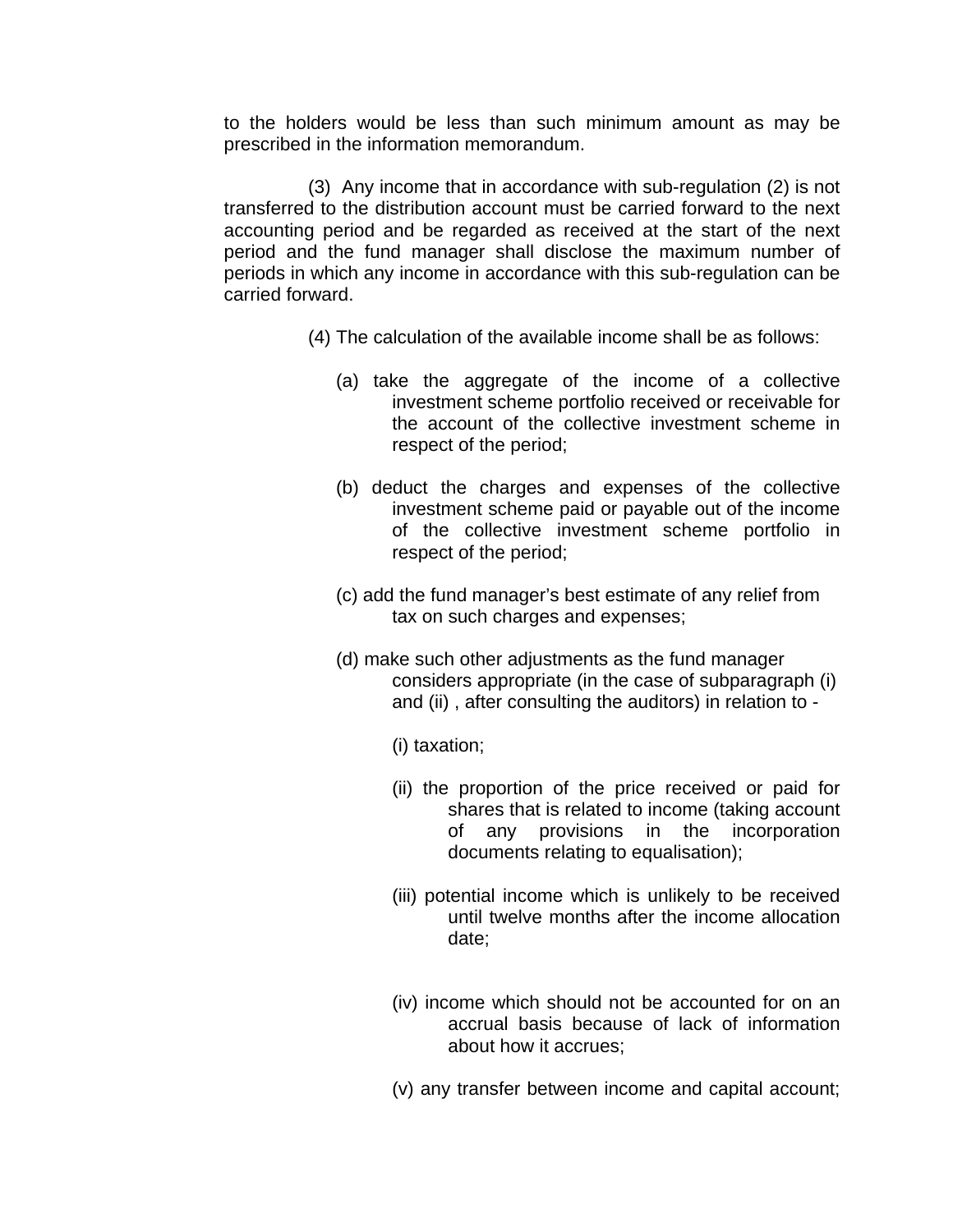- (vi) any other adjustments that the fund manager considers appropriate after consulting the auditors.
- (e) on or before the annual income allocation date, the fund manager shall allocate the available income to the shares of each class in issue taking account of the provision of its incorporation documents relating to the proportion of available income attributable to each class in the case of an umbrella scheme.

Annual **74.** (1) The amount of income allocated to accumulation shares allocation to shall with effect from the end of the annual accounting period, become accumulation part of the capital of the collective investment scheme portfolio and shares the interests of the holders in the amount shall be satisfied by an adjustment as at

the end of the period, in the proportion of the value of the collective investment scheme portfolio to which the price of a share of the relevant class is related.

(2) The adjustments under sub-regulation (1) shall be such as will ensure that the price of an accumulation share of the relevant class remains unchanged notwithstanding the transfer of the income to the capital of the collective investment scheme portfolio.

Annual **75.**(1) Subject to sub-regulation (2), where the shares in issue in a distribution collective investment scheme are or include income shares, on or before to holders of each annual income allocation date, the fund manager shall give the income shares custodian timely instructions sufficient to enable the custodian to distribute the income allocated to income shares amongst their holders in accordance with the number of such shares held or deemed to be held by them respectively at the end of the relevant annual accounting period and the custodian shall pay the distribution in accordance with the instructions.

> (2) In calculating the amount to be distributed under subregulation  $(1)$ , the fund manager shall  $-$

- (a) deduct any amounts previously allocated by way of interim allocation of income in respect of that annual accounting period, and
- (b) deduct and carry forward in the income account such amount as shall be necessary to adjust that allocation of income to the nearest one hundredth of a cent (or the equivalent amount in the base currency) per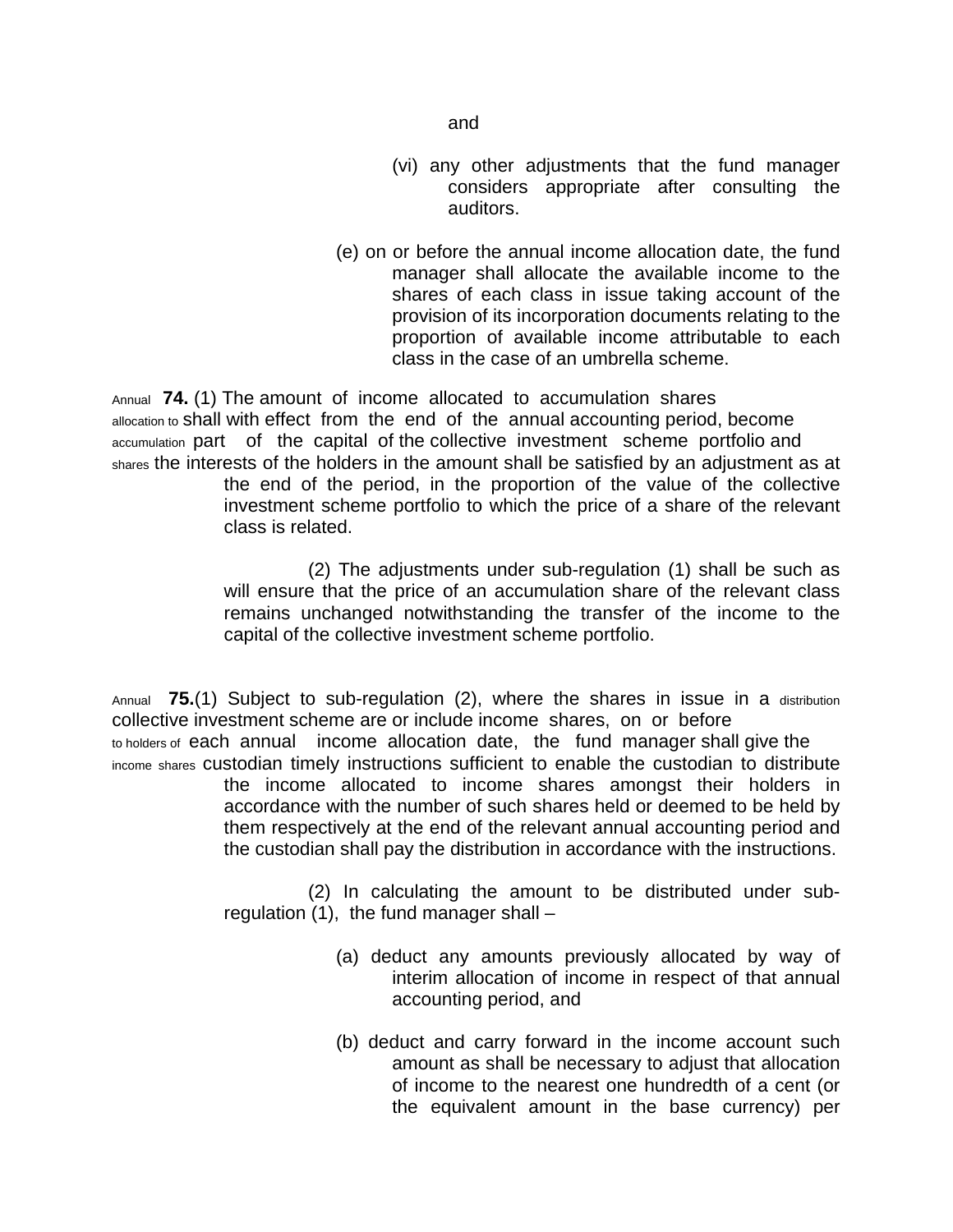income share or such lesser fraction as the trustee or board of directors, as the case may be, from time to time determine.

Interim **76**.(1) This Regulation applies if at any time the most allocation recently published information memorandum – of income

- (a) states that an allocation of income will be made before the annual income allocation date in any year in respect of a period ('hereinafter referred to as an interim accounting period') within the annual accounting period, and
- (b) specifies a date as the interim income allocation date in relation to that interim accounting period.

(2) In a case such as that provided for under sub-regulation (1), Regulations 74, 75 and 76 shall apply so as to secure the making of an interim allocation of income as if –

- (a) the interim accounting period in question and all previous interim accounting periods in the same annual accounting period taken together, were the annual accounting period;
- (b) the interim income allocation date were the annual income allocation date, and
- (c) the trustee or board of directors were to treat as the available amount of income for the interim allocation a sum which, in the opinion of the fund manager, would be available for allocation of income if the interim accounting period and all previous interim accounting periods in the same annual accounting period taken together were an annual accounting period.

Income **77.** An information memorandum may provide that an allocaequalisation tion of income whether annual or interim to be made in respect of each share issued or sold during the accounting period in respect of which that income allocation is made shall include a capital sum to be referred to as 'income equalisation'.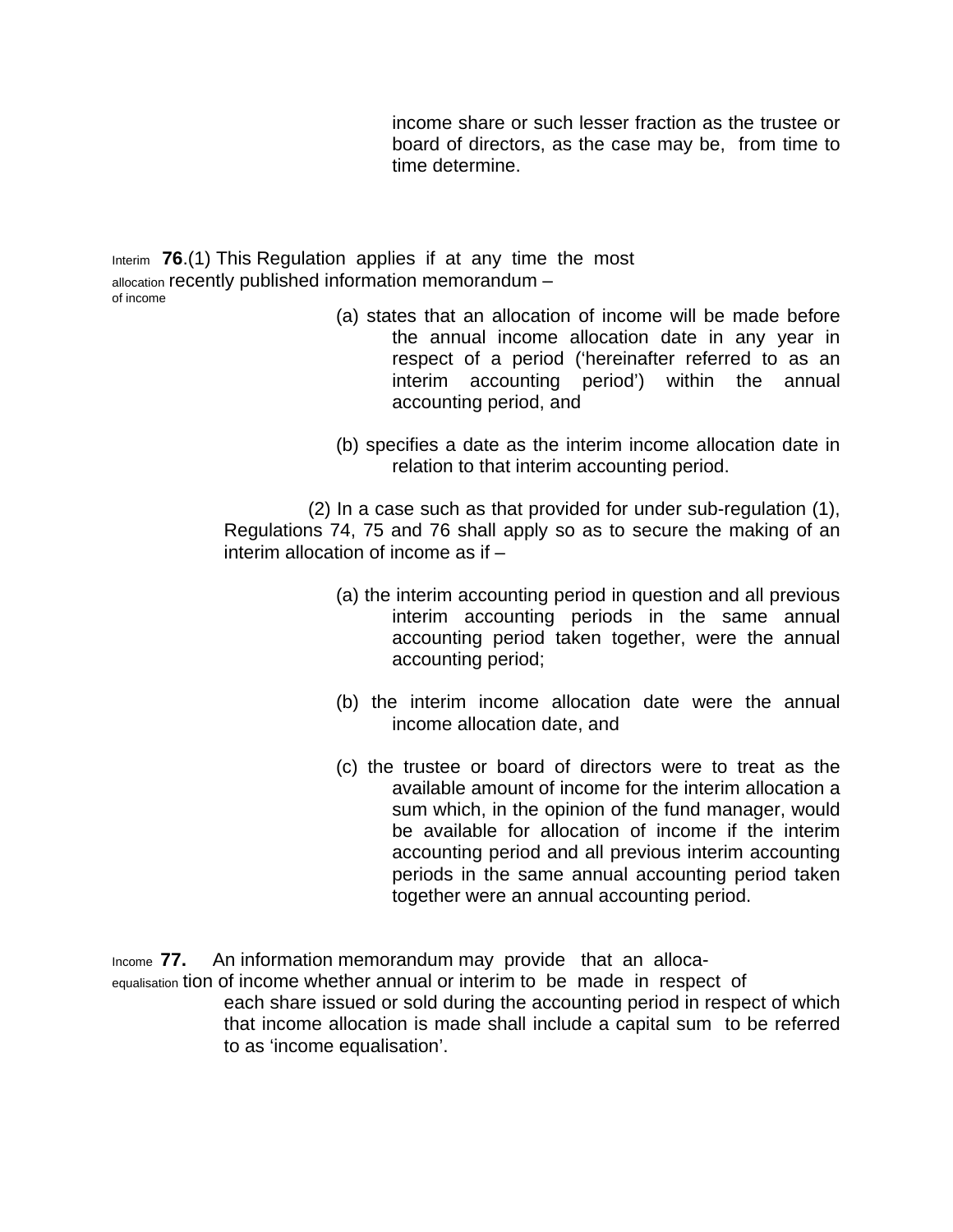# **PART VII - INVESTMENT, BORROWING, LENDING**

Broad **78**.(1) All investments of a collective investment scheme investment made by the fund manager shall guidelines.

- (a) be consistent with the objectives of the scheme;
- (b) be transferable;
- (c) have a ready price or value; and
	- (d) have adequate proof of title or ownership to allow proper custodial arrangements to be made.

(2) The book value of the investments of a collective investment scheme portfolio shall not exceed the following limits -

- (a) securities listed on a securities exchange in Kenya 80%;
- (b) securities issued by the Government of Kenya 80%;
- (c) immovable property 25%
- (d) other collective investment schemes including umbrella schemes – 25%;
- (e) any other security not listed on a securities exchange in Kenya – 25%;
- (f) off-shore investments 10% :

Provided that:

- (a) no limits shall apply to investment of the collective investment scheme portfolio in an interest bearing account, product or financial instrument of or issued by a bank or financial institution as defined by the Banking Act; or and insurance company as defined in the Insurance Act;
- (b) the book value of an investment in an interest bearing account, financial product or instrument of or issued by any single bank or financial institution or insurance company or a combination of any such investment in a single bank, financial institution or insurance company shall not in aggregate exceed 25% of the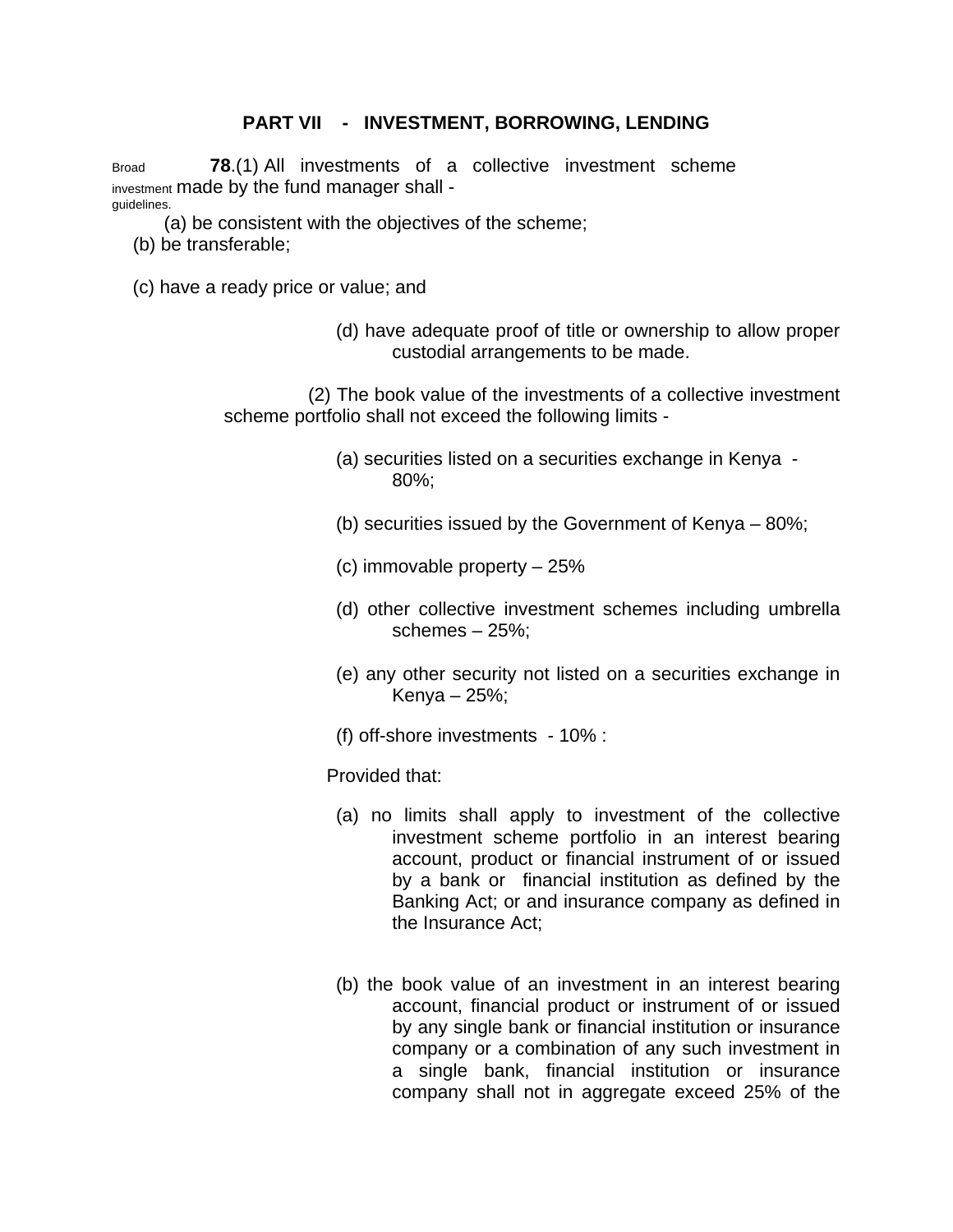collective investment scheme portfolio and net asset value;

- (c) the book value of a collective investment scheme's holding of securities relating to any single issuer shall not exceed twenty five per cent of the collective investment scheme's properties net asset value; and
- (d) a collective investment scheme established for the investment of retirement benefits schemes shall comply with the investment guidelines prescribed under the Retirement Benefits Act.
- (e) Sub-regulation 79 (2) (c) and (e) shall not apply to a collective investment scheme established as an investment company.

(3) A fund manager shall not apply any part of the collective investment scheme portfolio in the acquisition of any investments which are for the time being, partly paid or otherwise in the opinion of the trustee likely to involve the trustee in any liability contingent or otherwise.

(4) The limits and restrictions in this Part shall be complied with at all times based on the most up-to-date value of the collective investment scheme portfolio, but a five percent allowance in excess of any limit or restriction shall be permitted where the limit or restriction is breached through the appreciation in value of the collective investment scheme portfolio.

Restriction **79**. No collective investment scheme shall -

on borrowing

and lending. (a) lend all or any part of the collective investment scheme portfolio; or

(b) assume, guarantee, endorse or otherwise become directly or contingently liable for or in connection with any obligation or indebtedness of any person.

Investment and **80**. Regulations 79 and 80 shall not apply to sub funds of an borrowing umbrella scheme. powers for umbrella schemes .

### **ADVERTISEMENTS AND PUBLIC ANNOUNCEMENTS**

Advertising only **81**.(1) No person shall advertise or make other invitations to the for approved public or a section of the public in Kenya to invest in a collective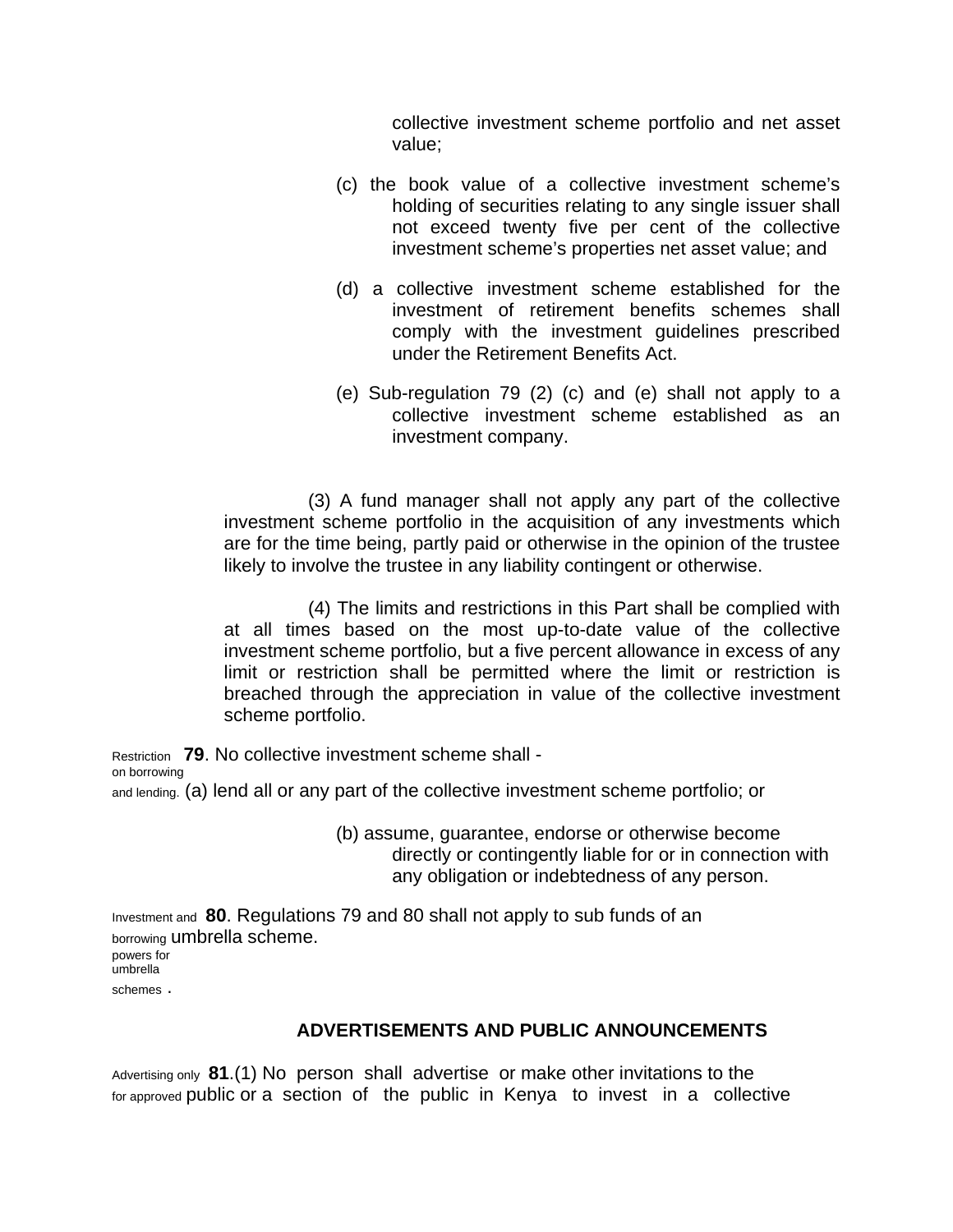schemes. investment scheme which has not obtained approval from the Authority.

(2) Every advertisement or invitation to the public, or a section of the public shall be submitted to the Authority at least forty-eight hours before the date of publication, and may be used until such as significant or material changes arise in the information contained in the advertisement, invitations, public announcement or other promotional materials, after which a new submission for approval may be made to the Authority.

General **82**.(1) Any advertisement or invitation or other promotional

contents. material to the public or a section of the public, which includes information on the trustee, shall be accompanied by the trustee's written consent.

> (2) If a collective investment scheme is described as having been approved by the Authority it shall be stated that, in giving this approval, the Authority does not take responsibility for the financial soundness of the scheme or for the correctness of any statements made or opinions expressed in this regard.

- (3) Advertisements shall include a warning statement that
	- (a) the price of shares, and the income therefrom if the collective investment scheme pays dividends may go down as well as up; and
	- (b) investors are reminded that in certain specified circumstances their right to redeem their shares may be suspended.

(4) Warning statements shall be written in such a manner as to be capable of being read with reasonable ease by anyone reading the advertisement.

### **MEETINGS**

General and **83**.(1) The trustee, board of directors, fund manager or extra-ordinary holders, as the case may be, shall convene a general meeting within three meetings months after the relevant accounting reference date.

> (2) The trustee, board of directors, fund manager or holders, as the case may be, may convene an extra-ordinary meeting of holders at any time but not later than six weeks after receipt of the requisition.

> > (3) A requisition shall -

(a) state the objects of the meeting;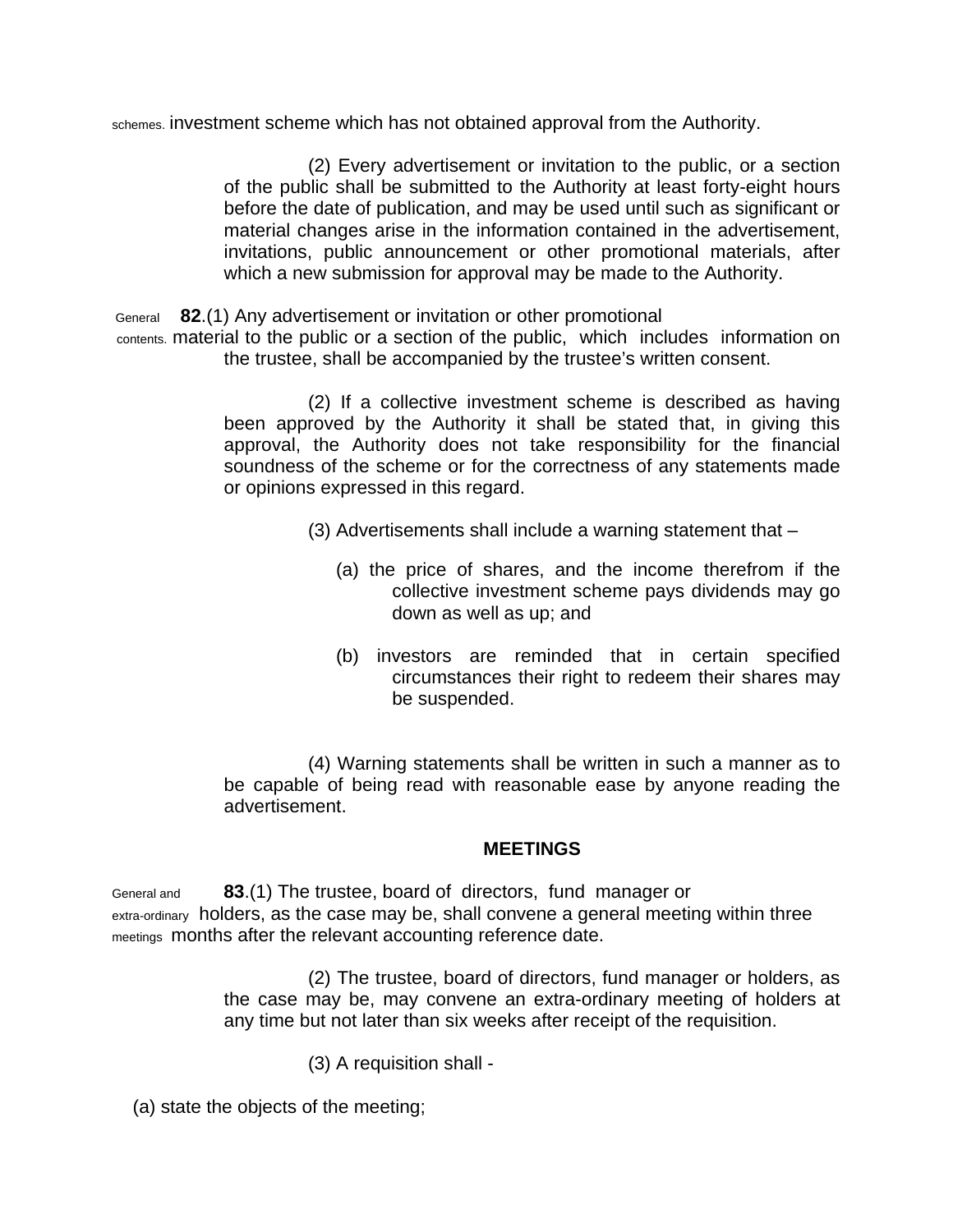(b) be dated;

- (c) be signed by holders who, at that date, are registered as the holders of shares representing not less than onetenth in value of all of the shares in the collective investment scheme then in issue;
- (d) be deposited at the head office of the collective investment scheme.

(4) A requisition may consist of several documents deposited with the fund manager at the same time, each being in like form and signed by one or more holders.

Notice of **84**.(1) Not less than twenty-one days written notice, inclusive of meetings the date on which the notice is deemed to be served and the day of the meeting, shall be given to the holders of a general meeting.

(2) Sub-regulation (1) shall not apply to notice of an adjourned meeting.

(3) The non-receipt of notice by, a holder shall not invalidate the proceedings at any meeting.

Quorum **85**.(1) The quorum at a meeting of holders shall be specified in the information memorandum or the trust deed.

> (2) No business shall be transacted at any meeting unless the requisite quorum is present at the commencement of the meeting.

> (3) If within half an hour from the time appointed for the meeting a quorum is not present the meeting, if convened on the requisition of holders, shall be dissolved and in any other case it shall stand adjourned to such day and time not being less than seven days thereafter and to such place as may be appointed by the chairman if any has been appointed pursuant to the incorporation documents or otherwise by the trustee, board of directors, fund manager as the case may be and if at such adjourned meeting a quorum is not present within fifteen minutes from the time appointed for the meeting, the holders present shall comprise the quorum.

> (4) Notice of any adjourned meeting of holders shall be given and such notice shall state that the holders present at the adjourned meeting whatever their number and the number of shares held by such holder or holders shall form a quorum.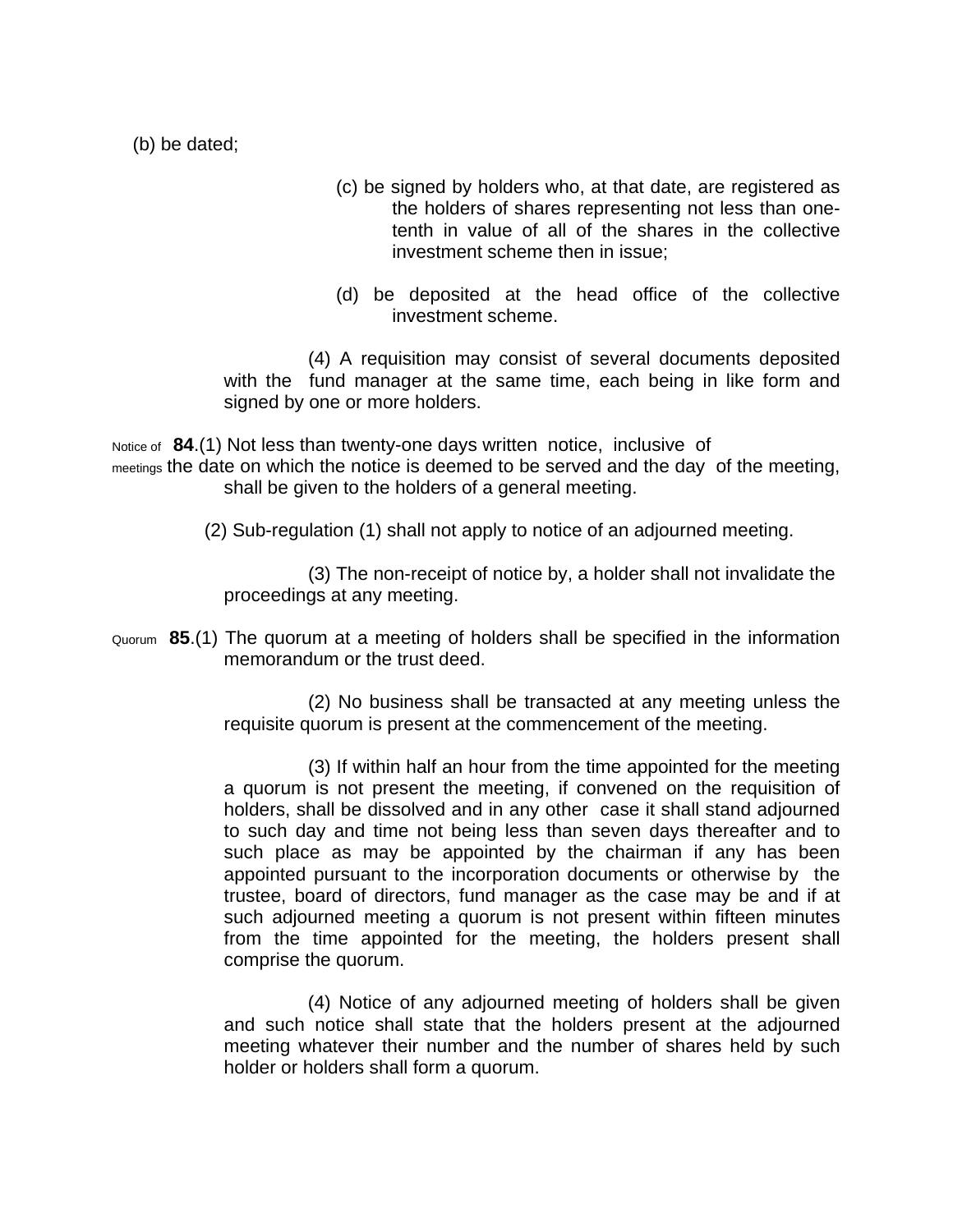Resolutions **86**.(1) Except where an extraordinary resolution is specifically required or permitted by these Regulations, any resolution required under the Companies Act or these Regulations shall be passed by a simple majority of the votes validly cast for and against the resolution at a general meeting of holders.

> (2) In the case of an equality of votes cast, in respect of a resolution, put to a general meeting, any chairman appointed pursuant to the incorporation documents shall be entitled to a casting vote in addition to any other vote he may have.

> (3) An extra-ordinary resolution shall mean a resolution passed at an extra-ordinary meeting as defined in Regulation 84 (2).

Voting **87**.(1) On a show of hands, every holder who, being an individual

rights is present in person or, being a corporation, is present by its representative duly authorised in that regard, shall have one vote.

> (2) Votes may be given either personally or by proxy or in any other manner permitted by the incorporation document and the voting rights attached to each shall be such proportion of the voting rights attached to all of the shares in issue as the price of the share bears to the aggregate price or prices of all the shares in issue at the date specified in Regulation 85 and a holder entitled to more than one vote need not, if he votes, use all his votes or cast all his votes in the same way.

> (3) In the case of joint holders of a share, the vote of the senior who tenders a vote, whether in person or by proxy, shall be accepted to the exclusion of the votes of the other joint holders and for this purpose, seniority shall be determined by the order in which the names stand in the register of holders.

> (4) No director of a collective investment scheme shall be entitled to be counted in the quorum of, and no director or any associate of the director shall be entitled to vote at, any meeting of a collective investment scheme except in respect of any shares which the director or his associate holds on behalf of or jointly with a person who, if himself the registered holder would be entitled to vote and from whom the director or its associate, as the case may be, has received voting instructions, and accordingly, shares held by any director shall not, except as mentioned in this sub-regulation be regarded as being in issue.

Proxies **88**.(1) A holder entitled to attend and vote at a meeting of a collective investment scheme is entitled to appoint another person to attend and vote in his place whether such other person is a holder or not.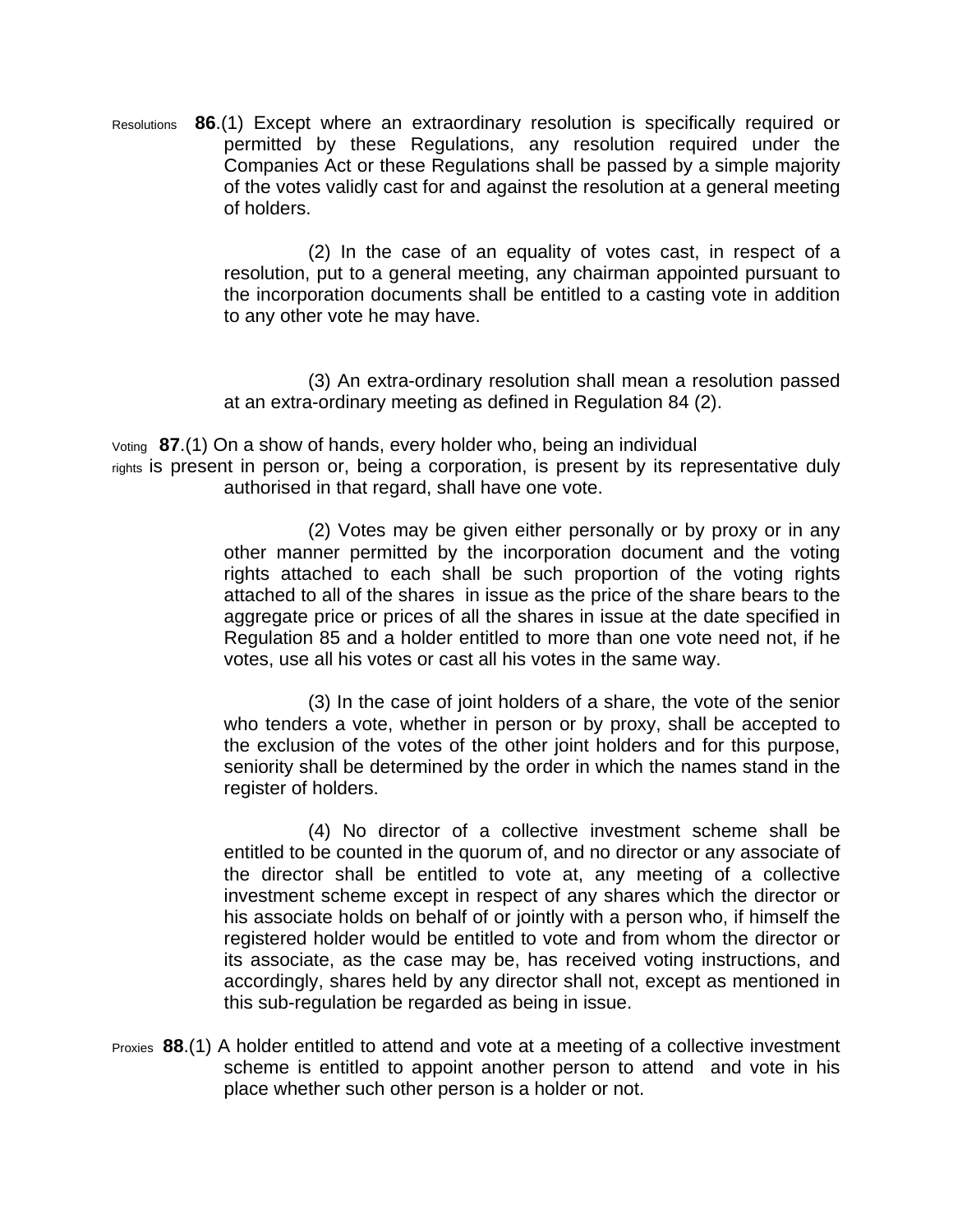(2) Except insofar as the incorporation documents otherwise provides a holder shall be entitled to appoint more than one proxy to attend on the same occasion but a proxy shall be entitled to vote only on a poll.

(3) Every notice calling a meeting of the holders in the collective investment scheme shall contain a reasonably prominent statement that a holder entitled to attend and vote is entitled to appoint a proxy to attend and vote instead of him.

(4) An instrument appointing a proxy, or any other document necessary to show the validity of, or otherwise relating to, the appointment of a proxy shall not be required to be received by the collective investment scheme or any other person more than forty-eight hours before the meeting or adjourned meeting in order that the appointment may be effective.

Holders **89**. In this Part, "holders" shall mean only the persons who were to be notified. holders seven days before the notice of the relevant meeting was deemed to have been served in accordance with Regulation 85 (1), but excluding any persons who are known to the fund manager not to be holders at the

time of the meeting. Special **90**.(1)The incorporation documents of a collective investment scheme resolutions may be amended by an extraordinary resolution subject to required for sub-regulation (2). amendments to

incorporation

documents. (2) An amendment to the incorporation documents may be made by resolution of the directors if -

> (a) the instrument of incorporation provides for amendment to be made in such manner; and

(b) the amendment is required solely -

- (i) to implement any change in the law, including a change brought by an amendment of these Regulations; or
- (ii) as a direct consequence of any such change; or
- (iii) to change the name of the collective investment scheme; or
- (iv) to remove from the incorporation documents obsolete provisions, or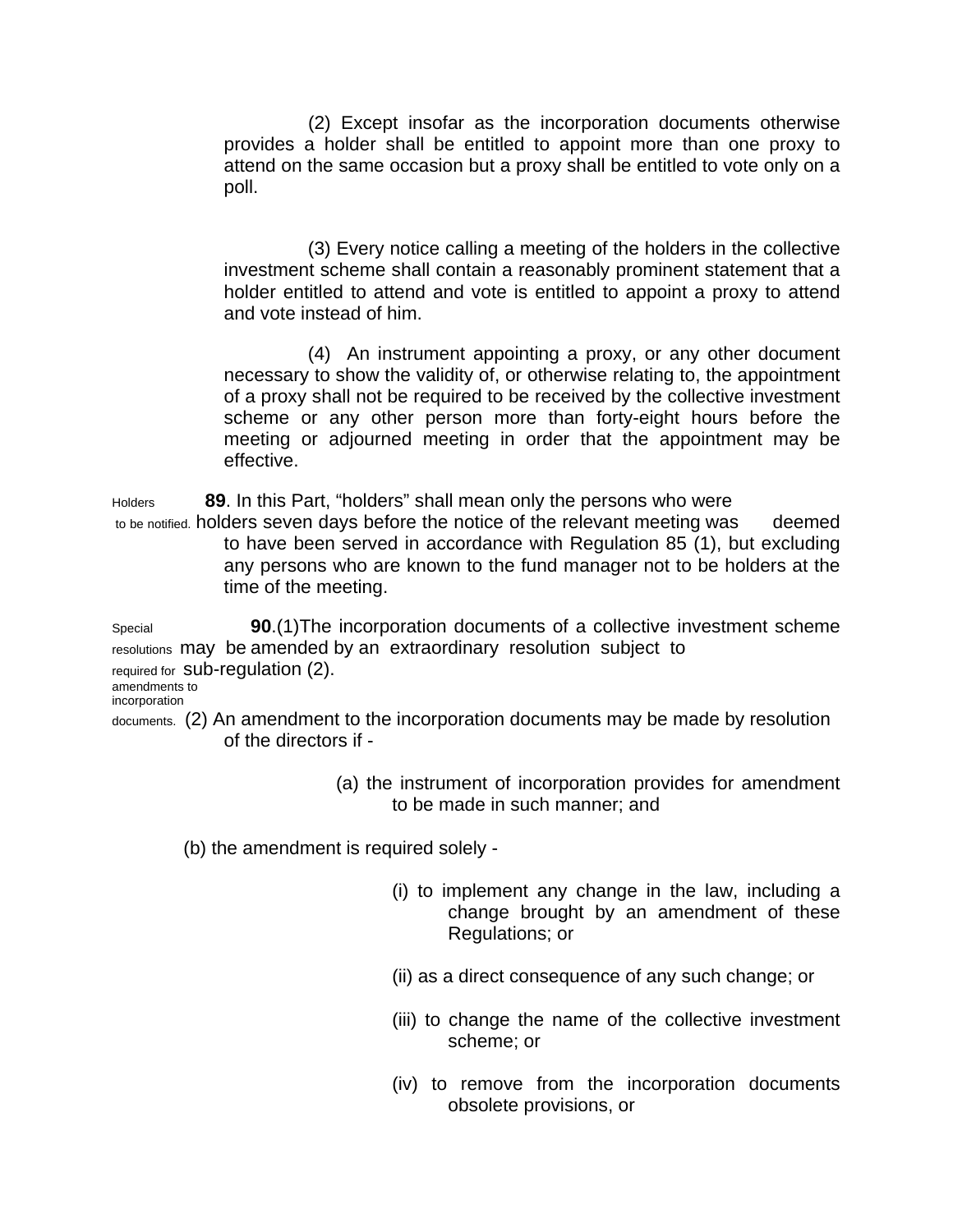- (v) to make any other change to the instrument of incorporation which the board of directors consider does not involve any holder or potential holder in any material prejudice, and
- (c) it would not introduce or affect any provision relating to the descriptions of the transferable securities in which the collective investment scheme portfolio may be invested unless it is required solely to reflect the introduction of a new sub-fund.

Service of **91**.(1) Any notice or document required to be served upon a notices and holder shall be deemed to have been duly served if it is sent by post to or other left at holder's address appearing in the register. documents.

(2) Any notice required to be served or information to be supplied or given to any other person, including the Authority, shall be in writing or in such other form as enables the recipient to know or to record the time of receipt and to preserve a legible copy of the notice.

(3) Any notice or document served by post shall be deemed to have been served on the fourth day following that on which the letter containing the same is posted, and in providing such service it shall be sufficient to prove that such letter was properly addressed, stamped and posted; and any notice or document left at a registered address or delivered other than by post shall be deemed to have been served on the day it was so left or delivered.

# **ACCOUNTS AND AUDIT**

Obligation **92.** The fund manager shall at the outset and upon any vacancy, to appoint appoint an auditor for the collective investment scheme. an auditor.

Qualifications **93.** A person shall not be qualified for appointment as auditor of an auditor. unless he is a member of and holds a valid practising certificate issued by the Institute of Certified Public Accountants of Kenya.

Independence. **94.** An auditor shall be independent of the trustee, board of directors, fund manager and the custodian, their agents or associates.

> **95**. Every collective scheme shall have an annual accounting period ending the last day of December in each year; but the fund manager shall publish and submit to the Authority an un-audited interim report for the half-year period ending on the last day of June in each year within thirty days from the end of that month.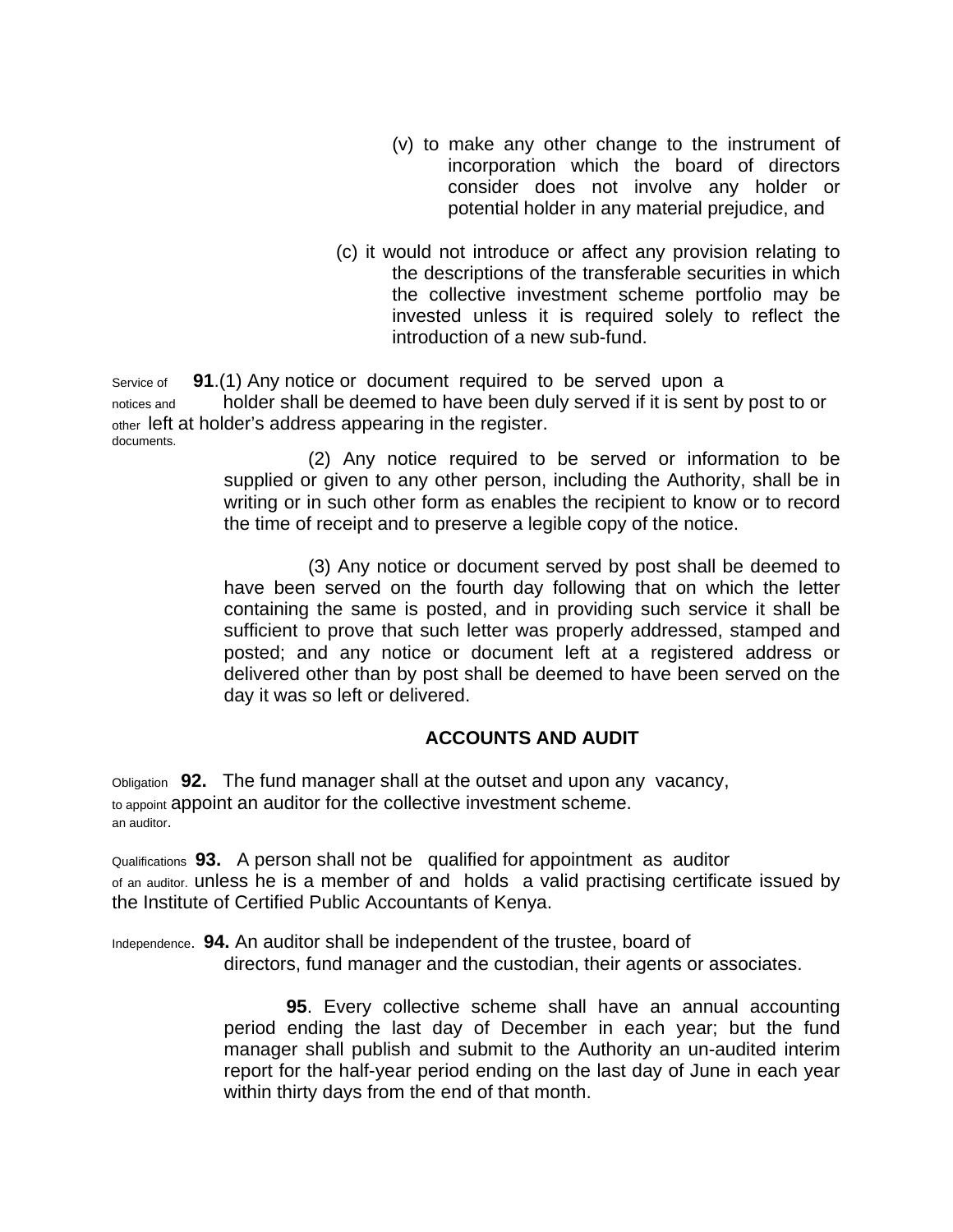Audit of **96.** The fund manager shall cause the scheme's annual report to the annual be audited, and such report shall contain the information report. provided for in the Fifth Schedule.

## **PART VIII - AMALGAMATION AND RECONSTRUCTION**

General **97**.(1) In this part, 'amalgamation' means a scheme of arrangements whereby the whole of the collective investment scheme portfolio becomes the collective investment scheme portfolio (but not the first collective investment scheme portfolio) of a regulated collective investment scheme and whereby holders in the collective investment scheme receive shares in the regulated collective investment scheme and reference to a collective investment scheme includes a sub-fund or equivalent separately pooled part of such a scheme.

> (2) "Reconstruction" in relation to a collective investment scheme (which in this definition includes a sub-fund) is a scheme of arrangement whereby:

- (a) part of the collective investment scheme portfolio becomes the collective investment scheme portfolio of a regulated collective investment scheme (which includes a sub-fund or equivalent separately pooled part, of a regulated collective investment scheme); or
- (b) the whole of that collective investment scheme portfolio becomes the collective investment scheme portfolio of two or more regulated collective investment schemes; or
- (c) the whole of that collective investment scheme portfolio becomes the first collective investment scheme portfolio of a regulated collective investment scheme.

Amalgamation **98**.(1) Neither a collective investment scheme nor a sub-fund of and an umbrella fund shall be subject to an amalgamation or reconstruction reconstruction which would result in its holders becoming holders in any body other than a regulated collective investment scheme that complies with these Regulations.

> (2) Where for the purpose of an amalgamation or reconstruction, it is proposed that the collective investment scheme portfolio or collective investment scheme portfolio attributable to a sub-fund of an umbrella scheme, should become the collective investment scheme portfolio of another regulated collective investment scheme or sub-fund (or equivalent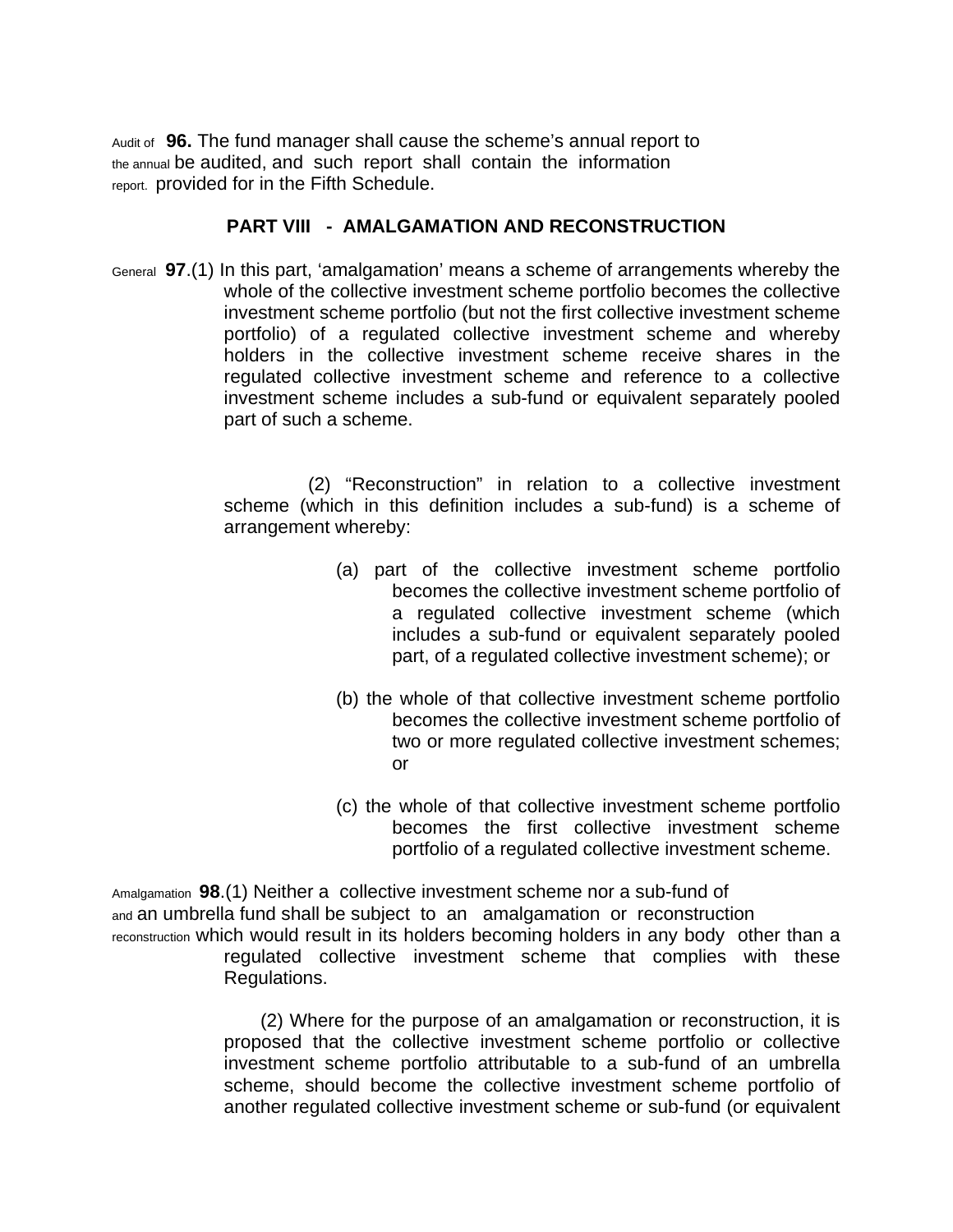separately pooled part) of a regulated collective investment scheme, the proposal shall not be implemented without the sanction of an extraordinary resolution of the holders of the collective investment scheme or as the case may be of the class or classes of shares related to the sub-fund.

(3) Where it is proposed that a collective investment scheme or a sub-fund of an umbrella scheme should receive a collective investment scheme portfolio of another collective investment scheme as a result of amalgamation or reconstruction of some other collective investment scheme or sub-fund (or equivalent separately pooled part) of such a scheme or of a body corporate, then the proposal shall not be implemented without the sanction of an extraordinary resolution of the holders of the collective investment scheme or, as the case may be of the class or classes of shares related to the sub-fund unless sub-regulation (4) applies.

(4) This sub-regulation applies if the trustee or board of directors of the collective investment scheme are reasonably satisfied that the inclusion of the collective investment scheme portfolio concerned -

- (a) is not likely to result in any material prejudice to the interests of the holders of the collective investment scheme; and
- (b) is consistent with the objectives of the collective investment scheme or its sub-fund.

(5) The fund manager shall obtain the approval of the Authority in writing, of the proposed amalgamation or reconstruction and shall submit a copy of the extraordinary resolution by the holders approving the amalgamation or reconstruction within two days after holding of the extraordinary meeting.

# **SUSPENSION AND RESUMPTION OF DEALINGS IN SHARES**

Suspension **99**.(1) The fund manager may, at any time, with prior agreement and resumption of the trustee or directors as the case may be, or shall without delay, if the of dealings trustee or board of directors, as the case may be, so require, suspend in shares the issue, cancellation, sale and redemption of shares (referred to in this Regulation as 'dealings in shares') if the fund manager, or the trustee or board of directors as the case may be are of the opinion that due to exceptional circumstances there is good and sufficient reason to do so having regard to the interests of holders.

(2) At the time of suspension under paragraph (1) the fund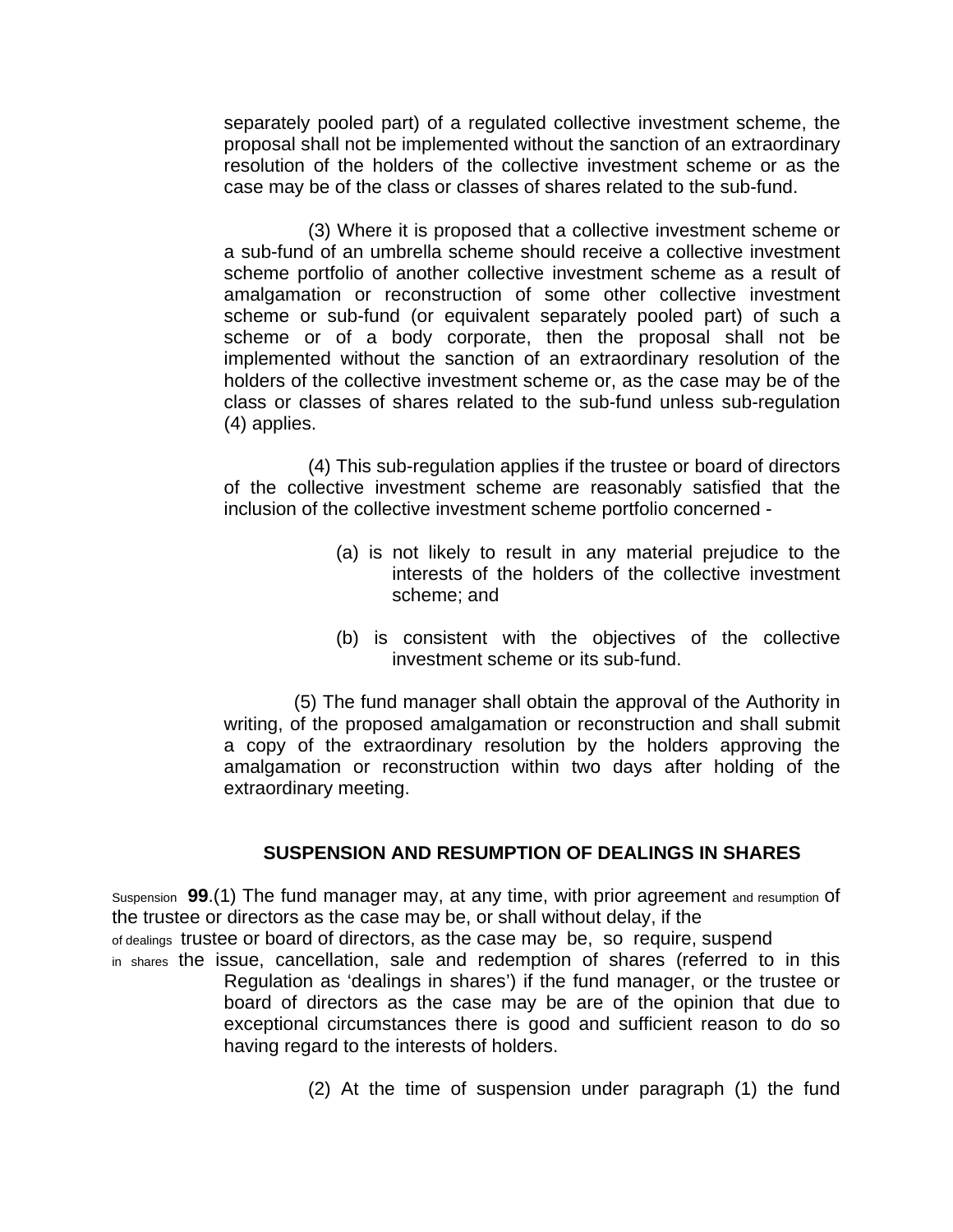manager shall:

- (a) inform the Authority of the suspension, stating the reason for its action, and
- (b) forthwith give written confirmation of the suspension and the reasons for it to the Authority.

(3) During the period of suspension, none of the obligations in Part VI relating to the issue, cancellation, sale or redemption of shares or to the valuation of the collective investment scheme portfolio shall apply.

(4) The suspension of dealings in shares shall cease as soon as practicable after the trustee or board of directors as the case may be are no longer of the opinion referred to in sub-regulation (1) and in any event within twenty-eight days of the commencement of the suspension of dealings in shares.

(5) Before the suspension of dealings in shares ceases, the fund manager shall inform the Authority of the proposed resumption and forthwith after the resumption shall confirm the resumption by giving notice in writing to the Authority.

(6) This Regulation may be applied to one or more classes of shares without being applied to other classes of shares in an umbrella scheme and shall apply to a sub-fund as it applies to the collective investment scheme, but by reference to the shares of the class or classes related to the sub fund and to the collective investment scheme portfolio attributable to the sub-fund, however, for the purpose of sub-regulation (1), the fund manager shall have regard to the interests of all the holders in the collective investment scheme or the umbrella scheme.

# **WINDING UP A COLLECTIVE INVESTMENT SCHEME**

When a **100**.(1) A collective investment scheme shall not be wound up collective otherwise than by a court order except under the provisions of these investment Regulations -

scheme may

be wound (a) unless and until effect may be given in accordance

up. with the provisions relating to winding up given in

Cap 486 the Companies Act, to a proposal to wind up the affairs of a company otherwise than by the court, and provided that the Authority shall have first exercised its powers to intervene in the management of the collective investment scheme before an application is made to court for winding up of the collective investment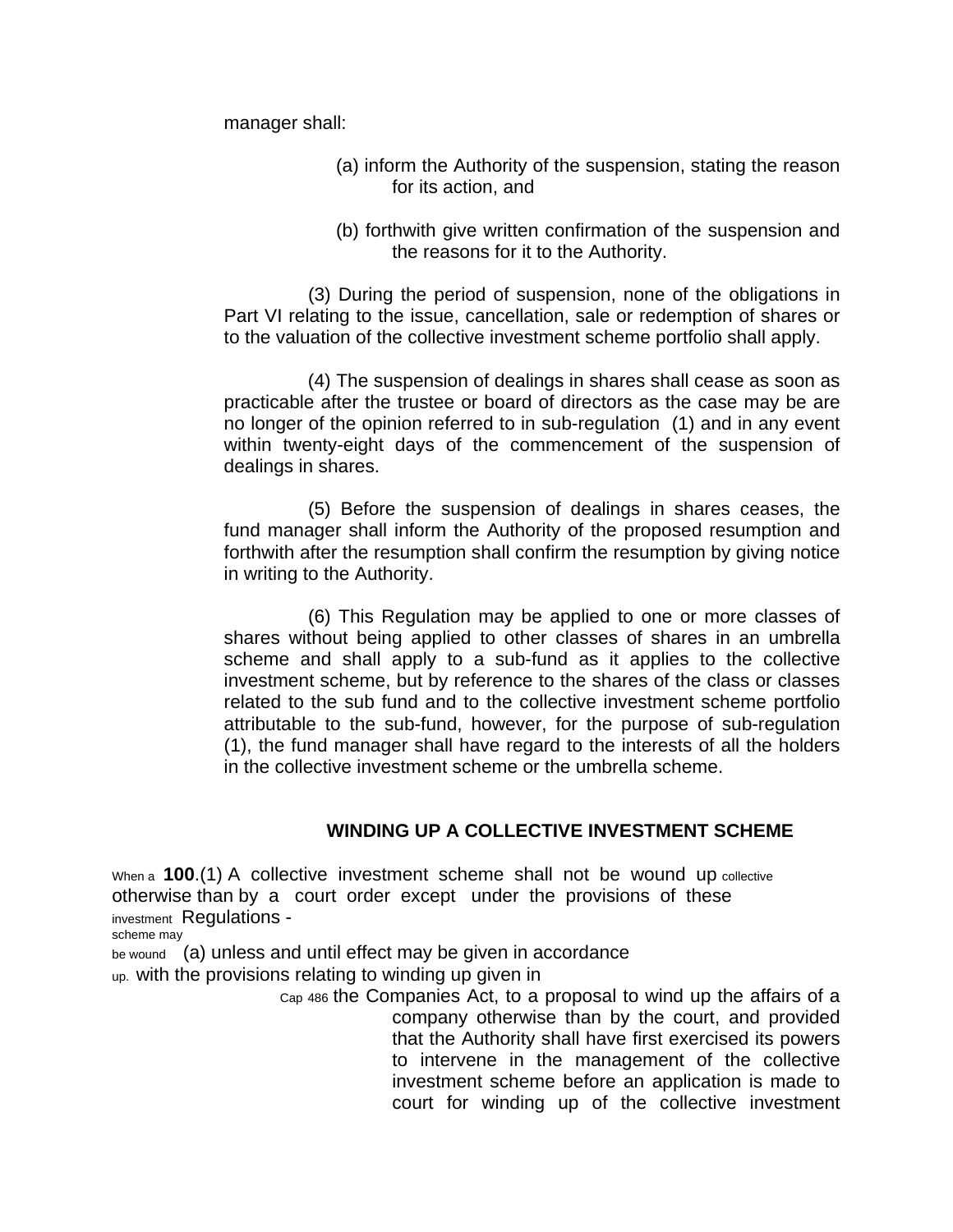scheme;

(b) unless a statement has been prepared and sent or delivered to the Authority in accordance with paragraphs 3(a), 4 and 5 and received by the Authority prior to satisfaction of the condition in paragraph 1 (a);

(2) Subject to sub-regulation (1) and the subsequent provisions of this Regulation, a collective investment scheme shall be wound up under these Regulations if an extraordinary resolution to that effect has been passed; or when the period (if any) fixed for duration of the collective investment scheme by its incorporation documents, expires or the event occurs, on the occurrence of which its instrument of incorporation provides that the collective investment scheme is to be wound up;

(3) On or before a notice is given to the Authority in the event of a proposal to wind up the affairs of the collective investment scheme otherwise than by the court, the trustee or board of directors shall commence to make a full enquiry into the collective investment scheme's affairs so as to ascertain whether the scheme will be able to meet all its liabilities (which include contingent and prospective liabilities) and the fund manager shall prepare a statement, which shall reflect the results of such enquiry, and either -

- a) confirm that the collective investment scheme will be able to meet all its liabilities within twelve months of the date of the statement, or
- (b) state that such confirmation cannot be given.
	- (4) The statement referred to in sub-regulation (3) shall
		- (a) relate to the collective investment scheme's affairs at the date which must not be more than twenty-one days prior to the date on which notice is given to the Authority; and
		- (b) be approved by the trustee or board of directors and be signed on their behalf by the fund manager, and if it is given under paragraph (a) of sub-regulation (3) of this Regulation by at least one other director or alternatively be signed by the fund manager and contain a statement signed by the auditor to the effect that in his opinion the enquiry required by subregulation (3) has been properly made and is fairly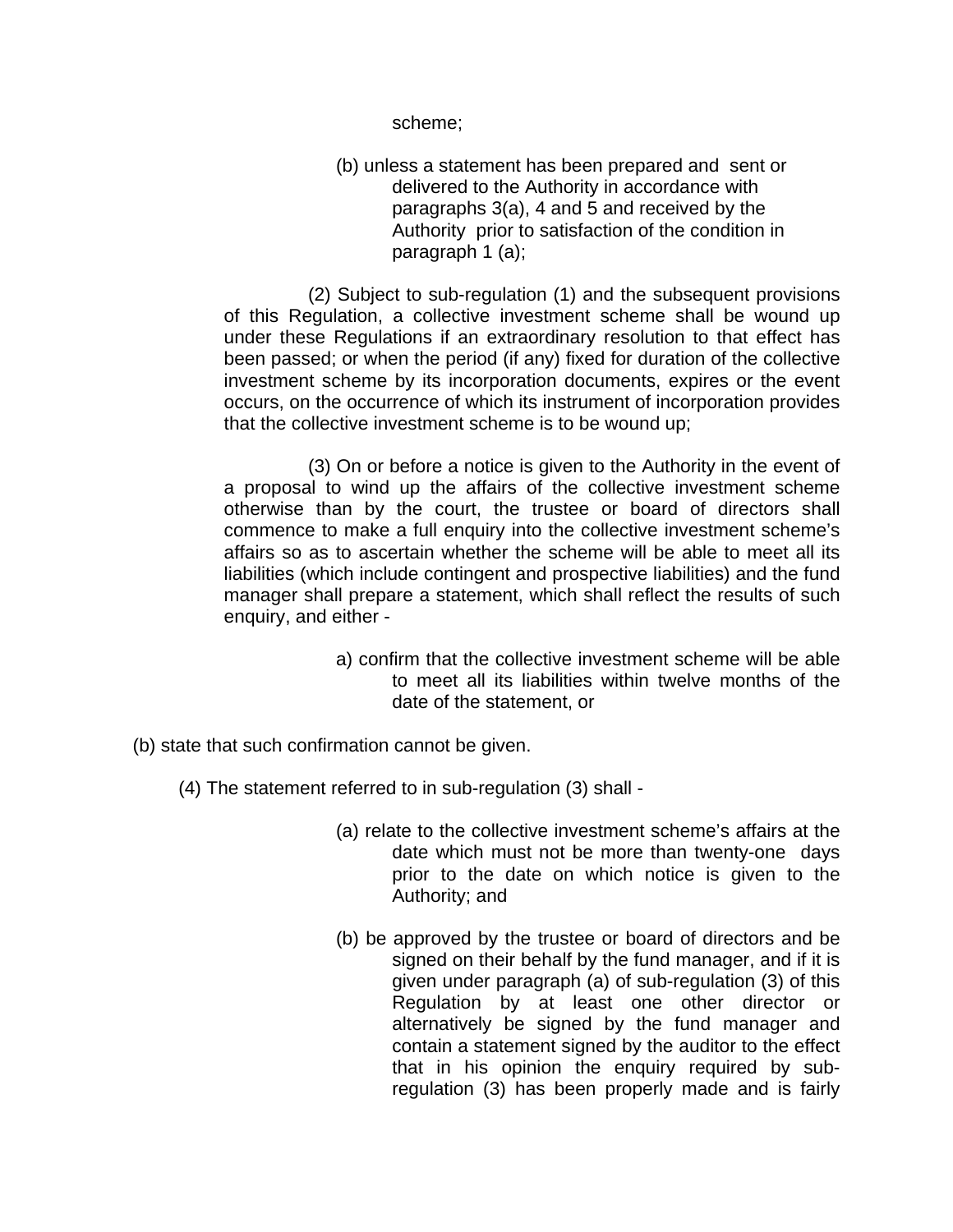reflected by the confirmation.

(5) Following compliance with sub-regulation (4), the statement referred to in sub-regulation (3) must be sent or delivered to the Authority and a copy sent to the custodian.

Consequences **101**.(1) In this Regulation the 'effective time' means either the of commen- time at which the both conditions referred to in sub-regulation (1) of cement of Regulation 100 are satisfied or, if later, the time, determined in winding up. accordance with sub-regulation (2) of Regulation 100, at which the collective investment scheme shall be wound up.

- (2) Immediately following the effective time
	- (a) Regulations pertaining to pricing, dealing, investment and borrowing powers shall cease to apply to the collective investment scheme;
	- (b) the collective investment scheme shall cease to issue and cancel shares;
	- (c) the fund manager shall cease to sell or redeem shares or to arrange for the collective investment scheme to issue to cancel them;
	- (d) no transfer of a share shall be registered and no other change to register of holders shall be made without the sanction of the trustee or board of directors, as the case may be; and
	- (e) the collective investment scheme shall cease to carry on its business, except so far as may be required for its beneficial winding up; however the corporate state and corporate powers of the scheme and (subject to the preceding provisions of this Regulation) the powers of the trustee or board of directors shall continue until the collective investment scheme is dissolved.

(3) The fund manager shall as soon as practicable after the effective time:

> (a) publish in not less than two daily newspapers of national circulation published in the English language management's decision to wind up the collective investment scheme and the date of commencement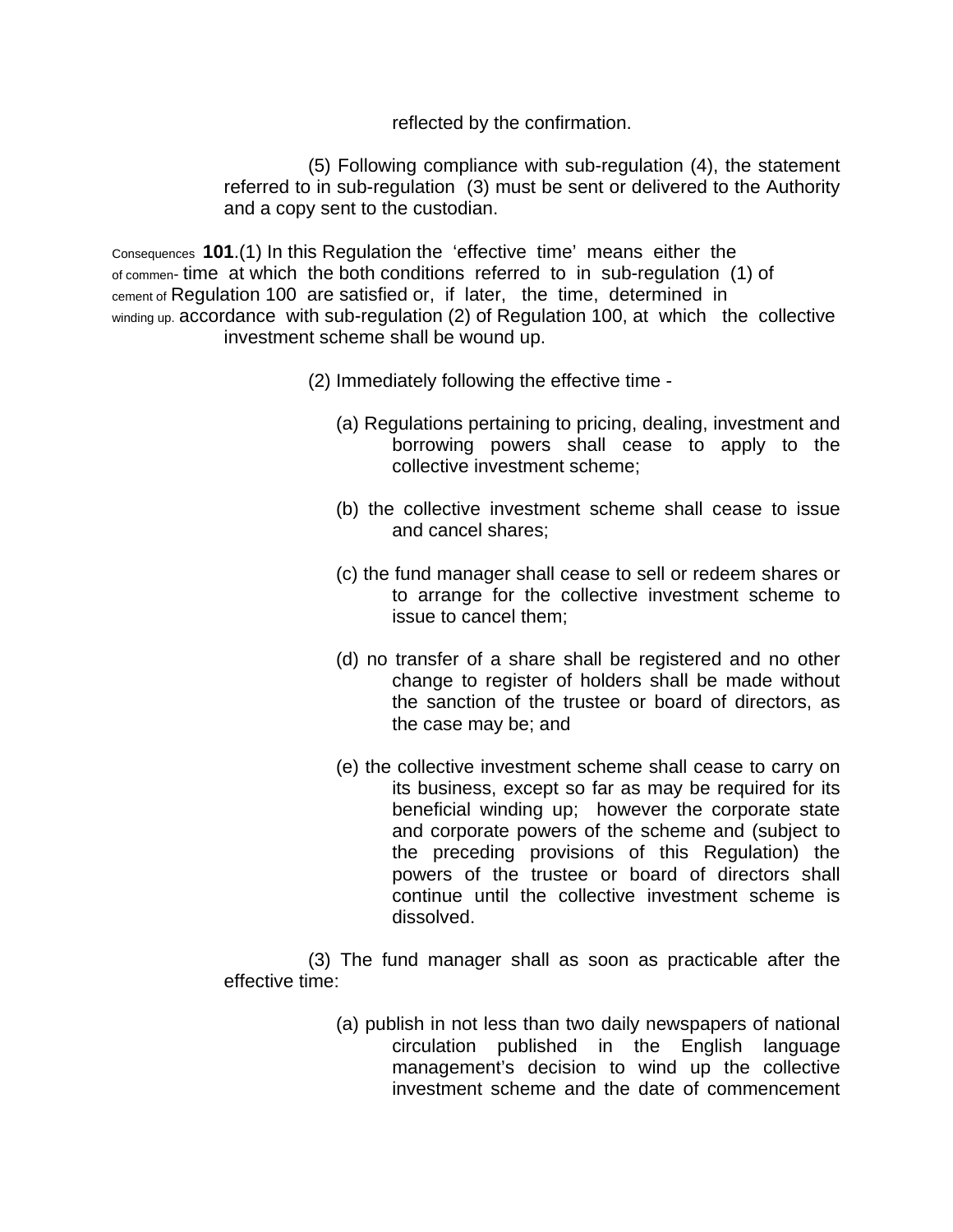of the winding up;

(b) if the fund manager has not previously notified the holders of the proposal to wind up, give written notice of the commencement of the winding up to the holders.

Manner of **102.**(1) The fund manager shall, as soon as practicable after the winding up effective time cause the collective investment scheme portfolio to be utilized and the liabilities of the collective investment scheme to be met out of the

proceeds.

(2) The fund manager shall give instructions to the custodian as to how such proceeds (until utilized to meet liabilities or make distributions to holders) shall be held and such instructions shall be with a view to the prudent protection of the creditors and holders against loss.

(3) Provided there are sufficient liquid funds available after making adequate provision for the expenses of the winding up and the discharge of the liabilities of the collective investment scheme remaining to be discharged, the fund manager may arrange to make one or more interim distributions out of such funds to the holders proportionately to the right to participate in collective investment scheme portfolio attached to their respective shares as at the effective time.

(4) When the fund manager has caused all the collective investment scheme portfolio to be realized and all of the liabilities of the collective investment scheme known to the fund manager to be met, the fund manager shall make a final distribution, on or prior to the date on which the final account is sent to the holders in accordance with Regulation 103, of the balance remaining (net of a provision for any further expenses of the collective investment scheme) to the holders in the same proportions as provided in sub-regulation (3).

(5) Sub-regulations 1 to 4 are subject to the terms of any scheme of amalgamation or reconstruction sanctioned by an extraordinary resolution of the collective investment scheme passed on or before the effective time.

Final **103**.(1) As soon as the collective investment scheme's affairs are account fully wound up (including distribution or provision for distribution in

accordance with Regulation 102 (3), the fund manager shall prepare an account of the winding up showing how it has been conducted and how the collective investment scheme portfolio has been disposed of and the account shall, following its approval by the trustee or board of directors as the case may be, be signed on their behalf by the fund manager and the trustee or at least one other director as the case may be and the account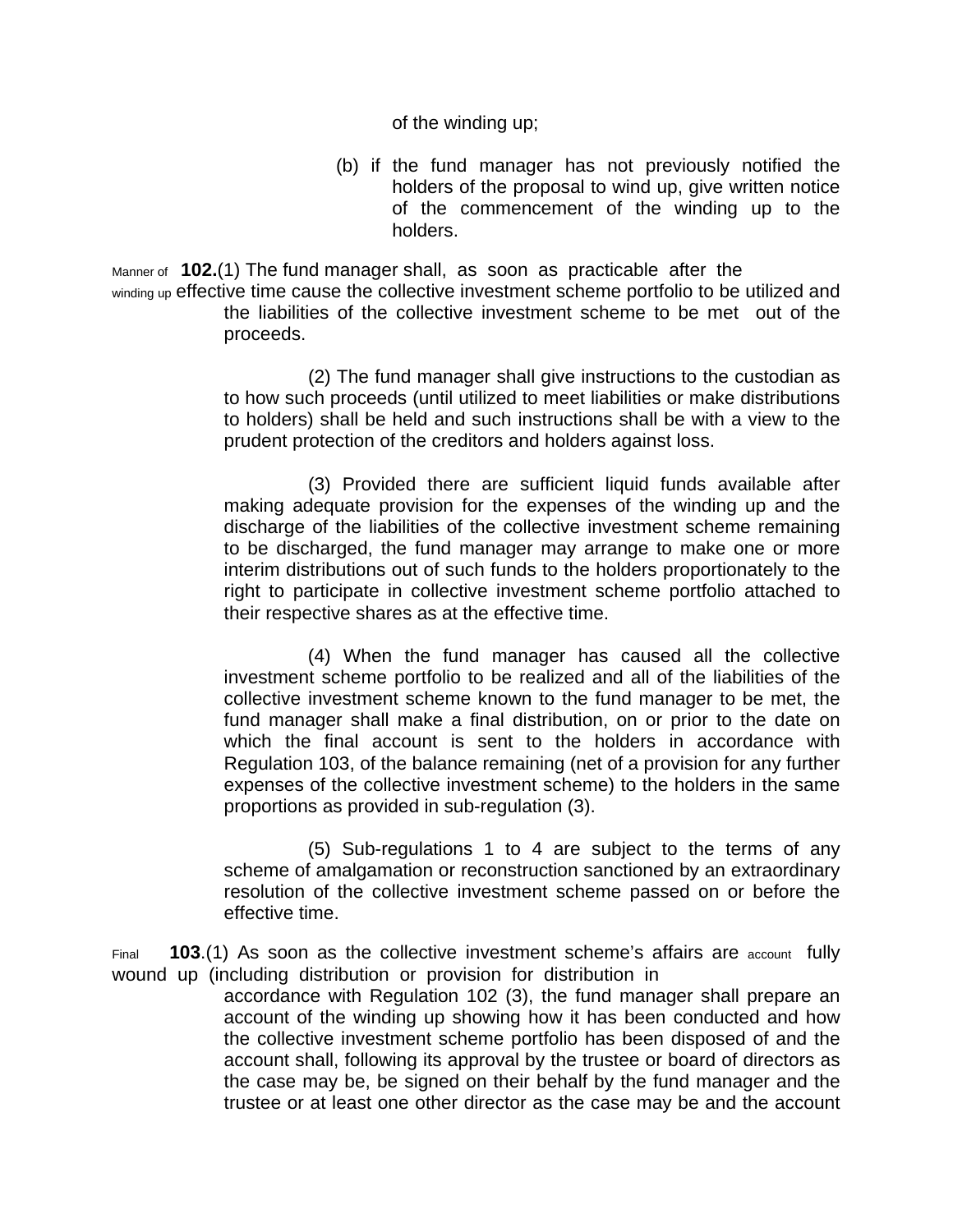once signed, shall be the 'final account' for the purposes of these Regulations.

(2) The final account shall state the date on which the collective investment scheme's affairs were fully wound up and the date stated shall be regarded as the final day of the accounting period of the scheme then running of the 'final accounting period'.

(3) The collective investment scheme's auditor shall make a report in respect of the final account, which shall state the auditor's opinion as to whether the final account has been properly prepared for the purpose of sub-regulation (1).

(4) Within two months of the end of the final accounting period, the fund manager shall send a copy of the final account and the auditor's report on it to the Authority, and to each person who was a holder (or the first named joint holders) immediately before the final accounting period.

Duty to **104**.(1) The fund manager shall have a duty to use all reasonable ascertain endeavors to ensure that all the liabilities of the collective investment liabilities investment scheme are discharged prior to the completion of the winding up.

(2) The duty in sub-regulation (1) relates to all liabilities of the scheme of which -

- (a) the fund manager is, or becomes, aware prior to the completion of the winding up; or
- (b) the fund manager would have become aware of prior to the completion of the winding up had it used all reasonable endeavours to ascertain the liabilities of the collective investment scheme.

(3) If the fund manager rejects any claim against the collective investment scheme in whole or part, the fund manager shall forthwith send to the claimant written notice of its reasons for doing so.

(4) If after the effective time the fund manager becomes of the opinion that the collective investment scheme will be unable to meet all its liabilities within twelve months of the date of the statement provided under sub-regulation 3 (a) of Regulation 100-

- (a) the fund manager shall notify the trustee or board of directors as the case may be immediately; and
- (b) the trustee or board of directors as the case may be shall forthwith present a petition or cause the collective investment scheme to present a petition for the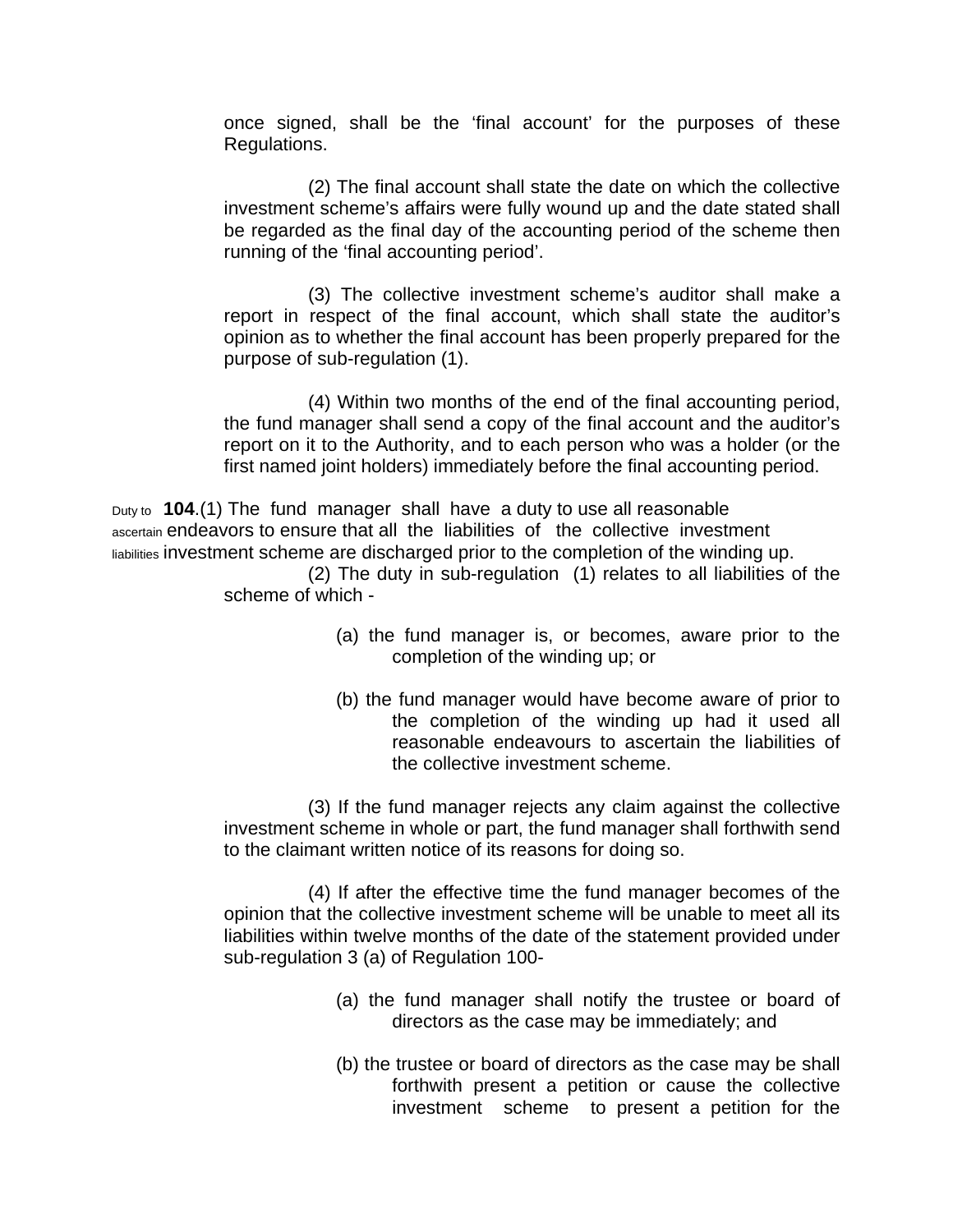winding up in accordance with the Cap.486 provisions given in the Companies Act.

Accounts **105**.(1) While a collective investment scheme is being wound up: and reports (a) the annual and half-yearly accounting periods shall continue to run;

- (b) the provisions about annual and interim allocation of income shall continue to apply;
- (c) annual and half yearly reports shall continue to be required.

(2) The fund manager need not send to each holder a copy of any report relating to an accounting period or half-yearly accounting period which began after the effective time, if the trustee or board of directors of the collective investment scheme as the case may be, after consulting the Authority, are satisfied that the interests of the holders are not such as to require the report to be sent to the holders, but a copy of the report shall be sent or supplied free of charge to any holder requesting the same.

Liability **106**.(1) The fund manager shall be personally liable to meet any of a fund liability of a collective investment scheme wound up under these manager. Regulations (whether or not the collective investment scheme has been dissolved) that was not discharged prior to the completion of the winding up, except to the extent that the fund manager can show that it has complied with Regulation 104.

> (2) If the proceeds of the realization of the assets attributable, or allocated to a particular sub fund of an umbrella scheme are insufficient to meet the liabilities attributable or allocated to that sub-fund, the fund manager shall pay to the scheme for the account of that sub-fund the amount of the deficit, except and to the extent that the fund manager can show that the deficit did not arise as a result of any failure by the fund manager to comply with these Regulations.

> (3) The obligations of the fund manager under this Regulation shall not affect any other obligation of the fund manager under these Regulations or the general law.

Additional **107.**(1) Liabilities of an umbrella scheme attributable, or allocated provisions in accordance with Regulation 42 to a particular sub-fund shall be met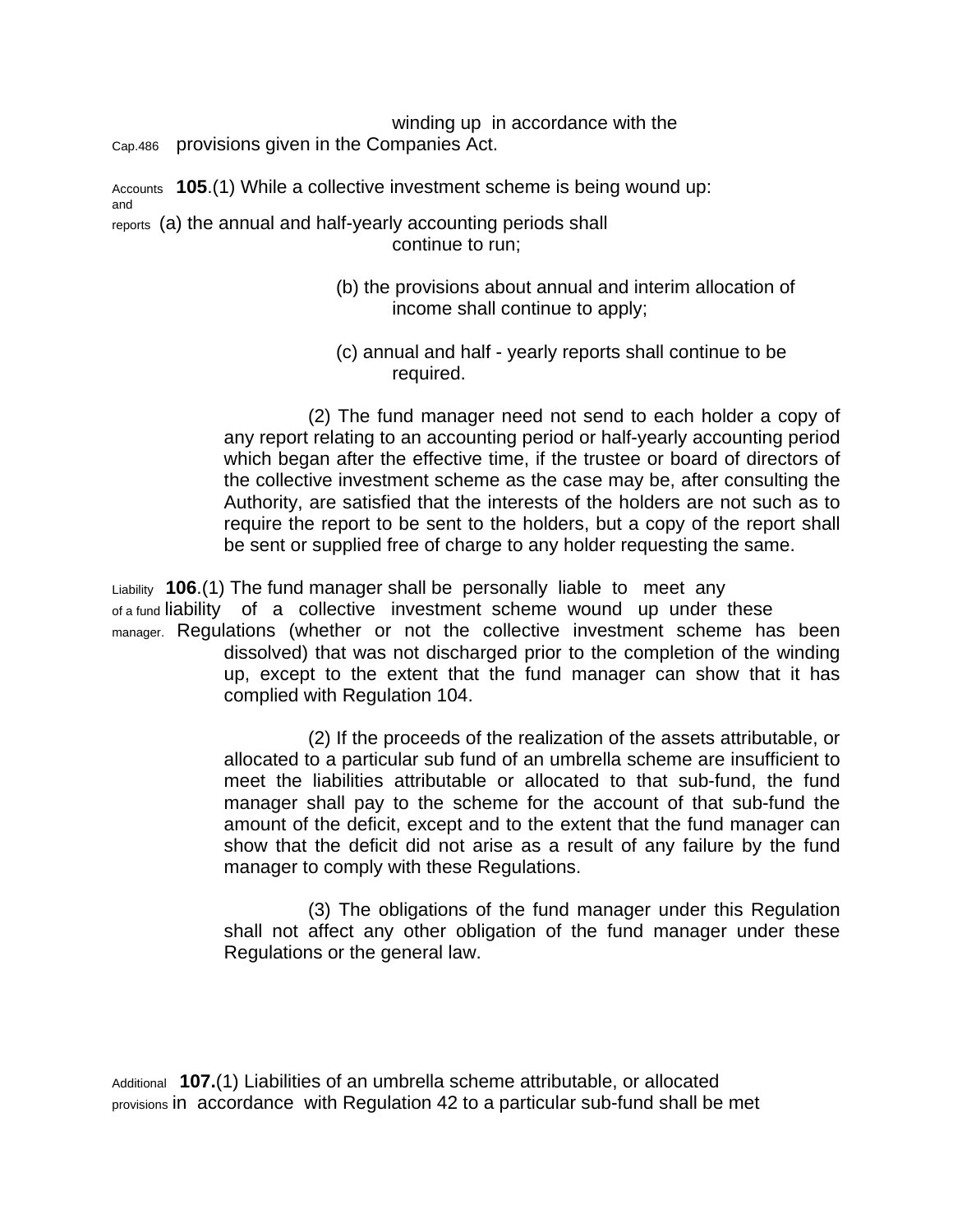applicable to out of the scheme collective investment scheme portfolio umbrella attributable or allocated to such sub-fund. schemes

- $(2)$  In this Part  $-$ 
	- (a) references to shares are references to shares of the class(es) related to the sub-fund to be terminated;
	- (b) references to holders are references to holders of such shares;

 (c) references to a resolution or extra-ordinary resolution are references to such resolution passed at a meeting of holders of shares of the class or classes referred to in paragraph (a);

- (d) references to collective investment scheme portfolio are references to collective investment scheme portfolio allocated or attributable to the sub-fund to be terminated, and
- (e) references to liabilities are references to liabilities of the company allocated or attributable to the sub-fund to be terminated.

Capital Markets **108.** Any dispute or difference which may arise between the Tribunal holders, fund manager, trustee or the board of directors as the case may be, custodian and the other or others shall be referred to the Capital Markets Tribunal, established under Section 35 A of the Act.

# **PART IX - EMPLOYEE SHARE OWNERSHIP PLANS (ESOPS)**

Approval of **109.** (1) A listed company may set up an employee share ownerand registration ship plan (hereinafter referred to as ESOP) to enable its employees own with the shares of the listed company subject to approval of the Authority. Authority

(2) Every ESOP shall be registered with the Authority.

ESOP **110.** An Employee Share Ownership Plan shall be structured as Unit Trust a unit trust (the ESOP Unit Trust).

Requirements **111**. An ESOP Unit Trust shall comply with the following for ESOPS. requirements -

> (a) application and registration for an ESOP Unit Trust shall be accompanied with the following information and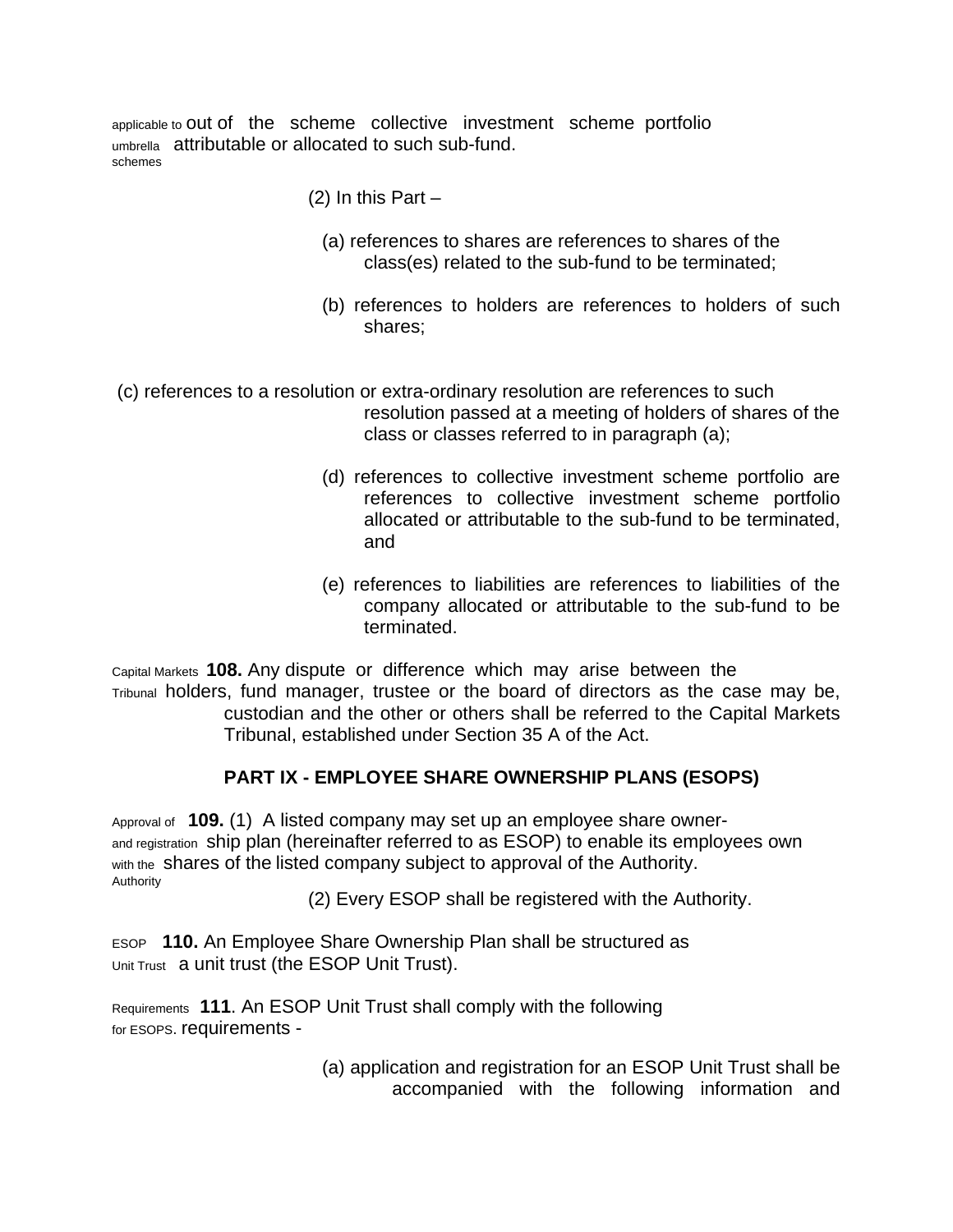documents –

- (i) proposed trust deed and scheme rules;
- (ii) names of the proposed trustees;
- (iii) board of directors resolution approving the establishment of ESOP Unit Trust and the appointment of the proposed trustees;
- (iv) shareholders' approval for the establishment of the ESOP Unit Trust and the terms of the trust deed (where already obtained); and
- (v) any other information that the Authority may require.
- (b) every trust deed to an ESOP Unit Trust shall include the following particulars –
	- (i) parties to the trust deed;
	- (ii) interpretation of terms used in the trust deed;
	- (iii) declaration of trust;
	- (iv) appointment and removal procedures for trustees;
	- (v) procedure for creation and issuance of units;
	- (vi) method of pricing and valuation of units;
	- (vii) procedure for repurchase of units;
	- (viii) procedure for income distribution;
	- (ix) apportionment of unit holders' entitlements in respect of dividends, rights and capitalization issues;
	- (x) company's and trustees covenants;
	- (xi) restrictions on the trustees;
	- (xii) trustees fees and charges;
	- (xiii) liability of the trustees;
	- (xiv) register of unit holders and records of trust fund charges and commissions;
	- (xv) audit and periodic reports;
	- (xvi) procedures for winding up;
	- (xvii) applicable law;
	- (xviii) procedure for variation of trust deed;
	- (xix) procedure for settlement of disputes.
	- (c) Every ESOP Unit Trust shall have scheme rules which shall include the following:-
		- (i) eligibility for membership;
		- (ii) procedure for saving and/or acquisition and repurchase of units;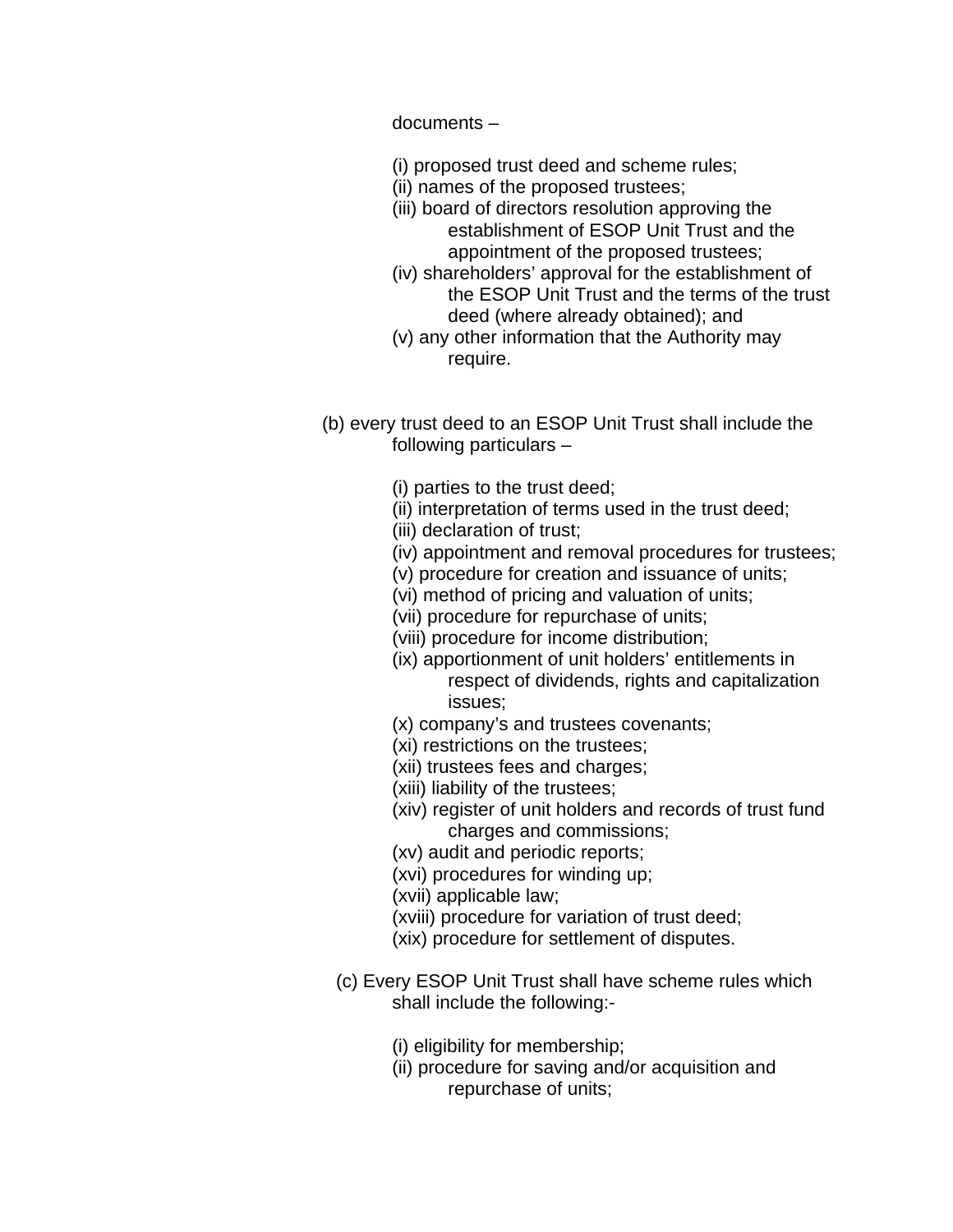- (iii) maximum individual holding;
- (iv) employee rights in respect to units;
- (v) pricing and valuation of units;
- (vi) in case of an options scheme there shall be a procedure for granting options, maximum limit, executive rights in respect to units and entitlement in the event of reconstruction or winding up.

Investment **112.** An ESOP Unit Trust shall acquire or purchase shares of the parameters listed company from time to time as may be required by the rules of the ESOP:

> Provided that an ESOP Unit Trust shall not acquire or purchase any securities other than the shares of the listed company for which it is established.

Minimum **113.** There shall be at least three trustees of an ESOP Unit Trust number of save that a trust corporation may act as sole trustee of an ESOP Unit Trust. trustees.

Creation of **114.** The trustees of an ESOP Unit Trust shall hold the units certificates representing the shares of the listed company in the trustees' names and create corresponding units in the same denominations as the listed company's shares purchased by the trustees to be allotted and issued to the employee entitled thereto under the ESOP.

Certificate of **115.** The trustees shall issue to every employee entitled to the entitlement units under the ESOP a certificate of entitlement representing the number to holders. of units owned by the employee in the ESOP Unit Trust within thirty days of receiving the company's certificate of entitlement against which such units were issued and maintain a register of all unit holders.

Rights on the **116.** The certificates representing the units owned by employees certificate of shall not be transferable nor traded at any securities exchange but the units entitlement represented therein may, at the option of the unit holder be pledged or repurchased by the trustees for cash.

Price of units. **117.** The rules of the ESOP shall prescribe the price at which an ESOP Unit Trust shall allot the units to the employee, the price at which the trustees shall re-purchase units and the liability for incidental expenses but such re-purchase shall reflect the latest traded price of the company's shares at the securities exchange.

Surrender of **118**. On termination of employment of an employee, the certificates employee shall surrender all certificates representing the units held by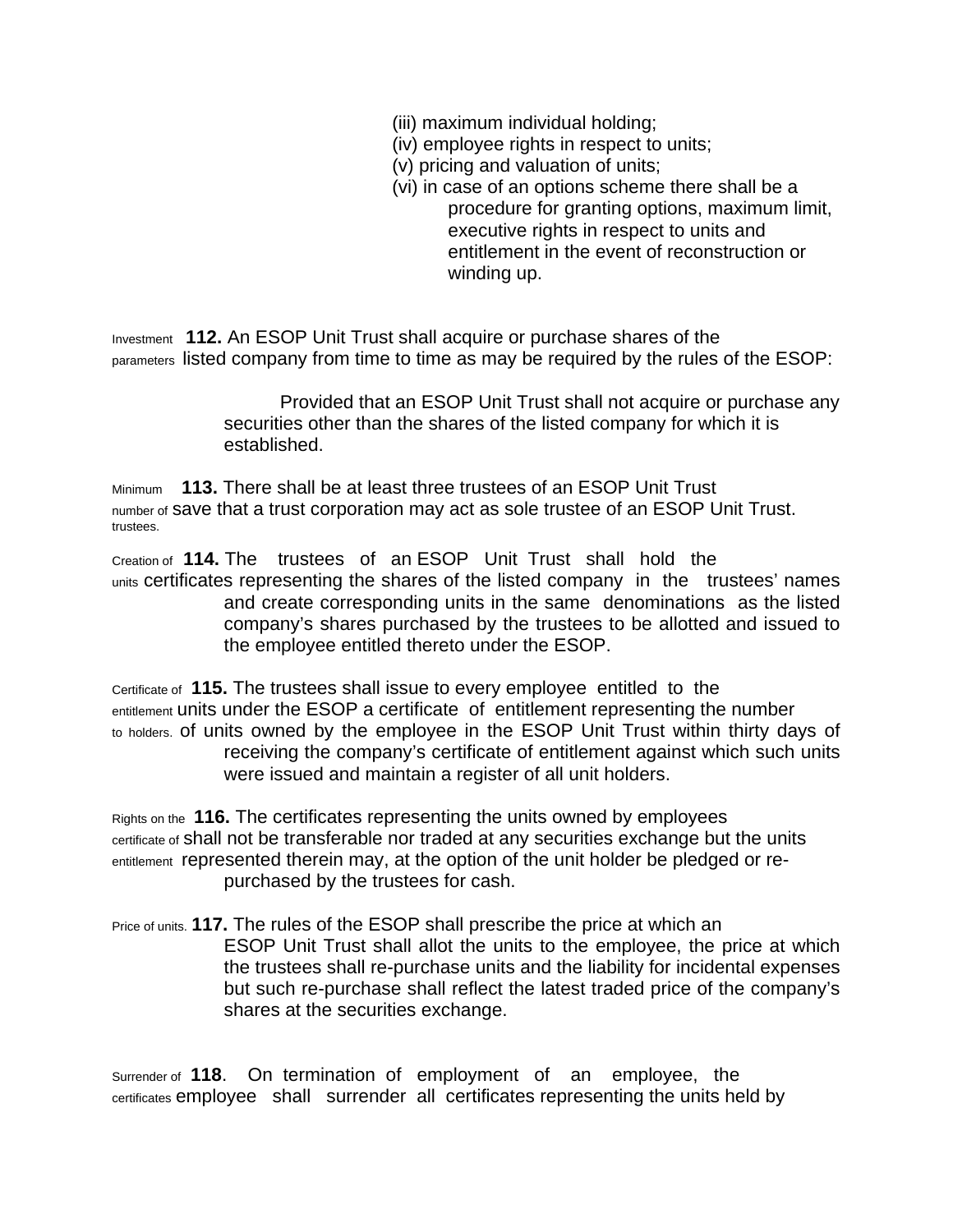by employee such employee in an ESOP Unit Trust to the trustees at such time as prescribed by the ESOP rules.

Redemption **119.** At the option of the employee, the trustees shall upon receipt or transfer of the surrendered certificates, either-

> (a) transfer in a private transaction in accordance with the prescribed procedure for private transactions, to the name of the employee, the number of shares of the listed company corresponding in value to the units represented in the surrendered share certificate and cause the employee's name to be registered as the owner of such shares in the register of the listed company; or

(b) re-purchase the surrendered units.

Exchange of **120.** Save as provided in these Regulations, the trust deed of an Units not ESOP Unit Trust shall not permit the exchange of units of an ESOP Unit Permitted Trust with shares of the listed company.

- Audit **121.** The trustees of an ESOP Unit Trust shall cause an audit of the ESOP to be carried out once every year by qualified persons and shall submit a copy of the auditor's report to the unit holders and the Authority within sixty days of the completion of the audit.
- Winding up **122.** An ESOP Unit Trust may be varied or wound up in accordance with its rules but three months' notice of intention to wind up an ESOP Unit Trust shall be given to the unit holders and the Authority.
- Disclosures **123.** Every listed company shall disclose any options granted to employees under the ESOP and disclose the total value of the ESOP (including the number of shares purchased from the exchange and the number of units created and issued under the ESOP) in its annual report.

### **SPECIAL INTEREST COLLECTIVE INVESTMENT SCHEMES**

Definition **124.** For the purposes of these Regulations, a special interest collective investment scheme means a collective investment scheme established by a promoter for the purposes of facilitating investment by a special group of individuals with a common interest in a listed company and may include farmers, distributors, supplier, among others.

Approval of **125**.(1) A promoter may set up a special interest collective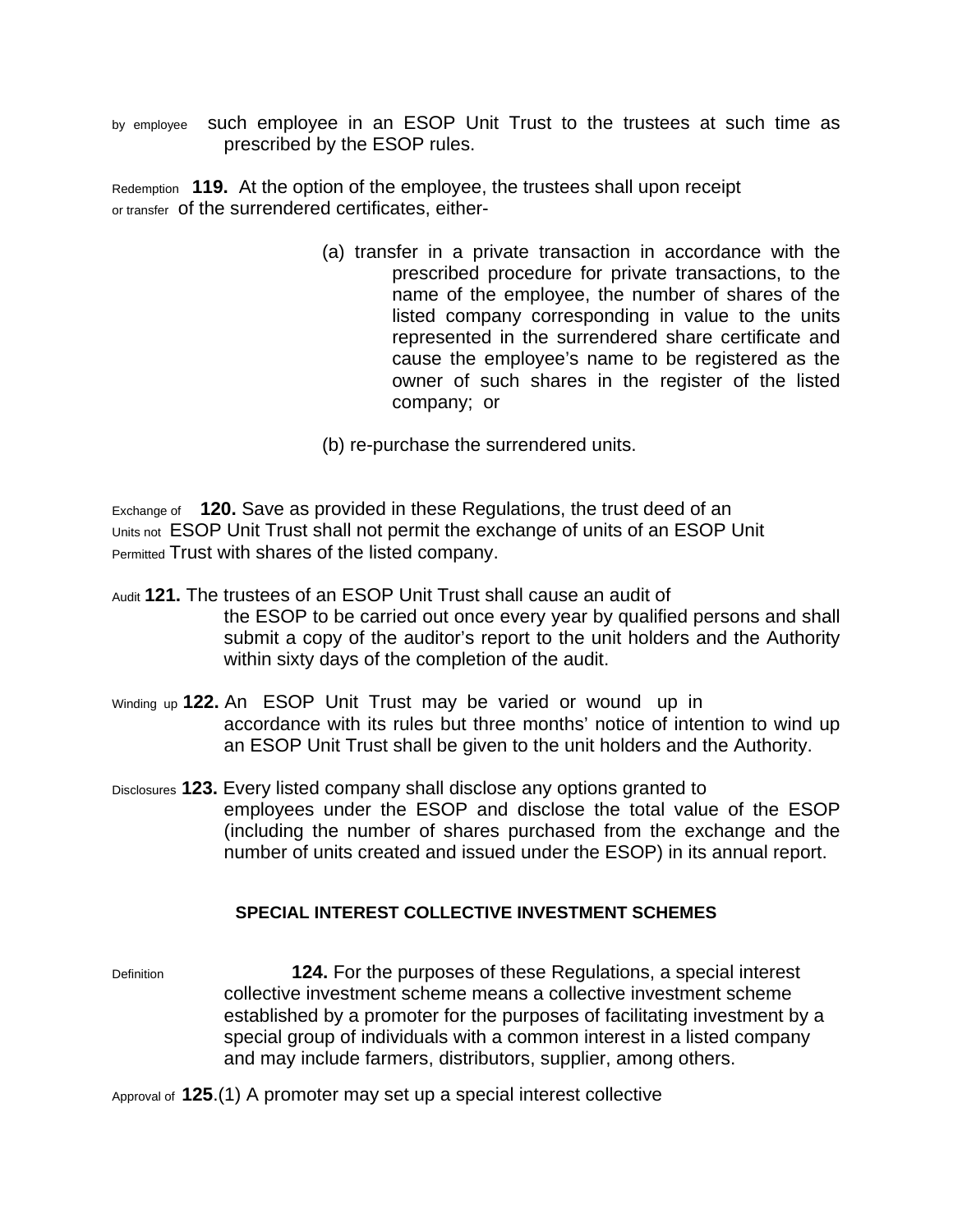| and registration investment scheme for the purposes of investing in the securities |                                                                         |  |
|------------------------------------------------------------------------------------|-------------------------------------------------------------------------|--|
| with the Authority                                                                 | of a specified listed company subject to the approval of the Authority. |  |

|                                                    | (2) Every special interest collective investment scheme shall<br>be registered with the Authority.                                                                                                                                                                                                                                                                                                                                                                                                                             |
|----------------------------------------------------|--------------------------------------------------------------------------------------------------------------------------------------------------------------------------------------------------------------------------------------------------------------------------------------------------------------------------------------------------------------------------------------------------------------------------------------------------------------------------------------------------------------------------------|
| Special interest<br>unit trust                     | <b>126.</b> A special interest collective investment scheme shall be<br>structured as a unit trust and the promoter shall notify the listed<br>company<br>upon approval and registration with the Authority.                                                                                                                                                                                                                                                                                                                   |
| Requirements for<br>special<br>interest unit trust | 127. A special interest collective investment scheme shall<br>comply with the following requirements -                                                                                                                                                                                                                                                                                                                                                                                                                         |
|                                                    | (a) application and registration for a special interest unit trust<br>shall be accompanied with the following information<br>and documents -                                                                                                                                                                                                                                                                                                                                                                                   |
|                                                    | (i) proposed trust deed and scheme rules;<br>(ii) names of the proposed trustees;<br>(iii) board of directors or promoter resolution<br>approving the establishment of a special<br>interest collective investment scheme and the<br>appointment of the proposed trustees;<br>(iv) holders approval for the establishment of the<br>special interest collective investment scheme<br>and the terms of the trust deed (where already<br>obtained);<br>(v) any other information that the Authority may<br>require.              |
|                                                    | (b) every trust deed to a special interest collective<br>investment scheme shall include the following<br>particulars-                                                                                                                                                                                                                                                                                                                                                                                                         |
|                                                    | (i) parties to the trust deed;<br>(ii) interpretation of terms used in the trust deed;<br>(iii) declaration of trust;<br>(iv) appointment and removal procedures for trustees;<br>(v) procedure for creation and issuance of units;<br>(vi) method of pricing and valuation of units;<br>(vii) procedure for repurchase of units;<br>(viii) procedure for income distribution;<br>(ix) apportionment of unit holders' entitlements in<br>respect of dividends, rights and capitalization<br>issues;<br>(x) trustees covenants; |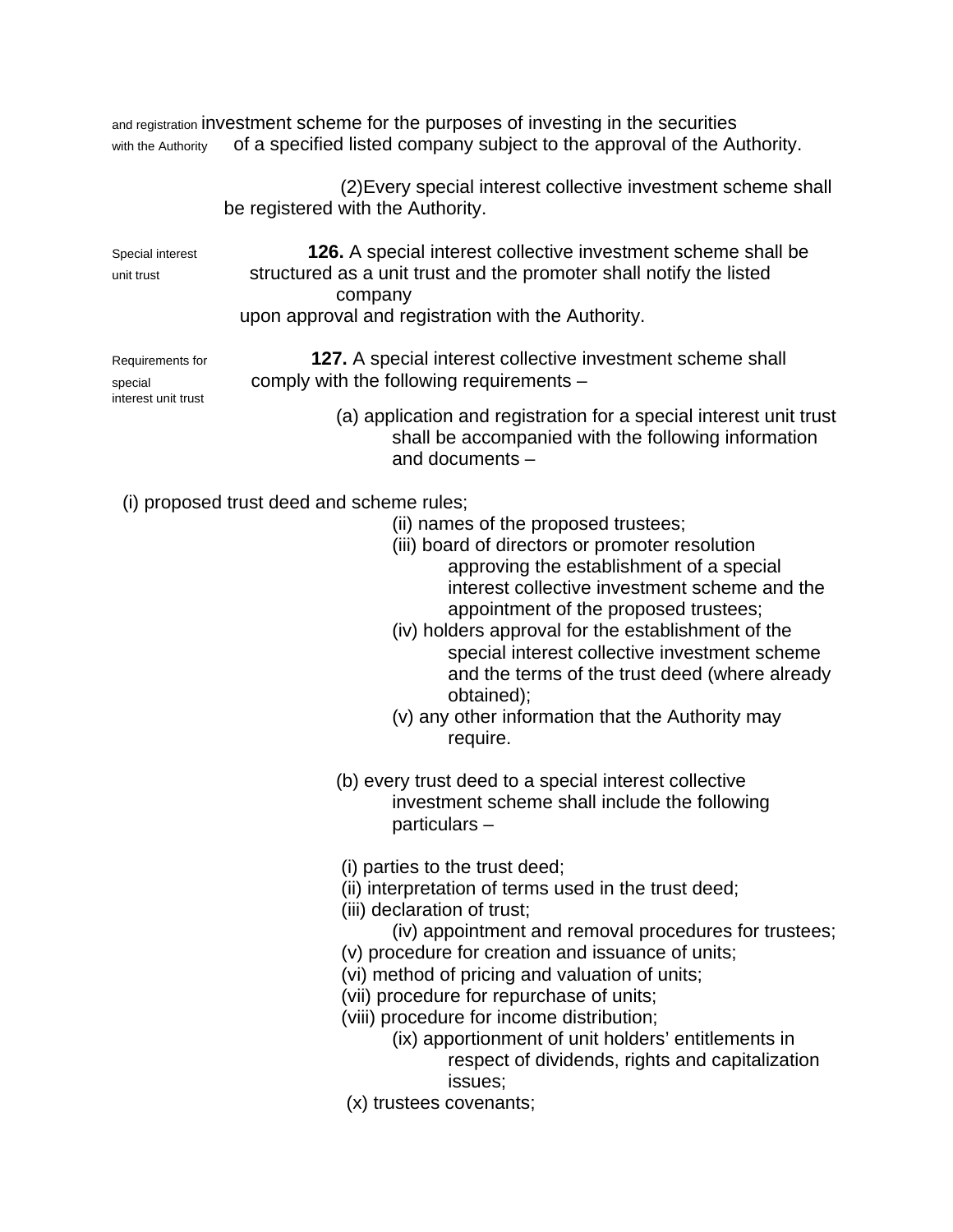- (xi) restrictions on trustees;
- (xii) trustees fees and charges;
- (xiii) liability of the trustees;
	- (xiv) register of holders and records of trust fund charges and commissions;
- (xv) audit and periodic reports;
- (xvi) procedures for winding up;
- (xvii) procedure for variation of trust deed;
- (xviii) procedure for settlement of disputes.
- (c) Every special interest collective investment scheme

shall have scheme rules which shall include the following:-

- (i) eligibility of membership;
- (ii) procedure for saving and/or acquisition and repurchase of units;
- (iii) maximum individual holding;
- (iv) holders rights in respect of units;
- (v) pricing and valuation of units;
- (vi) entitlement to holders in the event of reconstruction or winding up.

Investment **128.** A special interest collective investment scheme shall parameters acquire or purchase shares of the listed company from time to time as may Be required by the rules of the scheme.

> Provided that a special interest collective investment scheme shall not acquire or purchase any securities other than the shares of the listed company for which it is established.

Minimum number **129.** There shall be at least three trustees of a special interest of trustees collective investment scheme.

Creation of **130.** The trustees of a special interest collective investment

units scheme shall hold the certificates representing the shares of the listed company in the trustees' names and create corresponding units in the same

denominations as the listed company's shares purchased by the trustees to

be allotted and issued to the holder entitled thereto under the special interest collective investment scheme.

Certificate of **131.** The trustees shall issue to every holder entitled to the units entitlement to under the special interest collective investment scheme a certificate of holders entitlement representing the number of units owned by the holder in the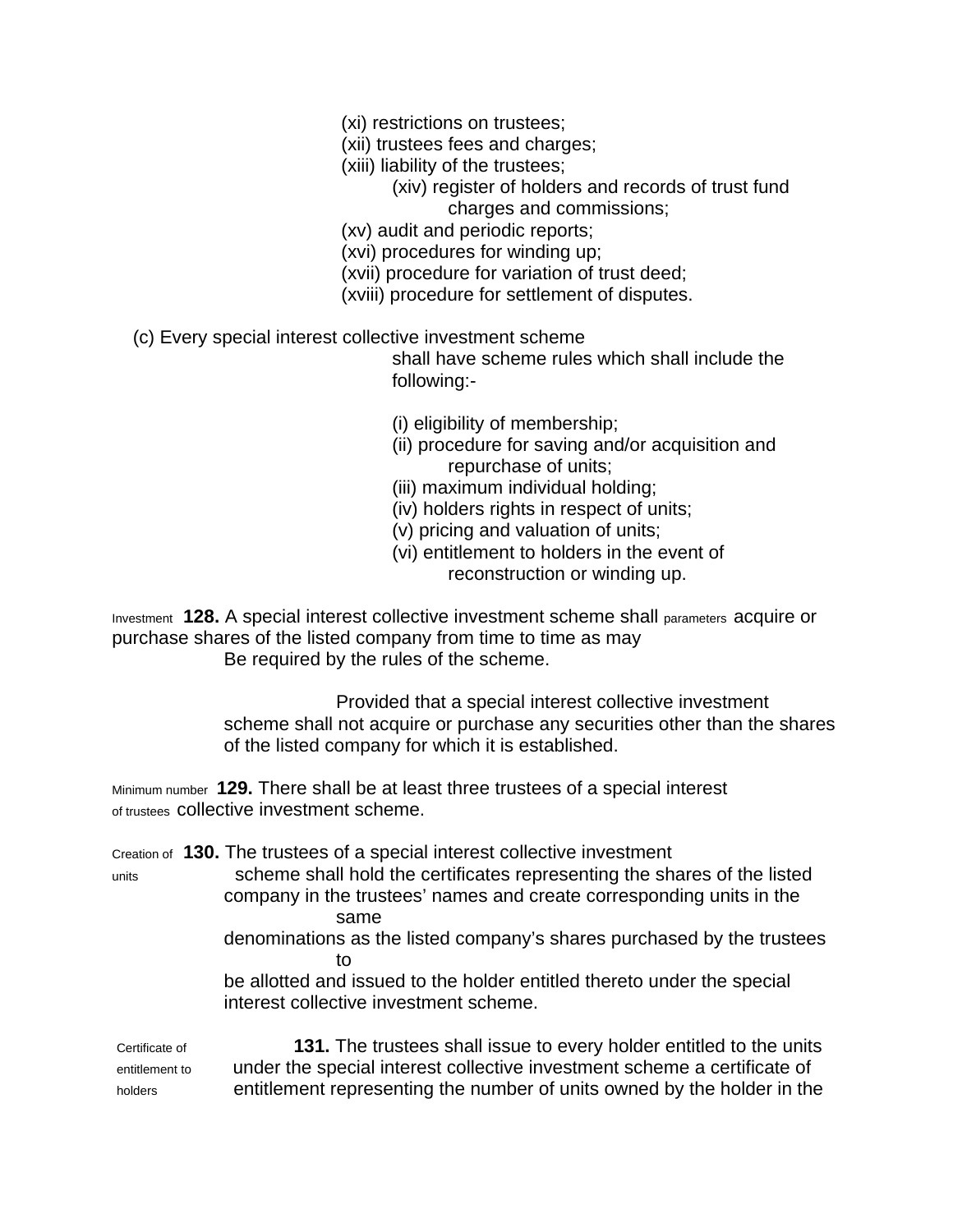special interest collective investment scheme within thirty days of receiving the company's certificate of entitlement against which such units were issued and maintain a register of all unit holders.

Rights on the **132.** The certificates representing the interest of a unitholder certificate of shall not be transferable nor traded at any securities exchange but the Entitlement units represented therein may, at the option of the holder be pledged or repurchased by the trustees for cash.

Price of units **133.** The rules of the special interest collective investment scheme shall prescribe the price at which that unit trust shall allot units to the holders or potential holders, the price at which the trustees shall repurchase units and the liability for incidental expenses but such repurchase shall reflect the latest or previous day's traded price of the company's shares at the securities exchange.

Redemption or transfer **134.** At the option of the holder, the holder shall surrender the certificates to the trustee who shall upon receipt of the surrendered certificates either –

- (a) transfer in a private transaction in accordance with the prescribed procedure for private transactions to the name of the holder, the number of shares of the listed company corresponding in value to the units represented in the surrendered share certificate and cause the holder's name to be registered as the owner of such shares in the register of listed company; or
- (b) re-purchase the surrendered units.

Exchange of units **135.** Save as provided in these Regulations, the trust deed of Not permitted a special interest collective investment scheme shall not permit the exchange of units of the scheme with shares of the listed company.

- Audit **136.** The trustees of a special interest collective investment scheme shall cause an audit of the scheme to be carried out once every year by qualified persons and shall submit a copy of the auditor's report to the holders and the Authority within sixty days of the completion the audit.
- Winding up **137.** A special interest collective investment scheme may be varied or wound up in accordance with its rules but three month's notice of intention to wind up the scheme shall be given to the holders and the Authority.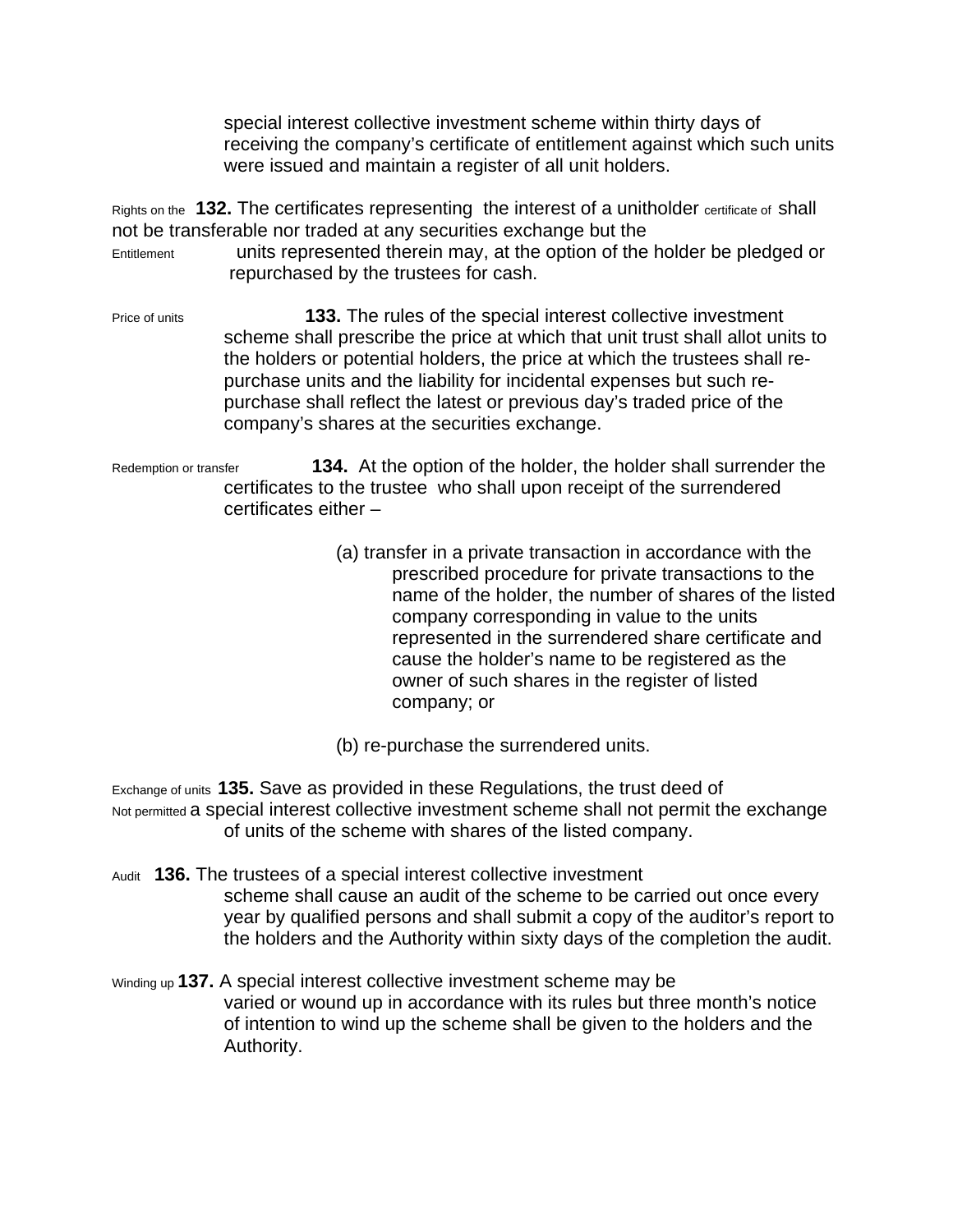Disclosures **138.** Every listed company shall disclose any special interest collective investment scheme which has an acquired or is to acquire shares, the number of shares purchased from the exchange and the aggregate holding of the scheme in the listed company in its annual report.

### **FIRST SCHEDULE (Regulation 5 )**

**FORM 1** 

#### **THE CAPITAL MARKETS ACT**  *(CAP 485A)*

### **APPLICATION TO REGISTER A COLLECTIVE INVESTMENT SCHEME**

**(1) Promoter:** State name and address of the fund.

**(2) Constitution:** (a) State the legal form of the collective investment scheme-

- (i) mutual fund;
- (ii) unit trust ;
- (iii) investment company.
	- (b) State the name of the country or jurisdiction where the collective investment scheme is constituted.
	- (c) State the title of the law under which the collective investment scheme is or is to be constituted.
- (d) State certificate of incorporation
- **(3) Key Officers:** (a) State name, address, place of birth and citizenship of :

(i) directors;

(ii) chief executive

- (b) State educational and professional qualifications of the key officers.
- (c) Give details of business, occupation or employment history of the key officers.
- **(4) References:** Give two personal references and a bank reference of the key officers.
- **(5) Functionaries:** State names, addresses and business activities of each of the collective investment scheme's -

(a) fund manager,

- (b) administrators;
- (c) investment advisers;
- (c) custodians; and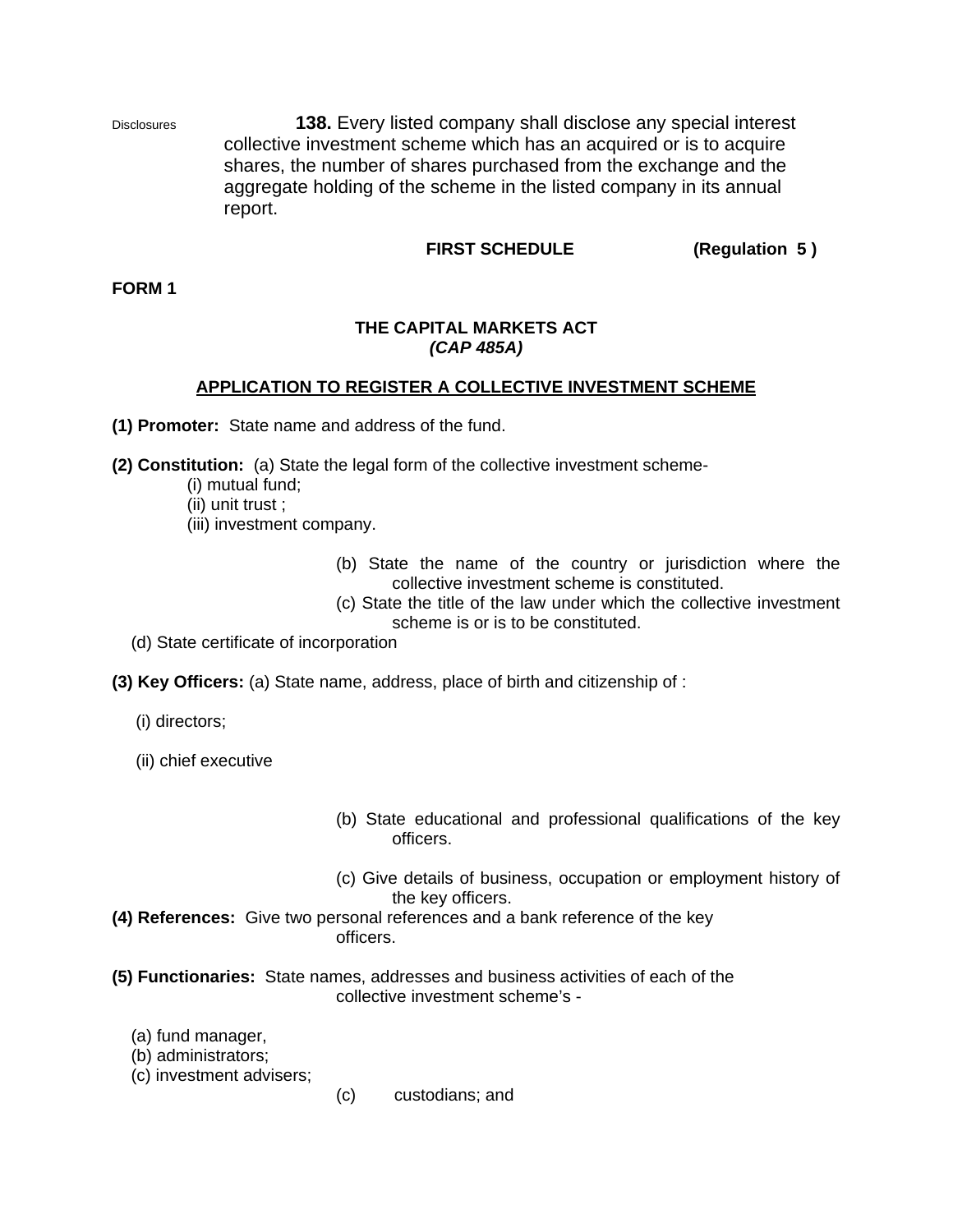- (d) Trustees.
- **(6) Prior Registration:** State if the collective investment scheme is now or has been registered, licensed, recognized or authorized under any law or regulations relating to mutual funds, collective investment schemes/funds or securities in any country or jurisdiction.
- **(7) Refusal or** Has the collective investment scheme, any of its officers, **Disciplinary** managers, administrators, investment advisers or custodians been

**Measures:** the subject of -

- (a) refusal of an application for registration, licence, recognition or authorization; or
- (b) suspension, cancellation or revocation of registration, licence, recognition or authorization

by any authority in any country or jurisdiction? YES/NO Give details and reasons if yes

**(8) Civil** Has a judgment been rendered or any suit, action or proceedings

**Proceedings:** pending against any officer of the collective investment scheme or of any of its functionaries listed in question (5) above, in civil proceedings in any court or tribunal in any country or jurisdiction which has been or is based in whole or in part on fraud, theft, deceit, misrepresentation or similar conduct? YES/NO Give details if yes.

**(9) Offences:** Has any key officer of the collective investment scheme or any

of its functionaries listed in question (5) above been or is being charged, indicted or convicted in any country or jurisdiction for any offence in any criminal or civil proceedings relating to fraud or theft arising out of dealing in mutual funds, collective investment schemes/funds or securities?

- **(10) Bankruptcy:** Has any key officer or the collective investment scheme or of any of its functionaries listed in question 5 above been -
	- (a) declared bankrupt or been party to bankruptcy or insolvency proceedings?
	- (b) subject to proceedings relating to winding up, dissolution or creditors' arrangements; or
	- (c) subject to proceedings relating to receivership or creditors' compromise;

in any country or jurisdiction?

### **AFFIDAVIT**

I, ………………………………………… as a director of ……………………………..….. Limited, the promoter of the proposed collective investment scheme, do depose and say that I have read and understood the questions in this application form and hereby certify under oath that the foregoing answers and statements are true, correct and complete to the best of my knowledge,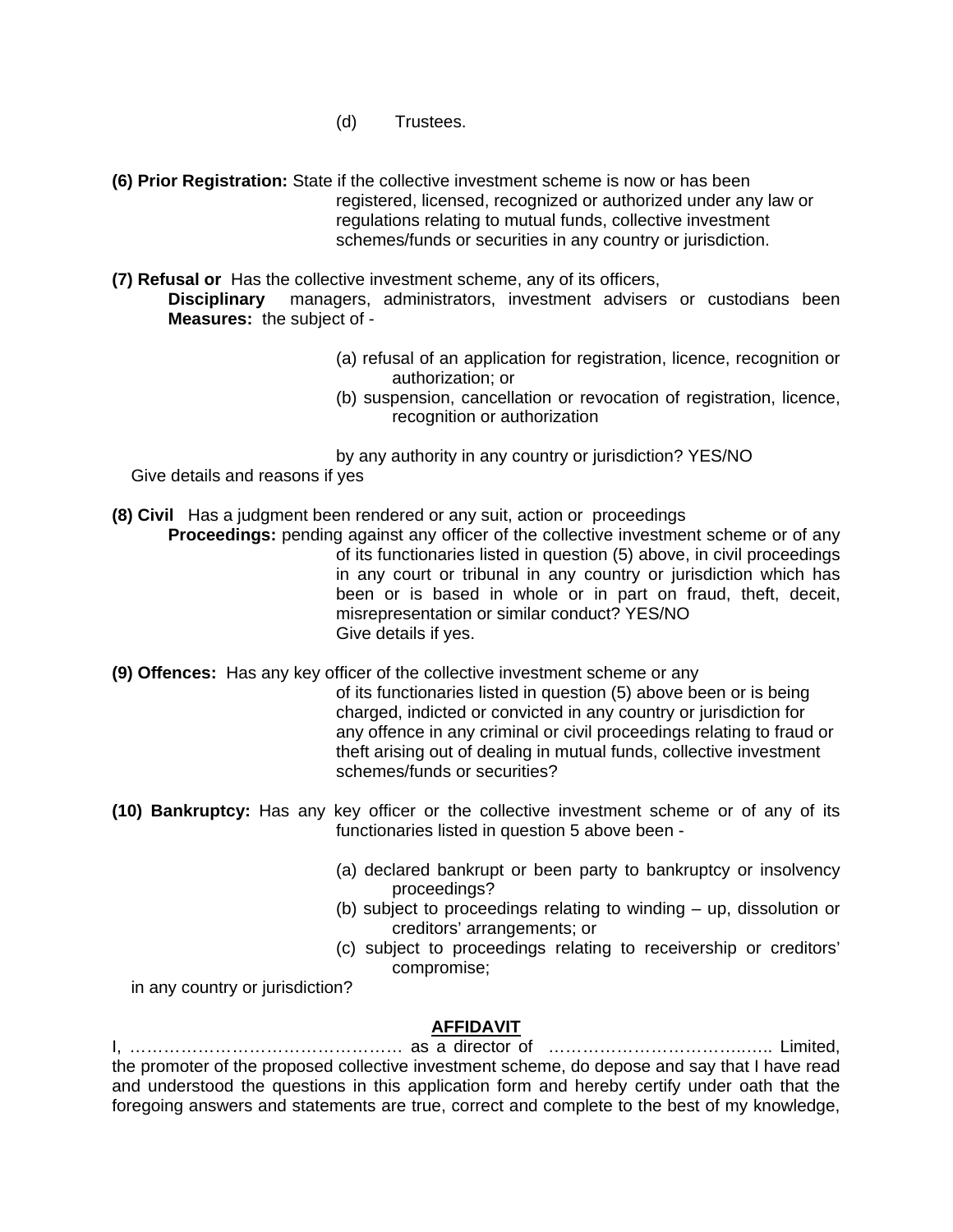information and belief. Sworn before me …………………………… Name and Commissioner of Oaths Signature of Deponent

at the city of ………………………………. this …………… day ………………. 20 …..

# **FORM 2 (Regulation 7)**

## **THE CAPITAL MARKETS ACT (CAP 485A)**

## **CERTIFICATE OF REGISTRATION**

The CAPITAL MARKETS AUTHORITY herby certifies that

…………………………………..…………………………………………………………………

………………………………………………………………………………………….……….

has this day been registered as a unit trust/mutual fund/investment company\* under the provisions of Section 30 (4) of the Capital Markets Act (Cap 485A of the Laws of Kenya).

Dated the ………………………………. day of ………………………………… 20…….

……………………………………………………………………………….

SEALED with the common seal of the Capital Markets Authority in the presence of:

……………………… ………………………………. Chairman Chief Executive

\*Delete as necessary

# **SECOND SCHEDULE (Regulation 8 (1))**

**THE INCORPORATION DOCUMENTS**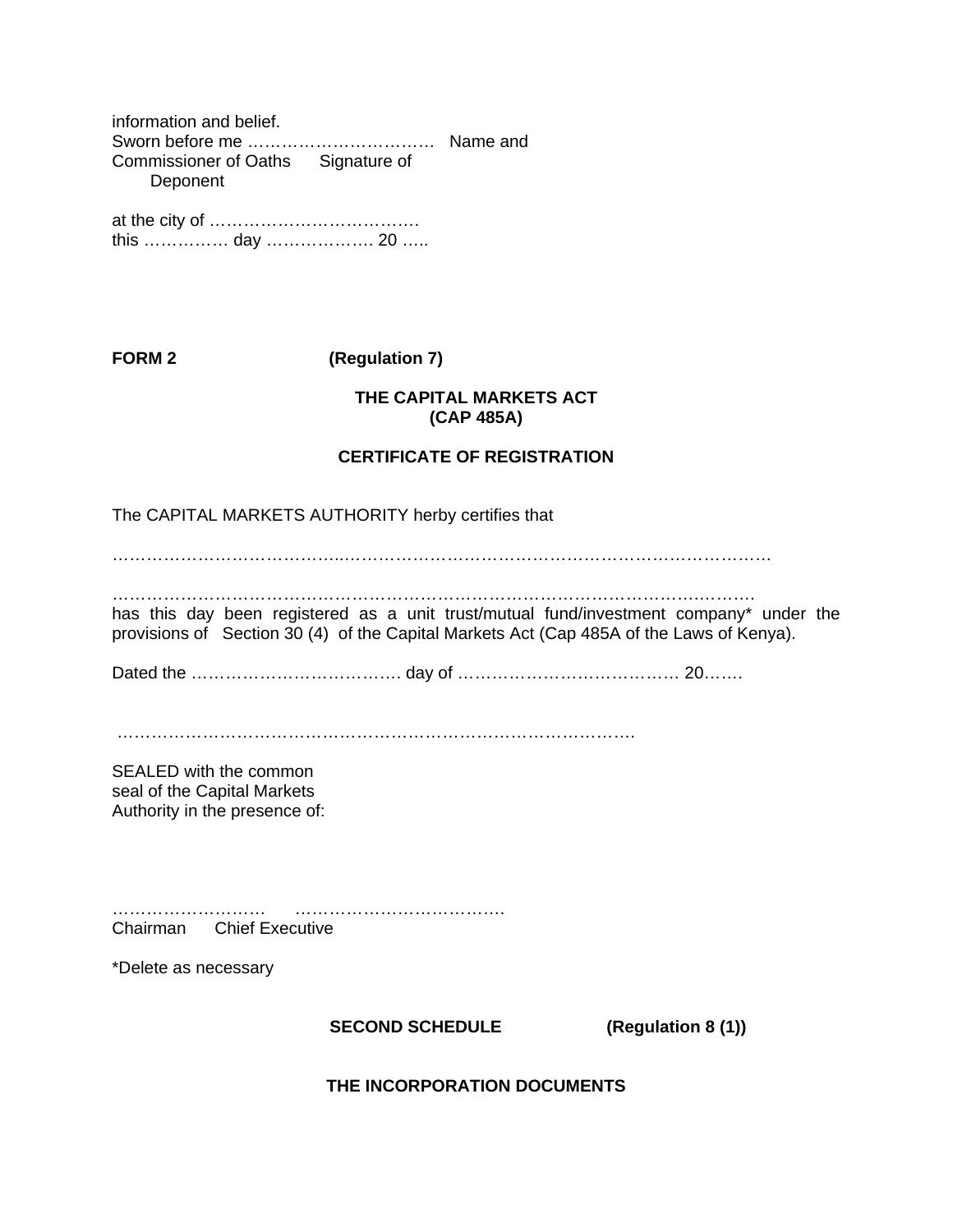- 1. Particulars of the Promoters
- 2. Information Memorandum
- 3. Trust Deed
- 4. Management Agreement
- 5. Custody Agreement
- 6. Rules of the Scheme

### **THIRD SCHEDULE (Regulation 31)**

#### **TRUST DEED**

### **PART I – THE TRUST**

#### **(1) Interpretation – definition of terms used in the Trust Deed.**

#### **(2) The constitution of the collective investment scheme**

A statement of the name, address and registered office of the collective investment scheme. If the collective investment scheme is to terminate after the expiration of a particular period, a statement to that effect.

#### **(3) Declaration of trust**

A declaration that, subject to the provisions of the deed and all rules of the collective investment scheme for the time being in force, the collective investment scheme portfolio (other than sums standing to the credit of the distribution account) is held by the trustee on trust for the holders of the shares pari passu according to the number of shares held by each holder, and the sums standing to the credit of the distribution account are held by the trustee on trust to distribute or apply them in accordance with these Regulations.

#### **(4) Objects of the trust**

#### **(5) Trust Deed to be binding and authoritative**

A statement that the deed is binding on each holder as if he had been a party to it and is bound by its provisions and authorizes and requires the trustee and the fund manager to do the things required or permitted of them by the terms of the deed.

#### **(6) The investment policy and authorised investments**

The categories in which the funds of the collective investment scheme may invest as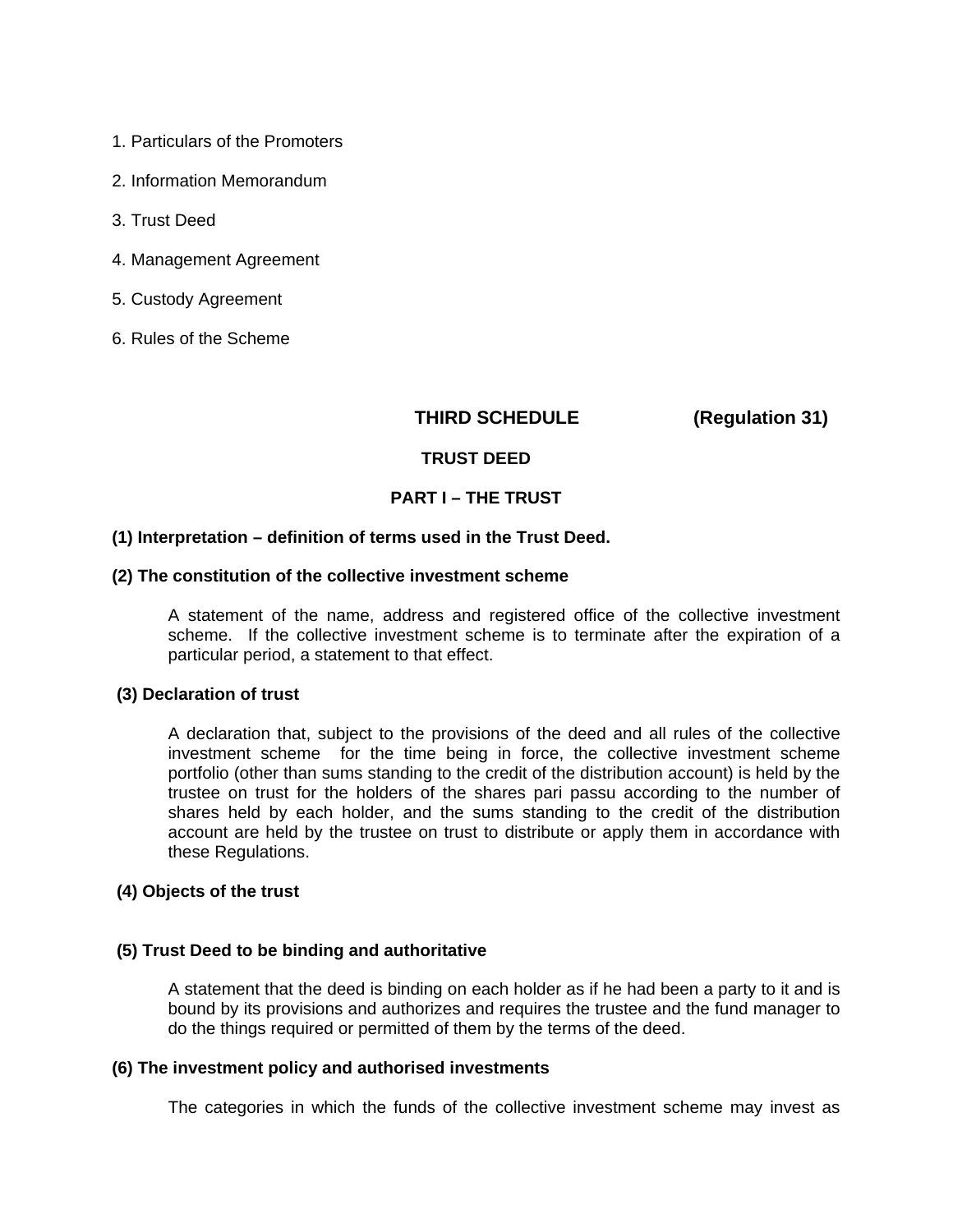well as the investment and borrowing restrictions.

### **(7) Valuation of the collective investment scheme portfolio**

#### **(8) Restricted economic or geographical objectives**

If there are to be any restrictions on the geographic areas or economic sectors in which investment of capital of the collective investment scheme portfolio may be made, a statement of what they are.

### **(9) Holder's liability to pay**

A provision that a holder is not liable to make any further payment after he has paid the purchase price of his shares and that no further liability can be imposed on him in respect of the shares which he holds.

### **(10) Certificates**

A provision requiring the fund manager or the trustee to issue certificates representing shares to holders whose names are entered on the register.

A provision authorizing the trustee to charge a fee for issuing any document, recording, or for amending, an entry on the register, otherwise than on the issue or sale of shares.

### **PART II - THE FUND MANAGER**

### **(11) Appointment of a Fund Manager**

A declaration that the scheme will at all times be managed and administered by a fund manager licensed by the Capital Markets Authority.

#### **(12) Fund Manager's capital**

A provision that the fund manager shall at all times maintain a paid-up share capital as prescribed by the Authority.

#### **(13) Duties of a Fund Manager**

A description of duties to be carried out by the fund manager.

#### **(14) Fund Manager's preliminary charge**

A statement authorizing the fund manager to make a preliminary charge to be included in the issue price of a share, specifying a maximum to that charge expressed either as a fixed amount in the base currency or as a percentage of the creation price of a share.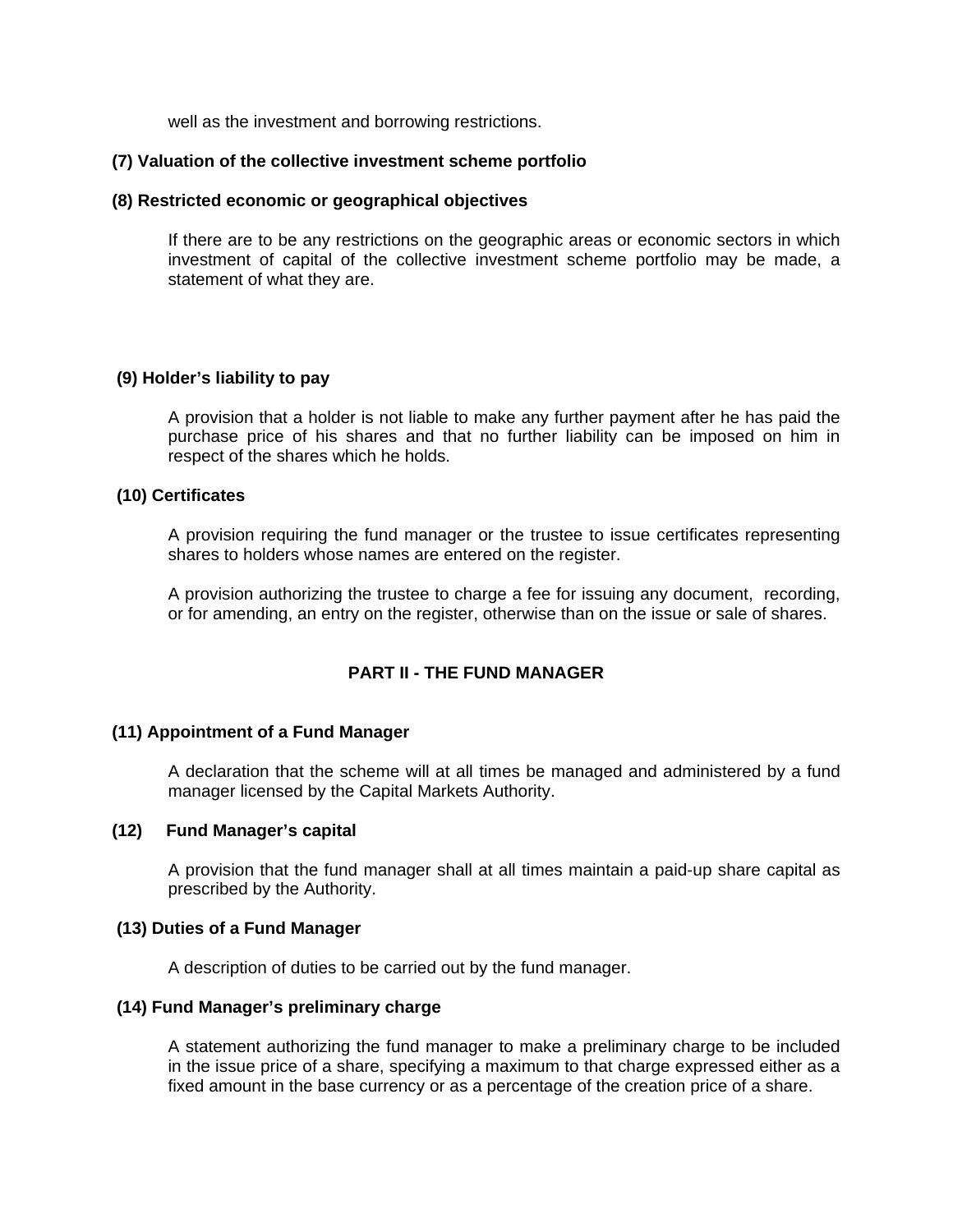### **(15) Fund Manager's periodic charge**

A statement authorizing the fund manager to make a periodic charge payable out of the income of the collective investment scheme portfolio, and a statement that provides for the charge to be expressed as annual percentage (to be specified in the information memorandum) of the value of the collective investment scheme portfolio (and the statement may provide for the addition to the charge of value added tax, if any, payable thereon), specifying the accrual intervals and how the charge is to be paid, and the maximum charge expressed as an annual percentage of the value of the collective investment scheme portfolio.

### **(16) Fund Manager's remuneration**

A provision that expressly details the fund manager's entitlement by way of remuneration for its services and to cover its expenses in performing its obligations under this Deed.

### **(17) Reports by Fund Manager to Trustee**

A provision that expressly requires the fund manager to make periodic reports to the trustee, board of directors and the Authority.

### **(18) Fund Manager's powers**

A provision detailing the powers and discretions of the Fund Manager.

### **(19) Documents to be prepared by the Fund Manager**

A provision detailing the documents to be prepared for signature and execution by the trustee.

### **(20) Retirement, Substitution, Suspension or Liquidation of Fund Manager**

Provisions on the circumstances under which the fund manager may retire, be replaced or suspended.

### **(21) Removal of Manager**

Provisions on the circumstances under which the fund manager may be suspended.

### **PART III – TRUSTEE**

### **(22) Appointment of Trustee**

A provision setting out the name, address and the terms and conditions of service for the trustees.

### **(23) Trustee's share capital**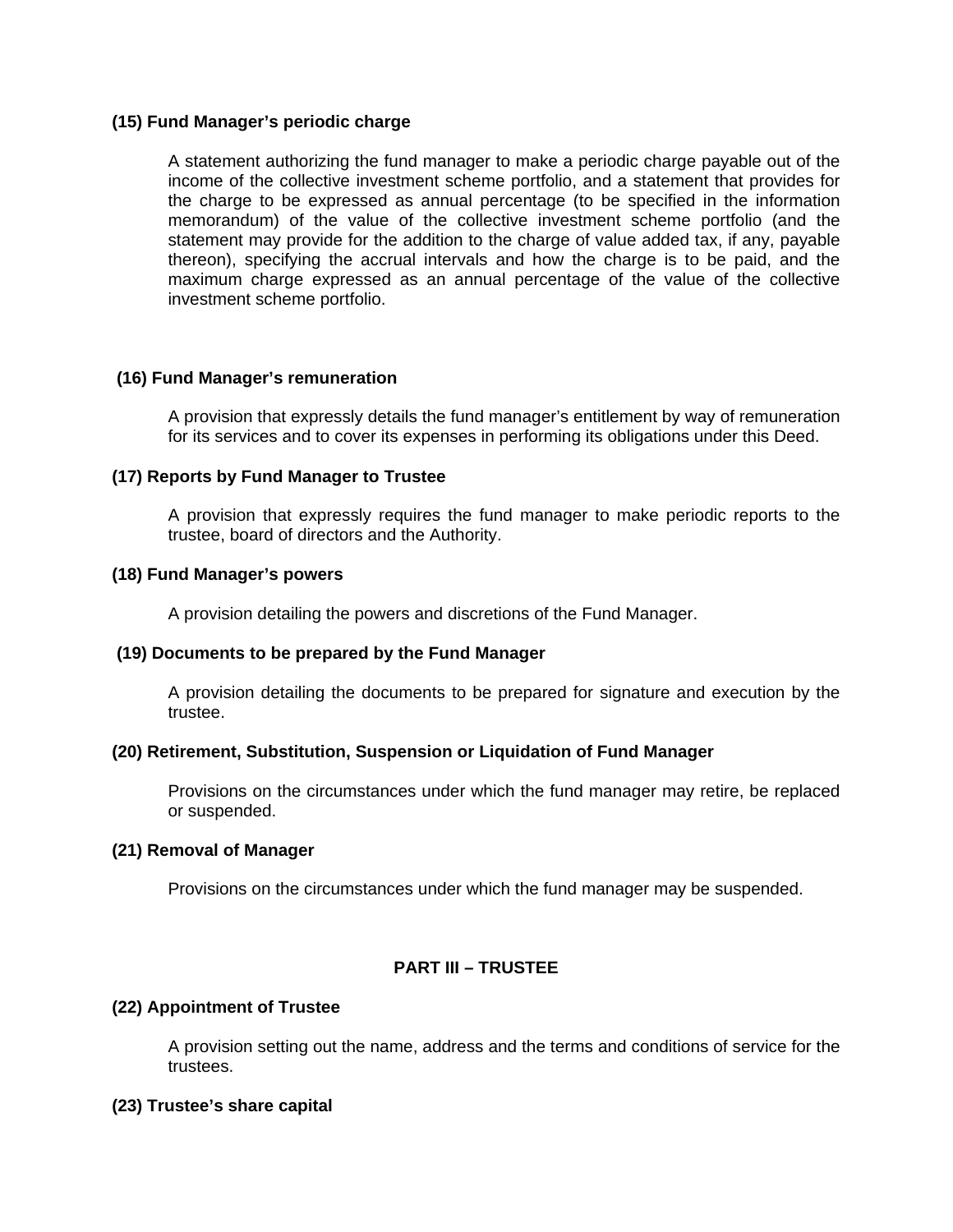### **(24) Role, powers, duties and obligations of trustee**

### **(25) Registration and retention of securities by the trustee**

### **(26) Legal proceedings by or against the trustee**

### **(27) Trustee's remuneration**

A statement authorizing any payments to the trustee by way of remuneration for his services to be paid (in whole or in part) out of the collective investment scheme portfolio and specifying the basis on which that remuneration is to be determined and how it should accrue and be paid.

### **(28) Retirement and appointment of new trustee**

Provisions on the circumstances under which the trustee may retire or be replaced.

### **(29) Removal of trustee**

Provisions on the circumstances under which the trustee may be removed.

## **PART IV - CUSTODIAN**

- **(30) Appointment of custodian by trustee**
- **(31) Duties of a custodian**
- **(32) Records to be maintained by a custodian**
- **(33) Reports by a custodian**
- **(34) Retirement of a custodian**
- **(35) Removal of a custodian**

### **PART V – UNIT PORTFOLIO**

- **(36) Issue and purchase of units**
- **(37) The creation of units**
- **(38) The cancellation of units**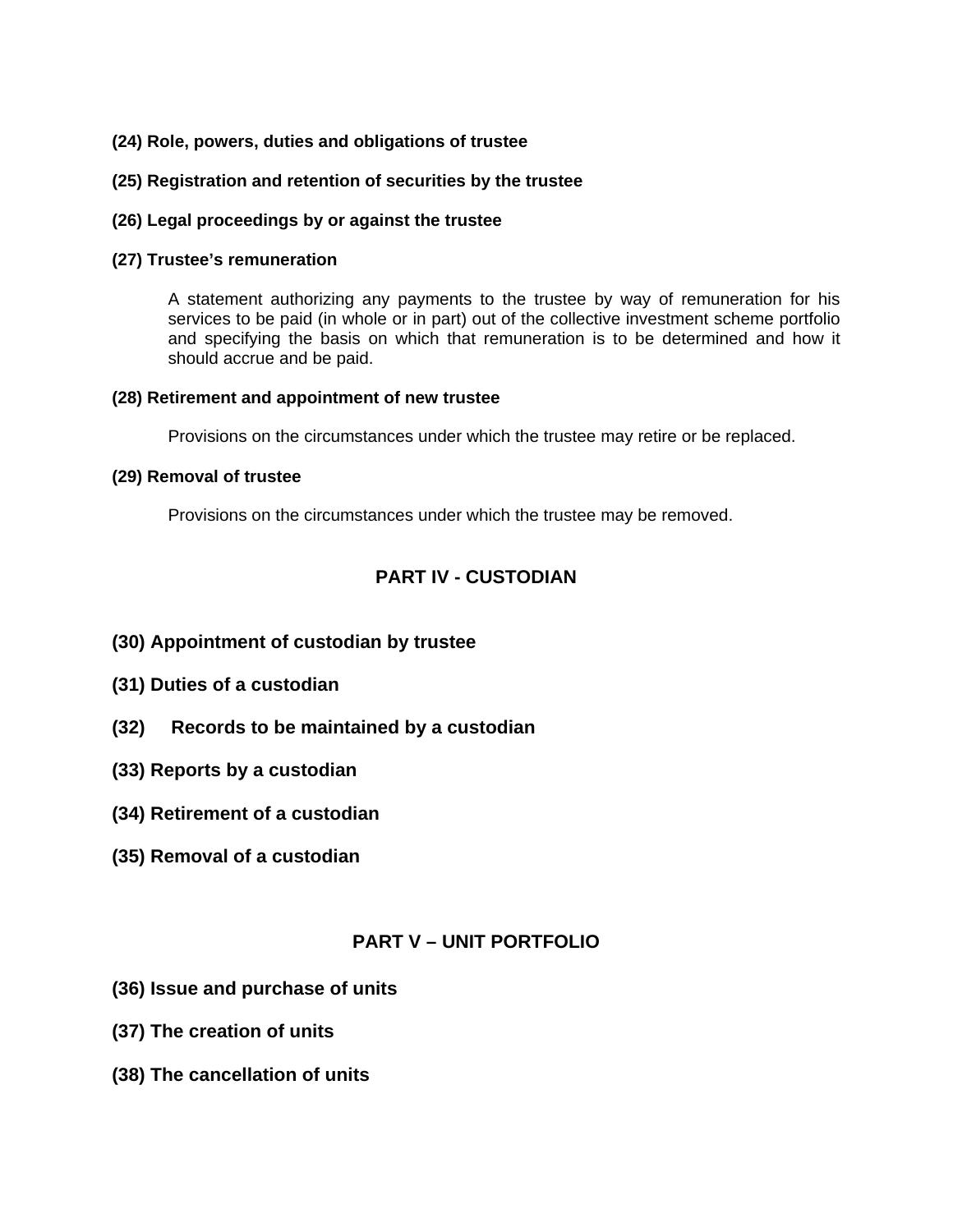**(39) The redemption of units** 

# **PART VI – MUTUAL FUNDS**

- **(40) Issue and purchase of shares**
- **(41) Cancellation of shares**
- **(42) Redemption of shares**

# **PART VII – VALUATION**

**(43) Details on the method used for valuation of units or shares** 

## **PART VIII – MEETINGS**

- **(44) Notice of meetings**
- **(45) Quorum for a meeting**
- **(46) Voting rights**
- **(47) Proxies**
- **(48) Resolutions**
- **(49) Amendments to incorporation documents**

# **PART IX – SUSPENSION AND TERMINATION**

- **(50) Winding up of a unit trust or mutual fund**
- **(51) Manner of winding up**
- **(52) Manner in which collective investment scheme portfolio to be dealt with on liquidation of fund manager**
- **(53) Termination of a sub-fund of an umbrella company**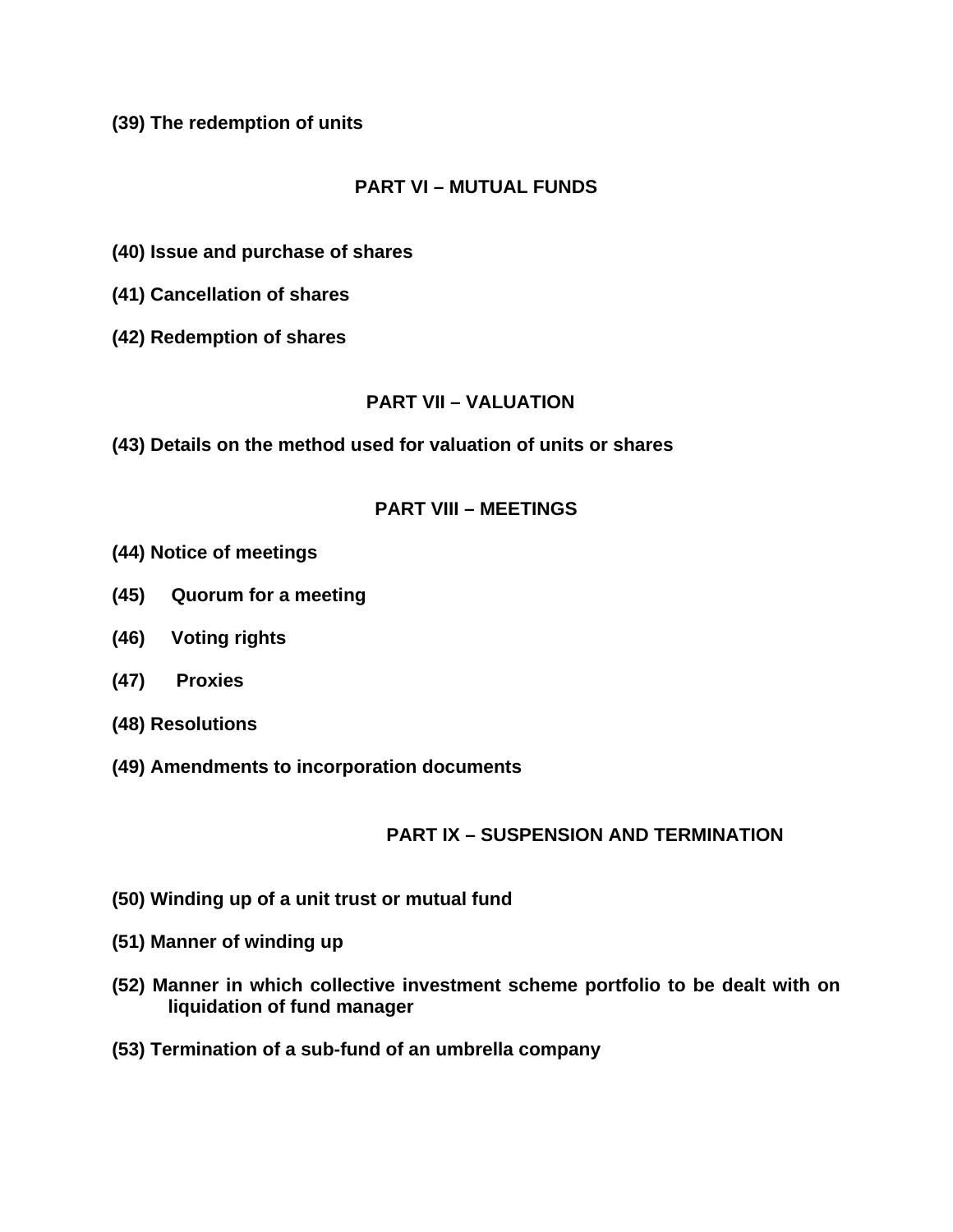## **PART X– OTHER MATTERS TO BE PROVIDED FOR IN THE TRUST DEED**

- **(54)** Every trust deed of a unit trust shall prescribe the rules for the administration of the unit trust concerned and shall inter alia contain provisions to the following effect namely -
	- (a) that the trustee shall, subject to the terms of the trust, hold the underlying securities in trust for the unit holders;
	- (b) certificates shall be issued to unit holders within four weeks of any purchase;
	- (c) that the trustee shall countersign, graphically or otherwise, every certificate before it is delivered by the fund manager to a purchaser;
	- (d) that the trustee shall not so countersign any certificate unless it has received from the fund manager a full account of the cash proceeds of the issue of that certificate or securities to the required value, together with all documents necessary to effect transfer thereof;
	- (e) the monies of the units trust shall be kept in a trust account at a licensed bank;
	- $(f)$  that -
	- (i) any moneys for investments accruing from the issue of monies;
		- (ii) dividends, interest or any other income accruing on underlying securities;
	- (iii) the proceeds of capital gains, rights or bonus issues; and
		- (iv) any money received by the unit trust fund manager from the realization of underlying securities.

shall be accounted for in full to the trustee and deposited in a trust account or accounts;

- (g) the securities of the unit trust shall be kept with a custodian approved by the Authority;
- (h) that the proceeds of capital gains, rights and bonus issues shall be invested in the unit trust scheme concerned for the benefit of the unit holders;
- (i) all transactions of the unit trust collective investment scheme portfolio be individually reported to the trustee by the fund manager within two weeks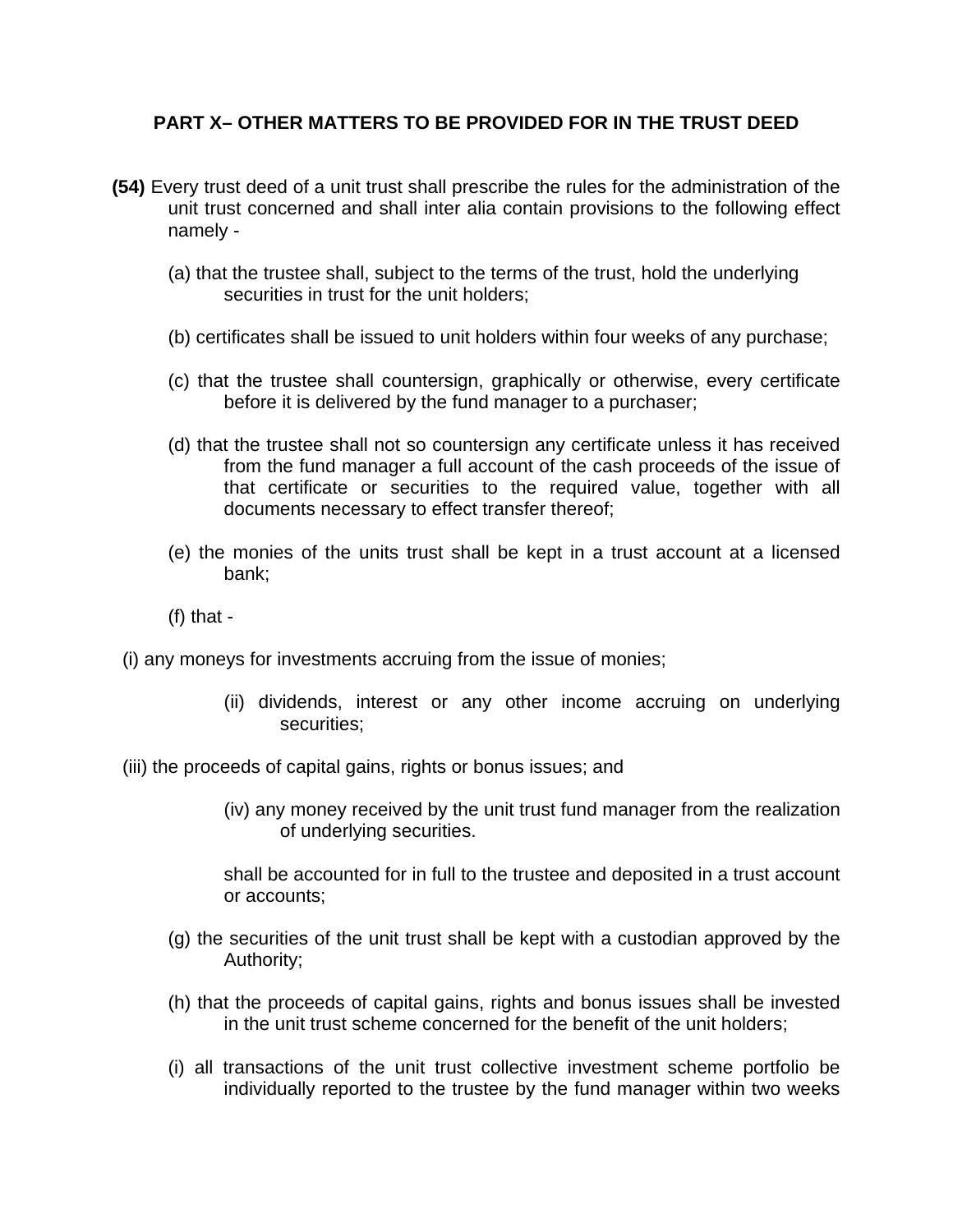of such transaction;

- (j) the funds of the unit trust be invested on accordance with the investment limits prescribed by the Authority;
- (k) that it shall be incumbent upon the fund manager to repurchase, subject to such terms and conditions as may in terms of the trust deed apply, any number of units offered to it;
- (l) the specific method of calculations of the value of the unit trust and of the unit at which unit holders shall transact their holdings with the unit trust shall be acceptable to the Authority;
- (m) the specific date of the week or month and time for taking valuation of securities;
- (n) that the valuation of securities be at the last stock exchange transaction prices at or prior to that time and date;
- (o) that the unit value be the market valuation of all monies and properties of the funds of the unit trust divided by units outstanding at that time; and
- (p) that the initial charge, which shall be the only deductible charge from unit values in transaction with unit holders be stated.
- (q) the fee charge by the fund manager which shall be the only monies payable to the fund manager shall be stated and shall be an annual fee;
- (r) the accounts and financial records of the unit trust be maintained in a system acceptable to the Authority;
- (s) the fees payable to the trustee and the custodian of the collective investment scheme portfolio shall be stated;
- (t) that the trust deed may be amended in the manner prescribed in the trust deed;
- **(55)** Every such trust deed shall further prescribe -
- (a) the investment policy to be followed in respect of the scheme concerned;
- (b) the manner in which the selling price of units is to be calculated;
	- (c) the terms and conditions on which the fund manager will repurchase units and the manner in which the repurchase price is to be calculated;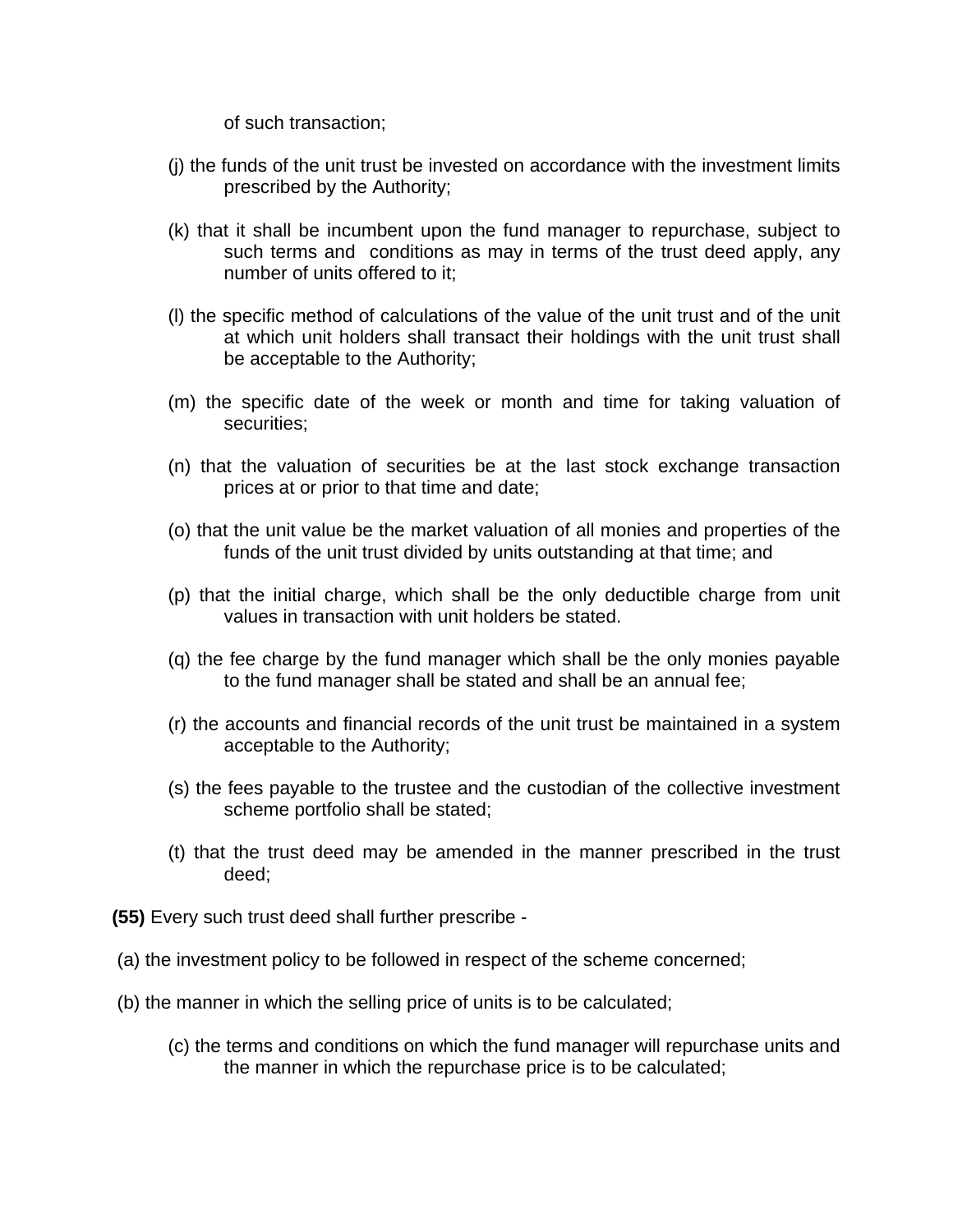- (d) if applicable, the manner in which additional units for sale to the public are to be created;
- (e) the manner in which the yield from units is to be calculated;
	- (f) the manner in which the initial charge and the service charge are to be determined;
	- (g) the manner in which units are to be cancelled.

## **PART IX – CERTAIN VOID PROVISIONS OF TRUST DEEDS, AND AMENDMENTS OF TRUST DEEDS**

- **(56)** Any provision in a trust deed relating to the unit trust which is inconsistent with any provision of the Capital Markets Act or these regulations shall be void.
- **(57)** The parties to a trust deed may by a supplemental deed alter or rescind any provisions of such trust deed or add further provisions thereto, but no alterations or rescission of or addition to any trust deed shall be valid -
	- (a) unless the consent thereto of unit holders has been obtained in the manner prescribed in the trust deed:

Provided that if the trustee is satisfied that any such alienation, rescission or addition is required only to enable the provision of the trust deed to be given effect to more conveniently or economically or otherwise to benefit the unit holders, will not prejudice the interests of the units holders and does not alter the fundamental provisions or objects of the trust deed or operate to release the trustee or the unit trust fund manager from any responsibility to the unit holders, such consent may be dispensed with; or

- (b) unless the Authority is satisfied that any such alteration, rescission or addition does not contain anything inconsistent with the provisions of the Capital Markets Act or with sound financial principles.
- **(58)** A provision in any trust deed, whether entered into before or after the commencement of these Regulations purporting to relieve any party thereto from liability to the unit holders on account of his own negligence shall be void.

# **FOURTH SCHEDULE (Regulation 12)**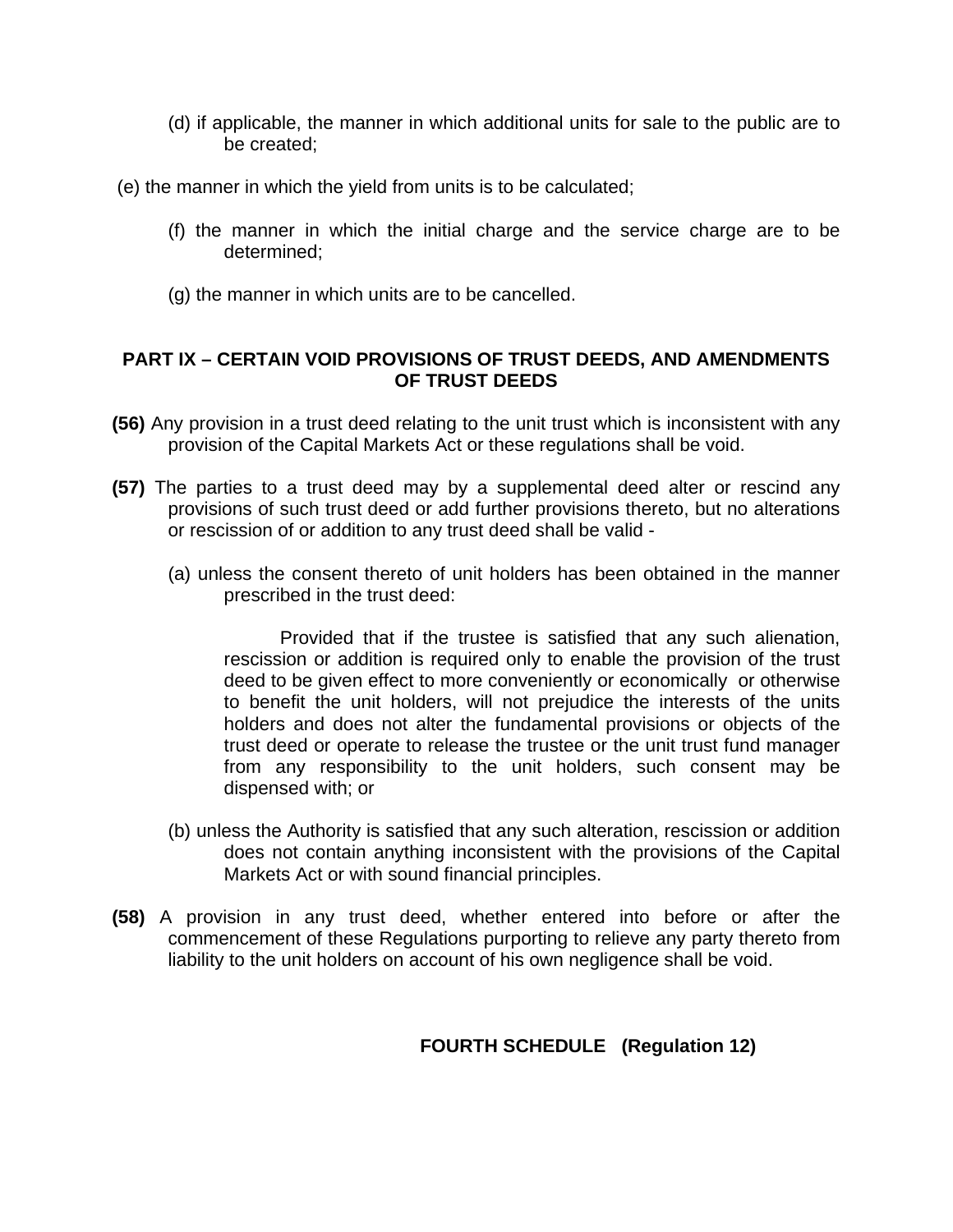# **PARTICULARS OF INFORMATION MEMORANDUM**

*(NOTE: This list is not intended to be exhaustive. The board of directors of the scheme or the fund manager or trustee, as the case may be are obliged to disclose any information which may be necessary for investors to make an informed judgment).*

### **1. Prominent statement**

Prominent statement on the period for which the prospectus is valid.

### **2. Disclaimer**

The following statement shall be contained on the front cover of the prospectus:

"Permission has been granted by the Capital Markets Authority to offer to the public the securities which are the subject of this issue. As a matter of policy, the Authority assumes no responsibility for the correctness of any statements or opinions made or reports contained in this prospectus".

## **3. The Collective Investment Scheme**

State -

- (a) the name of the collective investment scheme;
- (b) that the collective investment scheme is a unit trust or a mutual fund or;
- (c) where the duration of the collective investment scheme is not unlimited, when it may terminate;
- (d) that the holders are not liable for the debts of the collective investment scheme;
- (e) particulars of registration of the collective investment scheme;
- (f) the address of its head office and its branch office;
- (g) the address of the place in Kenya for service on the collective investment scheme of notices or other documents required or authorised to be served on it, if different from (f);
- (h) the date of the licence granted by the Authority to operate as a collective investment scheme;
- (i) the base currency for the collective investment scheme;
- (j) the maximum and minimum sizes of the collective investment scheme's capital;
- (k) the circumstances in which the collective investment scheme may be wound up under the rules of the collective investment scheme and a summary of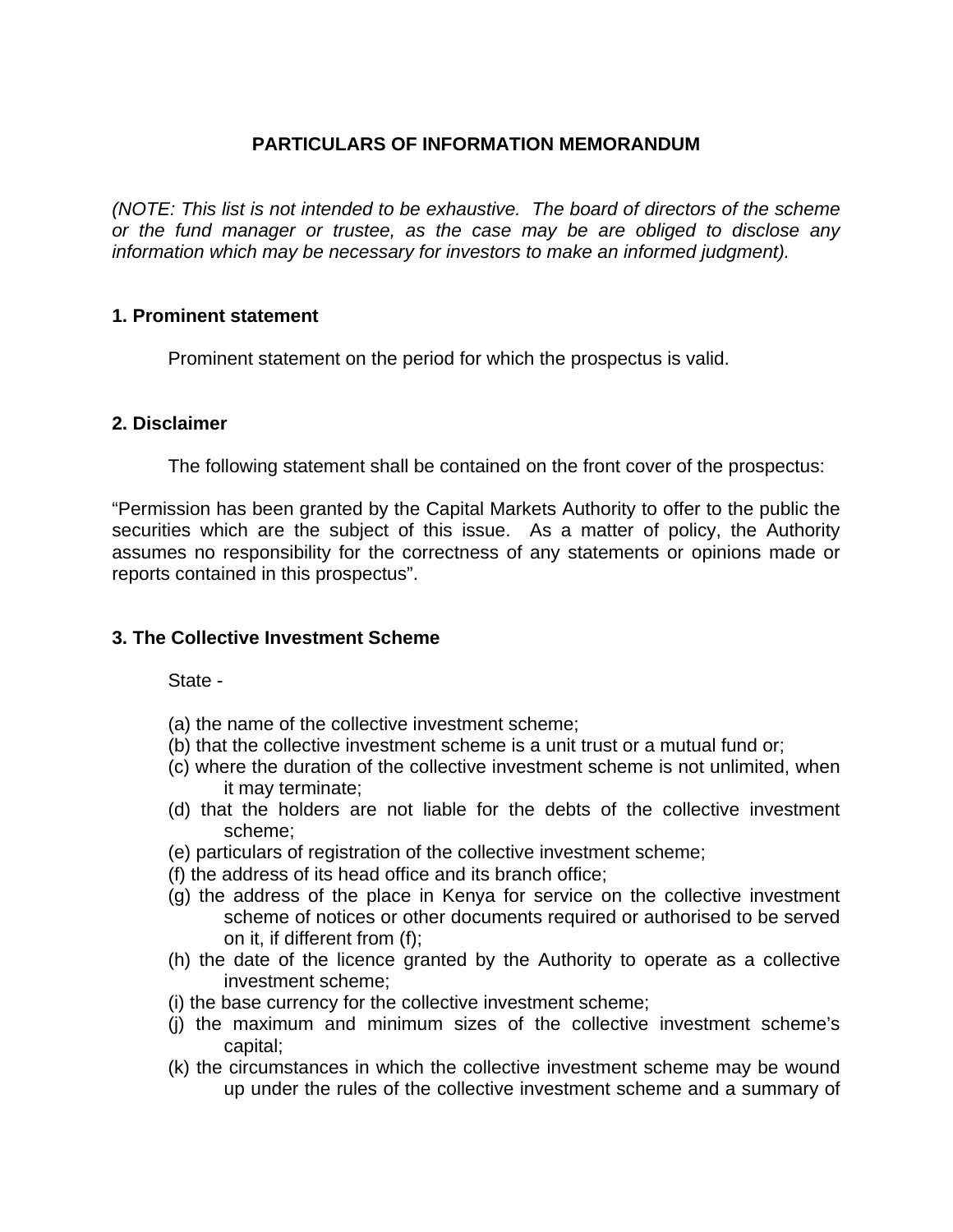the procedure for, and the rights of the holders under, such a winding up; and

(l) in the case of an investment company, the fact that the minimum subscription value of KShs. 25 million must be attained during the offer period and what would occur if the expected amount is not received during the initial offer.

## **4. Investment Objectives and Policy**

- (1) Give sufficient information to enable a shareholder to ascertain-
	- (a) the investment objectives (e.g. capital growth or income) of the collective investment scheme or of each sub-fund of an umbrella scheme;
	- (b) the collective investment scheme's investment policy for achieving investment objectives referred to under (a) including the general nature of the portfolio and any intended specialisation (e.g. economic sector, geographical area or type of investment), and
	- (c) the extent (if any) to which the policy under (b) does not envisage remaining fully invested at all times;
	- (d) any restrictions in the range of transferable securities in which investment may be made, including restrictions in the extent to which the collective investment scheme may invest in any category of investment, indicating (where appropriate) where the restrictions are tighter than those imposed by the Regulations;
- (2) Where all or part of the remuneration of the fund manager is to be treated as a capital charge, it must be made clear that the investment objectives of the collective investment scheme are to treat the generation of income as a higher priority than capital growth or as the case may be, to place equal emphasis on the generation of income and on capital growth and that (in either case) this may accordingly constrain capital growth;
- (3) List any individual eligible securities markets through which the collective investment scheme may invest or deal;
- (4) State the extent (as a percentage of the total) to which the collective investment scheme intends to invest its assets in any one security or sector and whether or not it has done so;
- (5) State the policy in relation to the exercise of borrowing powers by the collective investment scheme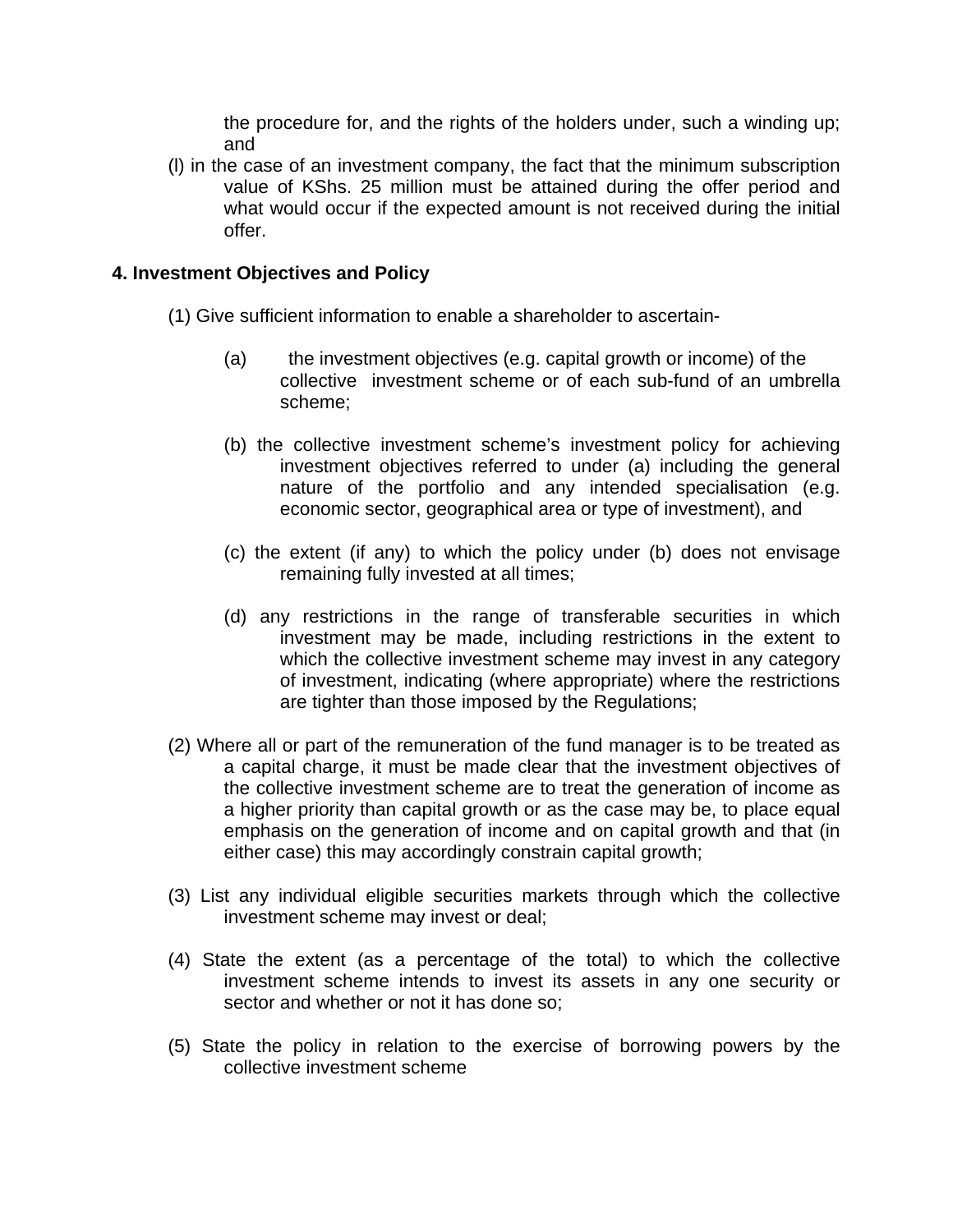(6) In the case of a collective investment scheme, which may invest in other collective investment schemes state the extent to which the collective investment scheme portfolio may be invested in the shares of collective investment schemes, which are managed by the fund manager or by an associate of the fund manager.

## **5. Distributions**

State-

- (a) the date on which the collective investment scheme's annual accounting period is to be each in each year;
- (b) if there are interim accounting periods, what they are and the policy in relation to interim distributions (whether interim distribution will be made and if so, the policy on smoothing of income distributions within an annual accounting period);
- (c) the date or dates in each year on or before which payment or accumulation of income is to be made or take place;
- (d) if applicable, the policy on payment of income equalisation;
- (e) how distributable income is determined, and
- (f) if applicable, that unclaimed distributions may be forfeited and summarise the relevant provisions of the instrument of incorporation;

## **6. The characteristics of shares in the collective investment scheme**

State-

- (a) where there is more than one class of shares in issue or available for issue, the names of such classes, the rights attached to each class in so far as they vary from the rights attached to other classes;
- (b) how holders may exercise their voting rights and what these are, and
- (c) what the method is for conversion between shares of different classes;

(d) in what circumstances, if any, a mandatory redemption, cancellation or conversion of shares from one class to another may be required.

## **7. The Fund Manager**

State the following particulars of the fund manager-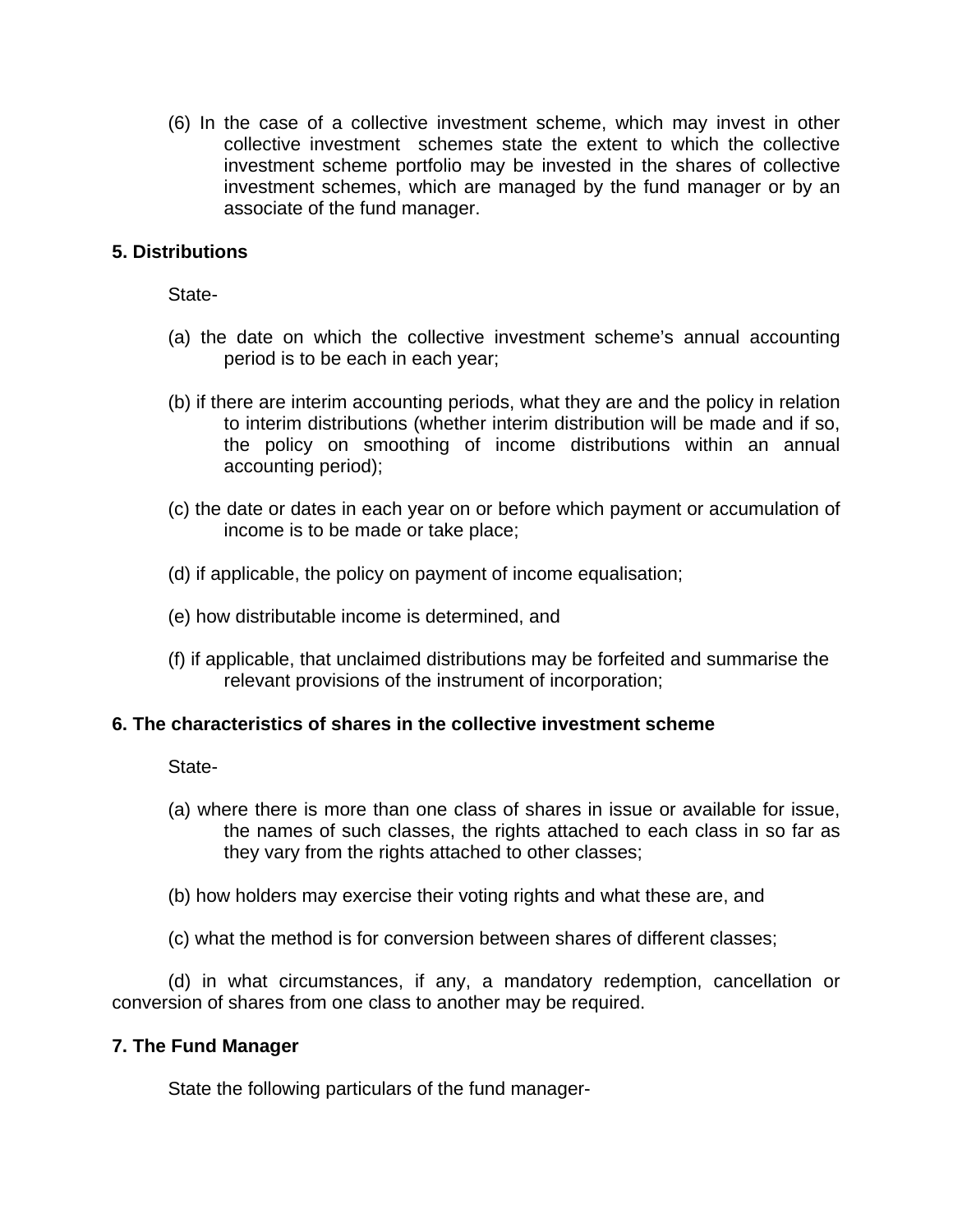(a) name;

- (b) the nature of corporate form;
- (c) the date of incorporation;
- (d) the address of registered office;
- (e) the address of head office if different from (d);
- (f) if it is a subsidiary, the name and place of incorporation of ultimate holding company;
- (g) the amount of issued share capital and how much of it is paid up;
- (h) the date of licence with the Authority to operate as fund manager;
- (i) whether the fund manager is in any capacity in relation to any other regulated collective investment schemes and if so the names of the schemes and the nature of the capacity in relation to those schemes;
- (j) a summary of the material provisions of the contract between the collective investment scheme and the fund manager which may be relevant to the holders including provisions relating to terminations, compensation on termination and indemnity.

### **8. Other directors of the collective investment scheme**

State-

- (a) the names and positions of the directors in the collective investment scheme;
- (b) the main business activities of each of the directors (other than those connected with the business of the collective investment scheme);
- (c) the manner, amount and calculation of the remuneration of directors;

(d) in summary form, the main terms of each contract of service between the collective investment scheme and a director;

(e) if the director is a body corporate in a group of which any other corporate director of the collective investment scheme is a member, a statement of that fact.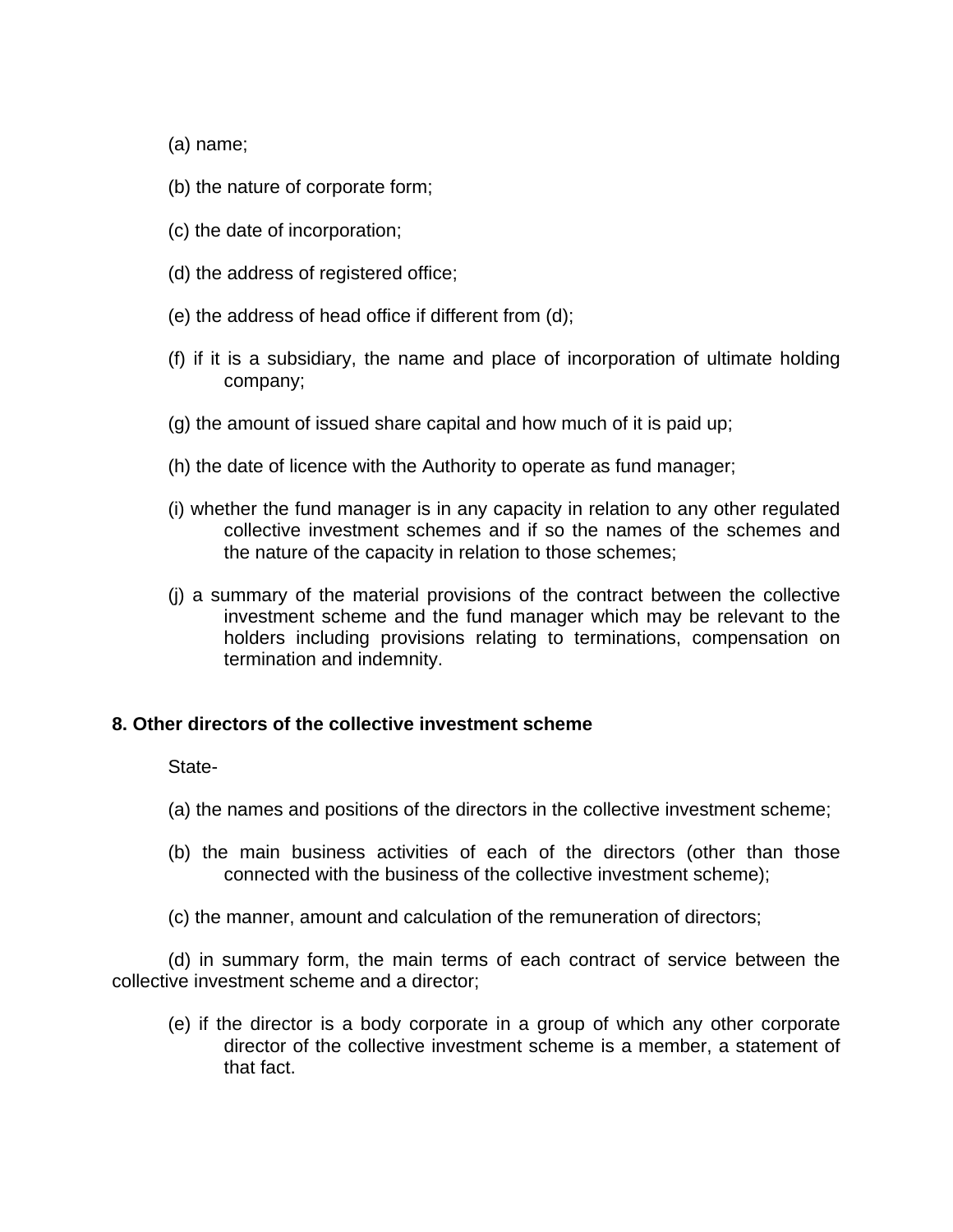## **9. The Trustee**

State the following particulars on the trustee-

- (a) name and address;
- (b) date and place of its incorporation;
- (c) if it is a subsidiary, the name of its ultimate holding company and the date and place of its incorporation;
- (d) the address of its registered office (if different from (a));
- (e) the address of its head office if that is different from (a) and (d);
- (f) a description of its principal business activity.

## **10. The Custodian**

State the following particulars on the custodian-

- (a) Name and address;
- (b) the date of incorporation;
- (c) if it is a subsidiary, the name of its ultimate holding company and its place of incorporation;
- (d) the address of its registered office (if different from (a));
- (e) the address of its head office (if different from (a) and (d));
- (f) a description of its principal business activity;
- (g) a summary of the material provisions of the contract between the collective investment scheme and the custodian, which may be relevant to holders including provisions relating to the remuneration of the custodian.

## **11. The Auditor**

State the name and address of the auditor of the collective investment scheme.

## **12. The Register of Holders**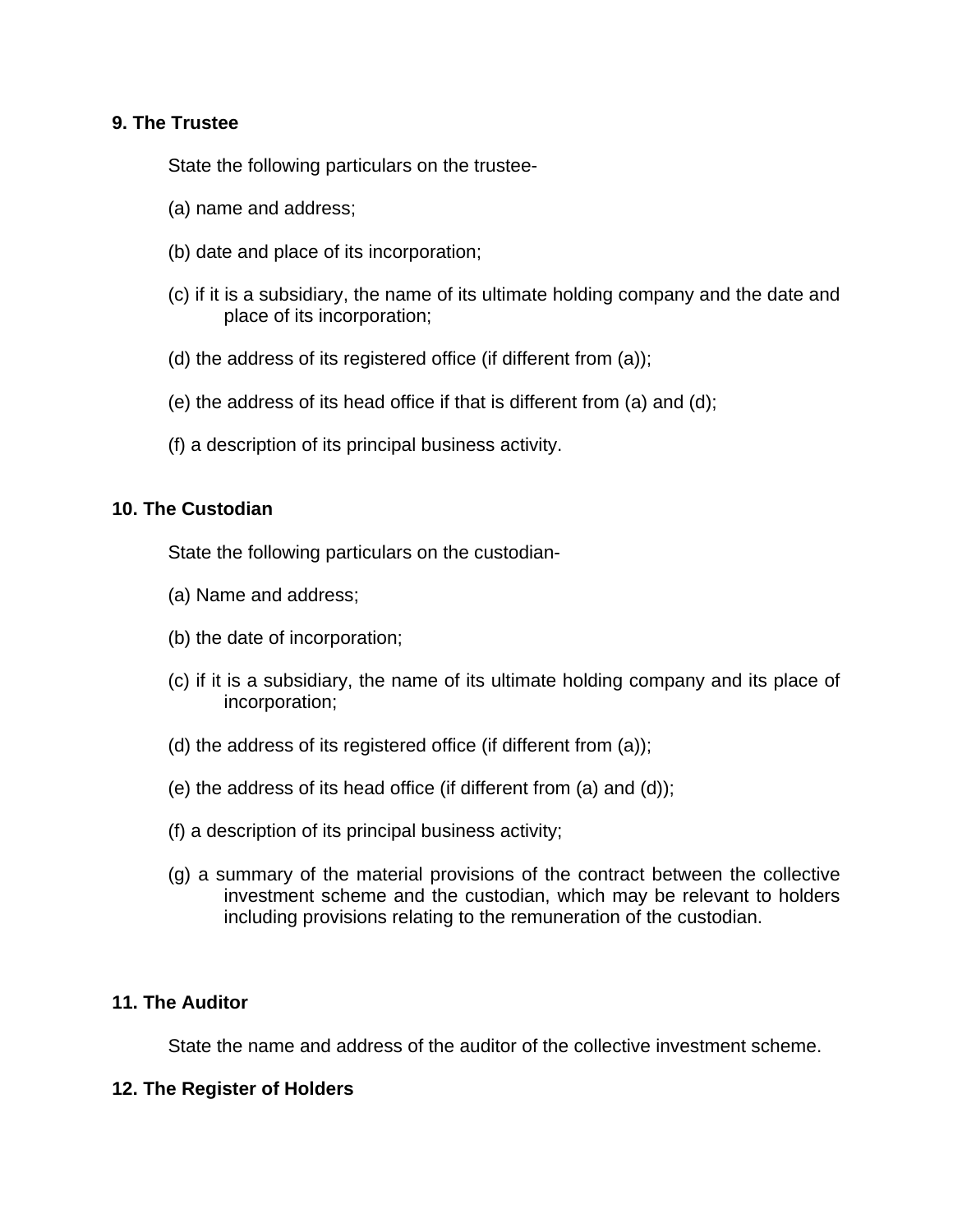State the address in Kenya where the register of the holders is kept and can be inspected by the holders.

## **13. Payments to the Fund Manager**

State the payments that may be made to the fund manager out of the collective investment scheme portfolio whether by way of remuneration for its services or reimbursement of expenses. For each category of remuneration, specify -

- (a) the current amounts of such remuneration;
- (b) how will it be calculated and accrue and when it will be paid;
- (c) if notice is to be given to holders of the fund manager's intention to introduce a new category of remuneration for its services or to increase any amount currently charged, particulars of that increase and when it will take place;
- (d) whether all or part of the remuneration is to be treated as a capital charge and
	- (i) that fact, and
	- (ii) the actual or maximum amount of the charge which may be so treated and
	- (iii) if notice has been given to shareholders of an intention to propose an increase in the maximum amount of that charge at a meeting of holders, particulars of that proposal.

# **14. Other Payments out of the Collective Investment Scheme Portfolio**

Provide details of -

- (a) any liability of the collective investment scheme to reimburse costs incurred by any of its directors, its custodian or any third party;
- (b) any remuneration payable by the collective investment scheme to any third party;
- (c) the types of other charges and expenses that may be taken out of the collective investment scheme portfolio.

## **15. Movable and immovable property**

Give an estimate of any expenses likely to be incurred by the collective investment scheme in respect of movable and immovable property in which the collective investment scheme has an interest.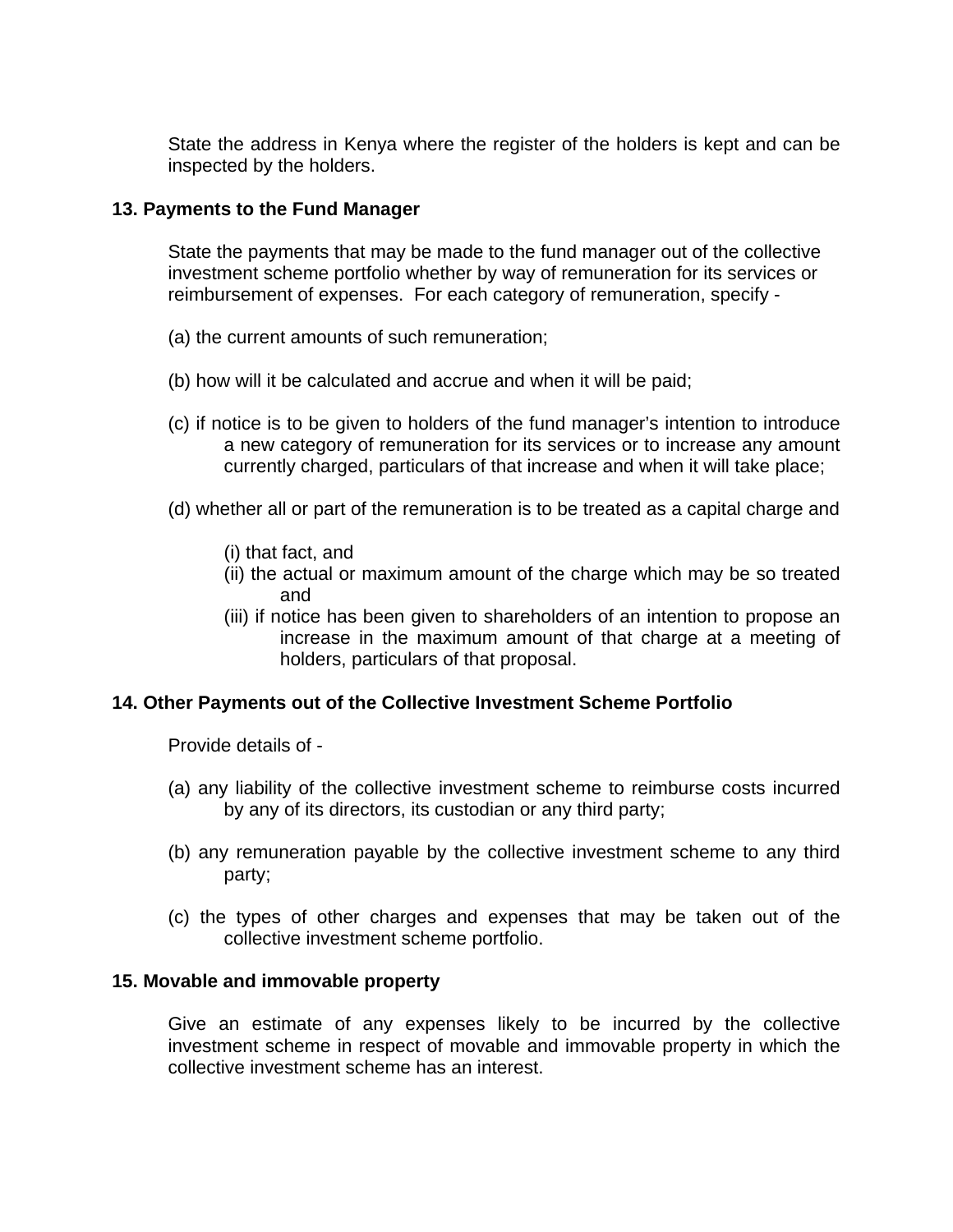## **16. Sale and redemption of shares**

State -

(a) the dealing days and times in the dealing day on which the fund manager will be available to receive requests for the issue and redemption of shares;

(b) the procedures for effecting the sale and redemption of shares and the settlement of transactions;

- (c) whether certificates will be issued in respect of registered shares;
- (d) the steps required to be taken by a holder in redeeming shares before he can receive the proceeds;
- (e) the circumstances in which the redemption of shares may be suspended;
- (f) the days and time on which recalculation of the price will commence;
- (g) the amounts of the following minima (if they apply) for each type of share in the collective investment scheme -

(i) the minimum number of shares which any one person may hold;

(ii) the minimum value of shares which any one person may hold;

(iii) the minimum number of shares which may be the subject of any one transaction of shares or redemption,

(iv) the minimum value of shares which may be subject of any one transaction of sale or redemption;

- (h) the circumstances in which the fund manager may arrange for, and the procedure for, a cancellation of shares;
- (i) In which local newspaper the most recent price will be published and how often the prices will be published;
- (j) the time period for the custodian to pay the repurchase price of the shares to the holder.

## **17. Valuation of the collective investment scheme portfolio**

State-

a) how frequently and at what time of the day the collective investment scheme portfolio will be valued for the purpose of determining the price at which shares in the collective investment scheme may be purchased from or redeemed by the fund manager and a description of any circumstances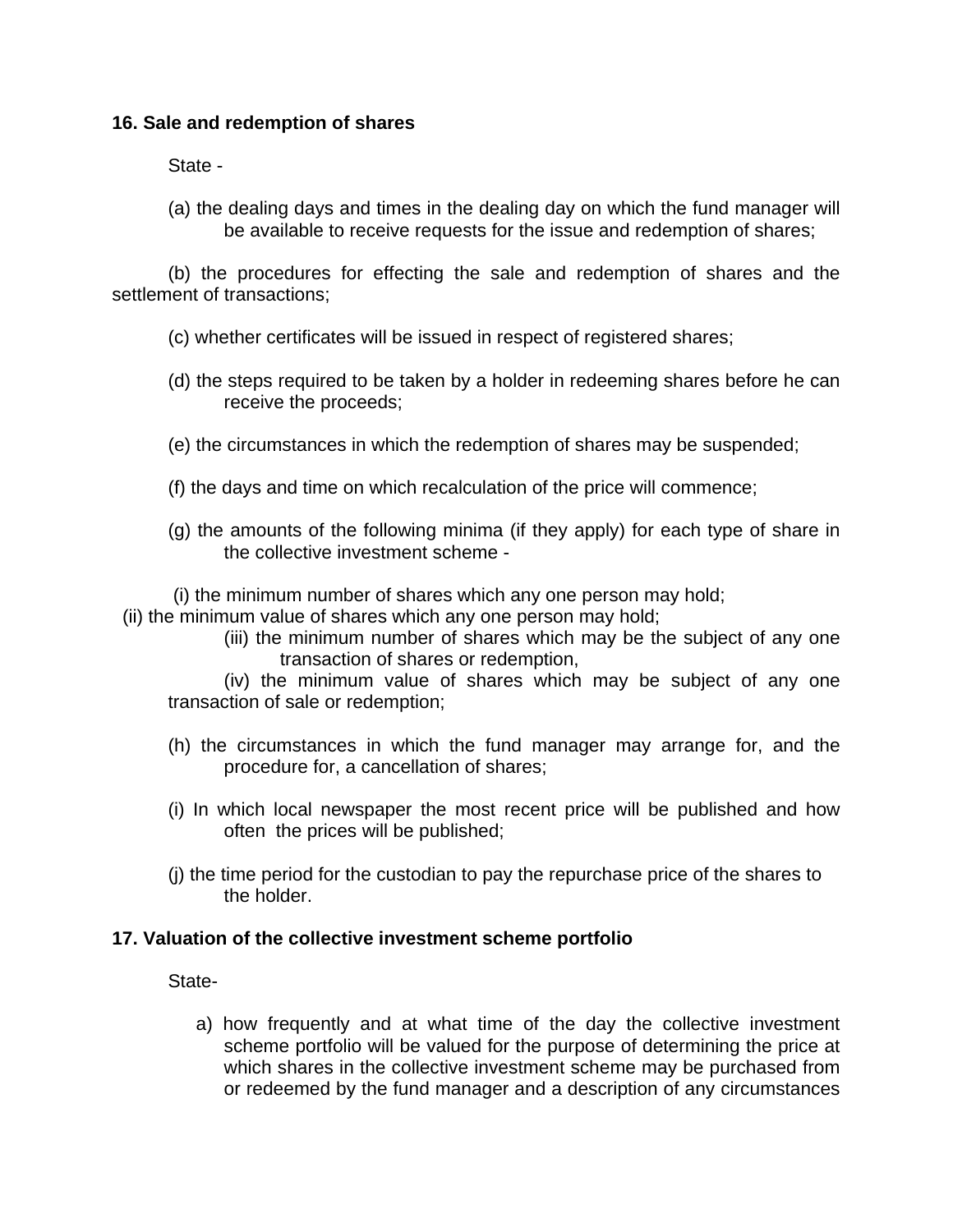in which the collective investment scheme portfolio may be specially valued;

- b) the basis on which the collective investment scheme portfolio will be valued; and
- c) how the price of the shares of each class will be determined.

## **18. Dilution levy**

State-

- (a) what is meant by dilution and by dilution levy;
- (b) the fund manager's policy on imposing a dilution levy.
- (1) Disclose the fund manager's normal basis of dealing.
- (2) Disclose the basis of the management fee and the service charge.

## **20. Initial charge**

If the fund manager makes a preliminary charge state-

- (a) the current amount or rate of the initial charge; and
- (b) if notice has been given to holders of the fund manager's intention to introduce a initial charge or to increase the rate or amount currently charged, particulars of that introduction or increase and when it will take effect.

# **21. Redemption charge**

If the fund manager may make a redemption charge, state-

- (a) the amount of that charge, or if it is a variable, the rate or method of arriving at it;
- (b) if the amount or rate or method has been changed, that the details of any previous amount or rate or method may be obtained from the fund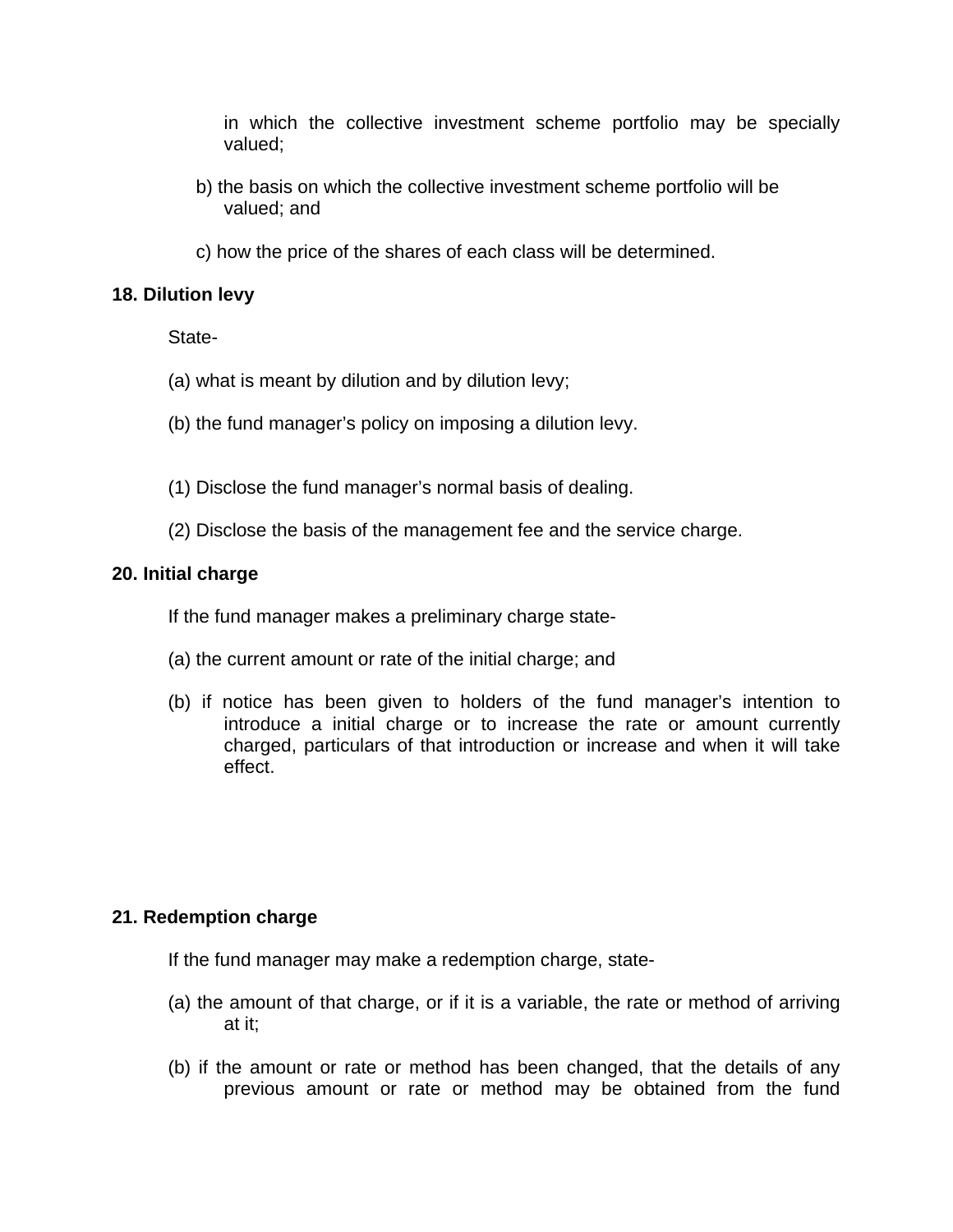manager on request;

- (c) if notice has been given to holders of the fund manager's intention to introduce a redemption charge or to propose a change in the rate or amount or method which is adverse to the holders, particulars of that proposal;
- (d) how the order in which shares acquired at different times by a holder shall be determined insofar as necessary for the purposes of the imposition of the redemption charge.

### **22. General information**

State-

- (a) when annual and half yearly reports will be published;
- (b) the address at which copies of instruments of incorporation, any amending instrument and most recent annual and half yearly reports may be inspected and from which copies may be obtained;

### **23. Umbrella collective investment scheme**

- (a) State, in the case of an umbrella collective investment scheme-
	- (i) whether or not a shareholder is entitled to exchange shares in one subfund for shares in any other sub-fund;
	- (ii) whether or not an exchange of shares in one sub fund for shares in any other sub-fund is treated as a redemption and a sale and will be subject to taxation on capital gains or withholding tax as the case may be;
	- (iii) subject to (i) and (ii), that in no circumstances will a holder who exchanges shares in one sub-fund for shares in any other sub fund be given a right by law to withdraw from or cancel that transaction;
	- (iv) what charges, if any, may be made on exchanging shares in one subfund for shares in another sub-fund;
	- (v) the policy for allocating between sub-funds any assets of, or costs, charges and expenses payable out of the collective investment scheme portfolio, which are not attributable to any particular sub fund;
	- (vi) in respect of each sub fund, the currency in which the deposited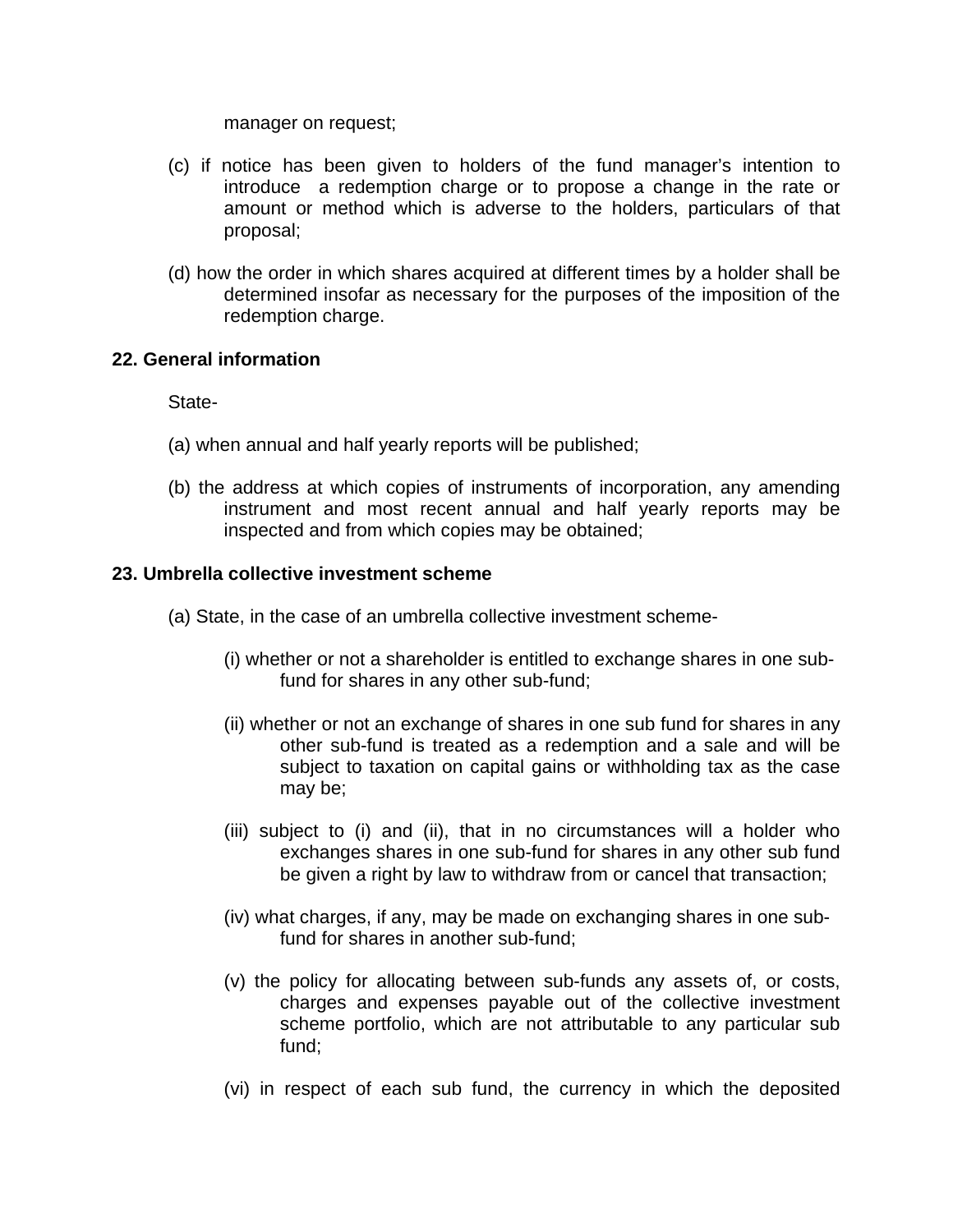collective investment scheme portfolio allocated to it will be valued and the price of shares calculated and payments made, if this currency is not the base currency of the umbrella collective investment scheme; and

(vii) if there are shares in respect of less than two sub funds in issue the effect of Regulation 41.

- (b) In the application of this Schedule to an umbrella scheme, information required -
	- (i) shall state in relation to each sub fund where the information for any sub fund differs from that for any other;
	- (ii) shall state for the collective scheme as a whole but only where the information is relevant to the collective investment scheme as a whole;
	- (iii) shall contain a statement to the effect that the sub funds of an umbrella scheme are not 'ring fenced' and the event of an umbrella scheme being unable to meet liabilities attributable to any particular sub-fund out of the assets attributable to such sub-fund, the excess liabilities may have to be met out of the assets attributable to other sub-funds.

### **24. Marketing outside Kenya\***

*(List other countries in which marketing and selling of collective investment shares will occur)*

An information memorandum which is prepared for the purpose of marketing shares in states outside Kenya shall state the following -

- (a) that all formalities and requirements of such country have been fulfilled;
- (b) what special arrangements have been made-
	- (i) for paying in that country amounts distributable to holders residing in that country;
	- (ii) for redeeming in that country the shares of holders resident in that country;
	- (iii) for inspecting and obtaining copies in that country of the instrument of incorporation and the amendments thereto, of the prospectus and of the annual and half yearly reports, and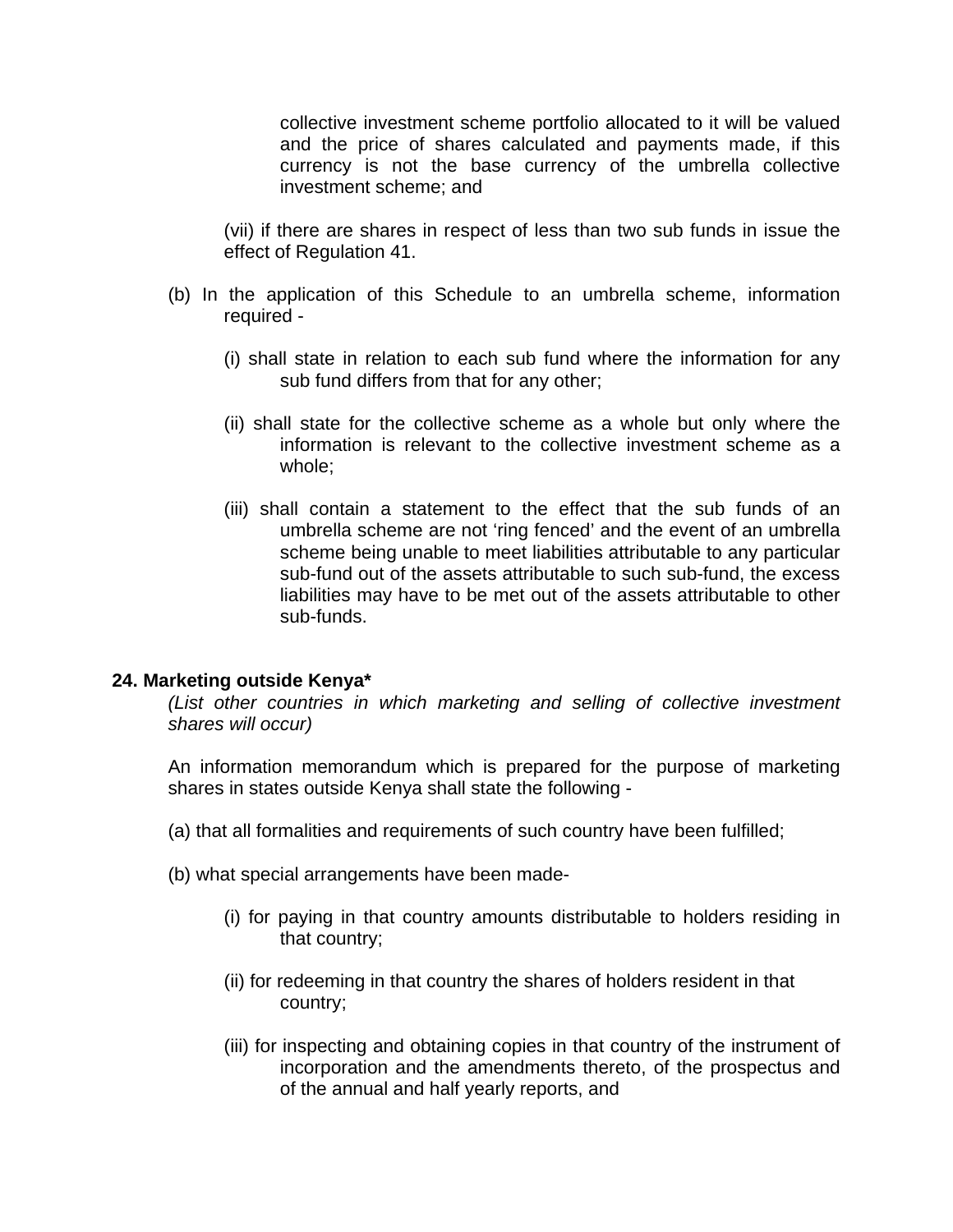(iv) for making public the prices of shares of each class.

- (c) how the collective investment scheme will publish in that country the following information:
- (i) that annual and half yearly reports are available for inspection;
	- (ii) that a distribution has been declared;
		- (iv) that amendments have been made to the incorporation documents,
		- (v) that the information memorandum has been revised or that changes have been made to the arrangements under paragraph (a).

The information memorandum will state that the shares are to be marketed in that country.

### **25. Additional information**

State any other material information which is within the knowledge of the fund manager or which the fund manager would have obtained by making of reasonable inquiries-

- (a) which investors and their advisers would reasonably require and reasonably expect to find in an information memorandum to enable them to make an informed judgement about the merits of investing in the collective investment scheme and the extent and characteristics of the risks accepted by so participating;
- (b) including a statement of any risks investment in the collective investment scheme may reasonably be regarded as presenting for reasonably prudent investors of moderate means;
- (c) in the case of an investment company information on whether there is a minimum subscription value which must be raised during the limited offer period.

## **FIFTH SCHEDULE (Regulation 96)**

## **INTERIM AND ANNUAL REPORTS**

Except as stated the following matters shall be set out in every annual and half yearly report of a collective investment scheme.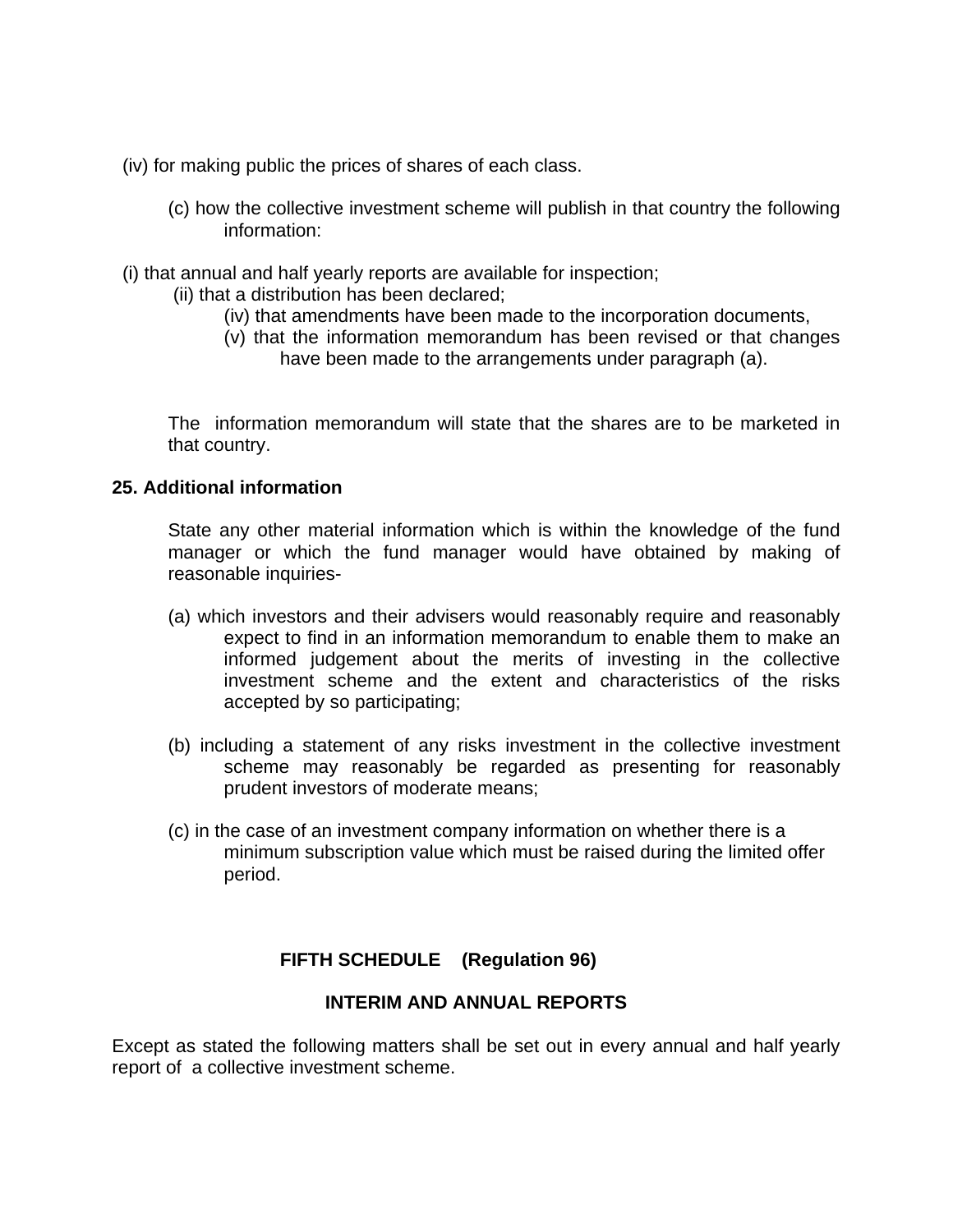# **Part I - Report of the Trustee or Board of Directors/Fund Manager (as the case may be)**

- 1. The names and addresses of the following-
	- (a) the fund manager;
	- (b) the Trustee;
	- (c) the custodian; and
	- (d) the Auditor
- 2. The names of all the directors.
- 3. A statement that
	- (a) the collective investment scheme is an approved collective investment scheme within the meaning of the Capital Markets Act; and
	- (b) the holders are not liable for the debts of the collective investment scheme.
- 4. A statement on the nature of the funds in the collective investment scheme (i.e. price index funds, securities funds, money market funds, etc) or an umbrella scheme, as the case may be.
- 5. The investment objectives of the collective investment scheme.
- 6. The collective investment scheme's policy for achieving that objective.
- 7. A review of the collective investment scheme's investment activities during the period to which the report relates.

8. Particulars of any significant change in the information memorandum made since the date of the last report.

9. Particulars of any significant change in the incorporation documents since the date of the last report.

10. A statement of any sub-division or consolidation of shares which has been effected during the period to which the report relates.

11. Any other significant information which would enable shareholders to make an informed judgement on the development of the activities of the collective investment scheme during this period and the results of those activities as at the end of that period.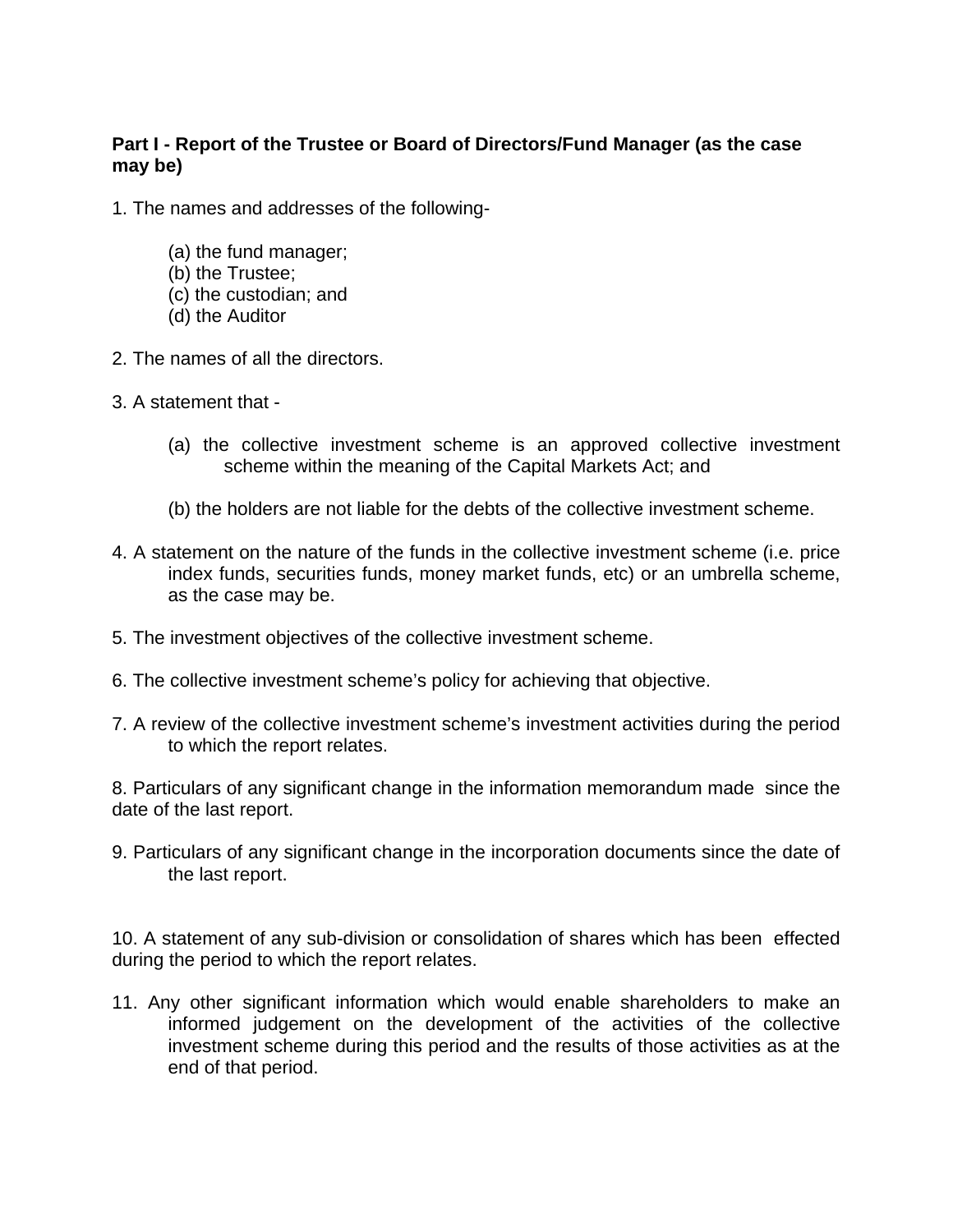- 12. In the case of a report relating to an umbrella scheme-
	- (a) information required under the above paragraphs shall be given in respect of each sub-fund if it would vary from that given in respect of the umbrella scheme as a whole and paragraph 4 shall apply as if it required a statement in respect of each sub-fund ; and
	- (b) the report shall contain statements to the effect that-
		- (i) there are and/or as the case may be, in the future there may be, other sub funds of that umbrella collective investment scheme, and
		- (ii) a sub-fund is not a legal entity, if the assets attributable to any sub-fund were insufficient to meet the liabilities attributable to it, the shortfall might have to be met out of the assets attributable to one or more other sub-funds of the umbrella scheme.

### **Part II - Comparative table**

1. A performance record over the last 5 calendar years, or if the collective investment scheme has not been in existence during the whole of that period, over the whole period in which it has been in existence, showing -

(a) the highest and the lowest price of a share of each class in issue during each of those years, and

(b) the net income distributed for a share of each class during each of those years, taking account of any sub-division or consolidation of shares that occurred during that period.

- 2. As at the end of each of the last three annual accounting periods (or all of the collective investment scheme's accounting periods, if less than three) the total value of the collective investment scheme portfolio at the end of each of those years and the price for a share of each class and the number of shares of each class in issue at the end of each of those years.
- 3. If in the period covered by the table
	- (a) the collective investment scheme has been subject of any event (such as an amalgamation or reconstruction but excluding any issue or cancellation of shares for cash) having a material effect of the size of the collective investment scheme or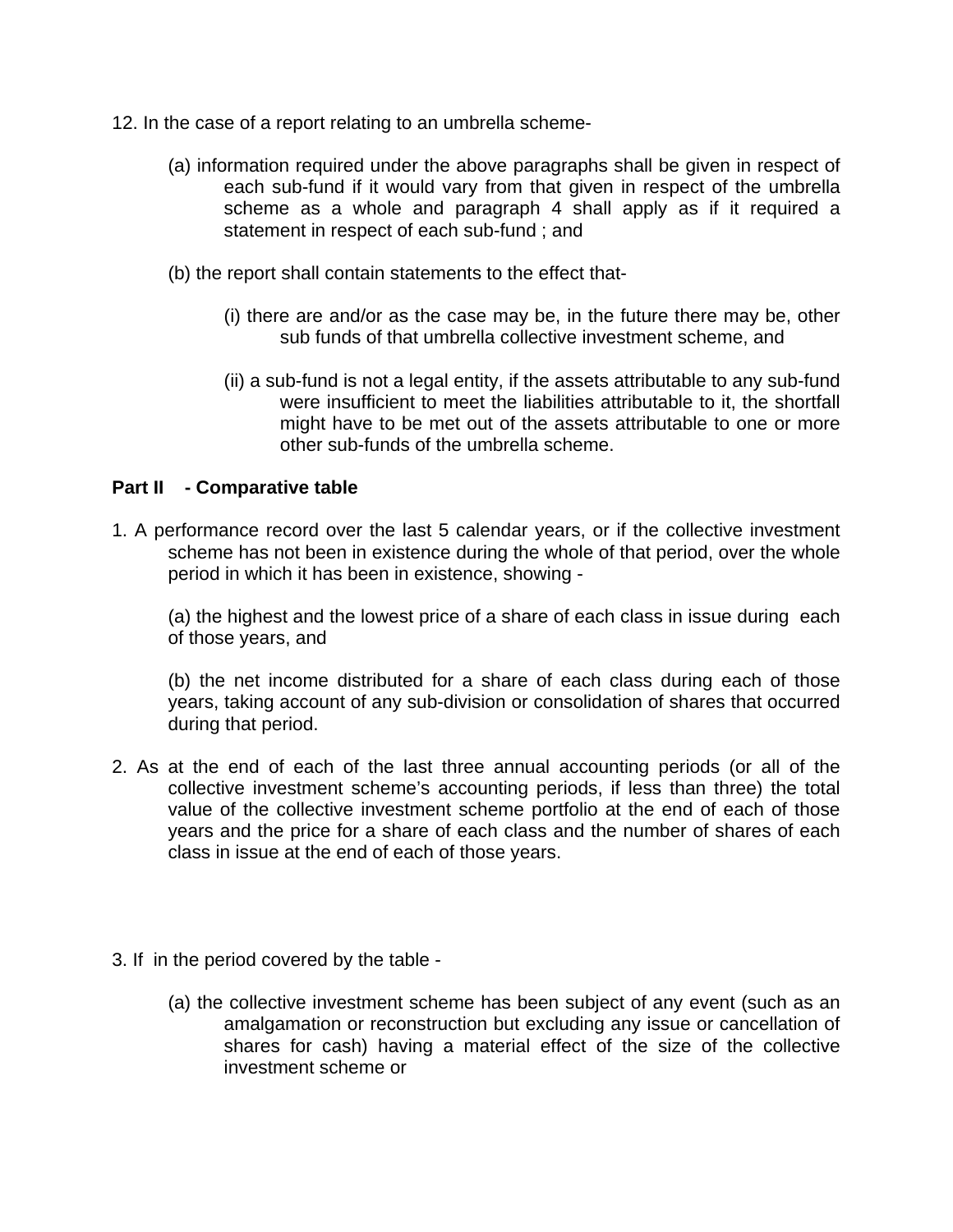(b) there have been changes in the investment objectives of the collective investment scheme,

an indication, related in the body of the table to the relevant year in the table, of the date of the event or change in the investment objectives and a brief description of its nature.

4. In the case of an umbrella scheme paragraphs 1 to 3 shall not apply and the information required under each of paragraphs 1 to 3 shall instead be given in respect of each sub-fund of the umbrella scheme.

### **Part III - Report of the custodian**

The report of the custodian to the holders for any annual accounting period shall contain statements;

- (a) which may be in summary form, describing the duties of the custodian under Regulation 35 and in respect of the safekeeping of the collective investment scheme portfolio.
- (b) to the effect of whether
	- (i) the issue, sale, redemption and cancellation, and calculation of the price of the collective investment scheme's shares and the application of the collective investment scheme's income have been carried out in accordance with these Regulations; and
	- (ii) the investment and borrowing powers and restrictions applicable to the collective investment scheme in accordance with these Regulations and the documents of incorporation have been exceeded.

## **Part IV - Report of the Auditor (Regulation 96)**

The report of the auditor to the shareholders in respect of the accounts of the collective investment scheme shall state -

- (a) whether in the auditors opinion, the accounts have been properly prepared in accordance with these Regulations; and
- (b) whether, in the auditor's opinion, the accounts give a true and fair view of the net income and the net gains or losses on the collective investment scheme portfolio for the annual accounting period in question and the financial position of the collective investment scheme or the sub-fund as at the end of that period.
- (c) If the auditor is of the opinion that proper accounting records for the collective